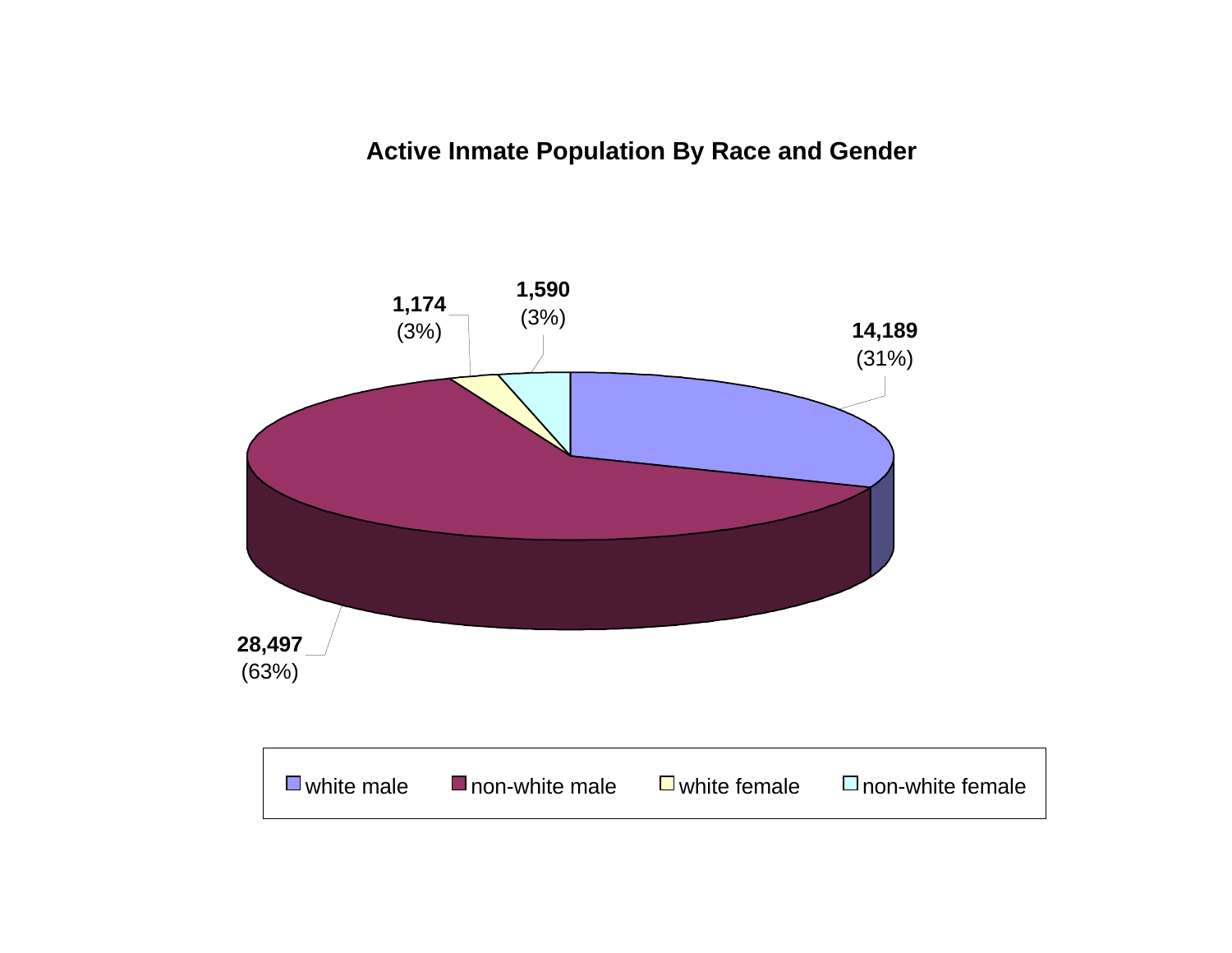# **Active Inmates By Security Status**

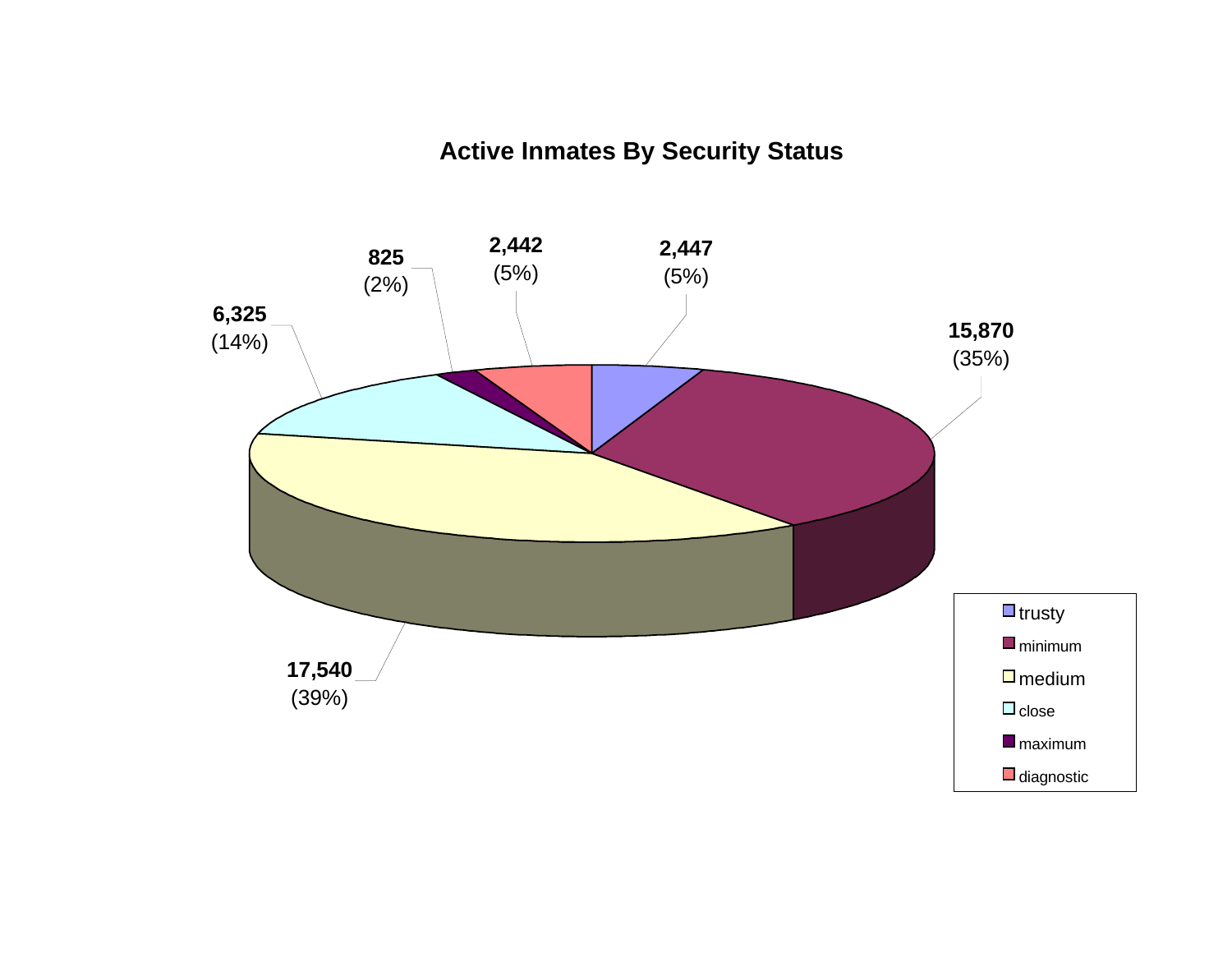

# **Active Inmates Prison Sentence In Years**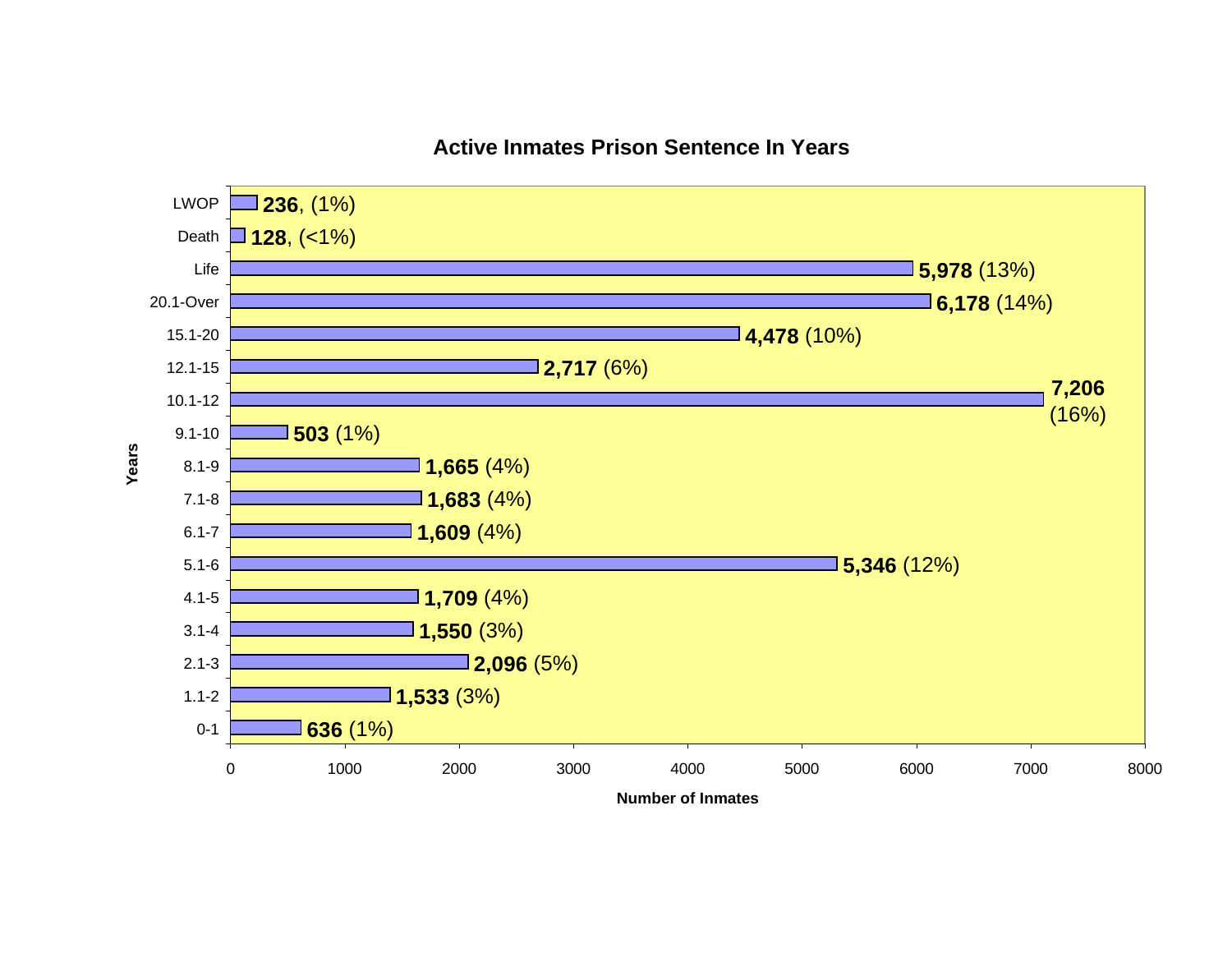**Active Inmates Who Have Probation To Follow Prison**

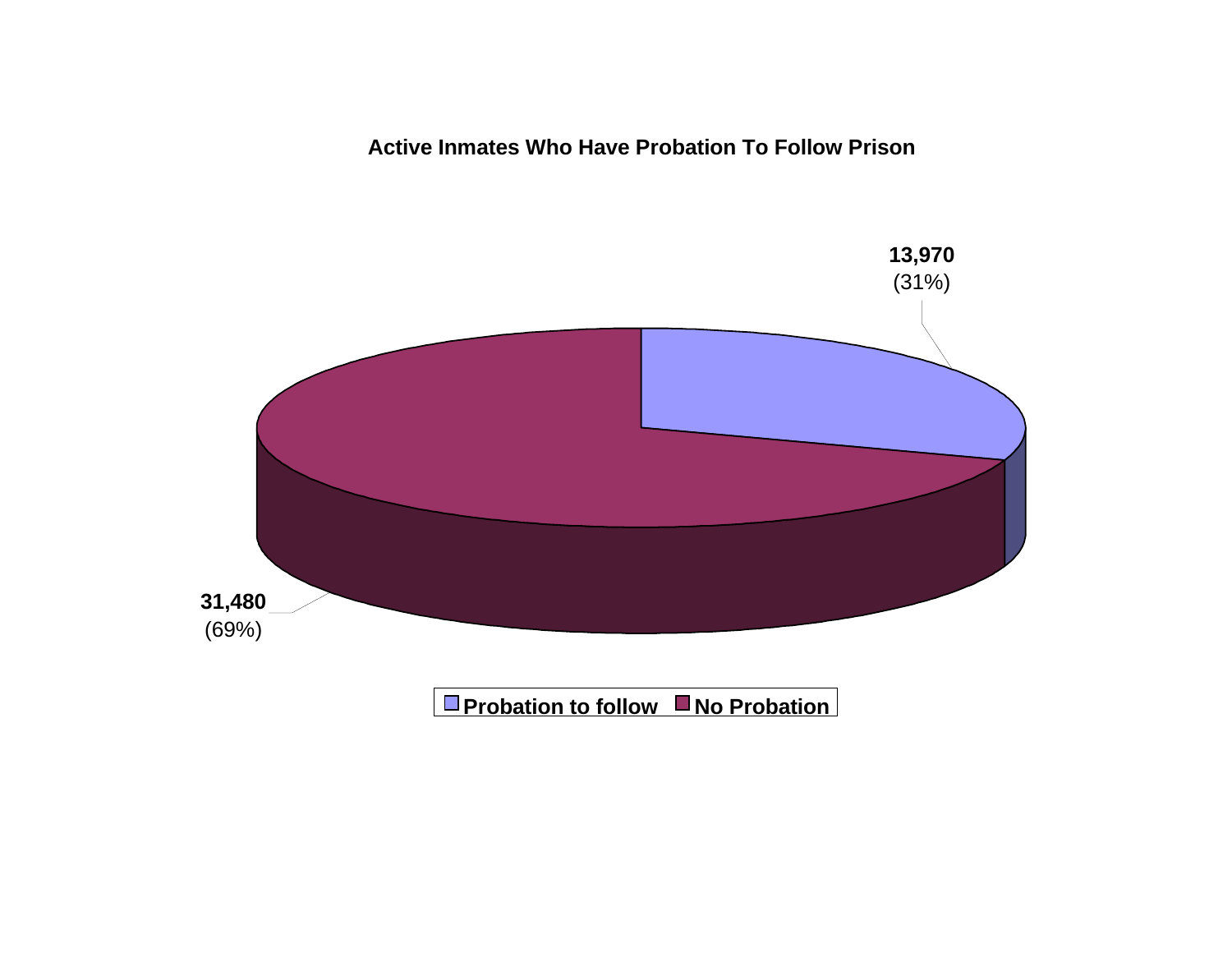**Active Inmates Grouped By Institution**

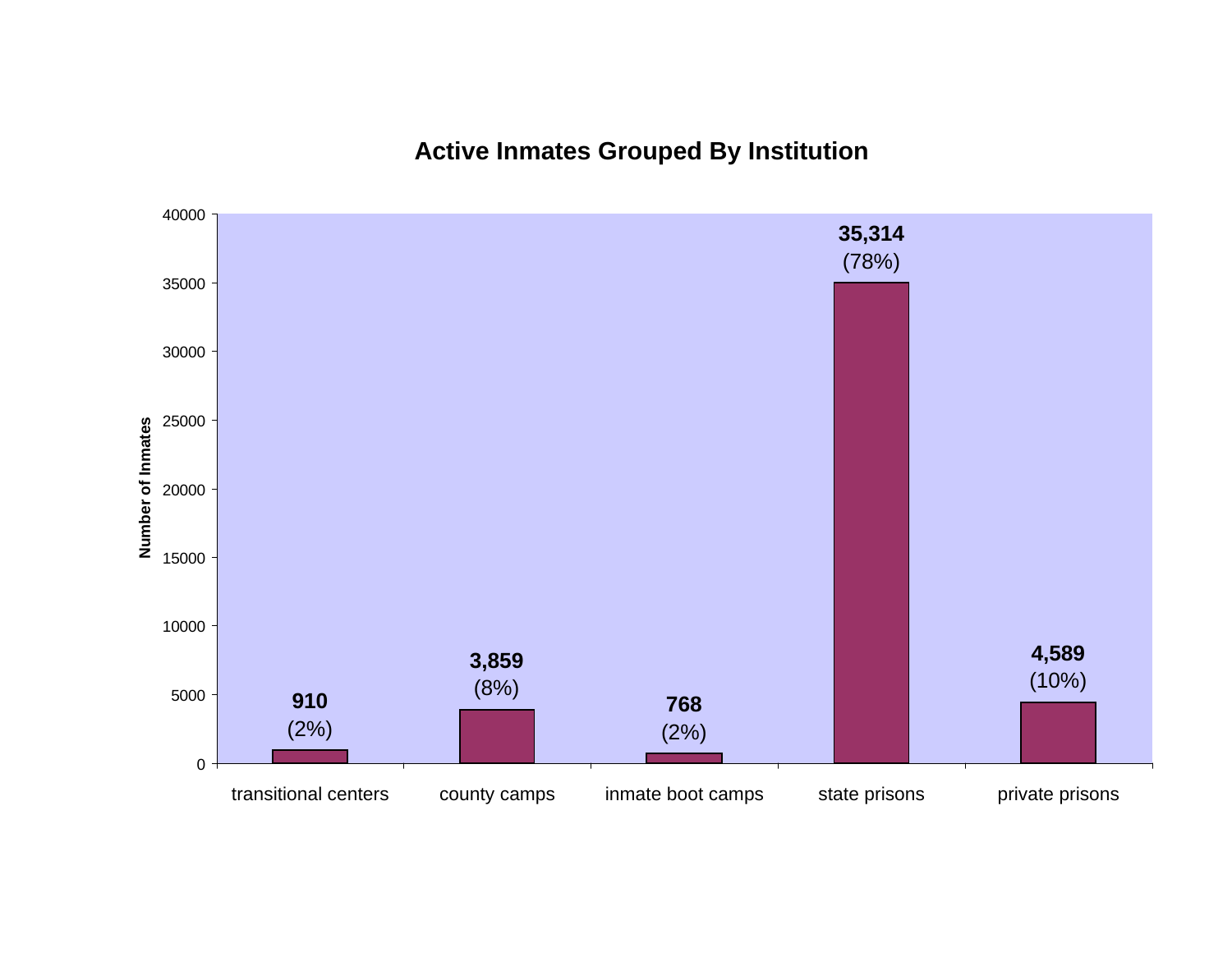# **Active Inmates By Most Serious Crime Type**

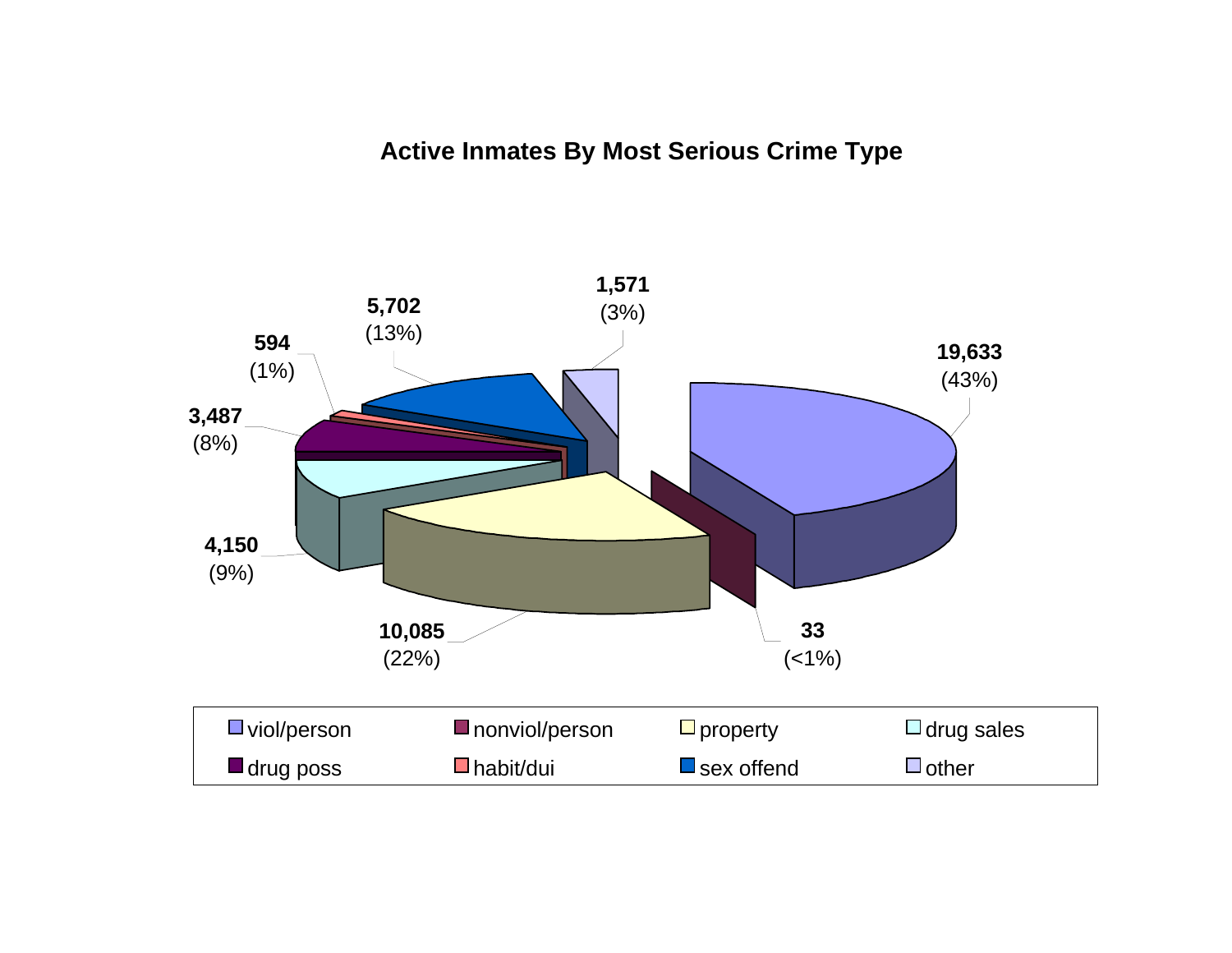Georgia Department of Corrections Page 1 Run 04/25/01 Office of Planning and Analysis

#### Inmate statistical profile

TABLE OF CONTENTS FOR ACTIVE PRISONERS EXCLUDING JAIL

 TITLE PAGE ----- ---- RACE AND SEX............................ 2 Culture Fair IQ Scores.................. 3 Self-Rpt Socioeconomic Class............ 4 Self-Rpt Environment To Age 16.......... 5 Self-Rpt Education Level................ 6 Functional Reading Level (WRAT Scores).. 7 Functional Math Level (WRAT Scores)..... 8 Functional Spelling Level (WRAT Scores). 9 Self-Rpt Guardian Status To Age 16......10 Self-Rpt Employment Status Before Prison11 Self-Rpt Marital Status At Admission....12 Self-Rpt Number Of Children At Admission13 Self-Rpt Religious Affiliation..........14 Self-Rpt Family Behavior Patterns \*.....15 Inmate Diagnostic Behavior Problem \*....16 Physical Profile (General Condition)....17 Security Status...........................18 Number Of Sentences.....................19 Number Of Disciplinaries................20 Number Of Escapes........................21 Number Of Prior Georgia Incarcerations \*22 Number Of Transfers.....................23 County Of Conviction....................24 Circuit Of Conviction...................29 Home County.............................31 Prison Sentence In Years................36 Probation To Follow Prison..............37Admission Type.............................38 Release Type...............................39 Inst By Group.............................40 Institution.............................41 Misdemeanors And Felonies...............44 Crimes By Group.........................45 Most Serious Offense....................46 Most Serious Crime Type.................53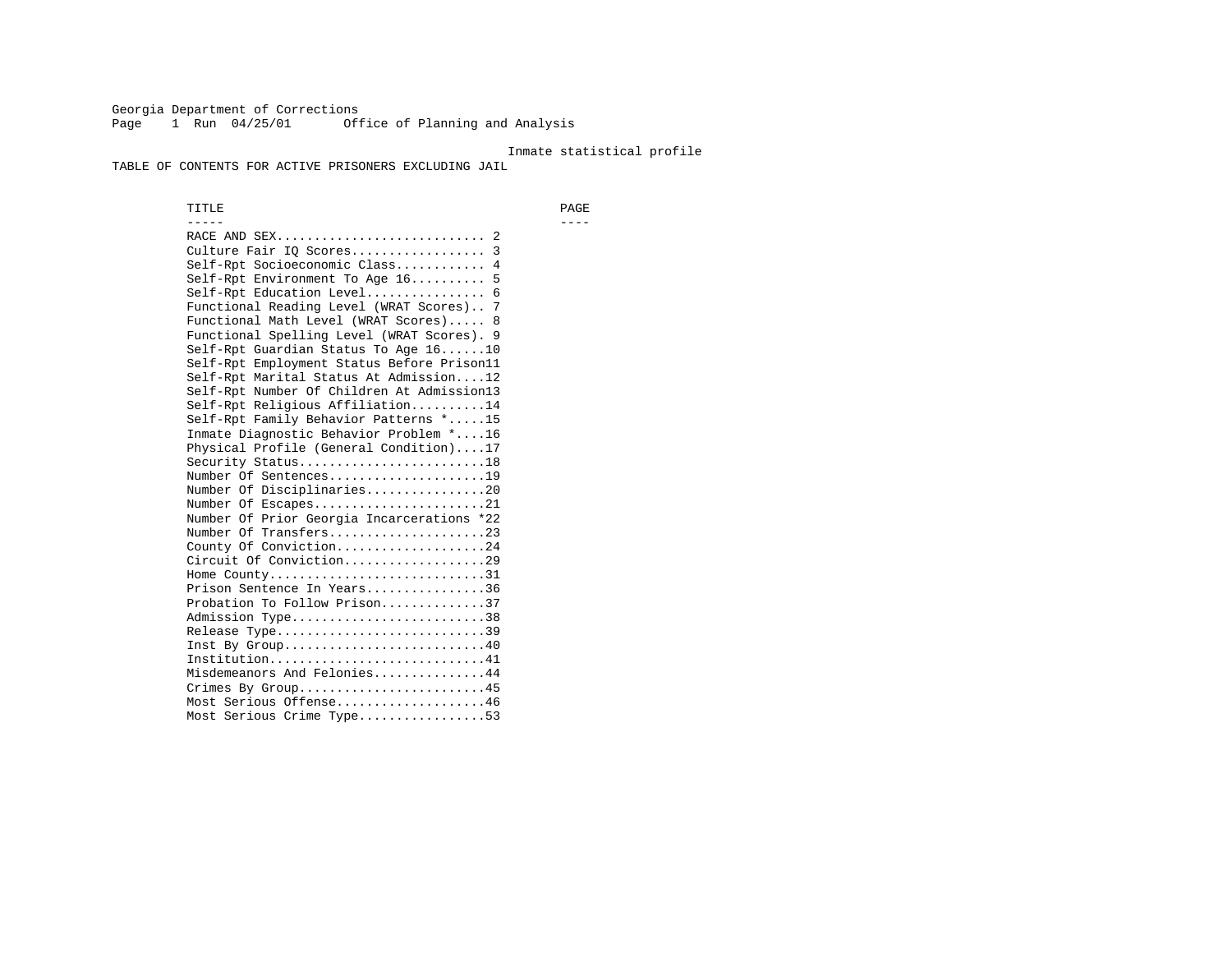Georgia Department of Corrections Page 2 Run 04/25/01 Office of Planning and Analysis

#### Inmate statistical profile

Sample: ACTIVE PRISONERS EXCLUDING JAIL **Requestor:** Statistics Active inmates 04/25/2001

RACE AND SEX by current age & sex

|                                                                  |                        |                                             | M E N                                                                                                    |                                                                       |                                                                              |                                                          |                                                         | <b>WOMEN</b>                                                     |                                                 |                                                        |                                                        |
|------------------------------------------------------------------|------------------------|---------------------------------------------|----------------------------------------------------------------------------------------------------------|-----------------------------------------------------------------------|------------------------------------------------------------------------------|----------------------------------------------------------|---------------------------------------------------------|------------------------------------------------------------------|-------------------------------------------------|--------------------------------------------------------|--------------------------------------------------------|
| RACE AND SEX                                                     | Age<br>$00 - 21$       | Age<br>$ 22-39 $                            | Age<br>$ 40-54 $                                                                                         | Age<br>$8 55-99$                                                      | Men<br>% Total                                                               | Age<br>$8   00 - 21$                                     | Age<br>$ 22-39 $                                        | Age<br>$ 40-54 $                                                 | Age<br>$8155 - 99$                              | Women<br>% Total                                       | Grand<br>%   Total %                                   |
| WHITE MALE<br>NON WHITE MALE<br>WHITE FEMALE<br>NON WHITE FEMALE | 1032<br>2766<br>0<br>0 | 7940<br>30<br>27<br>73 18217<br>0<br>0<br>0 | 4308<br>39<br>70 <sup>1</sup><br>6807<br>61<br>0 <sup>1</sup><br>$\mathbf 0$<br>0<br> 0 <br>0<br>$\circ$ | 909<br>707<br>$\mathbf{0}$<br>$\mathbf{0}$<br>$\mathbf{0}$<br>$\circ$ | 56 14189<br>33<br>44 28497<br>67<br>$\mathbf{0}$<br>0<br>$\overline{0}$<br>0 | 0<br>$\mathbf{0}$<br>$\mathbf 0$<br>73<br>44<br>56<br>92 | 0<br>$\mathbf 0$<br>$\Omega$<br>760<br>42<br>1044<br>58 | $\Omega$<br>$\mathbf 0$<br>$\mathbf 0$<br>303<br>42<br>425<br>58 | $\mathbf 0$<br>$\Omega$<br>38<br>57<br>43<br>29 | O.<br>$\Omega$<br>$\Omega$<br>1174<br>42<br>1590<br>58 | 14189<br>-31<br>28497<br>63<br>1174<br>3<br>1590<br>-3 |
| Total reported                                                   |                        |                                             | 3798 100 26157 100 11115 100                                                                             |                                                                       | 1616 100 42686 100                                                           | 165 100                                                  | 1804 100                                                | 728 100                                                          | 67 100                                          | 2764 100                                               | 45450 100                                              |
| Percent reported                                                 | 100.0                  | 100.0                                       | 100.0                                                                                                    | 100.0                                                                 | 100.0                                                                        | 100.0                                                    | 100.0                                                   | 100.0                                                            | 100.0                                           | 100.0                                                  | 100.0                                                  |
| NOT REPORTED                                                     | $\Omega$               | $\Omega$                                    | $\mathbf 0$                                                                                              | $\mathbf 0$                                                           | $\Omega$                                                                     | $\mathbf{0}$                                             | $\Omega$                                                | $\Omega$                                                         | $\Omega$                                        | $\Omega$                                               | 0                                                      |
| Total                                                            | 26157<br>3798          |                                             | 11115                                                                                                    | 1616                                                                  | 42686                                                                        | 165                                                      | 1804                                                    | 728                                                              | 67                                              | 2764                                                   | 45450                                                  |
| AVERAGE AGE                                                      | 19.93                  | 30.24                                       | 45.05                                                                                                    | 60.67                                                                 | 34.33                                                                        | 19.96                                                    | 31.35                                                   | 44.70                                                            | 59.66                                           | 34.87                                                  | 34.36                                                  |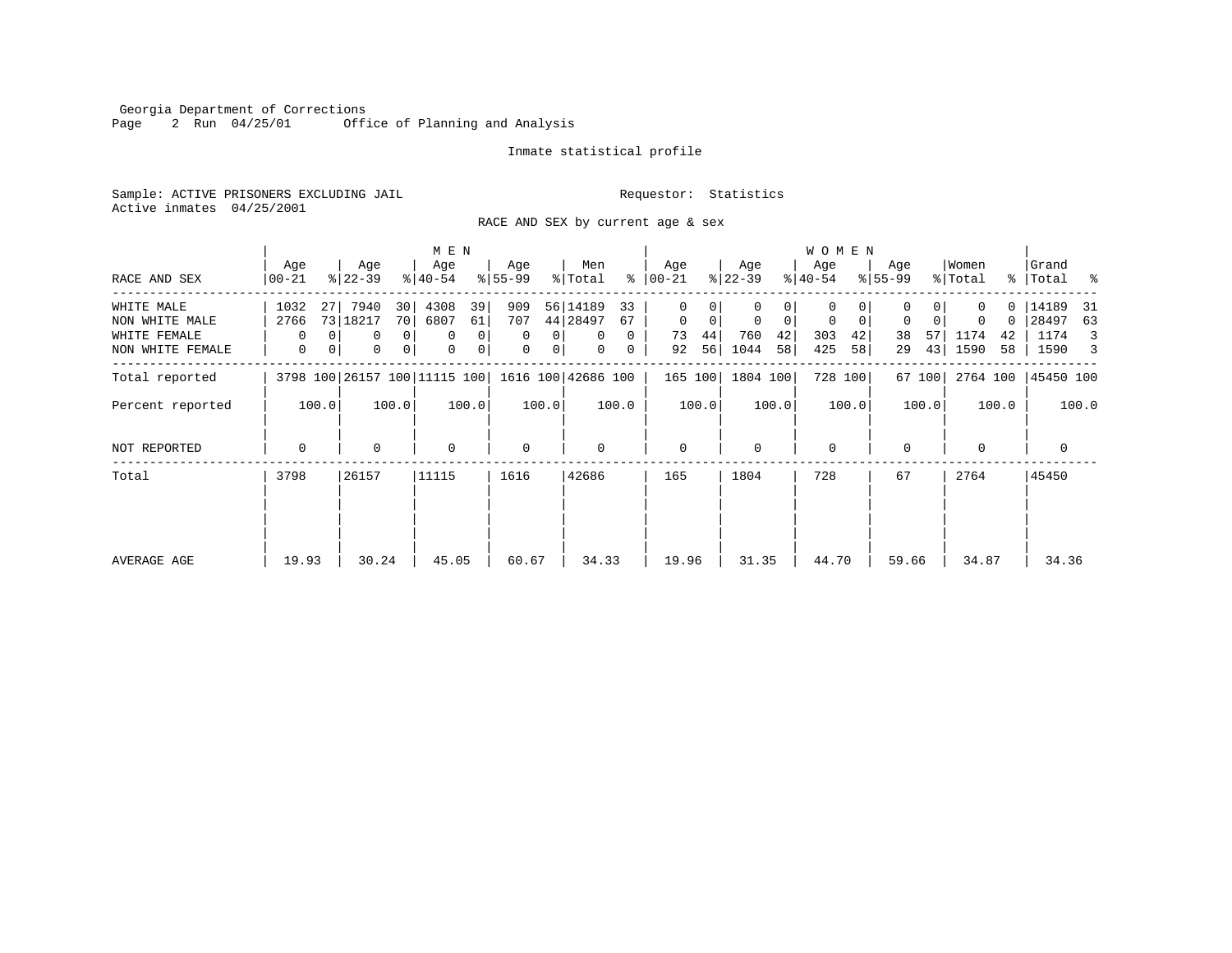#### Georgia Department of Corrections Page 3 Run 04/25/01 Office of Planning and Analysis

# Inmate statistical profile

|  |                           | Sample: ACTIVE PRISONERS EXCLUDING JAIL |                                             |  |  | Requestor: Statistics |  |  |
|--|---------------------------|-----------------------------------------|---------------------------------------------|--|--|-----------------------|--|--|
|  | Active inmates 04/25/2001 |                                         |                                             |  |  |                       |  |  |
|  |                           |                                         | Culture Fair IO Scores by current age & sex |  |  |                       |  |  |

| IQ Score                  | Age<br>$ 00-21 $ |      | Age<br>$ 22 - 39 $                              |          | M E N<br>Age<br>$ 40-54 $ |                      | Age<br>$8 55-99$ |      | Men<br>% Total   | ႜ       | Age<br>  00-21 |      | Age<br>$ 22-39 $ |          | <b>WOMEN</b><br>Aqe<br>$ 40-54$ |          | Age<br>$8155 - 99$ |          | Women<br>% Total |          | Grand<br>% Total % |      |
|---------------------------|------------------|------|-------------------------------------------------|----------|---------------------------|----------------------|------------------|------|------------------|---------|----------------|------|------------------|----------|---------------------------------|----------|--------------------|----------|------------------|----------|--------------------|------|
| LESS THAN 70<br>70 AND UP | 91<br>3532       |      | 987<br>97 24045                                 | 4 <br>96 | 822<br>9644               | 8 <sup>1</sup><br>92 | 106<br>1363      |      | 2006<br>93 38584 | 5<br>95 | 4<br>154       | 3    | 200<br>97   1522 | 12<br>88 | 180<br>521                      | 26<br>74 | 21<br>42           | 33<br>67 | 405<br>2239      | 15<br>85 | 2411<br>40823 94   | 6    |
| Total reported            |                  |      | 3623 100 25032 100 10466 100 1469 100 40590 100 |          |                           |                      |                  |      |                  |         |                |      | 158 100 1722 100 |          |                                 | 701 100  |                    | 63 100   | 2644 100         |          | 43234 100          |      |
| Percent reported          |                  | 95.4 |                                                 | 95.7     |                           | 94.2                 |                  | 90.9 |                  | 95.1    |                | 95.8 |                  | 95.5     |                                 | 96.3     |                    | 94.0     |                  | 95.7     |                    | 95.1 |
| NOT REPORTED              | 175              |      | 1125                                            |          | 649                       |                      | 147              |      | 2096             |         | 7              |      | 82               |          | 27                              |          | 4                  |          | 120              |          | 2216               |      |
| Total                     | 3798             |      | 26157                                           |          | 11115                     |                      | 1616             |      | 42686            |         | 165            |      | 1804             |          | 728                             |          | 67                 |          | 2764             |          | 45450              |      |
| AVERAGE IO                | 100.64           |      | 100.04                                          |          | 96.19                     |                      | 93.59            |      | 98.86            |         | 99.47          |      | 93.26            |          | 84.31                           |          | 79.67              |          | 90.93            |          | 98.38              |      |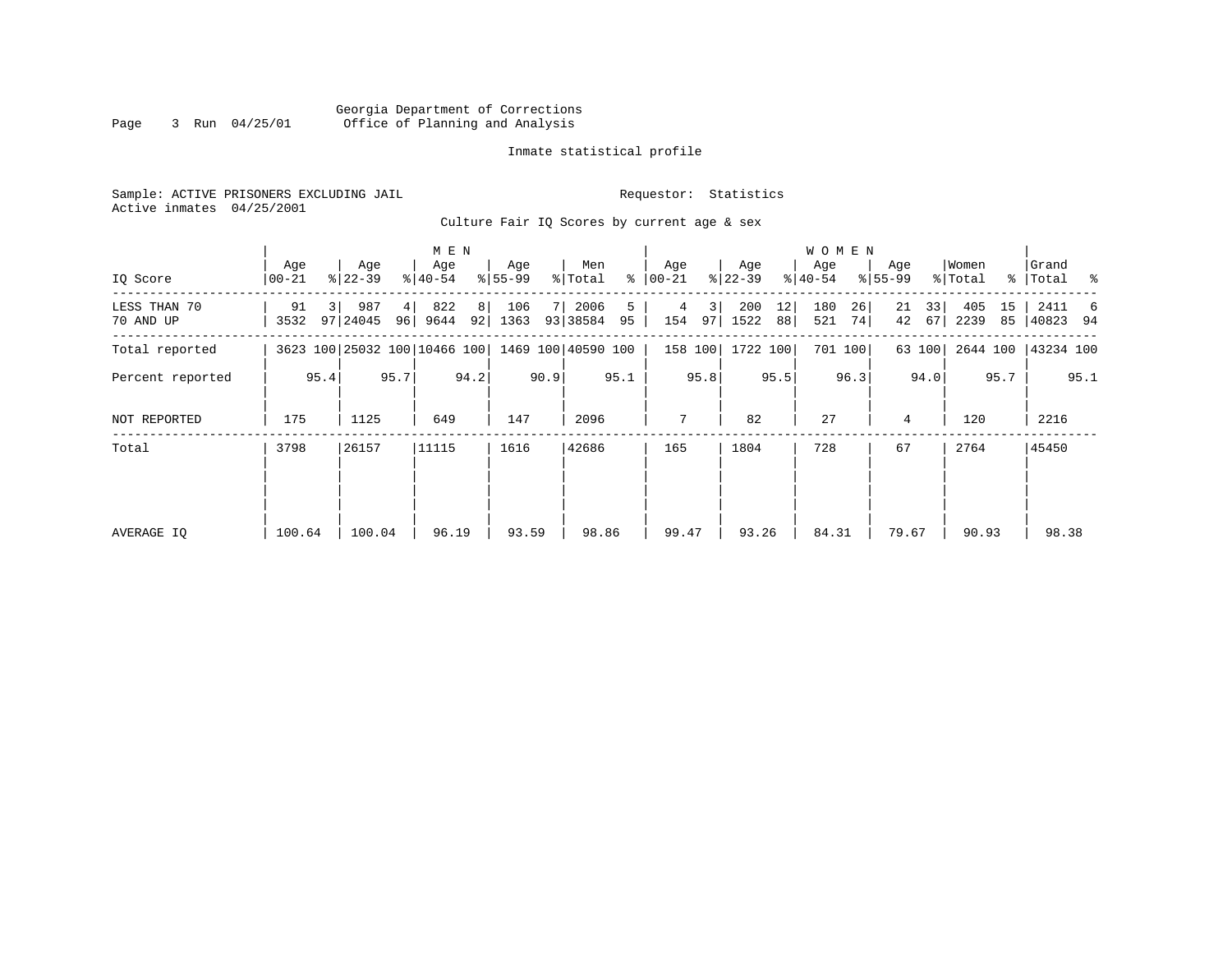# Georgia Department of Corrections<br>4 Run 04/25/01 Office of Planning and Analysis Page 4 Run 04/25/01 Office of Planning and Analysis

#### Inmate statistical profile

Sample: ACTIVE PRISONERS EXCLUDING JAIL **Requestor:** Statistics Active inmates 04/25/2001

# Self-Rpt Socioeconomic Class by current age & sex

|                     |          |      |                              |                 | M E N     |      |             |      |                    |      |             |       |             |      | <b>WOMEN</b> |         |             |        |          |      |           |          |
|---------------------|----------|------|------------------------------|-----------------|-----------|------|-------------|------|--------------------|------|-------------|-------|-------------|------|--------------|---------|-------------|--------|----------|------|-----------|----------|
|                     | Age      |      | Age                          |                 | Age       |      | Age         |      | Men                |      | Age         |       | Age         |      | Aqe          |         | Age         |        | Women    |      | Grand     |          |
| Socioeconomic Class | $ 00-21$ |      | $8 22-39$                    |                 | $8 40-54$ |      | $8155 - 99$ |      | % Total            | ⊱    | $ 00 - 21$  |       | $8$   22-39 |      | $8 40-54$    |         | $8155 - 99$ |        | % Total  |      | %   Total | $\sim$ 8 |
| WELFARE             | 284      | 8    | 1949                         | 8               | 688       |      | 81          | 5    | 3002               |      | 28          | 17    | 290         | 16   | 78           | 11      |             | 2      | 397      | 15   | 3399      | 8        |
| OCC EMPLOY          | 323      | 9    | 2158                         | 9               | 527       | 5.   | 45          |      | 3053               | 8    |             |       | 12          |      | 4            |         | 2           |        | 19       |      | 3072      |          |
| MINIMUM STD         | 1537     | 45   | 10038                        | 40 <sup>1</sup> | 4468      | 42   | 731         |      | 48 16774           | 41   | 51          | 31    | 583         | 33   | 293          | 40      | 33          | 52     | 960      | 35   | 17734     | 41       |
| MIDDLE              | 1264     | 37   | 10664                        | 43              | 4812      | 46   | 647         |      | 43 17387           | 43   | 81          | 49    | 844         | 48   | 335          | 46      | 26          | 41     | 1286     | 47   | 18673     | 43       |
| OTHER               | 18       |      | 190                          |                 | 78        |      | 17          |      | 303                |      | 4           | 2     | 43          | 2    | 16           | 2       | 2           | 3      | 65       | 2    | 368       |          |
| Total reported      |          |      | 3426 100 24999 100 10573 100 |                 |           |      |             |      | 1521 100 40519 100 |      | 165 100     |       | 1772 100    |      |              | 726 100 |             | 64 100 | 2727 100 |      | 43246 100 |          |
| Percent reported    |          | 90.2 |                              | 95.6            |           | 95.1 |             | 94.1 |                    | 94.9 |             | 100.0 |             | 98.2 |              | 99.7    |             | 95.5   |          | 98.7 |           | 95.2     |
| NOT RPTD            | 372      |      | 1158                         |                 | 542       |      | 95          |      | 2167               |      | $\mathbf 0$ |       | 32          |      | 2            |         | 3           |        | 37       |      | 2204      |          |
| Total               | 3798     |      | 26157                        |                 | 11115     |      | 1616        |      | 42686              |      | 165         |       | 1804        |      | 728          |         | 67          |        | 2764     |      | 45450     |          |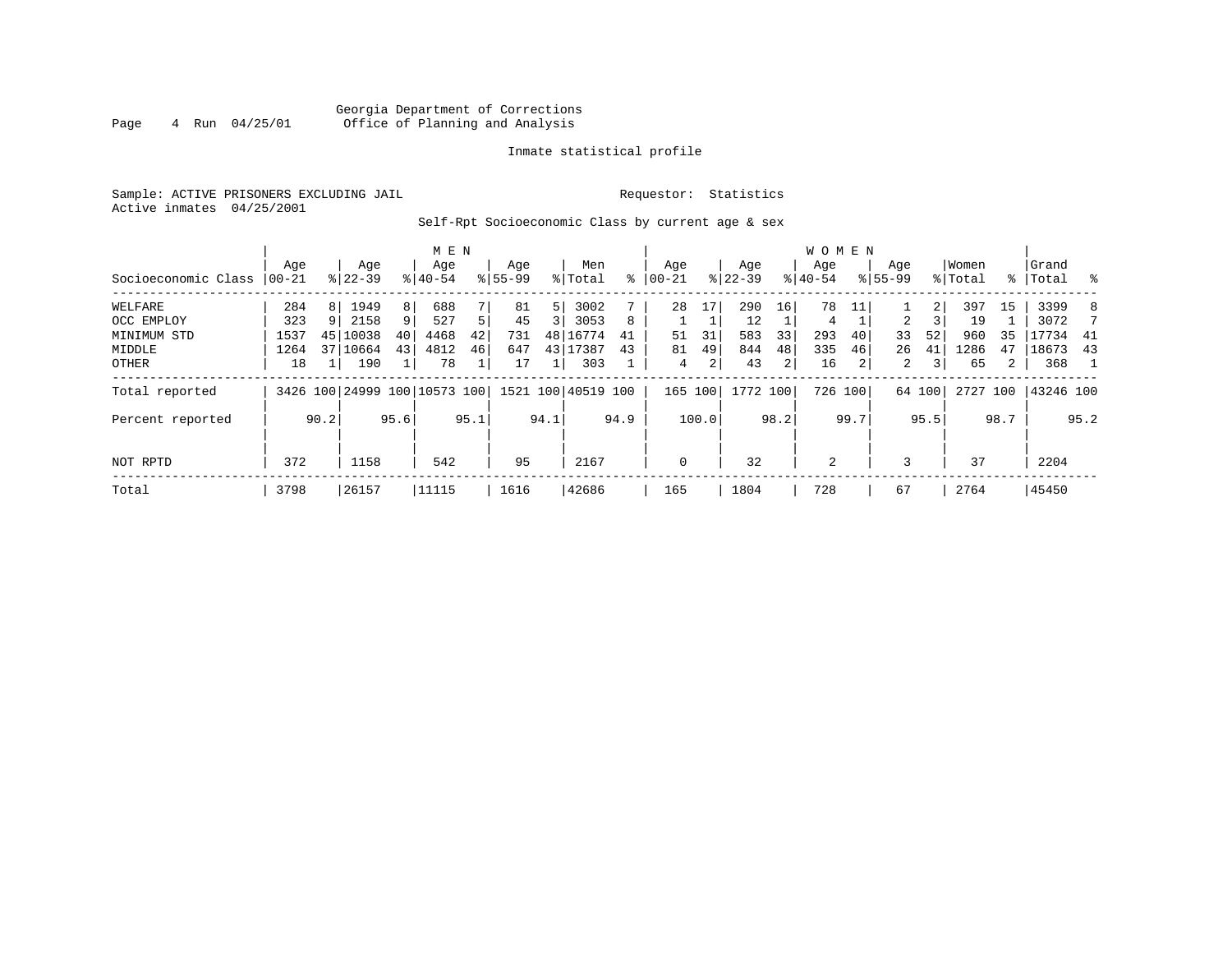# Georgia Department of Corrections<br>5 Run 04/25/01 Office of Planning and Analysis Page 5 Run 04/25/01 Office of Planning and Analysis

#### Inmate statistical profile

Sample: ACTIVE PRISONERS EXCLUDING JAIL **Requestor:** Statistics Active inmates 04/25/2001

Self-Rpt Environment To Age 16 by current age & sex

|                  |                  |      |                    |                | M E N                        |      |                    |                 |                    |      |                  |      |                  |      | <b>WOMEN</b>     |      |                    |                 |                  |      |                |      |
|------------------|------------------|------|--------------------|----------------|------------------------------|------|--------------------|-----------------|--------------------|------|------------------|------|------------------|------|------------------|------|--------------------|-----------------|------------------|------|----------------|------|
| Environment      | Age<br>$00 - 21$ |      | Age<br>$8122 - 39$ |                | Age<br>$8140 - 54$           |      | Age<br>$8155 - 99$ |                 | Men<br>% Total     | ႜ    | Age<br>$00 - 21$ |      | Age<br>$ 22-39 $ |      | Age<br>$8 40-54$ |      | Age<br>$8155 - 99$ |                 | Women<br>% Total | ႜႂ   | Grand<br>Total | ွေ   |
| RURAL/FARM       | 27               |      | 583                | $\overline{2}$ | 713                          |      | 284                | 18 <sup>1</sup> | 1607               | 4    |                  |      | 66               | 4    | 49               |      | 10                 | 16 <sub>1</sub> | 126              | 5.   | 1733           |      |
| RURAL/NFARM      | 96               |      | 1498               | $6 \mid$       | 725                          |      | 125                | 8               | 2444               | 6    | 23               | 14   | 201              |      | 58               | 8    | 5                  | 8               | 287              |      | 2731           | 6    |
| S.M.S.A          | 1322             | 37   | 9245               | 36             | 3734                         | 35   | 427                |                 | 28 14728           | 36   | 30               | 18   | 290              | 16   | 131              | 18   | 13                 | 21              | 464              |      | 15192          | - 35 |
| URBAN            | 782              | 22   | 4540               | 18             | 1773                         |      | 177                | 11              | 7272               | 18   | 57               | 35   | 559              | 31   | 250              | 34   | 16                 | 26              | 882              | 32   | 8154           | 19   |
| SMALL TOWN       | 1341             | 37   | 9379               | 37             | 3726                         | 35   | 528                |                 | 34 14974           | 36   | 51               | 31   | 650              | 37   | 232              | 32   | 16                 | 26              | 949              | 35   | 15923          | 36   |
| OTHER            | 18               |      | 141                |                | 59                           |      | 6                  | 0 <sup>1</sup>  | 224                |      | 2                |      | 12               |      | 5                |      | 2                  | 3               | 21               |      | 245            |      |
| Total reported   |                  |      |                    |                | 3586 100 25386 100 10730 100 |      |                    |                 | 1547 100 41249 100 |      | 164 100          |      | 1778 100         |      | 725 100          |      |                    | 62 100          | 2729             | 100  | 43978 100      |      |
| Percent reported |                  | 94.4 |                    | 97.1           |                              | 96.5 |                    | 95.7            |                    | 96.6 |                  | 99.4 |                  | 98.6 |                  | 99.6 |                    | 92.5            |                  | 98.7 |                | 96.8 |
| NOT RPTD         | 212              |      | 771                |                | 385                          |      | 69                 |                 | 1437               |      |                  |      | 26               |      | 3                |      | 5                  |                 | 35               |      | 1472           |      |
| Total            | 3798             |      | 26157              |                | 11115                        |      | 1616               |                 | 42686              |      | 165              |      | 1804             |      | 728              |      | 67                 |                 | 2764             |      | 45450          |      |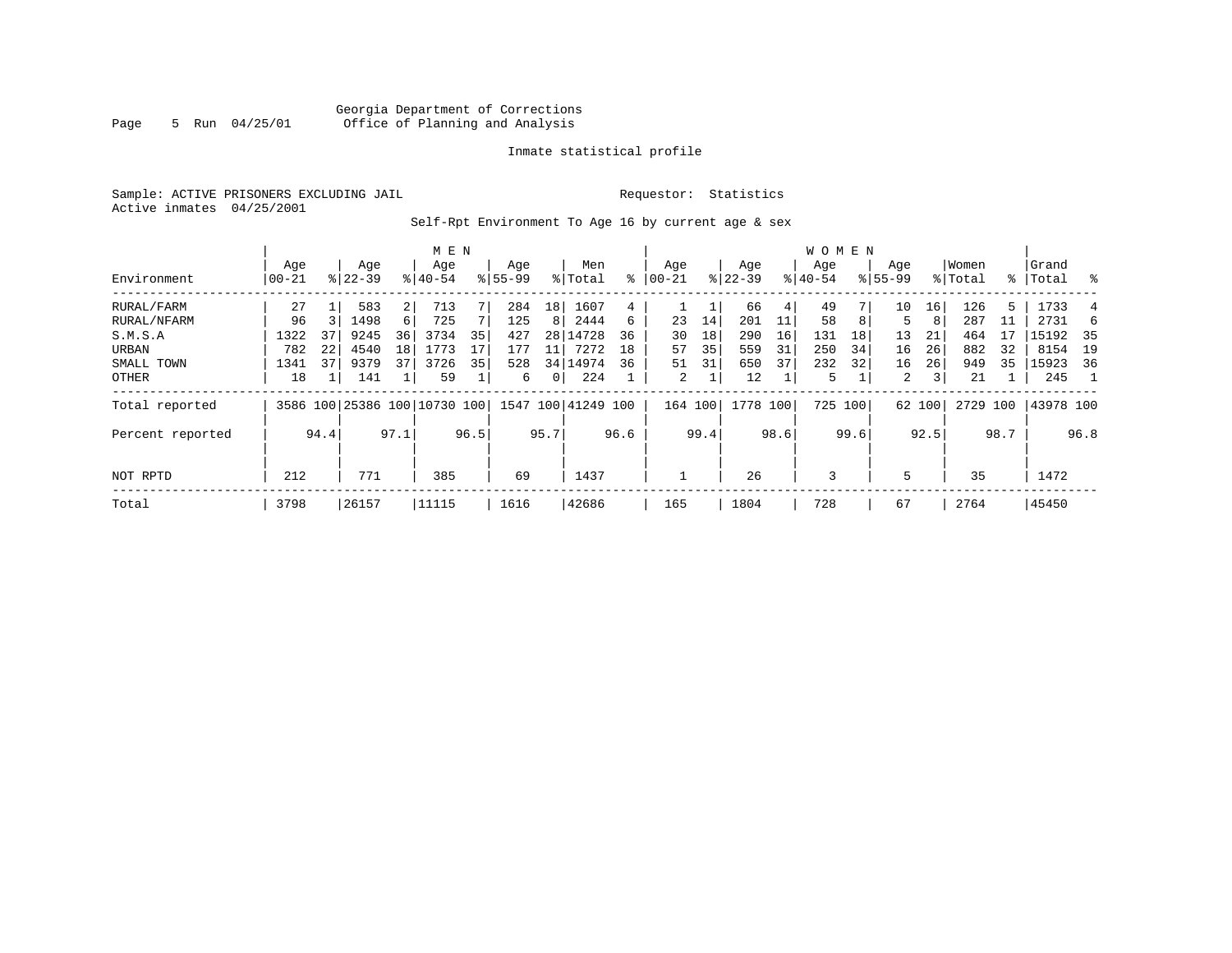#### Georgia Department of Corrections<br>6 Run 04/25/01 Office of Planning and Analysis Page 6 Run 04/25/01 Office of Planning and Analysis

#### Inmate statistical profile

Sample: ACTIVE PRISONERS EXCLUDING JAIL **Requestor:** Statistics Active inmates 04/25/2001

Self-Rpt Education Level by current age & sex

|                     |                   |                |                  |      | M E N                        |      |                 |      |                    |      |                    |      |                  |      | W O M E N        |      |                  |        |                  |      |                    |      |
|---------------------|-------------------|----------------|------------------|------|------------------------------|------|-----------------|------|--------------------|------|--------------------|------|------------------|------|------------------|------|------------------|--------|------------------|------|--------------------|------|
| Education Level     | Age<br>$ 00 - 21$ |                | Age<br>$ 22-39 $ |      | Age<br>$ 40-54 $             |      | Age<br>$ 55-99$ |      | Men<br>% Total     | ⊱    | Age<br>$ 00 - 21 $ |      | Age<br>$ 22-39 $ |      | Age<br>$ 40-54 $ |      | Age<br>$8 55-99$ |        | Women<br>% Total |      | Grand<br>%   Total | ್ಠಿ  |
| LESS THAN GRADE     | 48                |                | 438              | 2    | 475                          |      | 305             | 20   | 1266               | 3    |                    |      | 20               |      | 21               |      | 9                | 14     | 50               |      | 1316               |      |
| GRADE 7             | 101               | $\overline{3}$ | 573              | 2    | 364                          | 3    | 124             | 8    | 1162               | 3    | 5                  | 3    | 51               | 3    | 13               |      | 2                | 3      | 71               |      | 1233               | 3    |
| GRADE 8             | 492               | 14             | 2077             |      | 945                          |      | 166             | 11   | 3680               | 9    | 25                 | 15   | 145              |      | 52               |      | 6                | 9      | 228              |      | 3908               | 9    |
| GRADE 9             | 912               | 25             | 3961             | 16   | 1293                         | 12   | 156             | 10   | 6322               | 15   | 31                 | 19   | 242              | 14   | 66               | 9    | 5                |        | 344              | 13   | 6666               | - 15 |
| GRADE 10            | 1029              | 29             | 5572             | 22   | 1721                         | 16   | 162             | 10   | 8484               | 21   | 40                 | 25   | 313              | 18   | 86               | 12   | 10               | 15     | 449              | 17   | 8933               | 20   |
| GRADE 11            | 749               | 21             | 5148             | 20   | 1431                         | 13   | 122             | 8    | 7450               | 18   | 39                 | 24   | 299              | 17   | 99               | 14   | 6                | 9      | 443              | 16   | 7893               | 18   |
| GRADE 12            | 215               |                | 5254             | 21   | 2655                         | 25   | 305             | 20   | 8429               | 20   | 16                 | 10   | 284              | 16   | 157              | 22   | 12               | 18     | 469              | 17   | 8898               | -20  |
| MORE THAN GRADE 12  | 42                |                | 2423             | 10   | 1867                         | 17   | 221             | 14   | 4553               | 11   | 7                  | 4    | 403              | 23   | 215              | 30   | 15               | 23     | 640              | 24   | 5193               | 12   |
| Total reported      |                   |                |                  |      | 3588 100 25446 100 10751 100 |      |                 |      | 1561 100 41346 100 |      | 163 100            |      | 1757 100         |      | 709 100          |      |                  | 65 100 | 2694 100         |      | 44040 100          |      |
| Percent reported    |                   | 94.5           |                  | 97.3 |                              | 96.7 |                 | 96.6 |                    | 96.9 |                    | 98.8 |                  | 97.4 |                  | 97.4 |                  | 97.0   |                  | 97.5 |                    | 96.9 |
| <b>NOT REPORTED</b> | 210               |                | 711              |      | 364                          |      | 55              |      | 1340               |      | 2                  |      | 47               |      | 19               |      | 2                |        | 70               |      | 1410               |      |
| Total               | 3798              |                | 26157            |      | 11115                        |      | 1616            |      | 42686              |      | 165                |      | 1804             |      | 728              |      | 67               |        | 2764             |      | 45450              |      |
|                     |                   |                |                  |      |                              |      |                 |      |                    |      |                    |      |                  |      |                  |      |                  |        |                  |      |                    |      |
| AVG EDUCATION LEVEL | 9.76              |                | 11.02            |      | 11.57                        |      | 9.92            |      | 11.01              |      | 10.31              |      | 12.81            |      | 13.44            |      | 11.42            |        | 12.79            |      | 11.12              |      |

\* NOTE: THE FIELD LABLED "LESS THAN GRADE 7" WAS CORRECTED IN MARCH 1989: MISSING DATA FOR INMATES STILL IN DIAGNOSTICS NOW HAS BEEN REMOVED FROM THIS FIELD AND IDENTIFIED AS "NOT REPORTED" INFORMATION.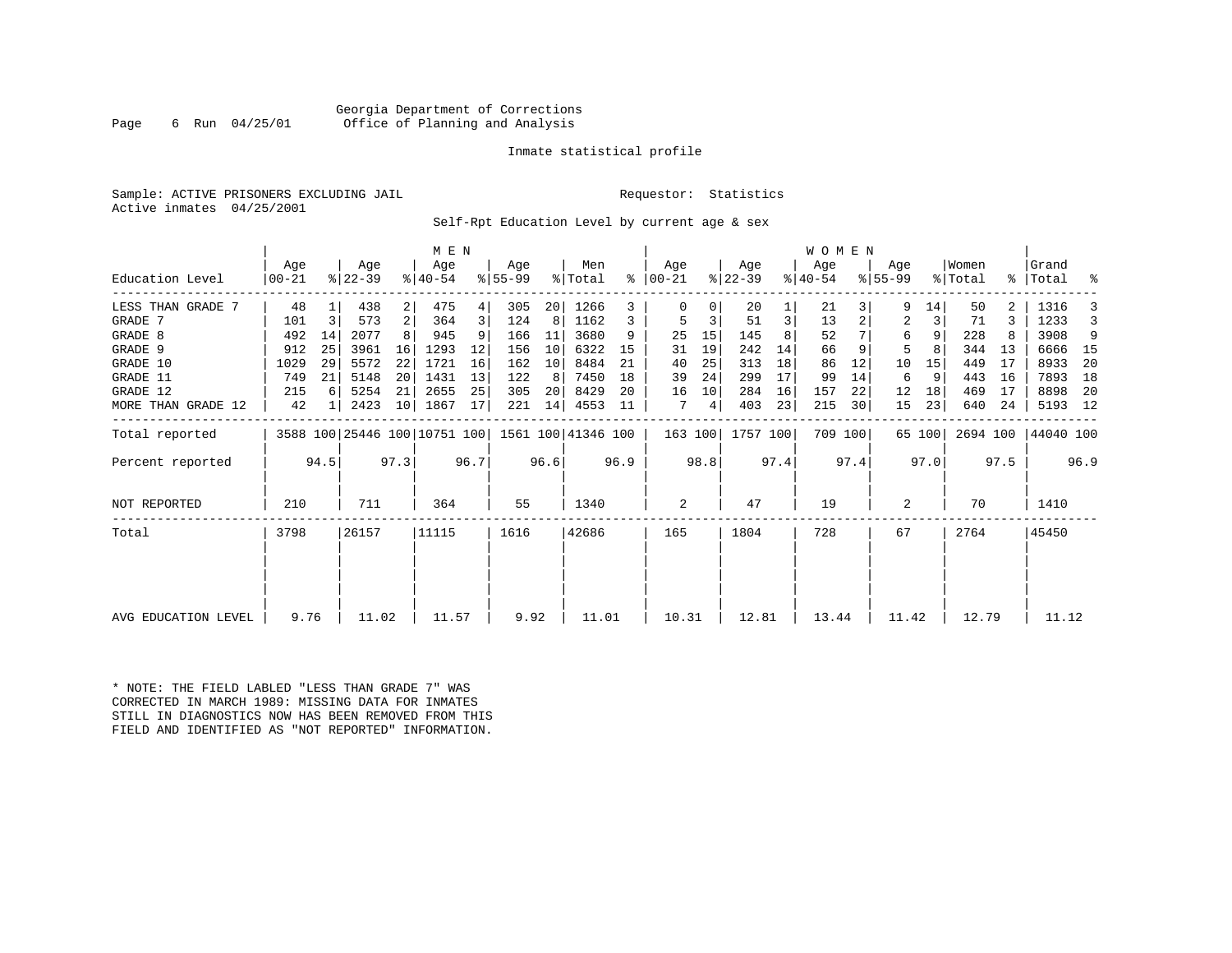Sample: ACTIVE PRISONERS EXCLUDING JAIL **Requestor:** Statistics Active inmates 04/25/2001

Functional Reading Level (WRAT Scores) by current age & sex

|                     |                |                | M E N            |      |                                                 |      |                 |      |                |      |                    |      | WOMEN            |      |                  |         |                    |        | Grand            |      |           |                |
|---------------------|----------------|----------------|------------------|------|-------------------------------------------------|------|-----------------|------|----------------|------|--------------------|------|------------------|------|------------------|---------|--------------------|--------|------------------|------|-----------|----------------|
| WRAT Reading Score  | Age<br>  00-21 |                | Age<br>$ 22-39 $ |      | Age<br>$8140 - 54$                              |      | Age<br>$ 55-99$ |      | Men<br>% Total | ⊱    | Age<br>$ 00 - 21 $ |      | Age<br>$ 22-39 $ |      | Age<br>$ 40-54 $ |         | Age<br>$8155 - 99$ |        | Women<br>% Total |      | %   Total | ್ಠಿ            |
| LESS THAN GRADE 6   | 1433           | 39             | 9692             | 39   | 4706                                            | 45   | 704             |      | 48 16535       | 41   | 34                 | 22   | 473              | 27   | 209              | 30      | 22                 | 34     | 738              | 28   | 17273     | 40             |
| 6TH THRU 8TH GRADE  | 778            | 21             | 5579             | 22   | 2240                                            | 21   | 252             | 17   | 8849           | 22   | 30                 | 19   | 322              | 19   | 133              | 19      | 13                 | 20     | 498              | 19   | 9347      | 22             |
| GRADE 9             | 319            | 9              | 2126             | 8    | 707                                             |      | 104             |      | 3256           | 8    | 20                 | 13   | 126              |      | 40               |         |                    | 11     | 193              |      | 3449      | 8              |
| GRADE 10            | 169            |                | 1036             |      | 377                                             |      | 47              | 3    | 1629           |      | 11                 |      | 61               | 4    | 30               |         | 3                  |        | 105              |      | 1734      | $\overline{4}$ |
| GRADE 11            | 167            |                | 996              |      | 361                                             |      | 47              | 3    | 1571           | 4    | 6                  | 4    | 63               |      | 34               |         | 2                  |        | 105              |      | 1676      | 4              |
| GRADE 12            | 483            | 13             | 3652             | 15   | 1568                                            | 15   | 248             | 17   | 5951           | 15   | 18                 |      | 142              |      | 40               |         | 5                  |        | 205              |      | 6156 14   |                |
| MORE THAN GRADE 12  | 279            | 8 <sup>1</sup> | 2010             | 8    | 469                                             | 4    | 61              | 4    | 2819           |      | 39                 | 25   | 535              | 31   | 215              | 31      | 12                 | 19     | 801              | 30   | 3620      | 8              |
| Total reported      |                |                |                  |      | 3628 100 25091 100 10428 100 1463 100 40610 100 |      |                 |      |                |      | 158 100            |      | 1722 100         |      |                  | 701 100 |                    | 64 100 | 2645 100         |      | 43255 100 |                |
| Percent reported    |                | 95.5           |                  | 95.9 |                                                 | 93.8 |                 | 90.5 |                | 95.1 |                    | 95.8 |                  | 95.5 |                  | 96.3    |                    | 95.5   |                  | 95.7 |           | 95.2           |
| <b>NOT REPORTED</b> | 170            |                | 1066             |      | 687                                             |      | 153             |      | 2076           |      | 7                  |      | 82               |      | 27               |         | 3                  |        | 119              |      | 2195      |                |
| Total               | 3798           | 26157          |                  |      | 11115                                           |      | 1616            |      | 42686          |      | 165                |      | 1804             |      | 728              |         | 67                 |        | 2764             |      | 45450     |                |
|                     |                |                |                  |      |                                                 |      |                 |      |                |      |                    |      |                  |      |                  |         |                    |        |                  |      |           |                |
|                     |                |                |                  |      |                                                 |      |                 |      |                |      |                    |      |                  |      |                  |         |                    |        |                  |      |           |                |
| AVG READING SCORE   | 7.66           |                | 7.69             |      | 7.05                                            |      | 6.84            |      | 7.50           |      | 9.31               |      | 9.03             |      | 8.76             |         | 8.05               |        | 8.95             |      | 7.58      |                |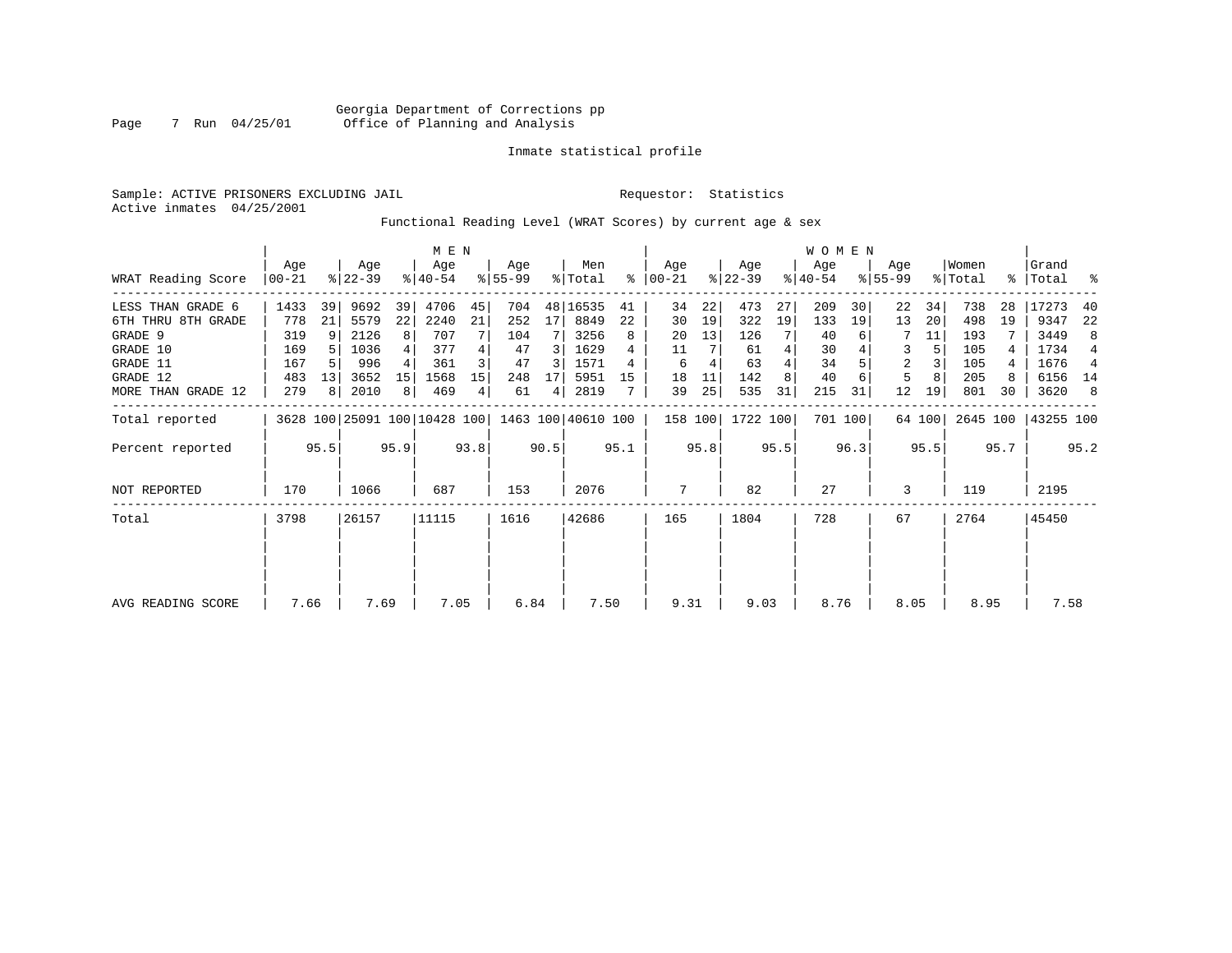Sample: ACTIVE PRISONERS EXCLUDING JAIL **Requestor:** Statistics Active inmates 04/25/2001

Functional Math Level (WRAT Scores) by current age & sex

|                    |                  |      | M E N            |                |                              |      |                 |      |                    |      |                  |      | WOMEN            |      |                  |         |                    |        |                  |      |                    |      |
|--------------------|------------------|------|------------------|----------------|------------------------------|------|-----------------|------|--------------------|------|------------------|------|------------------|------|------------------|---------|--------------------|--------|------------------|------|--------------------|------|
| WRAT Math Score    | Age<br>$00 - 21$ |      | Age<br>$ 22-39 $ |                | Age<br>$8140 - 54$           |      | Age<br>$ 55-99$ |      | Men<br>% Total     | ႜ    | Age<br>$ 00-21 $ |      | Age<br>$ 22-39 $ |      | Age<br>$ 40-54 $ |         | Age<br>$8155 - 99$ |        | Women<br>% Total |      | Grand<br>%   Total | ႜ    |
| LESS THAN GRADE 6  | 1196             | 33   | 7752             | 31             | 4336                         | 42   | 742             |      | 51 14026           | 35   | 33               | 21   | 436              | 25   | 264              | 38      | 31                 | 48     | 764              | 29   | 14790              | 34   |
| 6TH THRU 8TH GRADE | 1815             |      | 50 12325         | 49             | 4075                         | 39   | 409             |      | 28 18624           | 46   | 81               | 51   | 857              | 50   | 267              | 38      | 20                 | 31     | 1225             | 46   | 19849              | 46   |
| GRADE 9            | 301              | 8    | 2231             | 9              | 742                          |      | 100             |      | 3374               | 8    | 19               | 12   | 185              | 11   | 57               |         | 5                  |        | 266              | 10   | 3640               | 8    |
| GRADE 10           | 164              |      | 1340             | 5              | 555                          | 5    | 75              |      | 2134               |      | 12               | 8    | 106              | 6    | 48               |         | 5                  |        | 171              | 6    | 2305               | -5   |
| GRADE 11           | 81               |      | 824              |                | 358                          | 3    | 59              | 4    | 1322               |      | 10               | 6    | 73               |      | 24               |         | 3                  |        | 110              |      | 1432               | 3    |
| GRADE 12           | 44               |      | 438              | $\overline{2}$ | 304                          | 3    | 60              | 4    | 846                |      | 0                | 0    | 26               |      | 17               |         | 0                  |        | 43               | 2    | 889                | 2    |
| MORE THAN GRADE 12 | 27               |      | 187              |                | 67                           |      | 18              |      | 299                |      | 3                | 2    | 39               | 2    | 25               |         | $\Omega$           |        | 67               | 3    | 366                | -1   |
| Total reported     |                  |      |                  |                | 3628 100 25097 100 10437 100 |      |                 |      | 1463 100 40625 100 |      | 158 100          |      | 1722 100         |      |                  | 702 100 |                    | 64 100 | 2646 100         |      | 43271 100          |      |
| Percent reported   |                  | 95.5 |                  | 95.9           |                              | 93.9 |                 | 90.5 |                    | 95.2 |                  | 95.8 |                  | 95.5 |                  | 96.4    |                    | 95.5   |                  | 95.7 |                    | 95.2 |
| NOT REPORTED       | 170              |      | 1060             |                | 678                          |      | 153             |      | 2061               |      | 7                |      | 82               |      | 26               |         | 3                  |        | 118              |      | 2179               |      |
| Total              | 3798             |      | 26157            |                | 11115                        |      | 1616            |      | 42686              |      | 165              |      | 1804             |      | 728              |         | 67                 |        | 2764             |      | 45450              |      |
|                    |                  |      |                  |                |                              |      |                 |      |                    |      |                  |      |                  |      |                  |         |                    |        |                  |      |                    |      |
| AVG MATH SCORE     | 6.84             |      | 7.04             |                | 6.65                         |      | 6.22            |      | 6.90               |      | 7.53             |      | 7.39             |      | 7.03             |         | 6.06               |        | 7.27             |      | 6.92               |      |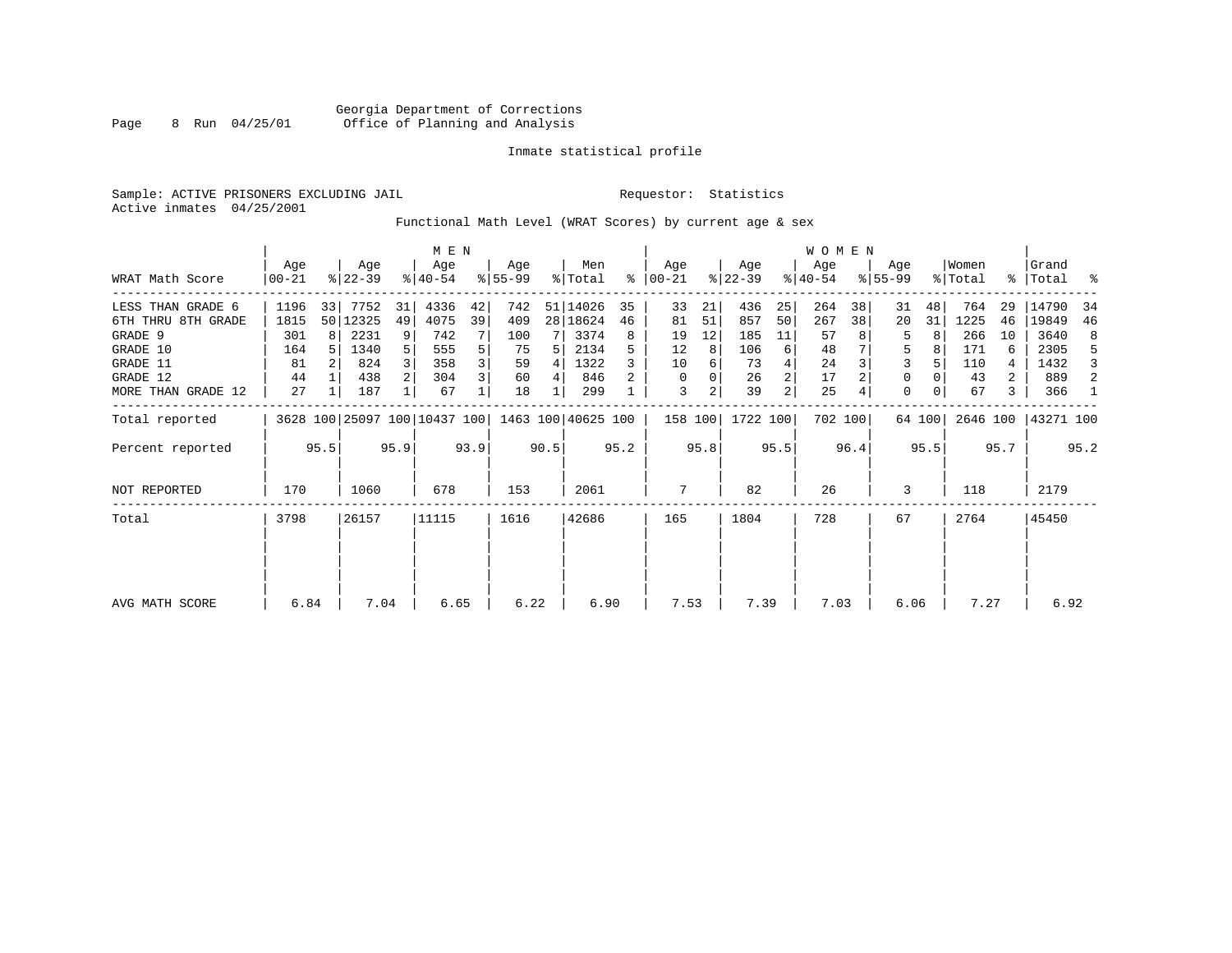Sample: ACTIVE PRISONERS EXCLUDING JAIL **Requestor:** Statistics Active inmates 04/25/2001

# Functional Spelling Level (WRAT Scores) by current age & sex

|                             |      |                |                  |                | M E N                        |      |                  |      |                    |      |                  |      |                  |      | WOMEN            |         |                  |        |                  |      |                    |      |
|-----------------------------|------|----------------|------------------|----------------|------------------------------|------|------------------|------|--------------------|------|------------------|------|------------------|------|------------------|---------|------------------|--------|------------------|------|--------------------|------|
| WRAT Spelling Score   00-21 | Age  |                | Age<br>$ 22-39 $ |                | Age<br>$ 40-54 $             |      | Aqe<br>$ 55-99 $ |      | Men<br>% Total     | ፠    | Age<br>$ 00-21 $ |      | Age<br>$ 22-39 $ |      | Age<br>$ 40-54 $ |         | Aqe<br>$8 55-99$ |        | Women<br>% Total |      | Grand<br>%   Total |      |
| LESS THAN GRADE 6           | 1506 |                | 42 10948         | 44             | 5810                         | 56   | 886              |      | 61 19150           | 47   | 35               | 22   | 431              | 25   | 228              | 32      | 23               | 36     | 717              | 27   | 19867              | 46   |
| 6TH THRU 8TH GRADE          | 1148 | 32             | 7315             | 29             | 2448                         | 23   | 293              |      | 20 11204           | 28   | 58               | 37   | 544              | 32   | 216              | 31      | 23               | 36     | 841              | 32   | 12045              | 28   |
| GRADE 9                     | 297  | 8              | 1828             |                | 510                          | 5    | 61               | 4    | 2696               |      | 18               | 11   | 169              | 10   | 47               |         |                  |        | 237              |      | 2933               | 7    |
| GRADE 10                    | 290  |                | 1722             |                | 472                          | 5    | 60               | 4    | 2544               | 6    | 22               | 14   | 174              | 10   | 48               |         |                  |        | 245              |      | 2789               | 6    |
| GRADE 11                    | 135  |                | 874              |                | 265                          | 3    | 33               | 2    | 1307               |      |                  | 4    | 102              | 6    | 25               |         | 3                |        | 137              |      | 1444               | 3    |
| GRADE 12                    | 166  |                | 1708             | 7              | 722                          |      | 108              |      | 2704               |      | 4                |      | 81               | 5    | 25               |         | 2                |        | 112              |      | 2816               | 7    |
| MORE THAN GRADE 12          | 86   | 2 <sub>1</sub> | 696              | $\overline{3}$ | 203                          | 2    | 21               |      | 1006               | 2    | 14               | 9    | 221              | 13   | 113              | 16      | 9                | 14     | 357              | 13   | 1363               | 3    |
| Total reported              |      |                |                  |                | 3628 100 25091 100 10430 100 |      |                  |      | 1462 100 40611 100 |      | 158 100          |      | 1722 100         |      |                  | 702 100 |                  | 64 100 | 2646 100         |      | 43257 100          |      |
| Percent reported            |      | 95.5           |                  | 95.9           |                              | 93.8 |                  | 90.5 |                    | 95.1 |                  | 95.8 |                  | 95.5 |                  | 96.4    |                  | 95.5   |                  | 95.7 |                    | 95.2 |
| <b>NOT REPORTED</b>         | 170  |                | 1066             |                | 685                          |      | 154              |      | 2075               |      | 7                |      | 82               |      | 26               |         | 3                |        | 118              |      | 2193               |      |
| Total                       | 3798 |                | 26157            |                | 11115                        |      | 1616             |      | 42686              |      | 165              |      | 1804             |      | 728              |         | 67               |        | 2764             |      | 45450              |      |
|                             |      |                |                  |                |                              |      |                  |      |                    |      |                  |      |                  |      |                  |         |                  |        |                  |      |                    |      |
|                             |      |                |                  |                |                              |      |                  |      |                    |      |                  |      |                  |      |                  |         |                  |        |                  |      |                    |      |
| AVG SPELLING SCORE          | 6.89 |                | 6.83             |                | 5.98                         |      | 5.56             |      | 6.57               |      | 8.27             |      | 8.28             |      | 7.94             |         | 7.00             |        | 8.16             |      | 6.67               |      |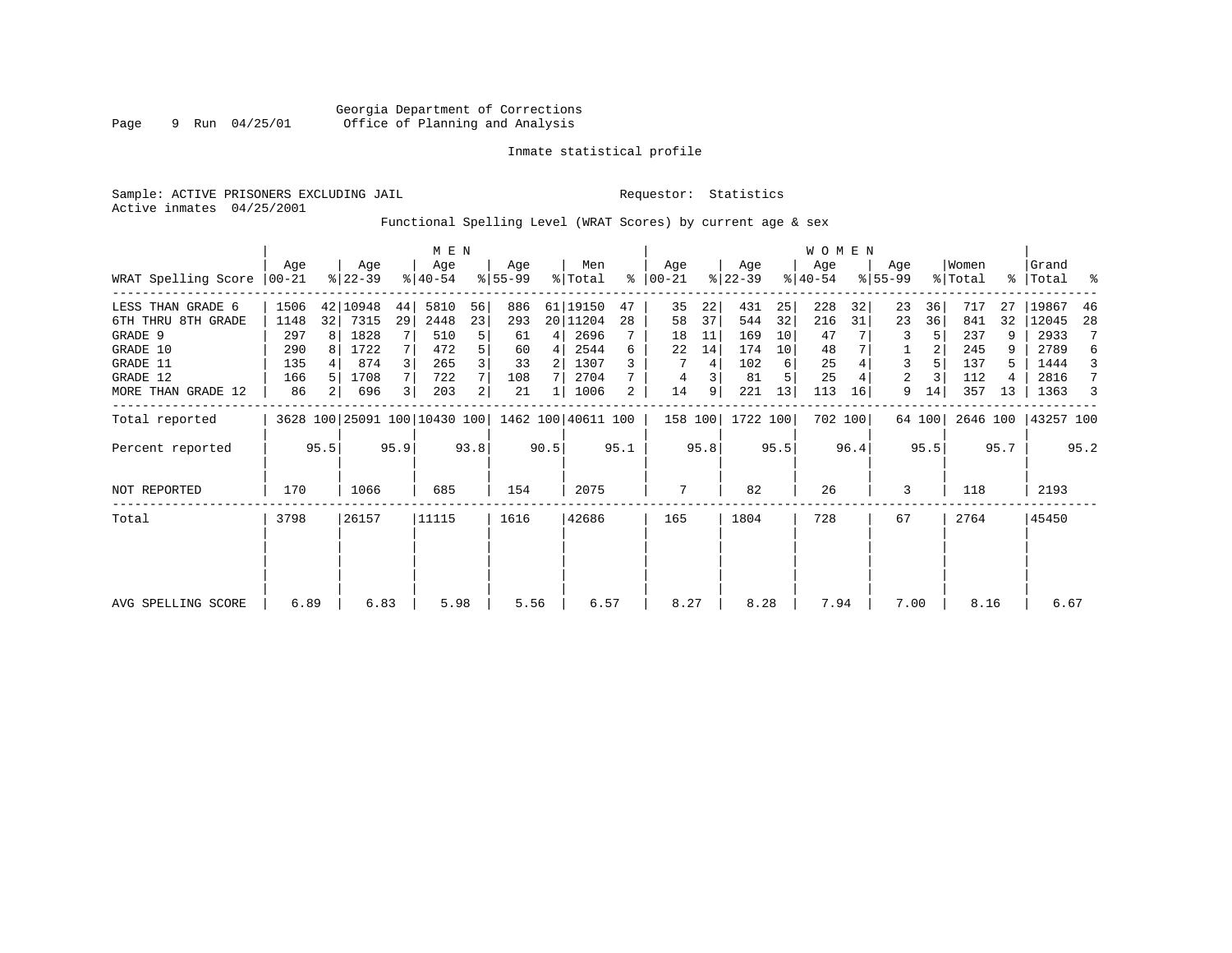### Georgia Department of Corrections Page 10 Run 04/25/01 Office of Planning and Analysis

#### Inmate statistical profile

Sample: ACTIVE PRISONERS EXCLUDING JAIL **Requestor:** Statistics Active inmates 04/25/2001

Self-Rpt Guardian Status To Age 16 by current age & sex

|                  |                  |    |                  |          | M E N                        |      |                  |      |                    |      |                 |       |                 |                | W O M E N        |      |                    |          |                  |                |                |      |
|------------------|------------------|----|------------------|----------|------------------------------|------|------------------|------|--------------------|------|-----------------|-------|-----------------|----------------|------------------|------|--------------------|----------|------------------|----------------|----------------|------|
| Guardian Status  | Age<br>$00 - 21$ |    | Age<br>$8 22-39$ |          | Age<br>$8140 - 54$           |      | Age<br>$8 55-99$ |      | Men<br>% Total     | ႜ    | Age<br>$ 00-21$ |       | Age<br>$ 22-39$ |                | Age<br>$8 40-54$ |      | Age<br>$8155 - 99$ |          | Women<br>% Total | % ิ            | Grand<br>Total | ႜ    |
| ORPHANAGE        | 3                | 0  | 35               | $\Omega$ | 21                           | 0    | 10               |      | 69                 | U    | 0               | 0     | 2               | $\Omega$       | 2                |      | $\Omega$           |          |                  | 0              | 73             |      |
| FATHER ONLY      | 134              |    | 659              |          | 264                          | 2    | 28               | 2    | 1085               |      | 6               |       | 42              | 2              | 23               |      | 4                  | 6        | 75               | 3              | 1160           |      |
| FTR MTR HD       | 248              |    | 1496             | 6        | 632                          | 6    | 79               | 5    | 2455               | 6    | 6               |       | 83              |                | 35               |      | 0                  | $\Omega$ | 124              | 5              | 2579           |      |
| MOTHER ONLY      | 1855             | 51 | L1150            | 44       | 3485                         | 32   | 346              | 22   | 16836              | 41   | 74              | 45    | 717             | 40             | 214              | 30   | 18                 | 28       | 1023             | 37             | 17859          | -40  |
| MTR FTR HD       | 782              | 22 | 8121             | 32       | 4807                         | 45   | 876              |      | 56 14586           | 35   | 48              | 29    | 636             | 36             | 356              | 49   | 34                 | 52       | 1074             | 39             | 15660          | -35  |
| OTH FEMALE       | 71               |    | 594              |          | 284                          | 3    | 44               | 3    | 993                | 2    | 6               |       | 51              | 3              | 19               |      | 3                  |          | 79               | 3              | 1072           |      |
| OTH MALE         | 23               |    | 86               |          | 45                           | 0    | 6                | 0    | 160                |      | <sup>0</sup>    |       |                 |                | 3                |      | 0                  |          | 6                | 0              | 166            |      |
| STEP-PARNTS      | 40               |    | 460              |          | 155                          |      | 24               |      | 679                |      | $\Omega$        | 0     | 6               |                | 2                |      | 0                  |          | 8                | 0              | 687            |      |
| FOSTER HOME      | 37               |    | 238              |          | 122                          |      | 19               |      | 416                |      | 5               |       | 39              | $\overline{2}$ | 10               |      |                    | 2        | 55               | $\overline{a}$ | 471            |      |
| GRAND PRNTS      | 336              |    | 2122             | 8        | 710                          | 7    | 103              |      | 3271               | 8    | 17              | 10    | 188             | 11             | 52               |      | 5                  | 8        | 262              | 10             | 3533           |      |
| OTHER            | 77               | 2  | 525              | 2        | 240                          | 2    | 23               |      | 865                | 2    | 3               | 2     | 19              |                | 8                |      | 0                  | 0        | 30               |                | 895            |      |
| Total reported   |                  |    |                  |          | 3606 100 25486 100 10765 100 |      |                  |      | 1558 100 41415 100 |      | 165 100         |       | 1786 100        |                | 724 100          |      |                    | 65 100   | 2740 100         |                | 44155 100      |      |
| Percent reported | 94.9             |    |                  | 97.4     |                              | 96.9 |                  | 96.4 |                    | 97.0 |                 | 100.0 |                 | 99.0           |                  | 99.5 |                    | 97.0     |                  | 99.1           |                | 97.2 |
| NOT RPTD         | 671<br>192       |    |                  |          | 350                          |      | 58               |      | 1271               |      | $\mathbf 0$     |       | 18              |                | 4                |      | 2                  |          | 24               |                | 1295           |      |
| Total            | 3798             |    | 26157            |          | 11115                        |      | 1616             |      | 42686              |      | 165             |       | 1804            |                | 728              |      | 67                 |          | 2764             |                | 45450          |      |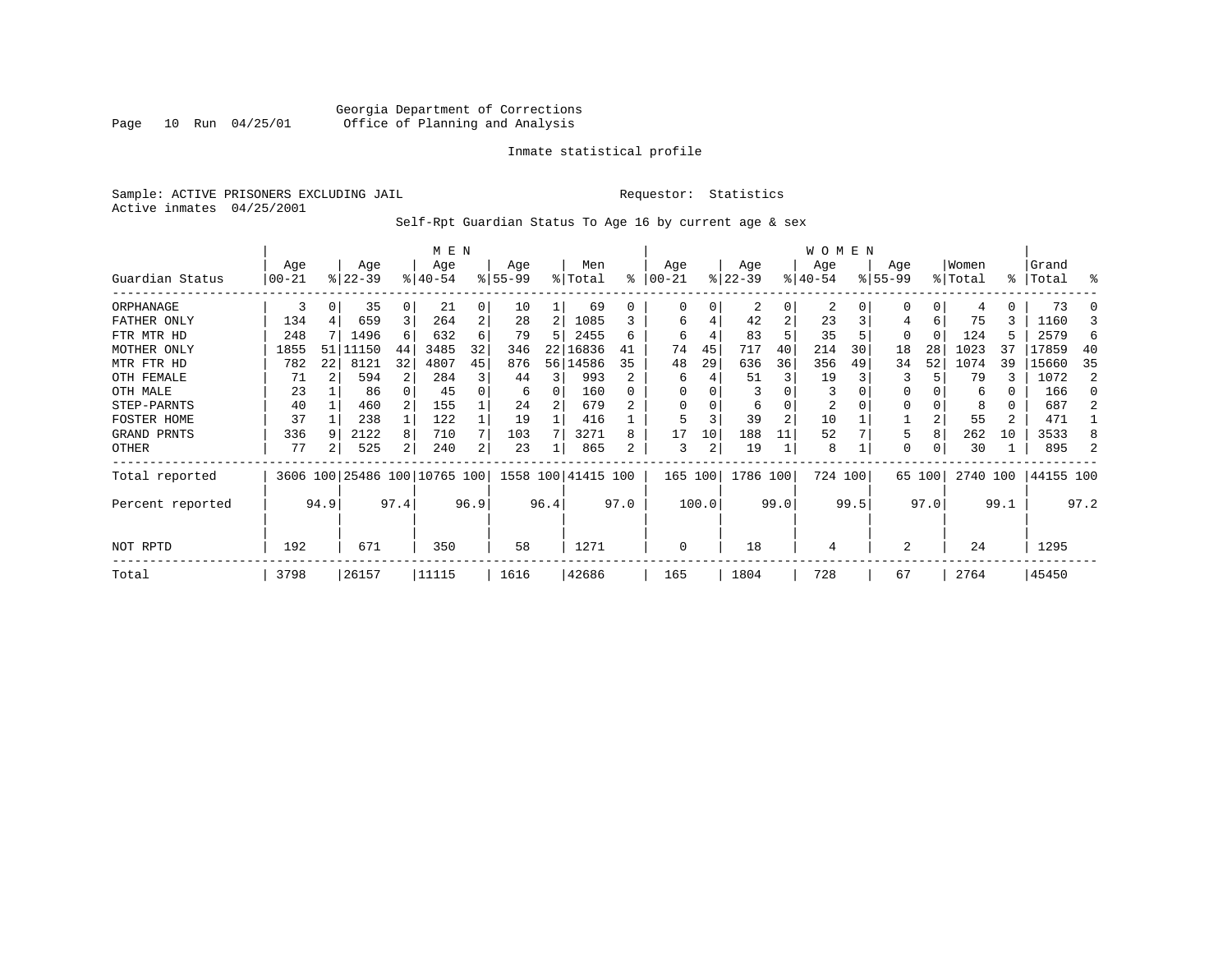#### Georgia Department of Corrections<br>Page 11 Run 04/25/01 Office of Planning and Analysis Office of Planning and Analysis

#### Inmate statistical profile

Sample: ACTIVE PRISONERS EXCLUDING JAIL **Requestor:** Statistics Active inmates 04/25/2001

#### Self-Rpt Employment Status Before Prison by current age & sex

|                  |           |      |           |      | M E N                        |      |           |               |                    |      |             |      |             |      | <b>WOMEN</b> |      |             |        |          |      |           |      |
|------------------|-----------|------|-----------|------|------------------------------|------|-----------|---------------|--------------------|------|-------------|------|-------------|------|--------------|------|-------------|--------|----------|------|-----------|------|
|                  | Age       |      | Age       |      | Age                          |      | Age       |               | Men                |      | Age         |      | Age         |      | Age          |      | Age         |        | Women    |      | Grand     |      |
| Employment       | $00 - 21$ |      | $ 22-39 $ |      | $8 40-54$                    |      | $8 55-99$ | $\frac{1}{6}$ | Total              | ႜ    | $00 - 21$   |      | $ 22-39 $   |      | $ 40-54 $    |      | $8155 - 99$ |        | % Total  |      | %   Total | ႜ    |
| FULL TIME        | 1050      | 31   | 13054     | 54   | 5677                         | 56   | 614       | 43            | 20395              | 52   | 52          | 34   | 657         | 41   | 234          | 36   | 18          | 32     | 961      | 39   | 21356     | -51  |
| PART TIME        | 390       | 12   | 2223      | 9    | 666                          |      | 89        | 6             | 3368               | 9    | 16          | 10   | 105         |      | 42           | 6    |             | 2      | 164      |      | 3532      | - 8  |
| UNEMPL < 6M      | 387       | 12   | 3096      | 13   | 1146                         | 11   | 146       | 10            | 4775               | 12   | 19          | 12   | 260         | 16   | 111          | 17   | 9           | 16     | 399      | 16   | 5174      | 12   |
| UNEMPL > 6M      | 384       | 11   | 3768      | 16   | 1891                         | 19   | 308       | 22            | 6351               | 16   | 19          | 12   | 283         | 18   | 146          | 22   | 16          | 28     | 464      | 19   | 6815      | 16   |
| NEVER WORKD      | 945       | 28   | 1417      | 6    | 101                          |      | 6         | $\Omega$      | 2469               | 6    | 36          | 23   | 179         | 11   | 26           |      | 4           |        | 245      | 10   | 2714      | 7    |
| <b>STUDENT</b>   | 179       | 5    | 137       |      | 14                           |      | 2         | 0             | 332                |      | 11          |      | 11          |      | 4            |      | 0           |        | 26       |      | 358       |      |
| INCAPABLE        | 21        |      | 512       | 2    | 715                          |      | 257       | 18            | 1505               |      | 2           |      | 98          | 6    | 91           | 14   | 9           | 16     | 200      |      | 1705      | 4    |
| OTHER            | 0         | 0    | 0         | 0    | 0                            |      | 0         | 0             | $\Omega$           |      | $\mathbf 0$ | 0    | $\mathbf 0$ | 0    | 0            | 0    | 0           | 0      | $\Omega$ |      | $\Omega$  | 0    |
| Total reported   |           |      |           |      | 3356 100 24207 100 10210 100 |      |           |               | 1422 100 39195 100 |      | 155 100     |      | 1593 100    |      | 654 100      |      |             | 57 100 | 2459 100 |      | 41654 100 |      |
| Percent reported |           | 88.4 |           | 92.5 |                              | 91.9 |           | 88.0          |                    | 91.8 |             | 93.9 |             | 88.3 |              | 89.8 |             | 85.1   |          | 89.0 |           | 91.6 |
| NOT RPTD         | 442       |      | 1950      |      | 905                          |      | 194       |               | 3491               |      | 10          |      | 211         |      | 74           |      | 10          |        | 305      |      | 3796      |      |
| Total            | 3798      |      | 26157     |      | 11115                        |      | 1616      |               | 42686              |      | 165         |      | 1804        |      | 728          |      | 67          |        | 2764     |      | 45450     |      |

\* NOTE: THE FIELD LABELD "OTHER" WAS CORRECTED IN APRIL 1989; INMATES CODED "PRE-OTIS NOT REPORTED" NOW HAVE BEEN REMOVED FROM THIS FIELD AND IDENTIFIED AS "NOT REPORTED".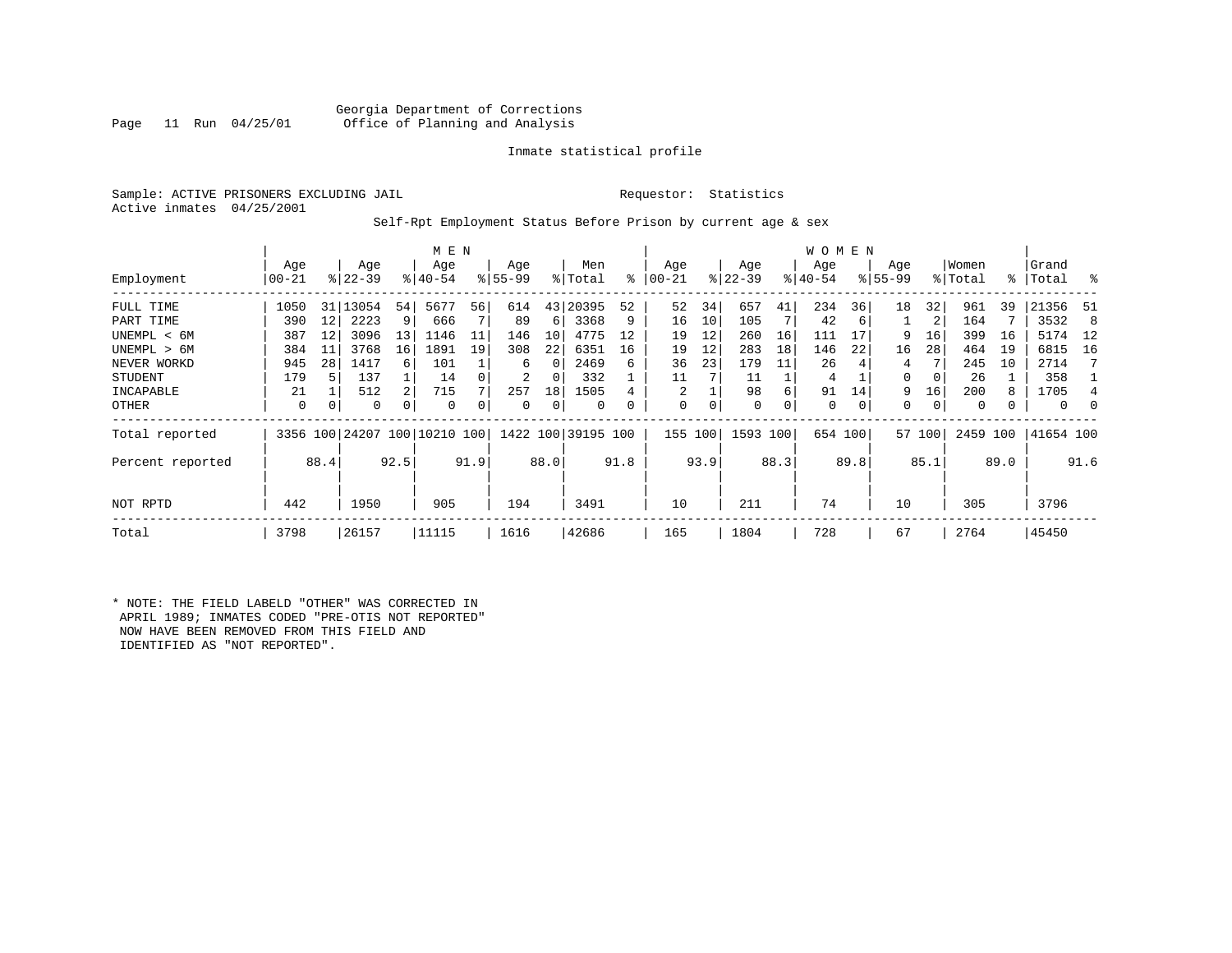Sample: ACTIVE PRISONERS EXCLUDING JAIL **Requestor:** Statistics Active inmates 04/25/2001

Self-Rpt Marital Status At Admission by current age & sex

|                  |       |      |             |                | M E N                   |      |           |      |                    |          |             |       |           |      | W O M E N |          |             |                |          |      |           |          |
|------------------|-------|------|-------------|----------------|-------------------------|------|-----------|------|--------------------|----------|-------------|-------|-----------|------|-----------|----------|-------------|----------------|----------|------|-----------|----------|
|                  | Age   |      | Age         |                | Age                     |      | Age       |      | Men                |          | Age         |       | Age       |      | Age       |          | Age         |                | Women    |      | Grand     |          |
| Marital Status   | 00-21 |      | $8122 - 39$ |                | $8140 - 54$             |      | $8 55-99$ |      | % Total            | ៖        | $ 00-21$    |       | $ 22-39 $ |      | $ 40-54 $ |          | $8155 - 99$ |                | % Total  | ွေ   | Total     | ႜ        |
| SINGLE           | 3396  |      | 94   16828  | 66             | 3933                    | 36   | 247       | 16   | 24404              | 59       | 158         | 96    | 1000      | 56   | 222       | 31       | 10          | 15             | 1390     | 51   | 25794     | -58      |
| MARRIED          | 60    |      | 2877        | 11             | 1993                    | 18   | 463       | 30   | 5393               | 13       | 2           |       | 246       | 14   | 117       | 16       | 8           | 12             | 373      | 14   | 5766      | 13       |
| SEPARATED        | 9     | 0    | 1036        | $\overline{4}$ | 1014                    | 9    | 166       | 11   | 2225               | 5        |             |       | 200       | 11   | 102       | 14       |             | 11             | 311      | 11   | 2536      | 6        |
| DIVORCED         | 6     | 0    | 1756        |                | 2324                    | 22   | 430       | 27   | 4516               | 11       |             |       | 209       | 12   | 157       | 22       | 16          | 25             | 383      | 14   | 4899      | -11      |
| WIDOWED          | 4     |      | 103         | $\Omega$       | 236                     |      | 129       | 8    | 472                |          | 0           |       | 33        |      | 67        |          | 21          | 32             | 121      | 4    | 593       |          |
| COMMON LAW       | 134   | 4    | 2918        |                | 1286                    | 12   | 131       | 8    | 4469               | 11       | 2           |       | 100       | 6    | 59        |          | 3           | 5.             | 164      | 6    | 4633      | 10       |
| OTHER            |       | 0    | 7           | 0              | 2                       |      | 3         | 0    | 13                 | $\Omega$ | 0           | 0     |           | 0    | 2         | $\Omega$ | $\Omega$    | $\overline{0}$ | 3        | 0    | 16        | $\Omega$ |
| Total reported   | 3610  |      |             |                | 100 25525 100 10788 100 |      |           |      | 1569 100 41492 100 |          | 165         | 100   | 1789      | 100  | 726 100   |          | 65          | 100            | 2745 100 |      | 44237 100 |          |
| Percent reported |       | 95.1 |             | 97.6           |                         | 97.1 |           | 97.1 |                    | 97.2     |             | 100.0 |           | 99.2 |           | 99.7     |             | 97.0           |          | 99.3 |           | 97.3     |
|                  |       |      |             |                |                         |      |           |      |                    |          |             |       |           |      |           |          |             |                |          |      |           |          |
| NOT RPTD         | 188   |      | 632         |                | 327                     |      | 47        |      | 1194               |          | $\mathbf 0$ |       | 15        |      | 2         |          | 2           |                | 19       |      | 1213      |          |
| Total            | 3798  |      | 26157       |                | 11115                   |      | 1616      |      | 42686              |          | 165         |       | 1804      |      | 728       |          | 67          |                | 2764     |      | 45450     |          |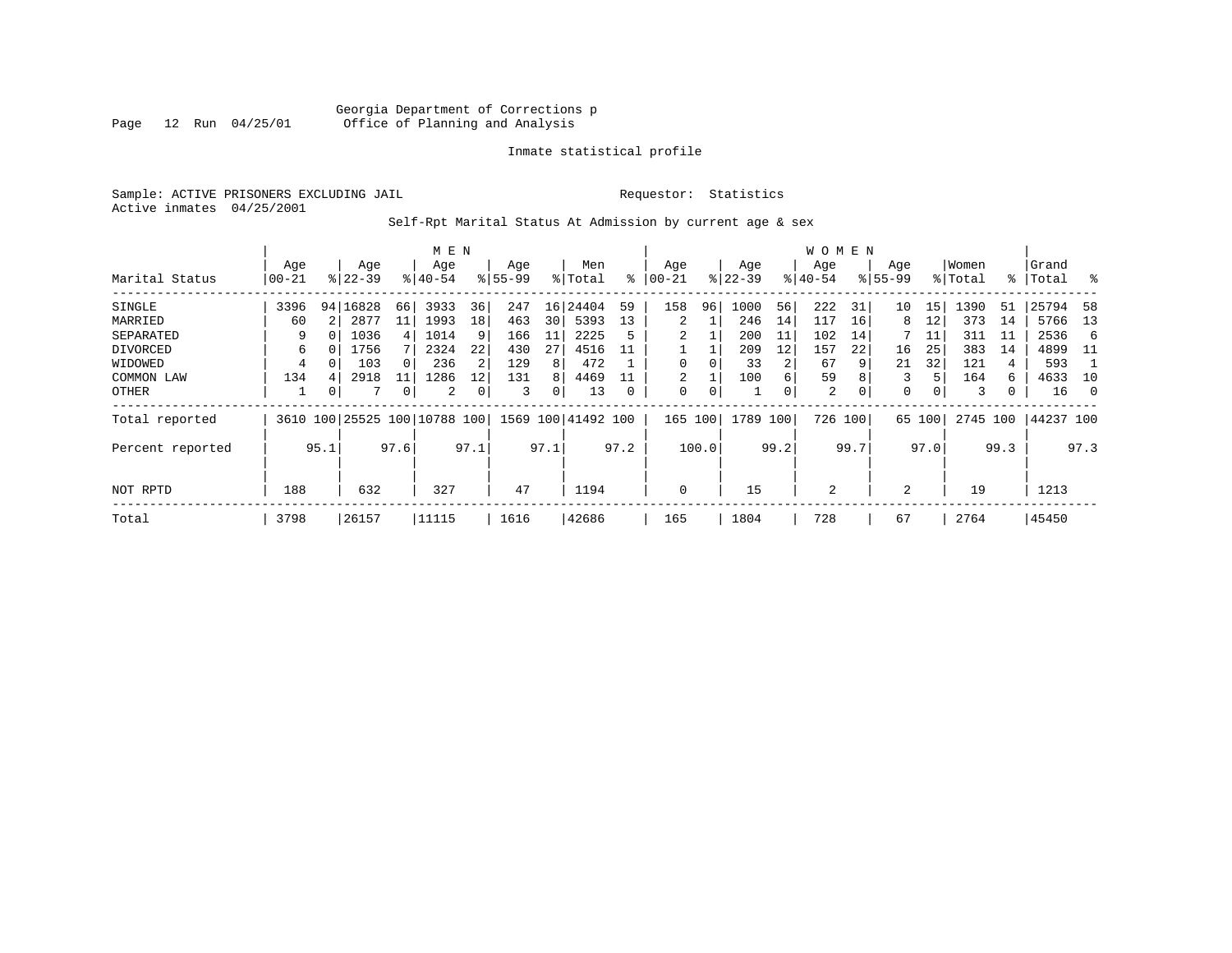Georgia Department of Corrections<br>Page 13 Run 04/25/01 Office of Planning and Analysis Office of Planning and Analysis

#### Inmate statistical profile

Sample: ACTIVE PRISONERS EXCLUDING JAIL **Requestor:** Statistics Active inmates 04/25/2001

Self-Rpt Number Of Children At Admission by current age & sex

|                      |                |          |                   |                | M E N            |          |                  |      |                    |           |                  |        |                  |              | <b>WOMEN</b>    |         |                  |        |                  |           |                |      |
|----------------------|----------------|----------|-------------------|----------------|------------------|----------|------------------|------|--------------------|-----------|------------------|--------|------------------|--------------|-----------------|---------|------------------|--------|------------------|-----------|----------------|------|
| Number Of Children   | Aqe<br>  00-21 |          | Age<br>$ 22-39 $  |                | Age<br>$ 40-54 $ |          | Age<br>$ 55-99 $ |      | Men<br>% Total     | $\approx$ | Aqe<br>$ 00-21 $ |        | Age<br>$ 22-39 $ |              | Age<br>$ 40-54$ |         | Aqe<br>$8 55-99$ |        | Women<br>% Total | $\approx$ | Grand<br>Total | ႜ    |
|                      |                |          |                   |                |                  |          |                  |      |                    |           |                  |        |                  |              |                 |         |                  |        |                  |           |                |      |
| NO CHILDREN          | 0              | 0        | 795               | 5              | 450              | $6 \mid$ | 64               | 5    | 1309               | 5         | $\Omega$         | 0      |                  | $\mathbf{0}$ | 6               |         | 2                | 3      | 15               |           | 1324           |      |
| ONE CHILD            | 606            | 74       | 6410              | 41             | 2369             | 30       | 249              | 19   | 9634               | 37        | 46               | 67     | 344              | 24           | 127             | 20      | 6                | 10     | 523              | 24        | 10157          | 36   |
| TWO CHILDREN         | 157            | 19       | 4209              | 27             | 2207             | 28       | 312              | 24   | 6885               | 27        | 18               | 26     | 426              | 29           | 183             | 29      | 17               | 28     | 644              | 29        | 7529           | 27   |
| THREE CHILDREN       | 44             |          | 2292              | 15             | 1459             | 18       | 270              | 20   | 4065               | 16        | 4                | 6      | 362              | 25           | 162             | 26      | 15               | 25     | 543              | 25        | 4608           | 17   |
| <b>FOUR CHILDREN</b> | 6              |          | 1055              |                | 764              | 10       | 157              | 12   | 1982               | 8         |                  |        | 174              | 12           | 89              | 14      | 9                | 15     | 273              | 12        | 2255           | 8    |
| FIVE CHILDREN        | 4              | $\Omega$ | 425               | $\overline{3}$ | 400              | 5        | 102              | 8    | 931                |           | 0                | 0      | 88               | 6            | 33              |         | 2                | 3      | 123              | 6         | 1054           | 4    |
| MORE THAN 5 CHILDREN |                | 0        | 347               | 2              | 372              | 5        | 173              | 13   | 893                | 3         | 0                | 0      | 56               | 4            | 28              |         | 9                | 15     | 93               | 4         | 986            | 4    |
| Total reported       |                |          | 818 100 15533 100 |                | 8021 100         |          |                  |      | 1327 100 25699 100 |           |                  | 69 100 | 1457 100         |              |                 | 628 100 |                  | 60 100 | 2214 100         |           | 27913 100      |      |
| Percent reported     |                | 21.5     |                   | 59.4           |                  | 72.2     |                  | 82.1 |                    | 60.2      |                  | 41.8   |                  | 80.8         |                 | 86.3    |                  | 89.6   |                  | 80.1      |                | 61.4 |
| <b>NOT REPORTED</b>  | 2980           |          | 10624             |                | 3094             |          | 289              |      | 16987              |           | 96               |        | 347              |              | 100             |         | 7                |        | 550              |           | 17537          |      |
| Total                | 3798           |          | 26157             |                | 11115            |          | 1616             |      | 42686              |           | 165              |        | 1804             |              | 728             |         | 67               |        | 2764             |           | 45450          |      |
|                      |                |          |                   |                |                  |          |                  |      |                    |           |                  |        |                  |              |                 |         |                  |        |                  |           |                |      |
|                      |                |          |                   |                |                  |          |                  |      |                    |           |                  |        |                  |              |                 |         |                  |        |                  |           |                |      |
| AVG NUM CHILDREN     | 1.35           |          | 1.98              |                | 2.37             |          | 3.12             |      | 2.14               |           | 1.42             |        | 2.60             |              | 2.69            |         | 3.35             |        | 2.61             |           | 2.18           |      |

\* NOTE: THE FIELD LABLED "NO CHILDREN" WAS CORRECTED IN MARCH 1989: MISSING DATA FOR INMATES STILL IN DIAGNOSTICS NOW HAS BEEN REMOVED FROM THIS FIELD AND IDENTIFIED AS "NOT REPORTED" INFORMATION.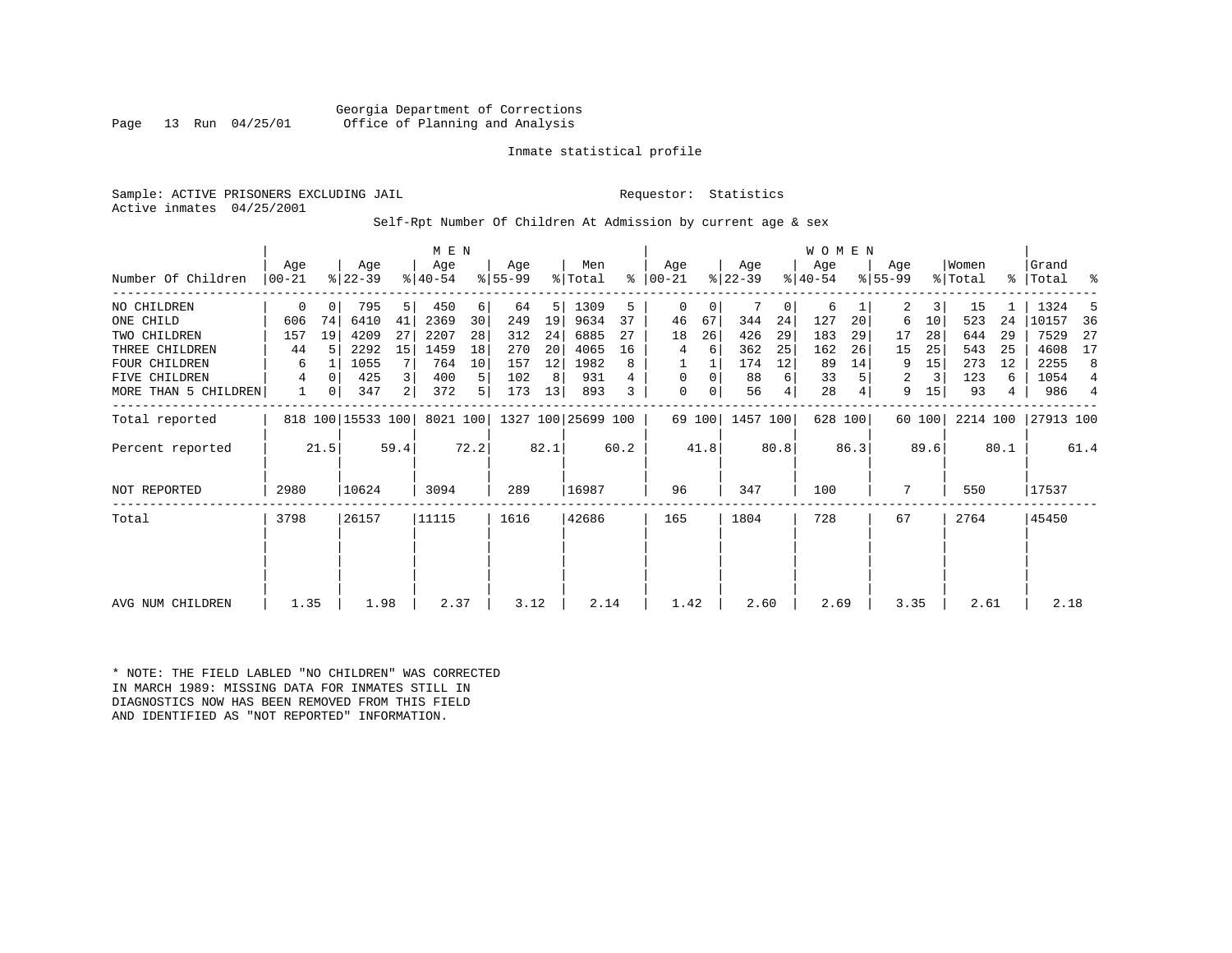# Georgia Department of Corrections<br>Page 14 Run 04/25/01 Office of Planning and Analysis Page 14 Run 04/25/01 Office of Planning and Analysis

#### Inmate statistical profile

Sample: ACTIVE PRISONERS EXCLUDING JAIL **Requestor:** Statistics Active inmates 04/25/2001

# Self-Rpt Religious Affiliation by current age & sex

|                  |           |          |                |              | M E N                        |          |           |          |                    |          |          |              |                |      | <b>WOMEN</b> |                |                |             |          |                |           |                |
|------------------|-----------|----------|----------------|--------------|------------------------------|----------|-----------|----------|--------------------|----------|----------|--------------|----------------|------|--------------|----------------|----------------|-------------|----------|----------------|-----------|----------------|
|                  | Age       |          | Age            |              | Age                          |          | Age       |          | Men                | ွေ       | Age      |              | Age            |      | Aqe          |                | Age            |             | Women    | ፠              | Grand     |                |
| Religion         | $00 - 21$ |          | $8 22-39$      |              | $ 40-54$                     |          | $8 55-99$ |          | % Total            |          | $ 00-21$ |              | $ 22-39$       |      | $ 40-54$     |                | $8 55-99$      |             | % Total  |                | Total     | ዱ              |
| ISLAM            | 71        | 2        | 915            | 4            | 341                          | 3        | 29        |          | 2 1356             | 3        | 3        | 2            | 17             |      | 2            | 0              | 0              | 0           | 22       |                | 1378      | 3              |
| CATHOLIC         | 123       | 3        | 915            | 4            | 361                          | 3        | 63        | 4        | 1462               | 4        | 5        | 3            | 74             | 4    | 34           | 5              | 2              | 3           | 115      | 4              | 1577      | $\overline{4}$ |
| <b>BAPTIST</b>   | 1521      | 43       | 12697          | 51           | 6217                         | 59       | 891       | 58       | 21326              | 52       | 94       | 57           | 1116           | 63   | 460          | 64             | 42             | 67          | 1712     | 63             | 23038     | 53             |
| METHODIST        | 48        | 1        | 500            | 2            | 399                          | 4        | 92        | 6        | 1039               | 3        |          | 4            | 67             | 4    | 46           | 6              | 6              | 10          | 126      | 5              | 1165      | 3              |
| EPISCOPLN        | 6         | 0        | 37             | $\mathbf 0$  | 21                           | 0        | 5         | 0        | 69                 | $\Omega$ | 0        | O            | 5              | 0    | 3            | 0              | 0              | 0           | 8        | 0              | 77        | $\mathbf 0$    |
| PRESBYTRN        | 6         | 0        | 44             | $\Omega$     | 34                           | $\Omega$ | 15        | 1        | 99                 | O        | U        | $\Omega$     | $\mathbf 0$    | O    | 3            | 0              | 2              | 3           | 5        | $\Omega$       | 104       | $\Omega$       |
| CHC OF GOD       | 35        | 1        | 311            | $\mathbf{1}$ | 147                          |          | 25        | 2        | 518                |          | 2        | 1            | 19             | 1    | 13           | $\overline{c}$ | $\overline{a}$ | 3           | 36       |                | 554       | 1              |
| HOLINESS         | 72        | 2        | 951            | 4            | 518                          |          | 84        | 5        | 1625               | 4        | 9        | 5            | 185            | 10   | 79           | 11             | 3              | 5           | 276      | 10             | 1901      | 4              |
| <b>JEWISH</b>    | $\Omega$  | $\Omega$ | 23             | $\Omega$     | 11                           | O        |           | 0        | 37                 |          |          |              |                | 0    | $\Omega$     | 0              | 0              | 0           | 2        | $\Omega$       | 39        | $\Omega$       |
| ANGLICAN         |           | 0        | 4              | 0            | 4                            |          |           | 0        | 8                  |          | $\Omega$ | <sup>0</sup> | 1              | 0    | $\Omega$     | 0              | 0              | 0           |          | $\Omega$       | 9         | 0              |
| GRK ORTHDX       |           | 0        | 0              | $\Omega$     | 2                            | O        |           | U        | 3                  | U        | $\Omega$ | O            | $\Omega$       | O    | $\Omega$     | $\Omega$       | 0              | $\Omega$    | $\Omega$ | $\Omega$       |           | $\Omega$       |
| HINDU            |           | $\Omega$ | 2              | $\Omega$     | $\Omega$                     | $\Omega$ |           | $\Omega$ | 2                  | U        | $\Omega$ |              | $\Omega$       | 0    | $\Omega$     | $\Omega$       | 0              | $\Omega$    | $\Omega$ | $\Omega$       | 2         | $\Omega$       |
| <b>BUDDHIST</b>  | 6         | $\Omega$ | 25             | $\Omega$     | 3                            | O        | U         | $\Omega$ | 34                 | O        | U        | U            | $\Omega$       | 0    | $\Omega$     | $\Omega$       | 0              | $\Omega$    | $\Omega$ | $\Omega$       | 34        | $\Omega$       |
| TAOIST           |           | 0        | $\overline{2}$ | $\Omega$     | $\overline{c}$               |          |           | $\Omega$ | 4                  | $\Omega$ | U        | O            | $\Omega$       | 0    | 0            | $\Omega$       | 0              | $\Omega$    | $\Omega$ | $\Omega$       | 4         | $\Omega$       |
| SHINTOIST        | 2         | $\Omega$ | 13             | $\Omega$     |                              |          | O         | $\Omega$ | 16                 | O        | U        | $\Omega$     | $\Omega$       | O    | O            | $\Omega$       | 0              | $\Omega$    | $\Omega$ | $\Omega$       | 16        | $\Omega$       |
| SEVEN D AD       | 14        | $\Omega$ | 54             | $\Omega$     | 35                           | $\Omega$ | 9         | 1        | 112                | U        | U        | O            | 6              | O    | 3            | $\Omega$       | 0              | 0           | 9        | $\Omega$       | 121       | $\Omega$       |
| JEHOVAH WT       | 30        | 1        | 214            | 1            | 75                           |          | 6         | 0        | 325                |          | $\Omega$ | $\Omega$     | 19             |      | 6            | 1              |                | 2           | 26       |                | 351       | 1              |
| LATR DAY S       |           | $\Omega$ | 21             | $\Omega$     | 12                           |          |           | 0        | 42                 |          | U        |              | $\overline{2}$ | 0    | 2            | $\Omega$       | 0              | 0           | 4        | $\Omega$       | 46        | $\Omega$       |
| <b>OUAKER</b>    |           | 0        | O              | $\Omega$     | $\Omega$                     | $\Omega$ | O         | 0        | n                  | U        | $\cap$   | $\cap$       | $\Omega$       | O    | $\Omega$     | 0              | 0              | $\mathbf 0$ | $\Omega$ | $\Omega$       | $\Omega$  | 0              |
| OTHER PROD       | 427       | 12       | 2085           | 8            | 558                          | 5        | 97        | 6        | 3167               | R        | 26       | 16           | 138            | 8    | 40           | 6              | 3              | 5           | 207      | 8              | 3374      | 8              |
| <b>NONE</b>      | 879       | 25       | 4491           | 18           | 1182                         | 11       | 120       | 8        | 6672               | 16       | 7        | 4            | 48             | 3    | 4            | 1              | 0              | $\Omega$    | 59       | $\mathfrak{D}$ | 6731      | 15             |
| <b>OTHER</b>     | 324       | 9        | 1792           | 7            | 618                          | 6        | 90        | 6        | 2824               |          | 11       |              | 78             | 4    | 24           | 3              | 2              | 3           | 115      |                | 2939      | 7              |
| Total reported   |           |          |                |              | 3569 100 25096 100 10541 100 |          |           |          | 1534 100 40740 100 |          | 165 100  |              | 1776 100       |      | 719 100      |                |                | 63 100      | 2723 100 |                | 43463 100 |                |
| Percent reported |           | 94.0     |                | 95.9         |                              | 94.8     |           | 94.9     |                    | 95.4     |          | 100.0        |                | 98.4 |              | 98.8           |                | 94.0        |          | 98.5           |           | 95.6           |
|                  |           |          |                |              |                              |          |           |          |                    |          |          |              |                |      |              |                |                |             |          |                |           |                |
| NOT RPTD         | 229       |          | 1061           |              | 574                          |          | 82        |          | 1946               |          | 0        |              | 28             |      | 9            |                | 4              |             | 41       |                | 1987      |                |
| Total            | 3798      |          | 26157          |              | 11115                        |          | 1616      |          | 42686              |          | 165      |              | 1804           |      | 728          |                | 67             |             | 2764     |                | 45450     |                |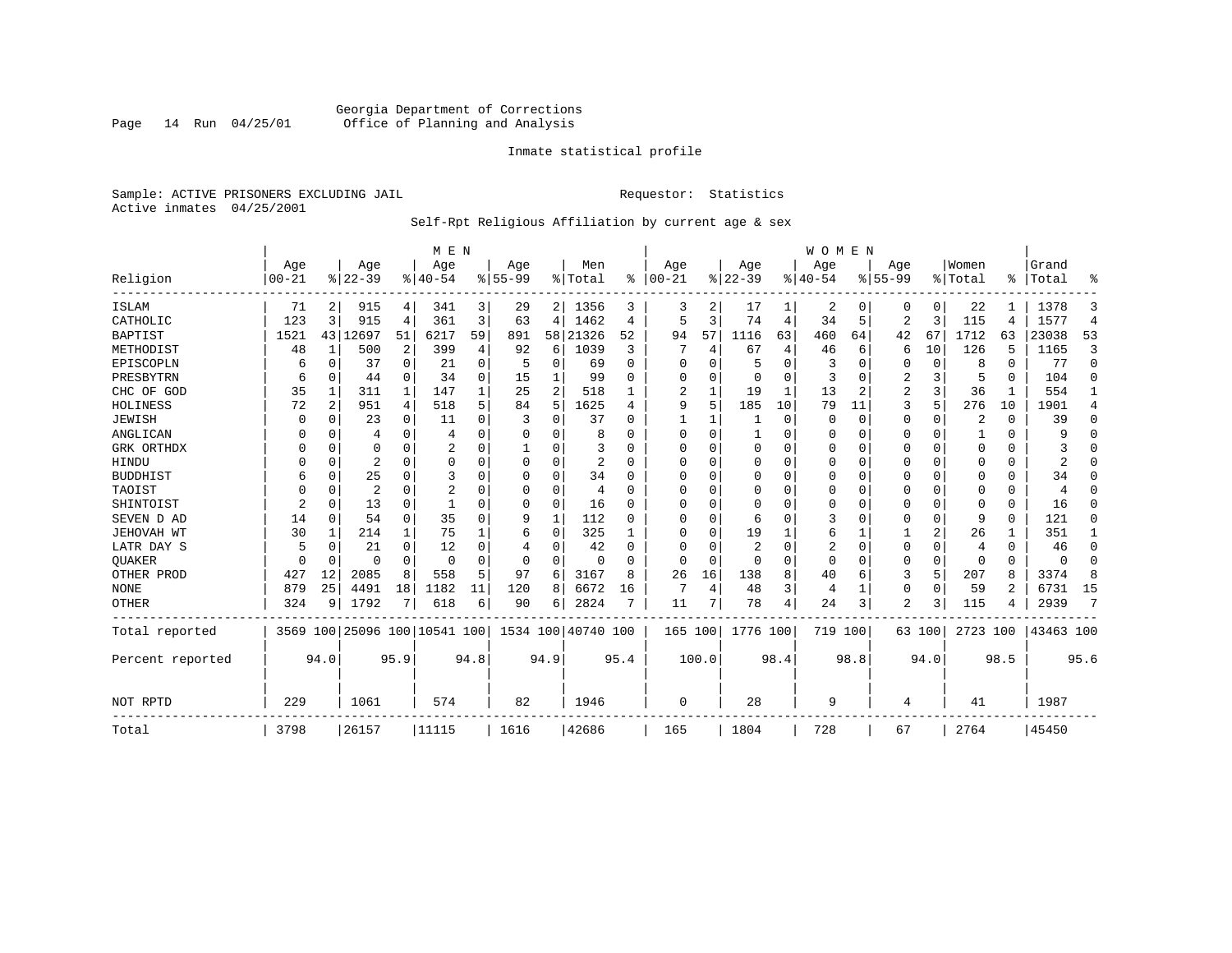Sample: ACTIVE PRISONERS EXCLUDING JAIL **Requestor:** Statistics Active inmates 04/25/2001

Self-Rpt Family Behavior Patterns \* by current age & sex

|                  |       |      |                              |      | M E N       |                |           |          |                    |          |          |      |           |      | <b>WOMEN</b> |      |             |          |          |      |           |      |
|------------------|-------|------|------------------------------|------|-------------|----------------|-----------|----------|--------------------|----------|----------|------|-----------|------|--------------|------|-------------|----------|----------|------|-----------|------|
|                  | Age   |      | Age                          |      | Age         |                | Age       |          | Men                |          | Age      |      | Age       |      | Age          |      | Age         |          | Women    |      | Grand     |      |
| Family Behavior  | 00-21 |      | $ 22-39 $                    |      | $8140 - 54$ |                | $8 55-99$ |          | % Total            | ႜ        | $ 00-21$ |      | $ 22-39 $ |      | $ 40-54 $    |      | $8155 - 99$ |          | % Total  | ∻    | Total     | ႜ    |
| CRIMINLTY        | 1157  | 24   | 7536                         | 24   | 3128        | 26             | 334       |          | 24 12155           | 24       | 64       | 18   | 667       | 17   | 268          | 20   | 12          | 14       | 1011     | 18   | 13166     | -24  |
| ALCOHOLISM       | 428   | 9    | 3660                         | 12   | 1999        | 16             | 239       | 17       | 6326               | 13       | 32       | 9    | 475       | 12   | 188          | 14   | 14          | 16       | 709      | 12   | 7035      | 13   |
| DRUG ABUSE       | 383   | R    | 2203                         |      | 782         | 6              | 55        | 4        | 3423               |          | 35       | 10   | 352       | 9    | 122          |      | $\Omega$    | $\Omega$ | 509      | 9    | 3932      |      |
| DOMINERING       | 14    | 0    | 90                           | 0    | 49          |                | 4         | $\Omega$ | 157                | $\Omega$ | 33       | 9    | 477       | 12   | 193          | 14   | 15          | 17       | 718      | 13   | 875       |      |
| MIGRANT          | 32    |      | 246                          |      | 130         |                | 11        |          | 419                |          |          |      | 12        | 0    | 4            |      | $\Omega$    | 0        | 17       | 0    | 436       |      |
| INFL BTGS        | 69    |      | 898                          | 3    | 489         |                | 97        |          | 1553               |          | 18       | 5    | 280       |      | 104          |      | 9           | 10       | 411      | 7    | 1964      |      |
| PERMISSIVE       | 13    |      | 52                           |      | 43          |                | 6         | O        | 114                | $\Omega$ | 31       | 9    | 234       | 6    | 66           |      | 2           | 2        | 333      | 6    | 447       |      |
| FATH ABSNT       | 2169  | 44   | 13073                        | 42   | 4170        | 34             | 451       | 33       | 19863              | 40       | 96       | 26   | 856       | 22   | 241          | 18   | 20          | 23       | 1213     | 21   | 21076     | 38   |
| MOTH ABSNT       | 567   | 12   | 3231                         | 10   | 1183        | 10             | 161       | 12       | 5142               | 10       | 31       | 9    | 223       | 6    | 80           | 6    | 10          | 11       | 344      | 6    | 5486      | 10   |
| NONE             | 50    |      | 426                          |      | 207         | $\overline{2}$ | 26        | 2        | 709                |          | 23       | 6    | 310       | 8    | 85           | 6    | 5           | 6        | 423      |      | 1132      | 2    |
| Total reported   |       |      | 4882 100 31415 100 12180 100 |      |             |                |           |          | 1384 100 49861 100 |          | 364 100  |      | 3886 100  |      | 1351 100     |      |             | 87 100   | 5688 100 |      | 55549 100 |      |
| Percent reported |       | 74.1 |                              | 70.5 |             | 64.6           |           | 54.0     |                    | 68.6     |          | 90.9 |           | 84.2 |              | 80.6 |             | 62.7     |          | 83.1 |           | 69.5 |
| <b>OTHER</b>     | 983   |      | 7728                         |      | 3934        |                | 743       |          | 13388              |          | 15       |      | 285       |      | 141          |      | 25          |          | 466      |      | 13854     |      |
| Total            | 3798  |      | 26157                        |      | 11115       |                | 1616      |          | 42686              |          | 165      |      | 1804      |      | 728          |      | 67          |          | 2764     |      | 45450     |      |

\* NOTE: SINCE THERE CAN BE UP TO FIVE BEHAVIOR CODES PER INMATE, THE NUMBER OF CASES REPORTED IN THE DETAIL LINES AND THE TOTAL REPORTED LINE MAY EXCEED THE TOTAL NUMBER OF CASES. IN SHORT, THIS TABLE COUNTS THE NUMBER OF BEHAVIOR PROBLEMS, NOT INMATES.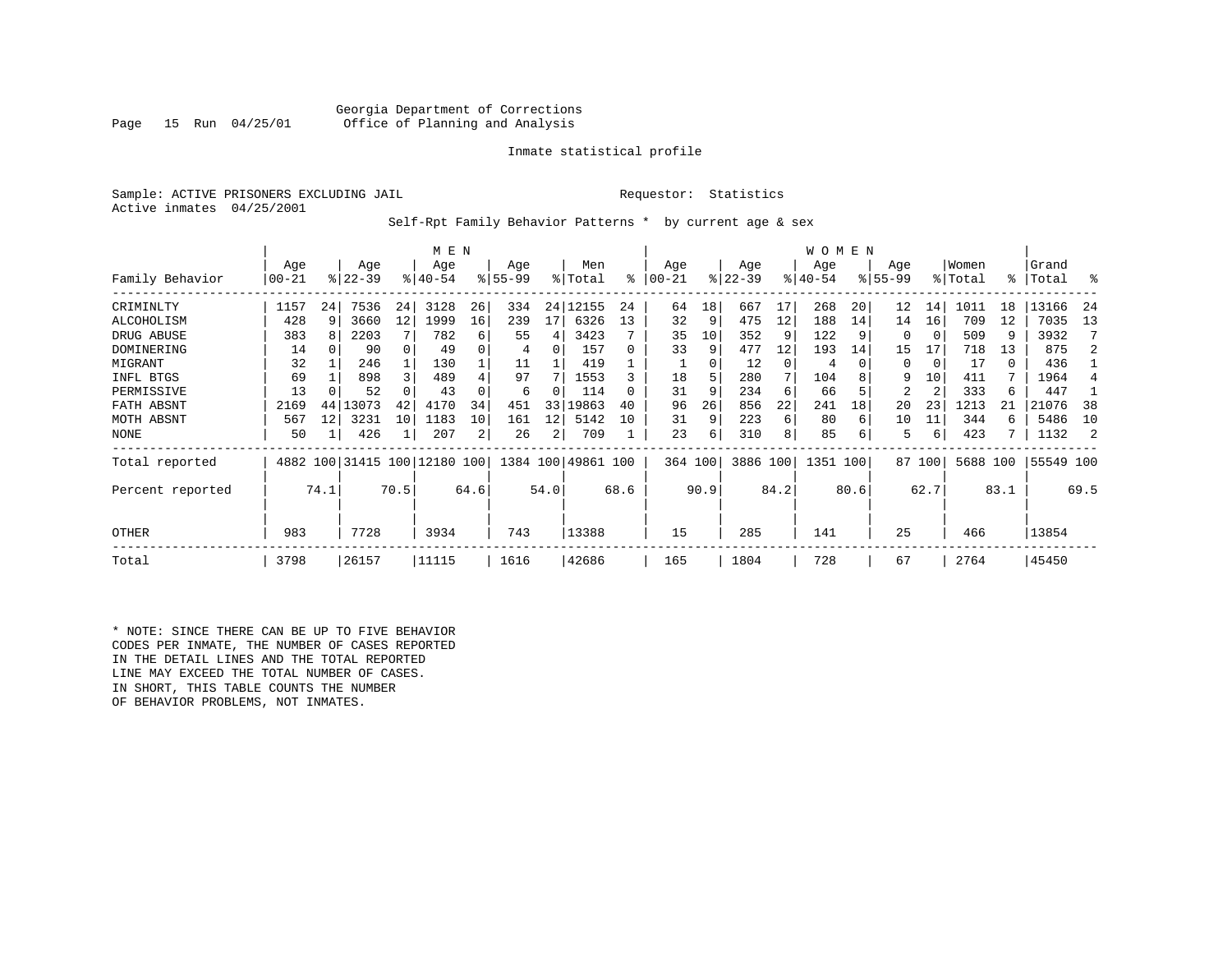#### Georgia Department of Corrections<br>Page 16 Run 04/25/01 Office of Planning and Analysis Office of Planning and Analysis

#### Inmate statistical profile

Sample: ACTIVE PRISONERS EXCLUDING JAIL **Requestor:** Statistics Active inmates 04/25/2001

# Inmate Diagnostic Behavior Problem \* by current age & sex

|                    |          |          |          |          | M E N                        |      |           |      |                    |      |           |                |          |       | WOMEN    |                |           |       |          |       |           |          |
|--------------------|----------|----------|----------|----------|------------------------------|------|-----------|------|--------------------|------|-----------|----------------|----------|-------|----------|----------------|-----------|-------|----------|-------|-----------|----------|
|                    | Age      |          | Age      |          | Age                          |      | Age       |      | Men                |      | Age       |                | Age      |       | Age      |                | Age       |       | Women    |       | Grand     |          |
| Diagnostic Problem | $ 00-21$ |          | $ 22-39$ |          | $ 40-54$                     |      | $8 55-99$ |      | % Total            | ႜ    | $00 - 21$ |                | $ 22-39$ |       | $ 40-54$ |                | $8 55-99$ |       | % Total  | ፠     | Total     | ႜ        |
| <b>ALCOHOLIC</b>   | 34       | 1        | 1020     | 2        | 937                          | 5.   | 164       | 7    | 2155               | 3    | 3         | 1              | 180      | 6     | 95       | 7              | 9         | 9     | 287      | 6     | 2442      | 3        |
| <b>ALCOH ABSE</b>  | 645      | 10       | 6282     | 13       | 3106                         | 15   | 415       |      | 17 10448           | 14   | 17        | 6              | 283      | 9     | 122      | 10             | 14        | 14    | 436      | 9     | 10884     | 13       |
| DRUG EXP           | 1347     | 21       | 8760     | 19       | 3244                         | 16   | 228       |      | 9 13579            | 18   | 28        | 11             | 233      |       | 102      | 8              | 5         | 5     | 368      | 8     | 13947     | 17       |
| DRUG ABSE          | 1166     | 18       | 8863     | 19       | 3863                         | 19   | 195       |      | 8 14087            | 18   | 43        | 16             | 914      | 28    | 339      | 27             | 12        | 12    | 1308     | 27    | 15395     | 19       |
| NARC ADDCT         | 35       | 1        | 597      |          | 418                          |      | 25        |      | 1075               |      |           | U              | 54       | 2     | 38       | 3              |           |       | 94       |       | 1169      |          |
| EPILEPTIC          | 26       | 0        | 255      |          | 201                          |      | 29        |      | 511                |      | 2         |                | 76       | 2     | 30       | 2              |           | 4     | 112      |       | 623       |          |
| MANIPULTVE         | 851      | 13       | 4672     | 10       | 1448                         |      | 160       | 6    | 7131               | 9    | 3         |                | 55       | 2     | 29       | 2              | 2         | 2     | 89       |       | 7220      | 9        |
| ASSAULTIVE         | 1455     | 23       | 9988     | 21       | 4078                         | 20   | 603       | 24   | 16124              | 21   | 68        | 26             | 565      | 18    | 213      | 17             | 15        | 15    | 861      | 18    | 16985     | 21       |
| ESCPE TEND         | 81       |          | 1075     | 2        | 696                          |      | 100       | 4    | 1952               | 3    | 4         | $\overline{2}$ | 90       | 3     | 33       | 3              | $\Omega$  | 0     | 127      | ζ     | 2079      | 3        |
| SUICIDAL           | 132      | 2        | 1028     | 2        | 451                          |      | -54       | 2    | 1665               |      | 13        | 5              | 170      | 5     | 59       | 5              |           | 5     | 247      | 5     | 1912      | 2        |
| WITHDRAWN          | 13       | $\Omega$ | 154      | $\Omega$ | 86                           | 0    | 17        |      | 270                | 0    | 14        |                | 77       | 2     | 23       |                | 2         | 2     | 116      | 2     | 386       | $\Omega$ |
| PR RLTY CT         | 33       |          | 378      | 1        | 238                          |      | 32        |      | 681                |      | 14        |                | 94       | 3     | 30       | 2              | 6         | 6     | 144      | 3     | 825       |          |
| HOMOSEXUAL         | 12       | 0        | 144      | $\Omega$ | 69                           | 0    | 16        |      | 241                | 0    | 15        | 6              | 123      | 4     | 21       | $\overline{2}$ | $\Omega$  | 0     | 159      | ζ     | 400       | $\Omega$ |
| <b>NONE</b>        | 56       |          | 1101     | 2        | 629                          |      | 174       | 7    | 1960               | 3    |           |                | 29       |       | 26       | 2              | 12        | 12    | 68       |       | 2028      | 2        |
| OTHER              | 51       |          | 476      | 1        | 333                          |      | 74        | 3    | 934                |      |           |                | 19       |       | 11       |                | 5         | 5     | 37       |       | 971       |          |
| NOT RPTD           | 419      |          | 2249     | 5        | 705                          | 3    | 181       | 7    | 3554               | 5    | 35        | 13             | 252      | 8     | 99       | 8              | 9         | 9     | 395      | 8     | 3949      | 5        |
| Total reported     |          |          |          |          | 6421 100 47298 100 20534 100 |      |           |      | 2476 100 76729 100 |      | 263 100   |                | 3214 100 |       | 1271 100 |                | 101       | 100   | 4849 100 |       | 81578 100 |          |
| Percent reported   |          | 98.3     |          | 99.0     |                              | 99.7 |           | 99.4 |                    | 99.2 |           | 100.0          |          | 100.0 |          | 99.9           |           | 100.0 |          | 100.0 |           | 99.2     |
|                    |          |          |          |          |                              |      |           |      |                    |      |           |                |          |       |          |                |           |       |          |       |           |          |
| UNKNOWN            | 65       |          | 256      |          | 32                           |      | 9         |      | 362                |      | 0         |                | 0        |       | 1        |                | $\Omega$  |       |          |       | 363       |          |
| Total              | 3798     |          | 26157    |          | 11115                        |      | 1616      |      | 42686              |      | 165       |                | 1804     |       | 728      |                | 67        |       | 2764     |       | 45450     |          |

\* NOTE: SINCE THERE CAN BE UP TO FIVE BEHAVIOR CODES PER INMATE, THE NUMBER OF CASES REPORTED IN THE DETAIL LINES AND THE TOTAL REPORTED LINE MAY EXCEED THE TOTAL NUMBER OF CASES.IN SHORT, THIS TABLE COUNTS THE NUMBER OF BEHAVIOR PROBLEMS, NOT INMATES.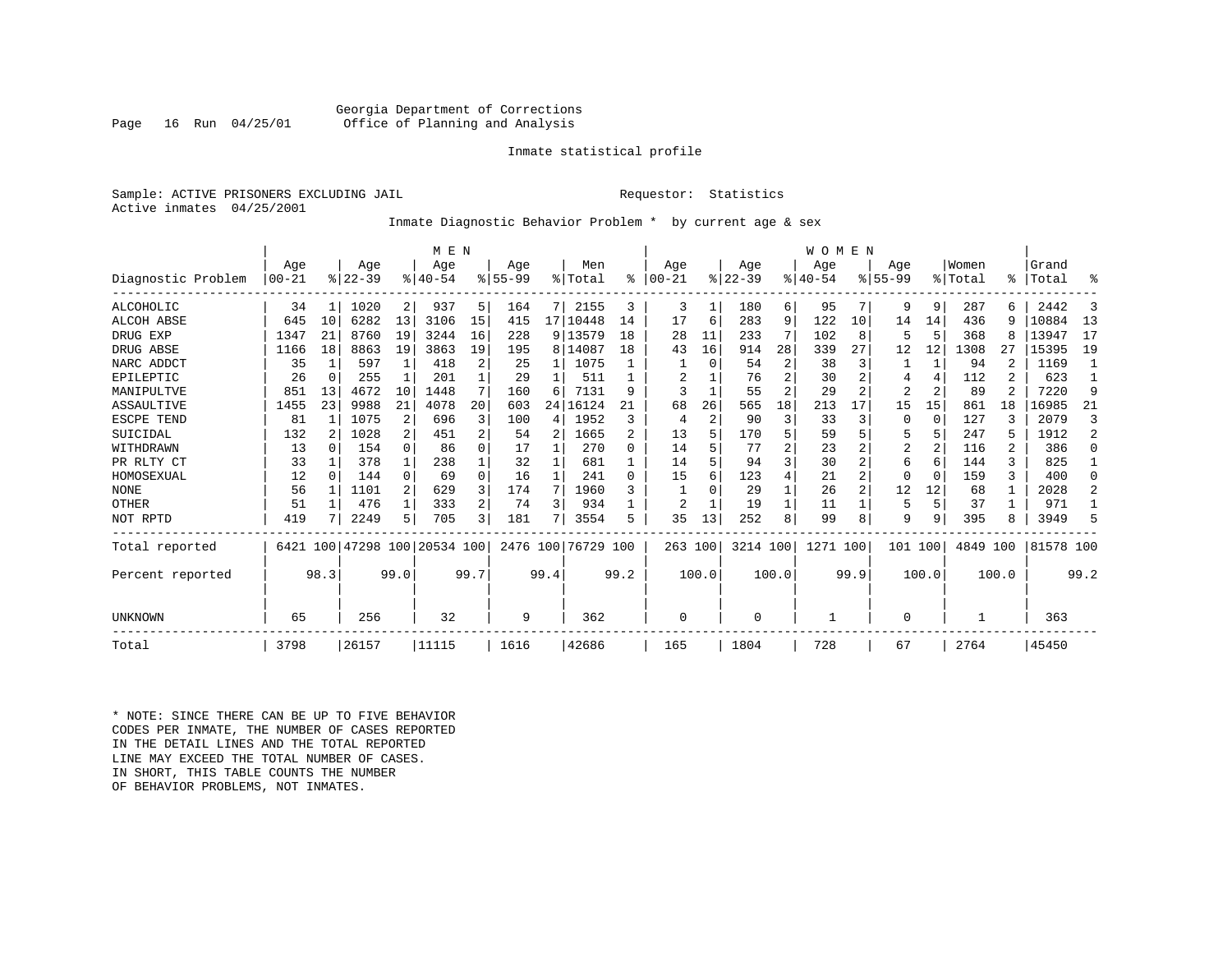Georgia Department of Corrections Page 17 Run 04/25/01 Office of Planning and Analysis

#### Inmate statistical profile

Sample: ACTIVE PRISONERS EXCLUDING JAIL **Requestor:** Statistics Active inmates 04/25/2001

# Physical Profile (General Condition) by current age & sex

|                      |       |      |           |                 | M E N                        |      |             |          |                    |      |          |      |           |      | <b>WOMEN</b> |         |             |        |          |      |           |       |
|----------------------|-------|------|-----------|-----------------|------------------------------|------|-------------|----------|--------------------|------|----------|------|-----------|------|--------------|---------|-------------|--------|----------|------|-----------|-------|
|                      | Age   |      | Age       |                 | Age                          |      | Age         |          | Men                |      | Age      |      | Age       |      | Aqe          |         | Age         |        | Women    |      | Grand     |       |
| Physical Profile     | 00-21 |      | $8 22-39$ |                 | $8 40-54$                    |      | $8155 - 99$ |          | % Total            | ႜ    | $ 00-21$ |      | $ 22-39 $ |      | $8 40-54$    |         | $8155 - 99$ |        | % Total  |      | %   Total | း - ၁ |
| NO LIMITATION        | 3364  | 91   | 19401     | 76              | 5380                         | 50   | 309         |          | 20 28454           | 68   | 144      | 90   | 1379      | 78   | 429          | 60      | 13          | 20     | 1965     | 73   | 30419     | - 69  |
| DEFECT NO MAJOR LIMT | 132   | 4    | 2658      | 10 <sup>1</sup> | 1973                         | 18   | 320         | 20       | 5083               | 12   | 2        |      | 67        | 4    | 63           | 9       | 11          | 17     | 143      | 5.   | 5226      | 12    |
| DEFECT MAJOR LIMIT   | 189   |      | 3490      | 14              | 3366                         | 31   | 857         | 54       | 7902               | 19   | 14       | 9    | 309       | 18   | 220          | 31      | 37          | 58     | 580      | 21   | 8482 19   |       |
| VERY MAJOR DEFECT    |       | 0    | 54        | 0 <sup>1</sup>  | 110                          |      | 91          | $6 \mid$ | 256                |      | 0        | 0    | 4         | 0    | 6            |         | 3           |        | 13       | 0    | 269       |       |
| Total reported       |       |      |           |                 | 3686 100 25603 100 10829 100 |      |             |          | 1577 100 41695 100 |      | 160      | 100  | 1759 100  |      |              | 718 100 |             | 64 100 | 2701 100 |      | 44396 100 |       |
| Percent reported     |       | 97.1 |           | 97.9            |                              | 97.4 |             | 97.6     |                    | 97.7 |          | 97.0 |           | 97.5 |              | 98.6    |             | 95.5   |          | 97.7 |           | 97.7  |
| NOT REPORTED         | 112   |      | 554       |                 | 286                          |      | 39          |          | 991                |      | 5        |      | 45        |      | 10           |         | 3           |        | 63       |      | 1054      |       |
| Total                | 3798  |      | 26157     |                 | 11115                        |      | 1616        |          | 42686              |      | 165      |      | 1804      |      | 728          |         | 67          |        | 2764     |      | 45450     |       |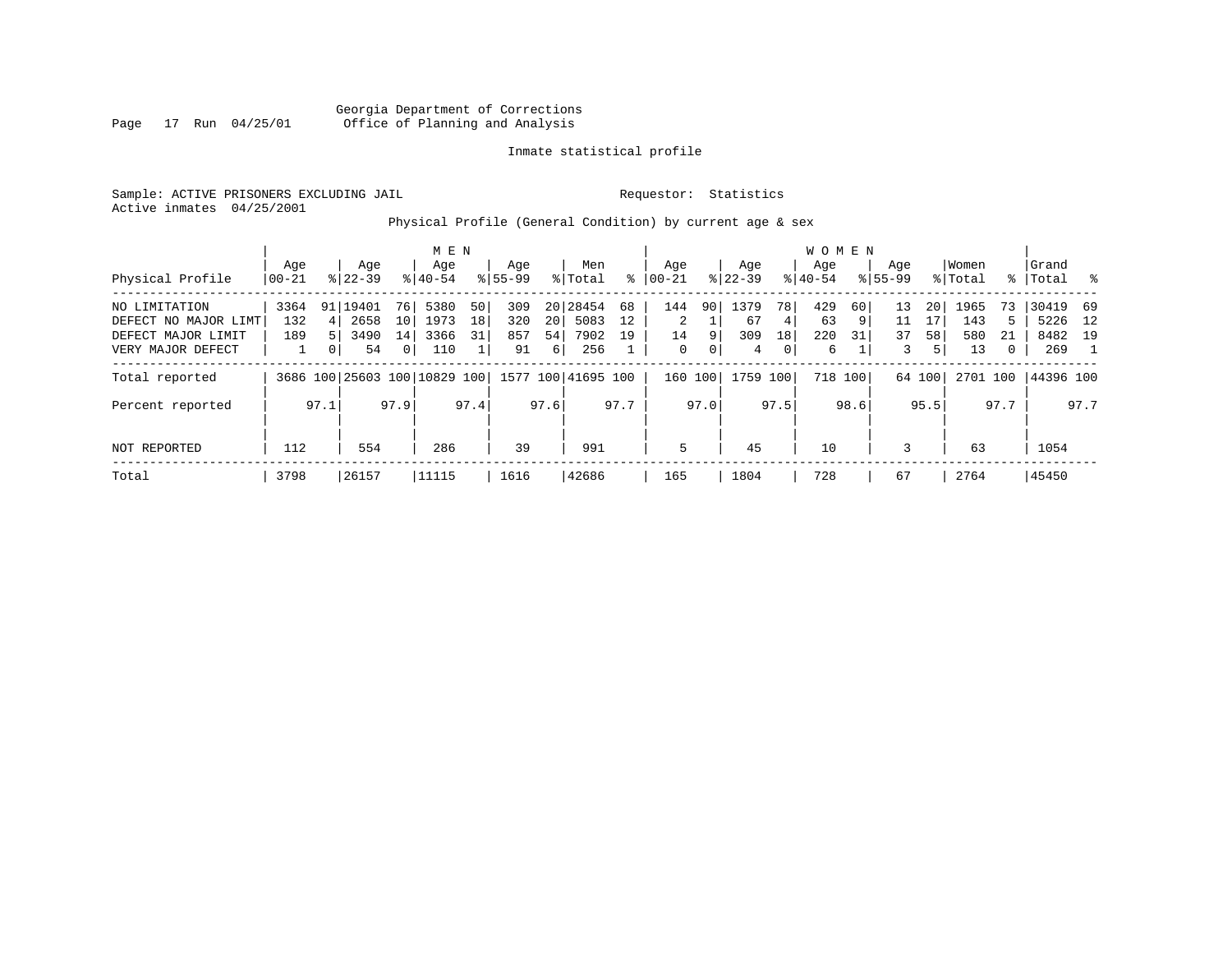### Georgia Department of Corrections Office of Planning and Analysis

#### Inmate statistical profile

Sample: ACTIVE PRISONERS EXCLUDING JAIL **Requestor:** Statistics Active inmates 04/25/2001

Security Status by current age & sex

|                  |          |       |           |          | M E N                         |       |          |                         |                    |       |           |          |           |       | W O M E N      |         |             |        |             |       |           |       |
|------------------|----------|-------|-----------|----------|-------------------------------|-------|----------|-------------------------|--------------------|-------|-----------|----------|-----------|-------|----------------|---------|-------------|--------|-------------|-------|-----------|-------|
|                  | Age      |       | Age       |          | Age                           |       | Age      |                         | Men                |       | Age       |          | Age       |       | Age            |         | Age         |        | Women       |       | Grand     |       |
| Security         | $ 00-21$ |       | $ 22-39 $ |          | $8 40-54$                     |       | $ 55-99$ |                         | % Total            | ႜ     | $00 - 21$ |          | $ 22-39 $ |       | $ 40-54$       |         | $8155 - 99$ |        | % Total     |       | %   Total | း     |
| DIAG INCOM       | 0        | 0     | 16        | 0        | 2                             |       |          | 0                       | 18                 |       | 0         |          | 0         | 0     |                |         |             | 0      | 0           | 0     | 18        |       |
| WRK RELEAS       |          |       | 0         | $\Omega$ |                               |       | 0        | 0                       |                    | 0     | $\Omega$  |          | 0         | 0     | $\mathbf 0$    | 0       | 0           |        | 0           | 0     |           |       |
| TRUSTY           | 47       |       | 1409      | 5        | 776                           |       | 64       | 4                       | 2296               | 5     | 5         |          | 91        | 5     | 51             |         | 4           | 6      | 151         |       | 2447      |       |
| MINIMUM          | 1061     | 28    | 8767      | 34       | 3941                          | 35    | 538      | 33                      | 14307              | 34    | 66        | 40       | 1029      | 57    | 427            | 59      | 41          | 61     | 1563        | 57    | 15870     | 35    |
| MEDIUM           | 1571     | 41    | 10017     | 38       | 4383                          | 39    | 797      |                         | 49 16768           | 39    | 61        | 37       | 498       | 28    | 194            | 27      | 19          | 28     | 772         | 28    | 17540     | 39    |
| CLOSE            | 738      | 19    | 4034      | 15       | 1218                          | 11    | 144      | 9                       | 6134               | 14    | 28        | 17       | 125       |       | 36             |         | 2           |        | 191         |       | 6325      | 14    |
| MAXIMUM          | 19       |       | 569       | 2        | 209                           | 2     | 21       |                         | 818                | 2     | $\Omega$  | $\Omega$ | 5         | 0     | $\overline{2}$ |         |             |        |             |       | 825       | 2     |
| DIAGNOSTIC       | 362      | 10    | 1344      | 5        | 586                           | 5     | 52       | $\overline{\mathbf{3}}$ | 2344               | 5     | 5         |          | 56        | 3     | 18             | 2       |             |        | 80          |       | 2424      | 5     |
| Total reported   |          |       |           |          | 3798 100 26156 100 111115 100 |       |          |                         | 1616 100 42685 100 |       | 165       | 100      | 1804 100  |       |                | 728 100 |             | 67 100 | 2764 100    |       | 45449 100 |       |
| Percent reported |          | 100.0 |           | 100.0    |                               | 100.0 |          | 100.0                   |                    | 100.0 |           | 100.0    |           | 100.0 |                | 100.0   |             | 100.0  |             | 100.0 |           | 100.0 |
| NOT RPTD         | 0        |       |           |          | $\Omega$                      |       | 0        |                         |                    |       | $\Omega$  |          | $\Omega$  |       | $\mathbf 0$    |         |             |        | $\mathbf 0$ |       |           |       |
| Total            | 3798     |       | 26157     |          | 11115                         |       | 1616     |                         | 42686              |       | 165       |          | 1804      |       | 728            |         | 67          |        | 2764        |       | 45450     |       |

\* NOTE: BEGINNING IN JULY 1987, THE FACILITIES DIVISION NO LONGER CODED INMATES AS BEING WORK RELEASE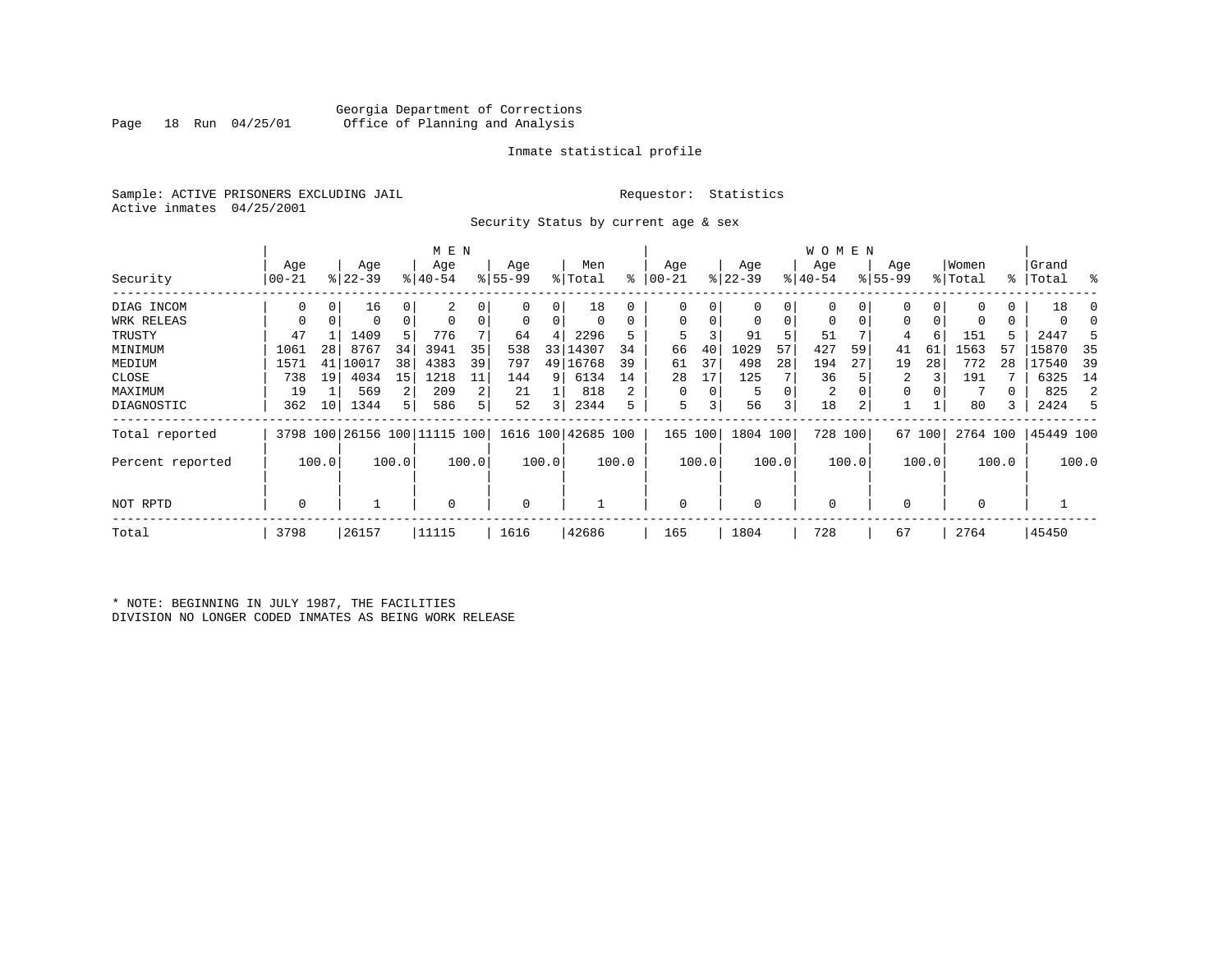### Georgia Department of Corrections<br>Page 19 Run 04/25/01 Office of Planning and Analysis Page 19 Run 04/25/01 Office of Planning and Analysis

#### Inmate statistical profile

Sample: ACTIVE PRISONERS EXCLUDING JAIL **Requestor:** Statistics Active inmates 04/25/2001

Number Of Sentences by current age & sex

|                     |       |      |             |      | M E N                        |      |           |      |                    |      |               |      |           |      | WOMEN     |         |             |        |          |      |           |      |
|---------------------|-------|------|-------------|------|------------------------------|------|-----------|------|--------------------|------|---------------|------|-----------|------|-----------|---------|-------------|--------|----------|------|-----------|------|
|                     | Age   |      | Age         |      | Age                          |      | Age       |      | Men                |      | Age           |      | Age       |      | Age       |         | Age         |        | Women    |      | Grand     |      |
| Number Of Sentences | 00-21 |      | $ 22 - 39 $ |      | $8140 - 54$                  |      | $8 55-99$ |      | % Total            |      | $8   00 - 21$ |      | $ 22-39 $ |      | $ 40-54 $ |         | $8155 - 99$ |        | % Total  |      | %   Total | ႜ    |
| $_{\rm ONE}$        | 1546  | 41   | 7941        | 30   | 3608                         | 33   | 645       |      | 40 13740           | 32   | 91            | 55   | 682       | 38   | 278       | 38      | 34          | 51     | 1085     | 39   | 14825     | 33   |
| TWO                 | 988   | 26   | 6108        | 23   | 2591                         | 23   | 396       |      | 25   10083         | 24   | 39            | 24   | 429       | 24   | 194       | 27      | 14          | 21     | 676      | 25   | 10759     | 24   |
| THREE               | 549   | 15   | 4180        | 16   | 1700                         | 15   | 213       | 13   | 6642               | 16   | 13            | 8    | 277       | 15   | 102       | 14      | 11          | 16     | 403      | 15   | 7045      | - 16 |
| <b>FOUR</b>         | 302   | 8    | 2699        | 10   | 1049                         | 9    | 128       | 8    | 4178               | 10   | 9             |      | 172       | 10   | 49        |         | 4           | 6      | 234      |      | 4412      | 10   |
| FIVE                | 172   | 5    | 1775        |      | 706                          | 6    | 72        |      | 2725               | 6    | 6             |      | 101       | 6    | 26        |         |             |        | 134      | 5.   | 2859      | -6   |
| MORE THAN FIVE      | 209   | 6    | 3366        | 13   | 1401                         | 13   | 156       | 10   | 5132               | 12   | 6             | 4    | 136       | 8    | 78        | 11      | 3           | 4      | 223      | 8    | 5355 12   |      |
| Total reported      |       |      |             |      | 3766 100 26069 100 11055 100 |      |           |      | 1610 100 42500 100 |      | 164 100       |      | 1797 100  |      |           | 727 100 |             | 67 100 | 2755 100 |      | 45255 100 |      |
| Percent reported    |       | 99.2 |             | 99.7 |                              | 99.5 |           | 99.6 |                    | 99.6 |               | 99.4 |           | 99.6 |           | 99.9    |             | 100.0  |          | 99.7 |           | 99.6 |
| NOT REPORTED        | 32    |      | 88          |      | 60                           |      | 6         |      | 186                |      |               |      | 7         |      | 1         |         | $\Omega$    |        | 9        |      | 195       |      |
| Total               | 3798  |      | 26157       |      | 11115                        |      | 1616      |      | 42686              |      | 165           |      | 1804      |      | 728       |         | 67          |        | 2764     |      | 45450     |      |
|                     |       |      |             |      |                              |      |           |      |                    |      |               |      |           |      |           |         |             |        |          |      |           |      |
| AVG NUM SENTENCES   | 2.34  |      | 3.06        |      | 3.01                         |      | 2.64      |      | 2.97               |      | 1.95          |      | 2.58      |      | 2.69      |         | 2.21        |        | 2.57     |      | 2.94      |      |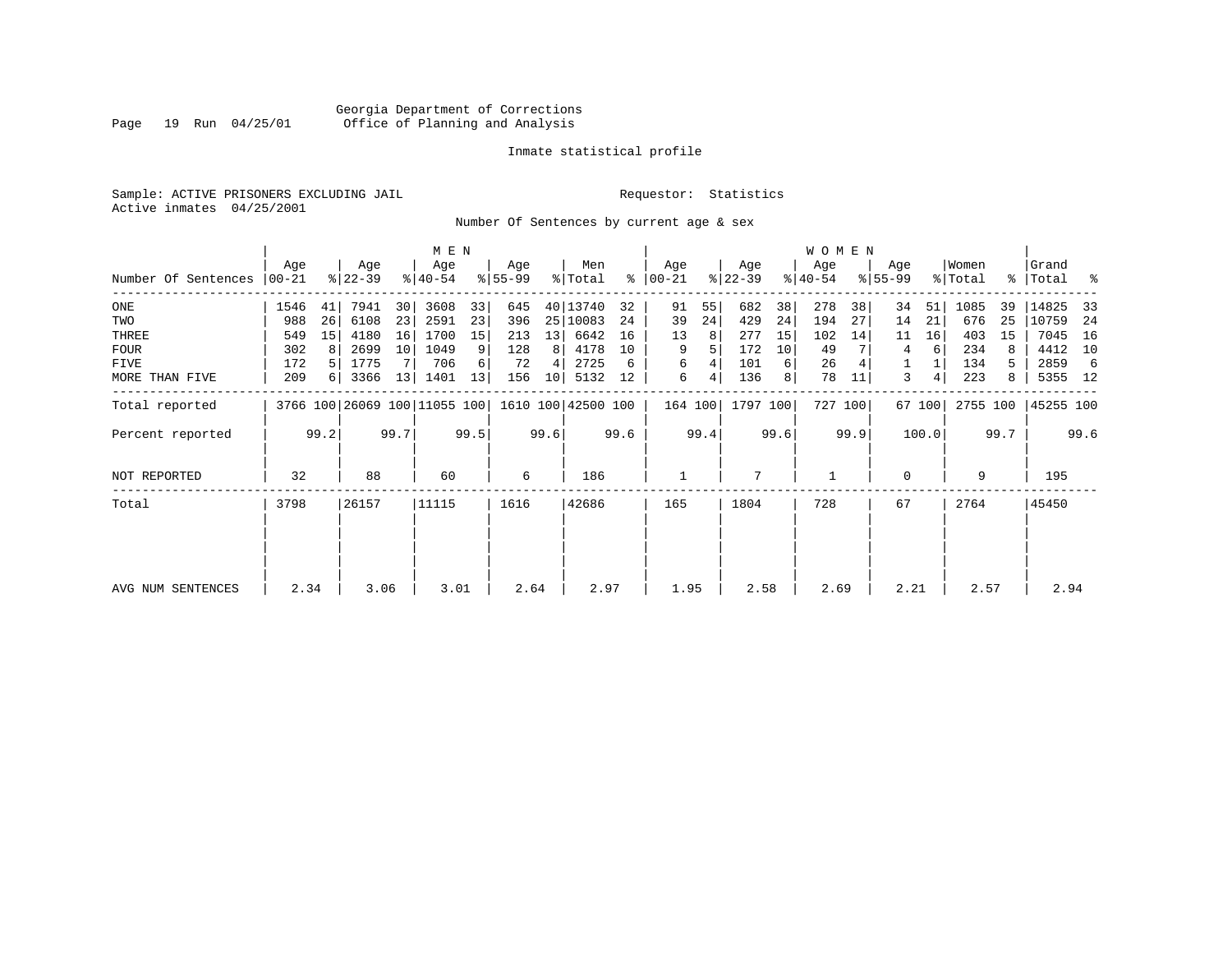### Georgia Department of Corrections<br>Page 20 Run 04/25/01 Office of Planning and Analysis Page 20 Run 04/25/01 Office of Planning and Analysis

#### Inmate statistical profile

Sample: ACTIVE PRISONERS EXCLUDING JAIL **Requestor:** Statistics Active inmates 04/25/2001

Number Of Disciplinaries by current age & sex

|                  |                |       |                  |                | M E N                        |       |                  |       |                    |       |                 |       |                  |       | W O M E N        |       |                  |        |                  |       |                      |       |
|------------------|----------------|-------|------------------|----------------|------------------------------|-------|------------------|-------|--------------------|-------|-----------------|-------|------------------|-------|------------------|-------|------------------|--------|------------------|-------|----------------------|-------|
| Disciplinaries   | Age<br>  00-21 |       | Age<br>$ 22-39 $ |                | Age<br>$ 40-54 $             |       | Age<br>$ 55-99 $ |       | Men<br>% Total     | ႜ     | Age<br>$ 00-21$ |       | Age<br>$ 22-39 $ |       | Age<br>$ 40-54 $ |       | Age<br>$8 55-99$ |        | Women<br>% Total |       | Grand<br>%   Total % |       |
| ZERO             | 1360           | 36    | 8704             | 33             | 4819                         | 43    | 818              | 51    | 15701              | 37    | 67              | 41    | 842              | 47    | 402              | 55    | 41               | 61     | 1352             | 49    | 17053                | 38    |
| ONE              | 514            | 14    | 3785             | 14             | 1719                         | 15    | 293              | 18    | 6311               | 15    | 29              | 18    | 276              | 15    | 122              | 17    | 12               | 18     | 439              | 16    | 6750                 | -15   |
| TWO              | 314            | 8     | 2344             | 9              | 972                          | 9     | 133              | 8     | 3763               | 9     | 15              | 9     | 166              | 9     | 54               |       | 4                | 6      | 239              | 9     | 4002                 | 9     |
| THREE            | 243            | 6     | 1667             | 6              | 645                          |       | 78               | 5     | 2633               |       | 11              |       | 126              |       | 30               |       | 3                |        | 170              | 6.    | 2803                 | 6     |
| <b>FOUR</b>      | 194            | .5    | 1219             | 5              | 418                          |       | 55               | 3     | 1886               |       |                 |       | 68               |       | 24               |       |                  |        | 96               |       | 1982                 | 4     |
| FIVE             | 165            | 4     | 966              | $\overline{4}$ | 321                          |       | 39               | 2     | 1491               |       | 2               |       | 43               | 2     | 10               |       |                  |        | 56               |       | 1547                 | 3     |
| MORE THAN FIVE   | 1008           | 27    | 7467             | 29             | 2221                         | 20    | 200              | 12    | 10896              | 26    | 38              | 23    | 283              | 16    | 86               | 12    | 5.               |        | 412              | 15    | 11308                | 25    |
| Total reported   |                |       |                  |                | 3798 100 26152 100 11115 100 |       |                  |       | 1616 100 42681 100 |       | 165 100         |       | 1804 100         |       | 728 100          |       |                  | 67 100 | 2764 100         |       | 45445 100            |       |
| Percent reported |                | 100.0 |                  | 100.0          |                              | 100.0 |                  | 100.0 |                    | 100.0 |                 | 100.0 |                  | 100.0 |                  | 100.0 |                  | 100.0  |                  | 100.0 |                      | 100.0 |
| NOT REPORTED     | 0              |       | 5                |                | $\mathbf 0$                  |       | 0                |       | 5                  |       | 0               |       | 0                |       | $\mathbf 0$      |       | 0                |        | 0                |       |                      |       |
| Total            | 3798           |       | 26157            |                | 11115                        |       | 1616             |       | 42686              |       | 165             |       | 1804             |       | 728              |       | 67               |        | 2764             |       | 45450                |       |
|                  |                |       |                  |                |                              |       |                  |       |                    |       |                 |       |                  |       |                  |       |                  |        |                  |       |                      |       |
|                  |                |       |                  |                |                              |       |                  |       |                    |       |                 |       |                  |       |                  |       |                  |        |                  |       |                      |       |
| AVG NUM DISCIP   | 5.29           |       | 6.14             |                | 4.38                         |       | 2.76             |       | 5.48               |       | 3.59            |       | 3.23             |       | 2.30             |       | 1.58             |        | 2.97             |       | 5.33                 |       |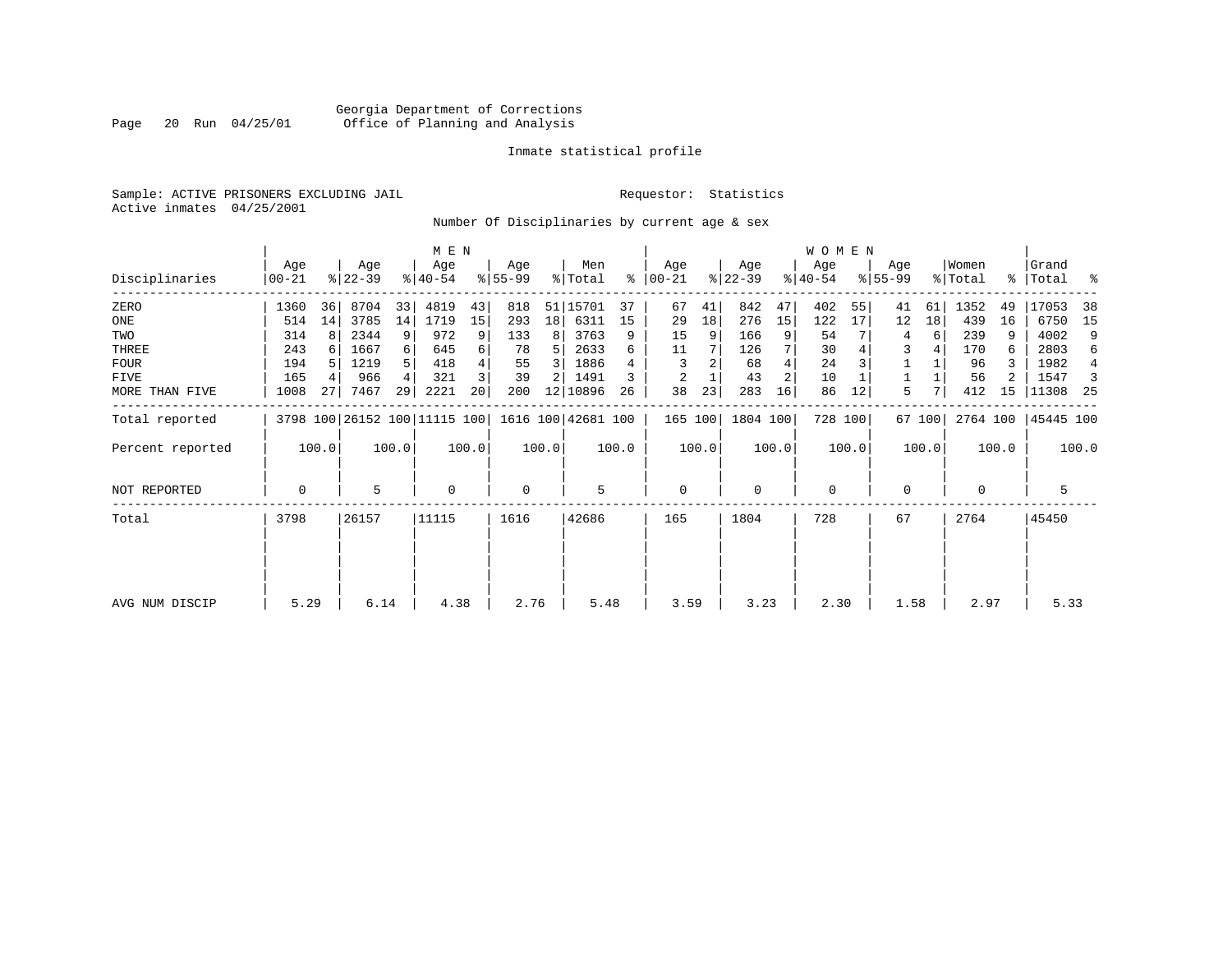# Georgia Department of Corrections<br>Page 21 Run 04/25/01 Office of Planning and Analysis Page 21 Run 04/25/01 Office of Planning and Analysis

#### Inmate statistical profile

Sample: ACTIVE PRISONERS EXCLUDING JAIL **Requestor:** Statistics Active inmates 04/25/2001

Number Of Escapes by current age & sex

|                  |                  |          |                  |       | M E N                        |       |                 |       |                    |          |                  |          |                 |             | <b>WOMEN</b>     |          |                  |        |                  |       |                 |          |
|------------------|------------------|----------|------------------|-------|------------------------------|-------|-----------------|-------|--------------------|----------|------------------|----------|-----------------|-------------|------------------|----------|------------------|--------|------------------|-------|-----------------|----------|
| Escapes          | Age<br>$00 - 21$ |          | Age<br>$ 22-39 $ |       | Age<br>$ 40-54 $             |       | Age<br>$ 55-99$ |       | Men<br>% Total     | ៖        | Age<br>$00 - 21$ |          | Age<br>$ 22-39$ |             | Age<br>$ 40-54 $ |          | Age<br>$ 55-99 $ |        | Women<br>% Total | ွေ    | Grand<br> Total | ႜ        |
| ZERO             |                  |          | 3787 100 25965   |       | 99 10970                     | 99    | 1592            |       | 99 42314           | 99       | 165              | 100      | 1793            | 99          | 726 100          |          | 67               | 100    | 2751             | 100   | 45065           | 99       |
| ONE              | 11               | $\Omega$ | 189              | 1     | 124                          |       | 18              | 1     | 342                |          | 0                | 0        | 11              |             | 2                | $\Omega$ | $\Omega$         | 0      | 13               | 0     | 355             |          |
| TWO              |                  |          | 3                | 0     | 16                           | 0     | 4               | 0     | 23                 | 0        | 0                |          | $\Omega$        | 0           | 0                |          | 0                |        | 0                | 0     | 23              | $\Omega$ |
| THREE            | 0                |          |                  |       |                              |       | 2               |       | 6                  | 0        | 0                |          | 0               | 0           | 0                |          | 0                |        | 0                | 0     | 6               |          |
| <b>FOUR</b>      | $\Omega$         |          |                  |       |                              | 0     | $\Omega$        | 0     |                    | $\Omega$ | 0                | $\Omega$ | $\Omega$        | $\mathbf 0$ | $\Omega$         |          | $\Omega$         |        | $\Omega$         | 0     |                 |          |
| FIVE             | $\Omega$         |          | 0                |       | $\mathbf 0$                  | 0     | $\Omega$        | 0     | 0                  | $\Omega$ | 0                | 0        | $\Omega$        | $\mathbf 0$ | 0                |          | $\Omega$         |        |                  | 0     |                 |          |
| MORE THAN FIVE   | 0                | 0        |                  | 0     | 0                            | 0     | 0               | 0     | 0                  | 0        | 0                | 0        | $\mathbf 0$     | 0           | $\mathbf 0$      |          | $\Omega$         | 0      | 0                | 0     |                 |          |
| Total reported   |                  |          |                  |       | 3798 100 26157 100 11115 100 |       |                 |       | 1616 100 42686 100 |          | 165 100          |          | 1804 100        |             | 728 100          |          |                  | 67 100 | 2764 100         |       | 45450 100       |          |
| Percent reported |                  | 100.0    |                  | 100.0 |                              | 100.0 |                 | 100.0 |                    | 100.0    |                  | 100.0    |                 | 100.0       |                  | 100.0    |                  | 100.0  |                  | 100.0 | 100.0           |          |
| NOT REPORTED     | 0                |          | $\Omega$         |       | 0                            |       | 0               |       | 0                  |          | 0                |          | $\mathbf 0$     |             | 0                |          | $\Omega$         |        | $\mathbf 0$      |       | 0               |          |
| Total            | 3798             |          | 26157            |       | 11115                        |       | 1616            |       | 42686              |          | 165              |          | 1804            |             | 728              |          | 67               |        | 2764             |       | 45450           |          |
|                  |                  |          |                  |       |                              |       |                 |       |                    |          |                  |          |                 |             |                  |          |                  |        |                  |       |                 |          |
| AVG NUM ESCAPES  |                  | .00      | .01              |       | .02                          |       | .02             |       | .01                |          | .00              |          | .01             |             | .00              |          | .00              |        | .00              |       | .01             |          |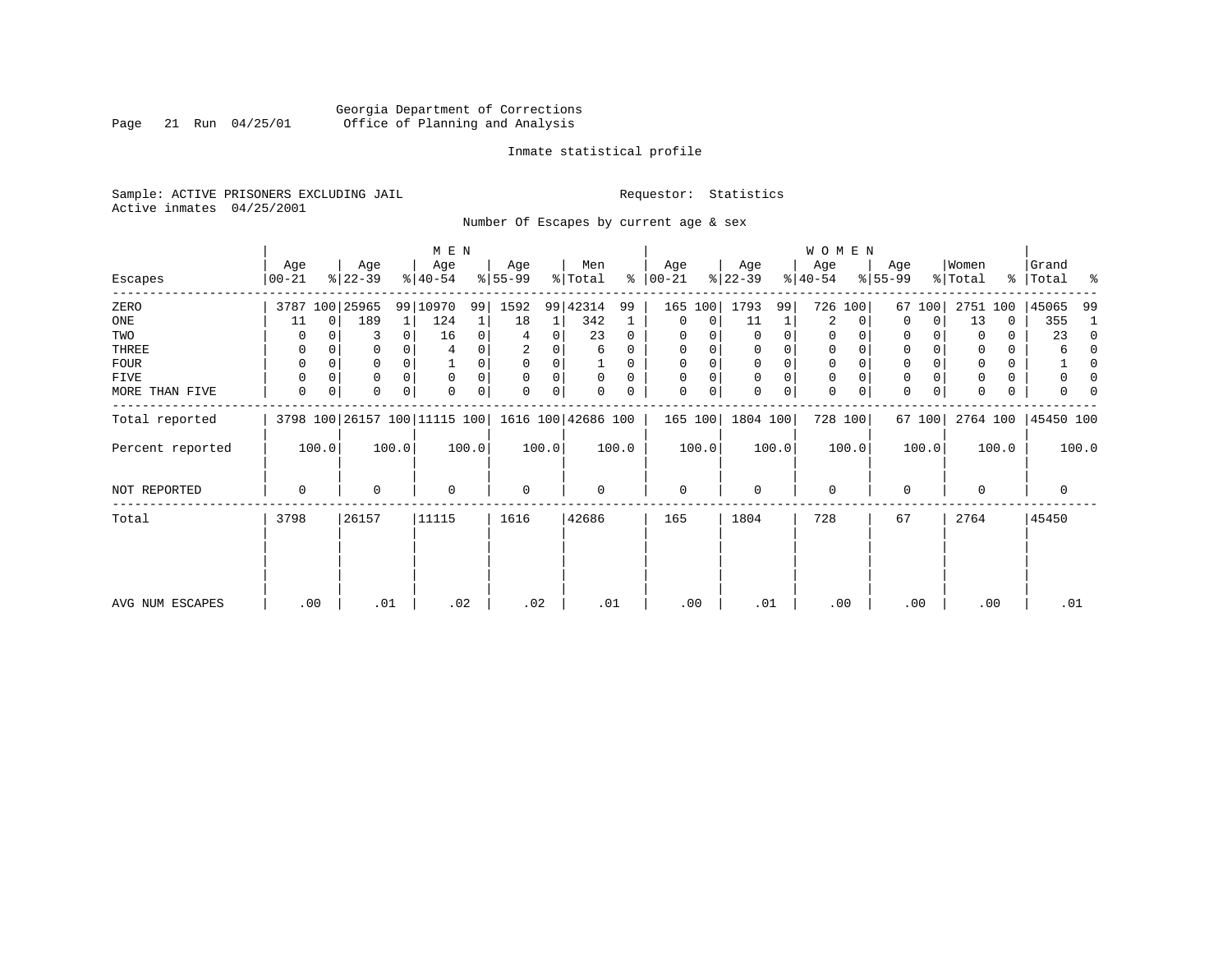Sample: ACTIVE PRISONERS EXCLUDING JAIL **Requestor:** Statistics Active inmates 04/25/2001

#### Number Of Prior Georgia Incarcerations \* by current age & sex

|                            |             |          |           |       | M E N                        |       |                    |       |         |       |             |          |           |       | <b>WOMEN</b> |       |             |        |          |                |             |       |
|----------------------------|-------------|----------|-----------|-------|------------------------------|-------|--------------------|-------|---------|-------|-------------|----------|-----------|-------|--------------|-------|-------------|--------|----------|----------------|-------------|-------|
|                            | Age         |          | Age       |       | Age                          |       | Age                |       | Men     |       | Age         |          | Age       |       | Age          |       | Age         |        | Women    |                | Grand       |       |
| Prior Incarcerations 00-21 |             |          | $ 22-39 $ |       | $ 40-54 $                    |       | $ 55-99 $          |       | % Total | ៖     | $ 00-21 $   |          | $ 22-39 $ |       | $ 40-54 $    |       | $8155 - 99$ |        | % Total  |                | %   Total % |       |
| ZERO                       | 3501        |          | 92 14068  | 54    | 4277                         | 38    | 932                | 58    | 22778   | 53    | 158         | 96       | 1126      | 62    | 408          | 56    | 48          | 72     | 1740     | 63             | 24518       | 54    |
| ONE                        | 277         |          | 5354      | 20    | 2090                         | 19    | 296                | 18    | 8017    | 19    |             | 4        | 350       | 19    | 111          | 15    | 11          | 16     | 479      | 17             | 8496        | 19    |
| TWO                        | 19          |          | 3192      | 12    | 1570                         | 14    | 151                | 9     | 4932    | 12    | 0           | 0        | 161       | 9     | 85           | 12    | 4           | 6      | 250      |                | 5182        | 11    |
| THREE                      |             |          | 1793      |       | 1097                         | 10    | 102                | 6     | 2993    |       | $\mathbf 0$ | 0        | 95        | 5     | 44           |       | 2           |        | 141      |                | 3134        | 7     |
| <b>FOUR</b>                | 0           |          | 955       |       | 818                          |       | 59                 | 4     | 1832    |       | $\mathbf 0$ | $\Omega$ | 34        |       | 29           |       | 2           |        | 65       |                | 1897        | 4     |
| FIVE                       | 0           | $\Omega$ | 473       |       | 534                          | 5     | 29                 |       | 1036    |       | $\Omega$    | 0        | 21        |       | 19           |       | $\mathbf 0$ |        | 40       |                | 1076        | -2    |
| MORE THAN FIVE             | $\mathbf 0$ | 0        | 322       |       | 729                          | 7     | 47                 | 3     | 1098    |       | $\mathbf 0$ | 0        | 17        |       | 32           |       | $\mathbf 0$ |        | 49       | $\overline{a}$ | 1147        | 3     |
| Total reported             |             |          |           |       | 3798 100 26157 100 11115 100 |       | 1616 100 42686 100 |       |         |       | 165 100     |          | 1804 100  |       | 728 100      |       |             | 67 100 | 2764 100 |                | 45450 100   |       |
| Percent reported           |             | 100.0    |           | 100.0 |                              | 100.0 |                    | 100.0 |         | 100.0 |             | 100.0    |           | 100.0 |              | 100.0 |             | 100.0  |          | 100.0          |             | 100.0 |
| <b>NOT REPORTED</b>        | $\mathbf 0$ |          | 0         |       | $\Omega$                     |       | 0                  |       | 0       |       | $\mathbf 0$ |          | $\Omega$  |       | 0            |       | $\Omega$    |        | $\Omega$ |                | 0           |       |
| Total                      | 3798        |          | 26157     |       | 11115                        |       | 1616               |       | 42686   |       | 165         |          | 1804      |       | 728          |       | 67          |        | 2764     |                | 45450       |       |
|                            |             |          |           |       |                              |       |                    |       |         |       |             |          |           |       |              |       |             |        |          |                |             |       |
|                            |             |          |           |       |                              |       |                    |       |         |       |             |          |           |       |              |       |             |        |          |                |             |       |
|                            |             |          |           |       |                              |       |                    |       |         |       |             |          |           |       |              |       |             |        |          |                |             |       |
| AVG # INCARCERATIONS       | .08         |          | .97       |       | 1.76                         |       | 1.00               |       | 1.10    |       | .04         |          | .72       |       | 1.17         |       | .49         |        | .80      |                | 1.08        |       |

\* This data counts a parole revocation on an existing sentenCE AS A prior incarceration. Also, this data counts, for any cohort of inmates, the total number of Georgia incarcerations the inmate has had during his entire criminal career. For example, if an inmate was admitted to prison first in FY72, and then re-admitted in FY79 and FY85, he had two prior incarcerations before the FY85 admission. This inmate's records show two prior incarcerations in all three of his records since he has had two prior incarcerations in his criminal career. If the cohort of FY72 admissions is selected for analysis, two prior incarcerations will be listed for this inmate even though in FY72, he had no prior incarcerations.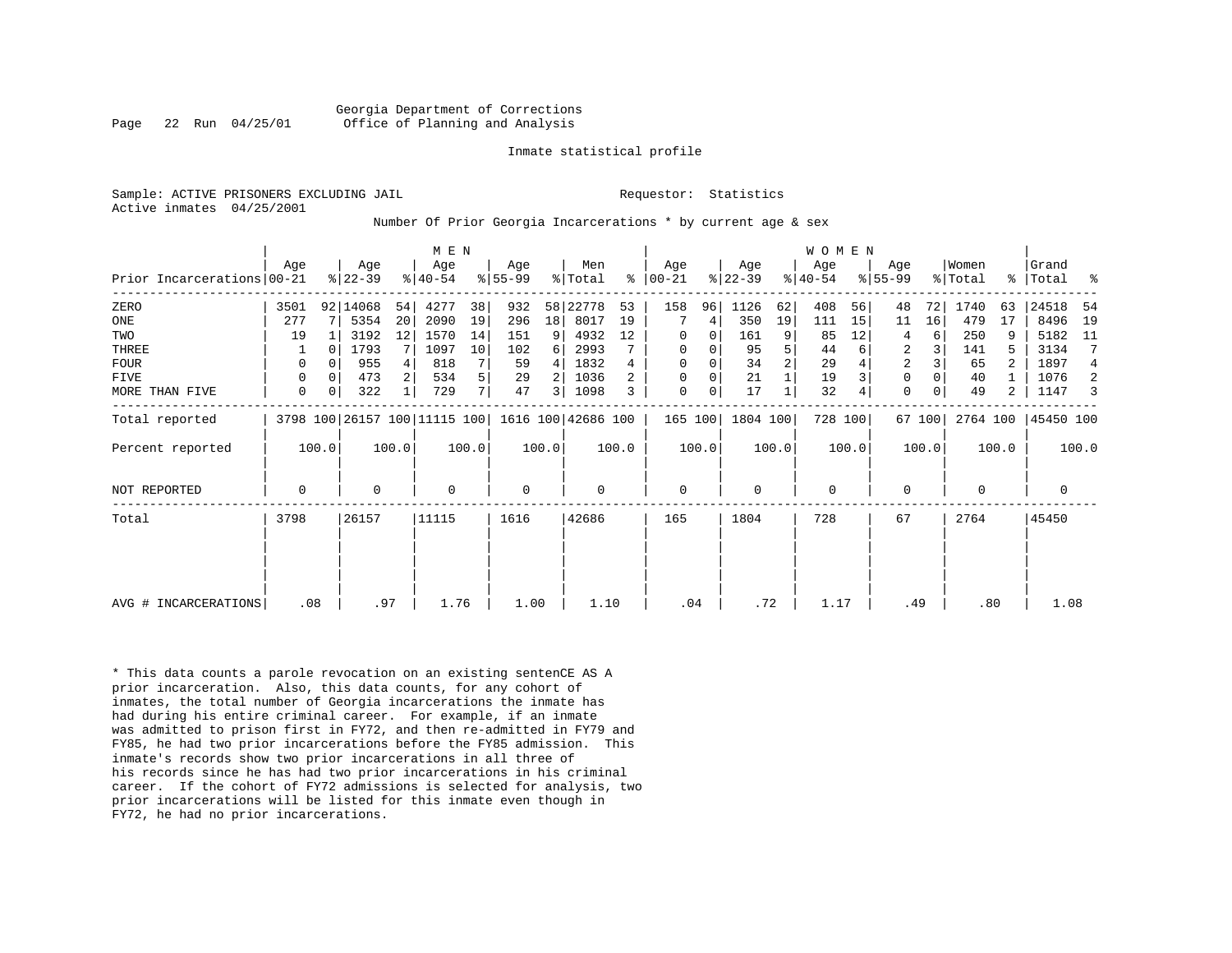# Georgia Department of Corrections<br>Page 23 Run 04/25/01 Office of Planning and Analysis Page 23 Run 04/25/01 Office of Planning and Analysis

#### Inmate statistical profile

Sample: ACTIVE PRISONERS EXCLUDING JAIL **Requestor:** Statistics Active inmates 04/25/2001

Number Of Transfers by current age & sex

|                   |                |       |                  |       | M E N            |       |                  |       |                                                 |       |                  |       |                  |       | WOMEN            |         |                  |        |                              |       |                      |                |
|-------------------|----------------|-------|------------------|-------|------------------|-------|------------------|-------|-------------------------------------------------|-------|------------------|-------|------------------|-------|------------------|---------|------------------|--------|------------------------------|-------|----------------------|----------------|
| Transfers         | Age<br>  00-21 |       | Age<br>$ 22-39 $ |       | Age<br>$ 40-54 $ |       | Age<br>$ 55-99 $ |       | Men<br>% Total                                  | ∻     | Age<br>$ 00-21 $ |       | Age<br>$ 22-39 $ |       | Age<br>$ 40-54 $ |         | Age<br>$ 55-99 $ |        | Women<br>$\frac{1}{2}$ Total |       | Grand<br>%   Total % |                |
| ZERO              | 958            | 25    | 2401             | 9     | 1014             | 9     | 99               | 6     | 4472                                            | 10    | 30               | 18    | 348              | 19    | 123              | 17      | 9                | 13     | 510                          | 18    | 4982                 | - 11           |
| ONE               | 1814           |       | 48 10721         | 41    | 4307             | 39    | 680              | 42    | 17522                                           | 41    | 109              | 66    | 967              | 54    | 382              | 52      | 26               | 39     | 1484                         | 54    | 19006                | 42             |
| TWO               | 682            | 18    | 5733             | 22    | 2080             | 19    | 284              | 18    | 8779                                            | 21    | 13               | 8     | 264              | 15    | 109              | 15      | 12               | 18     | 398                          | 14    | 9177                 | -20            |
| THREE             | 215            | 6     | 3015             | 12    | 1246             | 11    | 185              | 11    | 4661                                            | 11    | 11               |       | 134              |       | 58               |         | 8                | 12     | 211                          | 8     | 4872                 | 11             |
| <b>FOUR</b>       | 71             |       | 1690             | 6     | 778              |       | 116              |       | 2655                                            | 6     | 2                |       | 59               |       | 24               |         | 4                | 6      | 89                           |       | 2744                 | 6              |
| FIVE              | 30             |       | 1032             | 4     | 496              |       | 64               | 4     | 1622                                            |       | $\Omega$         | 0     | 16               |       | 13               |         | 4                |        | 33                           |       | 1655                 | $\overline{4}$ |
| MORE THAN FIVE    | 28             |       | 1565             | 6     | 1194             | 11    | 188              | 12    | 2975                                            |       | $\mathbf 0$      | 0     | 16               |       | 19               |         | 4                | 6      | 39                           |       | 3014                 | 7              |
| Total reported    |                |       |                  |       |                  |       |                  |       | 3798 100 26157 100 11115 100 1616 100 42686 100 |       | 165 100          |       | 1804 100         |       |                  | 728 100 |                  | 67 100 | 2764 100                     |       | 45450 100            |                |
| Percent reported  |                | 100.0 |                  | 100.0 |                  | 100.0 |                  | 100.0 |                                                 | 100.0 |                  | 100.0 |                  | 100.0 |                  | 100.0   |                  | 100.0  |                              | 100.0 |                      | 100.0          |
| NOT REPORTED      | 0              |       | 0                |       | 0                |       | 0                |       | $\mathbf 0$                                     |       | $\mathbf 0$      |       | $\mathbf 0$      |       | $\mathbf 0$      |         | 0                |        | 0                            |       | 0                    |                |
| Total             | 3798           |       | 26157            |       | 11115            |       | 1616             |       | 42686                                           |       | 165              |       | 1804             |       | 728              |         | 67               |        | 2764                         |       | 45450                |                |
|                   |                |       |                  |       |                  |       |                  |       |                                                 |       |                  |       |                  |       |                  |         |                  |        |                              |       |                      |                |
|                   |                |       |                  |       |                  |       |                  |       |                                                 |       |                  |       |                  |       |                  |         |                  |        |                              |       |                      |                |
| AVG NUM TRANSFERS | 1.17           |       | 2.12             |       | 2.53             |       | 2.62             |       | 2.16                                            |       | 1.07             |       | 1.29             |       | 1.47             |         | 2.10             |        | 1.35                         |       | 2.11                 |                |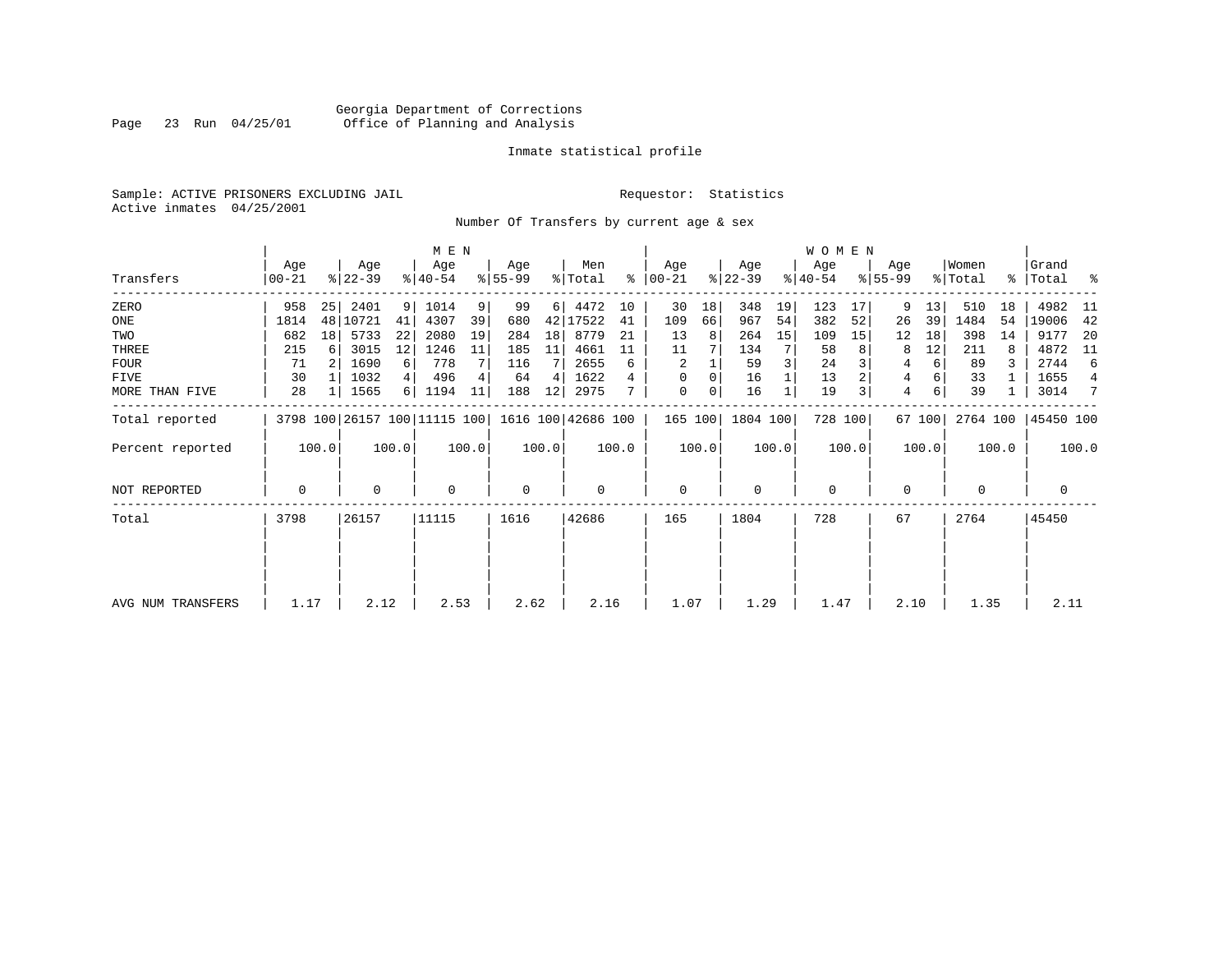### Georgia Department of Corrections Page 24 Run 04/25/01 Office of Planning and Analysis

#### Inmate statistical profile

Sample: ACTIVE PRISONERS EXCLUDING JAIL **Requestor:** Statistics Active inmates 04/25/2001

County Of Conviction by current age & sex

|                            |     |             |          |              | M E N    |              |             |          |         |          |               |              |                |                | W O M E N |             |             |              |                |              |           |              |
|----------------------------|-----|-------------|----------|--------------|----------|--------------|-------------|----------|---------|----------|---------------|--------------|----------------|----------------|-----------|-------------|-------------|--------------|----------------|--------------|-----------|--------------|
|                            | Age |             | Age      |              | Age      |              | Age         |          | Men     |          | Age           |              | Aqe            |                | Age       |             | Aqe         |              | Women          |              | Grand     |              |
| County Of Conviction 00-21 |     |             | $ 22-39$ |              | $ 40-54$ |              | $8155 - 99$ |          | % Total |          | $8   00 - 21$ |              | $ 22-39$       |                | $ 40-54$  |             | $8155 - 99$ |              | % Total        |              | %   Total |              |
| APPLING COUNTY             | 3   | 0           | 48       | 0            | 30       | 0            | 5           | 0        | 86      | 0        | 0             | 0            | 1              | 0              | 1         | 0           | 0           | 0            | 2              | 0            | 88        | $\Omega$     |
| ATKINSON COUNTY            | 2   | $\mathbf 0$ | 29       | $\mathbf 0$  | 12       | 0            | 3           | 0        | 46      | $\Omega$ | $\Omega$      | 0            | 2              | 0              | 2         | 0           | $\Omega$    | $\Omega$     | 4              | $\Omega$     | 50        | $\Omega$     |
| <b>BACON COUNTY</b>        |     | $\Omega$    | 38       | 0            | 13       | 0            | O           | 0        | 53      | 0        | O             | 0            | 3              | 0              | 0         | 0           | O           | $\Omega$     | 3              | 0            | 56        | $\Omega$     |
| <b>BAKER COUNTY</b>        | U   | 0           | 16       | 0            | 4        | 0            |             | $\Omega$ | 21      | 0        |               | 0            | 3              | 0              | O         | 0           | O           | O            | 3              | O            | 24        | $\Omega$     |
| BALDWIN COUNTY             | 44  | 1           | 237      | 1            | 86       | 1            | 8           | $\Omega$ | 375     | 1        |               | $\Omega$     | 20             | 1              |           | 1           | O           | U            | 27             | 1            | 402       | -1           |
| <b>BANKS COUNTY</b>        | 5   | $\Omega$    | 27       | 0            | 21       | 0            | 4           | 0        | 57      | U        |               | 1            | 3              | O              | 2         | 0           | 0           | $\Omega$     | 6              | 0            | 63        | $\Omega$     |
| <b>BARROW COUNTY</b>       | 12  | 0           | 92       | 0            | 56       | 1            | 13          | 1        | 173     | 0        |               | 1            | 9              | 1              | 5         | 1           | 0           | 0            | 15             | 1            | 188       | $\Omega$     |
| <b>BARTOW COUNTY</b>       | 32  | 1           | 239      | $\mathbf{1}$ | 103      | $\mathbf{1}$ | 23          | 1        | 397     | 1        | 5             | 3            | 25             | 1              |           | 1           | $\Omega$    | $\Omega$     | 37             | $\mathbf{1}$ | 434       | $\mathbf{1}$ |
| BEN HILL COUNTY            | 21  | 1           | 118      | $\Omega$     | 51       | $\Omega$     | 10          | 1        | 200     | 0        |               | $\mathbf{1}$ | 13             | 1              | 2         | 0           | 0           | $\Omega$     | 16             | $\mathbf{1}$ | 216       | $\Omega$     |
| BERRIEN COUNTY             | 5   | 0           | 47       | 0            | 13       | $\Omega$     | 4           | 0        | 69      | 0        |               | 0            | $\overline{2}$ | $\Omega$       | $\Omega$  | 0           | 0           | 0            | $\overline{2}$ | $\Omega$     | 71        | $\Omega$     |
| <b>BIBB COUNTY</b>         | 88  | 2           | 655      | 3            | 321      | 3            | 36          | 2        | 1100    | 3        | 3             | 2            | 37             | $\overline{c}$ | 28        | 4           | 2           | 3            | 70             | 3            | 1170      |              |
| BLECKLEY COUNTY            | 12  | 0           | 73       | $\Omega$     | 27       | 0            | 3           | 0        | 115     | 0        | 1             | 1            |                | $\Omega$       | 3         | $\Omega$    | $\Omega$    | $\Omega$     | 11             | $\Omega$     | 126       | ∩            |
| BRANTLEY COUNTY            |     | 0           | 26       | 0            | 15       | 0            | 3           | 0        | 45      | U        | O             | 0            | $\mathbf{1}$   | 0              | 2         | 0           | 0           | 0            | 3              | $\Omega$     | 48        |              |
| BROOKS COUNTY              |     | $\Omega$    | 70       | 0            | 18       | 0            | 5           | 0        | 98      | 0        | C             | 0            | 2              | 0              | 2         | 0           | 0           | O            | 4              | $\Omega$     | 102       | $\Omega$     |
| BRYAN COUNTY               | 6   | 0           | 49       | 0            | 28       | 0            |             | 0        | 85      | 0        | C             | 0            | 2              | 0              | 0         | 0           | 1           | 1            | 3              | 0            | 88        | ∩            |
| BULLOCH COUNTY             | 54  | 1           | 221      |              | 80       | 1            | 9           | 1        | 364     | 1        |               | 1            | 15             | 1              |           |             | 2           | 3            | 26             |              | 390       | 1            |
| <b>BURKE COUNTY</b>        | 17  | $\Omega$    | 129      | $\Omega$     | 47       | 0            |             | $\Omega$ | 200     | 0        | 1             | $\mathbf{1}$ | 3              | $\Omega$       | 3         | $\Omega$    | $\Omega$    | $\Omega$     | 7              | $\Omega$     | 207       | $\Omega$     |
| BUTTS COUNTY               | 15  | $\Omega$    | 81       | $\Omega$     | 33       | 0            | 6           | 0        | 135     | 0        | 1             | 1            | 6              | 0              | 3         | $\Omega$    | $\Omega$    | $\Omega$     | 10             | 0            | 145       | $\Omega$     |
| CALHOUN COUNTY             |     | 0           | 20       | $\Omega$     | 17       | O            | 3           | 0        | 47      | O        | C             | 0            | 2              | O              |           | $\mathbf 0$ | O           | $\Omega$     | 3              | $\Omega$     | 50        | $\Omega$     |
| CAMDEN COUNTY              |     | $\Omega$    | 65       | 0            | 28       | 0            | 3           | 0        | 101     | U        |               | 1            | 2              | O              | 2         | 0           | 1           | $\mathbf{1}$ | 6              | 0            | 107       | $\Omega$     |
| CANDLER COUNTY             |     | 0           | 74       | 0            | 17       | 0            | $\Omega$    | 0        | 98      | 0        | C             | 0            | 3              | 0              |           | 0           | O           | $\Omega$     | 4              | 0            | 102       | $\Omega$     |
| CARROLL COUNTY             | 28  | 1           | 257      | 1            | 112      | 1            | 28          | 2        | 425     | 1        |               | 3            | 31             | 2              | 8         | 1           | 0           | 0            | 44             | 2            | 469       |              |
| CATOOSA COUNTY             | 16  | 0           | 93       | 0            | 56       | 1            | 11          | 1        | 176     | 0        | C             | 0            | 11             | 1              | 3         | $\mathbf 0$ | 1           | $\mathbf{1}$ | 15             | 1            | 191       | $\cap$       |
| CHARLTON COUNTY            | 3   | $\mathbf 0$ | 30       | 0            | 14       | 0            | 2           | 0        | 49      | 0        | O             | 0            | 3              | 0              | $\Omega$  | 0           | $\Omega$    | 0            | 3              | 0            | 52        | $\Omega$     |
| CHATHAM COUNTY             | 228 | 6           | 1415     | 5            | 468      | 4            | 58          | 4        | 2169    | 5        |               | 4            | 90             | 5              | 31        | 4           | 3           | 4            | 131            | 5            | 2300      |              |
| CHATTAHOOCHEE COUNTY       | 4   | $\Omega$    | 12       | $\Omega$     | 8        | $\Omega$     | $\Omega$    | $\Omega$ | 24      | 0        | 1             | 1            | $\Omega$       | $\Omega$       | $\Omega$  | $\Omega$    | 0           | $\Omega$     | 1              | $\Omega$     | 25        | $\Omega$     |
| CHATTOOGA COUNTY           | 4   | 0           | 104      | 0            | 51       | 0            |             | $\Omega$ | 166     | 0        |               | 1            |                | $\Omega$       | 2         | 0           | 1           | 1            | 11             | $\Omega$     | 177       | $\Omega$     |
| CHEROKEE COUNTY            | 30  | 1           | 186      | 1            | 134      | 1            | 23          | 1        | 373     | 1        |               | 2            | 33             | 2              | 6         | 1           | 0           | O            | 42             | 2            | 415       | -1           |
| CLARKE COUNTY              | 44  | 1           | 318      | 1            | 117      | 1            | 18          | 1        | 497     | 1        | $\cap$        | $\Omega$     | 26             | 1              | 8         | 1           | 2           | 3            | 36             | 1            | 533       | -1           |
| CLAY COUNTY                | 3   | 0           | 15       | 0            |          | 0            | 1           | 0        | 26      | 0        | 0             | 0            | $\Omega$       | $\mathbf 0$    | $\Omega$  | 0           | $\Omega$    | 0            | 0              | $\Omega$     | 26        | ∩            |
| CLAYTON COUNTY             | 200 | 5           | 1014     | 4            | 359      | 3            | 54          | 3        | 1627    | 4        | 10            | 6            | 110            | 6              | 27        | 4           | 5           | 7            | 152            | 6            | 1779      |              |
| CLINCH COUNTY              | 6   | 0           | 24       | 0            | 12       | 0            | 0           | 0        | 42      | 0        | $\bigcap$     | 0            | 3              | 0              | 1         | 0           | $\Omega$    | 0            | 4              | 0            | 46        | $\cap$       |
| COBB COUNTY                | 170 | 5           | 1166     | 4            | 525      | 5            | 77          | 5        | 1938    | 5        | 8             | 5            | 89             | 5              | 39        | 5           | 4           | 6            | 140            | 5            | 2078      | 5            |
| COFFEE COUNTY              | 19  | 1           | 132      | 1            | 53       | 0            | 6           | $\Omega$ | 210     | 0        |               | 1            | 5              | 0              | 3         | 0           | $\Omega$    | 0            | 9              | O            | 219       | $\Omega$     |
| COLQUITT COUNTY            | 30  | 1           | 184      | 1            | 89       | 1            | 19          | 1        | 322     | 1        | 0             | 0            | 7              | 0              | 2         | 0           | 1           | 1            | 10             | 0            | 332       | -1           |
| COLUMBIA COUNTY            | 31  | 1           | 137      | 1            | 57       | 1            | 5           | 0        | 230     | 1        | 2             | 1            | 12             | 1              | 4         | 1           | $\Omega$    | 0            | 18             | 1            | 248       |              |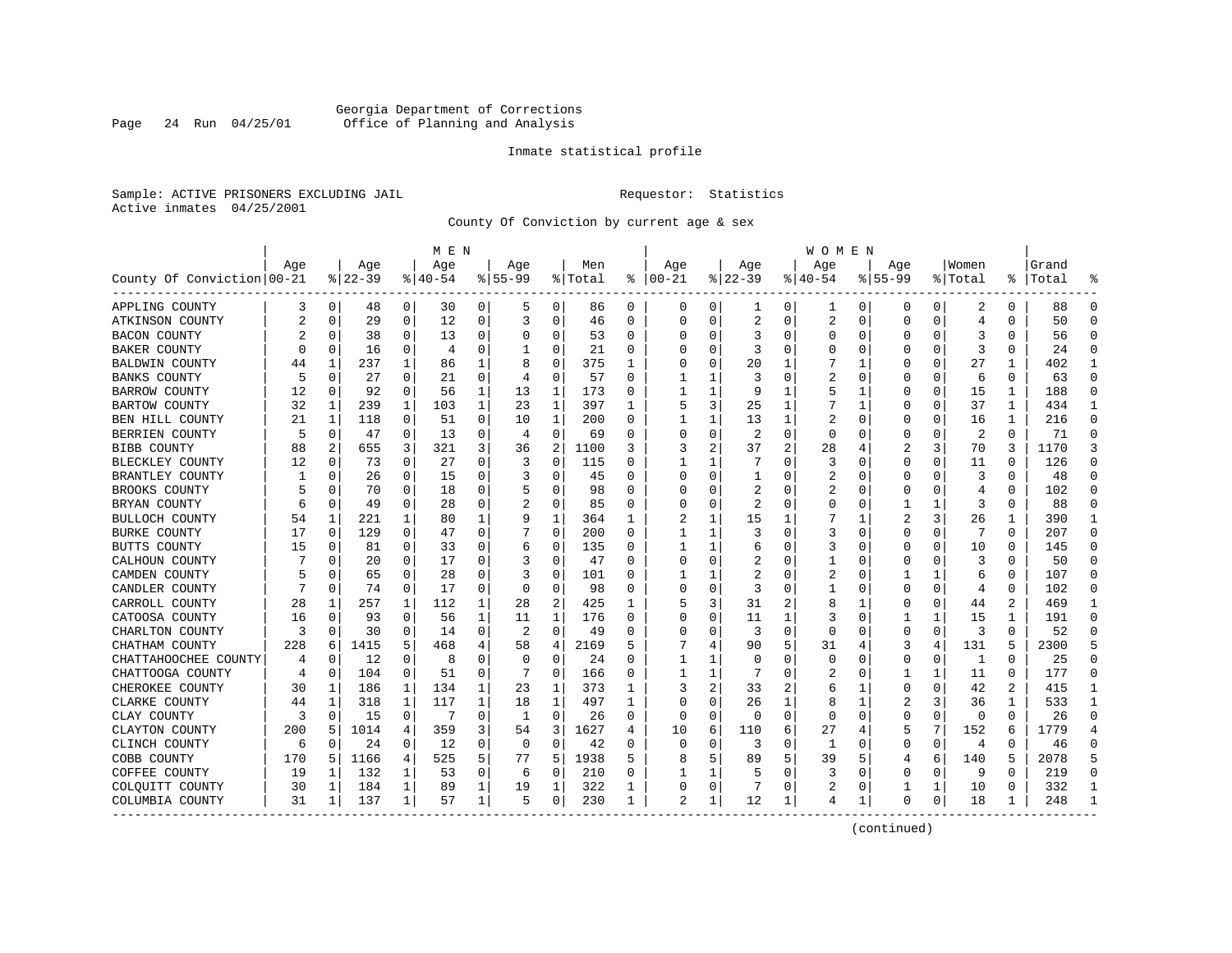#### Georgia Department of Corrections Page 25 Run 04/25/01 Office of Planning and Analysis

# Inmate statistical profile

| Sample: ACTIVE PRISONERS EXCLUDING JAIL | Requestor: Statistics |  |
|-----------------------------------------|-----------------------|--|
| Active inmates 04/25/2001               |                       |  |

County Of Conviction by current age & sex (CONTINUED)

|                            |     |             |          |          | M E N     |                |           |                |         |              |          |              |          |                | W O M E N   |                |             |          |                         |          |           |                |
|----------------------------|-----|-------------|----------|----------|-----------|----------------|-----------|----------------|---------|--------------|----------|--------------|----------|----------------|-------------|----------------|-------------|----------|-------------------------|----------|-----------|----------------|
|                            | Age |             | Age      |          | Age       |                | Age       |                | Men     |              | Age      |              | Age      |                | Age         |                | Age         |          | Women                   |          | Grand     |                |
| County Of Conviction 00-21 |     |             | $ 22-39$ |          | $8 40-54$ |                | $8 55-99$ |                | % Total | ႜ            | $ 00-21$ |              | $ 22-39$ |                | $ 40-54$    |                | $8155 - 99$ |          | % Total                 |          | %   Total |                |
| COOK COUNTY                |     | 0           | 94       | 0        | 48        | 0              |           | 0              | 150     | 0            | 0        | 0            | 7        | 0              | 4           | 1              | 0           | 0        | 11                      | 0        | 161       | $\Omega$       |
| COWETA COUNTY              | 51  | 1           | 304      | 1        | 97        | 1              | 10        | 1              | 462     | 1            |          | 1            | 24       | 1              | 5           | 1              | 0           | 0        | 30                      | 1        | 492       | -1             |
| CRAWFORD COUNTY            | 1   | $\Omega$    | 16       | 0        | 2         | O              | $\Omega$  | $\Omega$       | 19      | 0            | C        | $\Omega$     | $\Omega$ | $\Omega$       | U           | 0              | $\Omega$    | $\Omega$ | $\Omega$                | $\Omega$ | 19        | ∩              |
| CRISP COUNTY               | 23  | 1           | 175      | 1        | 69        | 1              | 10        | 1              | 277     | 1            |          | 1            | 8        | O              |             | 0              | 1           | 1        | 13                      | $\Omega$ | 290       |                |
| DADE COUNTY                | 6   | $\Omega$    | 38       | $\Omega$ | 27        | $\Omega$       |           | 1              | 80      | U            |          | $\Omega$     |          | O              |             | 0              | $\Omega$    | $\Omega$ | -1                      | O        | 81        |                |
| DAWSON COUNTY              |     | 0           | 27       | 0        | 22        | 0              |           | 0              | 57      | U            |          | 0            | 2        | 0              |             | 0              | 0           | $\Omega$ | $\overline{c}$          | $\Omega$ | 59        |                |
| DECATUR COUNTY             | 22  | 1           | 195      | 1        | 70        | 1              | 9         | 1              | 296     | $\mathbf{1}$ |          | 1            | 15       | 1              | 5           | 1              | O           | $\Omega$ | 22                      | 1        | 318       | -1             |
| DEKALB COUNTY              | 280 | 7           | 1738     | 7        | 663       | 6              | 90        | 6              | 2771    | 7            | 12       | 7            | 66       | 4              | 31          | 4              | 5           | 7        | 114                     | 4        | 2885      | 6              |
| DODGE COUNTY               | 21  | 1           | 127      | 0        | 58        | 1              | 6         | 0              | 212     | 0            | -1       | 1            | 14       | 1              | 4           | 1              | 0           | 0        | 19                      | 1        | 231       | 1              |
| DOOLY COUNTY               | 8   | 0           | 69       | 0        | 24        | 0              |           | 0              | 102     | 0            |          | 0            | 3        | $\Omega$       | 0           | 0              | 0           | 0        | 3                       | $\Omega$ | 105       | $\Omega$       |
| DOUGHERTY COUNTY           | 79  | 2           | 606      | 2        | 235       | 2              | 28        | 2              | 948     |              |          | $\Omega$     | 37       | $\overline{2}$ | 17          | 2              |             | 3        | 56                      | 2        | 1004      | 2              |
| DOUGLAS COUNTY             | 72  | 2           | 402      | 2        | 168       | $\overline{a}$ | 27        | 2              | 669     | 2            |          | 1            | 34       | $\overline{2}$ | 15          | $\overline{2}$ | 0           | O        | 51                      | 2        | 720       | $\mathcal{D}$  |
| EARLY COUNTY               | 6   | $\Omega$    | 57       | 0        | 18        | 0              |           | $\Omega$       | 85      | U            | O        | $\Omega$     |          | $\Omega$       | $\Omega$    | $\Omega$       | 0           | O        | $\overline{\mathbf{c}}$ | 0        | 87        | ∩              |
| ECHOLS COUNTY.             |     | $\Omega$    | 6        | 0        | 2         | 0              |           | $\Omega$       | 9       | 0            |          | $\Omega$     | 0        | $\Omega$       | 0           | 0              | 0           | $\Omega$ | $\Omega$                | 0        |           |                |
| EFFINGHAM COUNTY           | 24  | 1           | 79       | 0        | 38        | 0              |           | 0              | 144     | 0            |          | 1            |          | 0              | 5           | 1              |             | 1        | 14                      | 1        | 158       |                |
| ELBERT COUNTY              | 16  | $\Omega$    | 91       | $\Omega$ | 50        | $\Omega$       | 6         | 0              | 163     | U            |          | 1            | 8        | O              | 5           | 1              | $\Omega$    | $\Omega$ | 14                      | 1        | 177       | $\Omega$       |
| EMANUEL COUNTY             | 16  | $\Omega$    | 117      | 0        | 39        | O              |           | $\Omega$       | 179     | U            | C        | $\Omega$     |          | O              | 1           | 0              | O           | $\Omega$ | 4                       | $\Omega$ | 183       | $\cap$         |
| EVANS COUNTY               | 8   | $\Omega$    | 53       | 0        | 16        | 0              | 4         | $\Omega$       | 81      | U            | O        | 0            | $\Omega$ | O              | ı           | 0              | O           | $\Omega$ | 1                       | $\Omega$ | 82        | ∩              |
| FANNIN COUNTY              | 2   | $\Omega$    | 58       | O        | 40        | 0              |           | $\Omega$       | 107     | U            |          | 0            | 4        | $\Omega$       | 2           | 0              |             | 1        |                         | $\Omega$ | 114       |                |
| FAYETTE COUNTY             | 20  | 1           | 121      | $\Omega$ | 52        | O              | 8         | $\Omega$       | 201     | 0            |          | 0            | 13       | 1              | 3           | 0              | $\Omega$    | $\Omega$ | 16                      |          | 217       | $\Omega$       |
| FLOYD COUNTY               | 56  | 1           | 472      | 2        | 205       | 2              | 29        | $\overline{2}$ | 762     | 2            | 3        | 2            | 58       | 3              | 26          | 4              | 1           | 1        | 88                      | 3        | 850       | $\mathfrak{D}$ |
| FORSYTH COUNTY             |     | $\Omega$    | 92       | 0        | 56        | 1              | 11        | 1              | 164     | 0            | O        | 0            | 11       | 1              | 4           | 1              | 0           | $\Omega$ | 15                      | 1        | 179       | ∩              |
| FRANKLIN COUNTY            | 16  | 0           | 66       | 0        | 30        | 0              | 6         | 0              | 118     | 0            |          | 0            | 4        | $\Omega$       | 3           | 0              | 1           | 1        | 8                       | $\Omega$ | 126       |                |
| FULTON COUNTY              | 230 | 6           | 2121     | 8        | 1001      | 9              | 152       | 9              | 3504    | 8            |          | 5            | 63       | 4              | 40          | 6              | 8           | 12       | 119                     | 4        | 3623      |                |
| GILMER COUNTY              | 13  | 0           | 68       | 0        | 35        | $\Omega$       | 16        | 1              | 132     | U            |          | 0            | 3        | 0              |             | 0              | 1           | 1        | 6                       | 0        | 138       | $\cap$         |
| GLASCOCK COUNTY            |     | 0           | 1        | 0        | 2         | 0              | O         | 0              | 4       | 0            |          | 0            | $\Omega$ | 0              | 0           | 0              | 0           | 0        | 0                       | 0        | 4         | $\Omega$       |
| GLYNN COUNTY               | 40  | 1           | 306      | 1        | 134       | 1              | 22        | 1              | 502     | 1            | 3        | 2            | 21       | 1              |             | 1              |             | 1        | 32                      | 1        | 534       | -1             |
| GORDON COUNTY              | 19  | 1           | 149      | 1        | 77        | 1              | 14        | 1              | 259     | 1            | 3        | 2            | 19       | 1              | 6           | 1              | 0           | 0        | 28                      | 1        | 287       | -1             |
| GRADY COUNTY               | 37  | 1           | 134      | 1        | 55        | O              | 8         | $\Omega$       | 234     | 1            |          | $\mathbf{1}$ | 19       | 1              | 4           | 1              | $\Omega$    | O        | 24                      |          | 258       | $\mathbf{1}$   |
| GREENE COUNTY              | 15  | $\Omega$    | 58       | 0        | 17        | $\Omega$       |           | $\Omega$       | 92      | O            | C        | $\Omega$     | 2        | $\Omega$       | -1          | $\Omega$       | $\Omega$    | $\Omega$ | 3                       | $\Omega$ | 95        | $\cap$         |
| GWINNETT COUNTY            | 97  | 3           | 693      | 3        | 308       | 3              | 46        | 3              | 1144    | 3            |          | 4            | 62       | 3              | 33          | 5              | 2           | 3        | 104                     | 4        | 1248      | 3              |
| HABERSHAM COUNTY           | -6  | 0           | 48       | 0        | 21        | 0              | 1         | 0              | 76      | O            | 2        | 1            | 4        | $\Omega$       | $\mathbf 0$ | $\mathbf 0$    | $\Omega$    | $\Omega$ | 6                       | $\Omega$ | 82        |                |
| HALL COUNTY                | 44  | 1           | 334      | 1        | 199       | 2              | 35        | 2              | 612     |              |          | 1            | 27       | 2              | 11          | 2              |             | 1        | 40                      |          | 652       |                |
| HANCOCK COUNTY             | 3   | $\mathbf 0$ | 24       | 0        |           | 0              |           | 0              | 35      | 0            | O        | 0            | 0        | 0              | 1           | 0              | $\Omega$    | 0        |                         | 0        | 36        | $\cap$         |
| HARALSON COUNTY            | 10  | 0           | 61       | 0        | 31        | 0              | 5         | 0              | 107     | 0            | $\Omega$ | 0            | 6        | 0              | 1           | 0              | O           | 0        | 7                       | 0        | 114       | ∩              |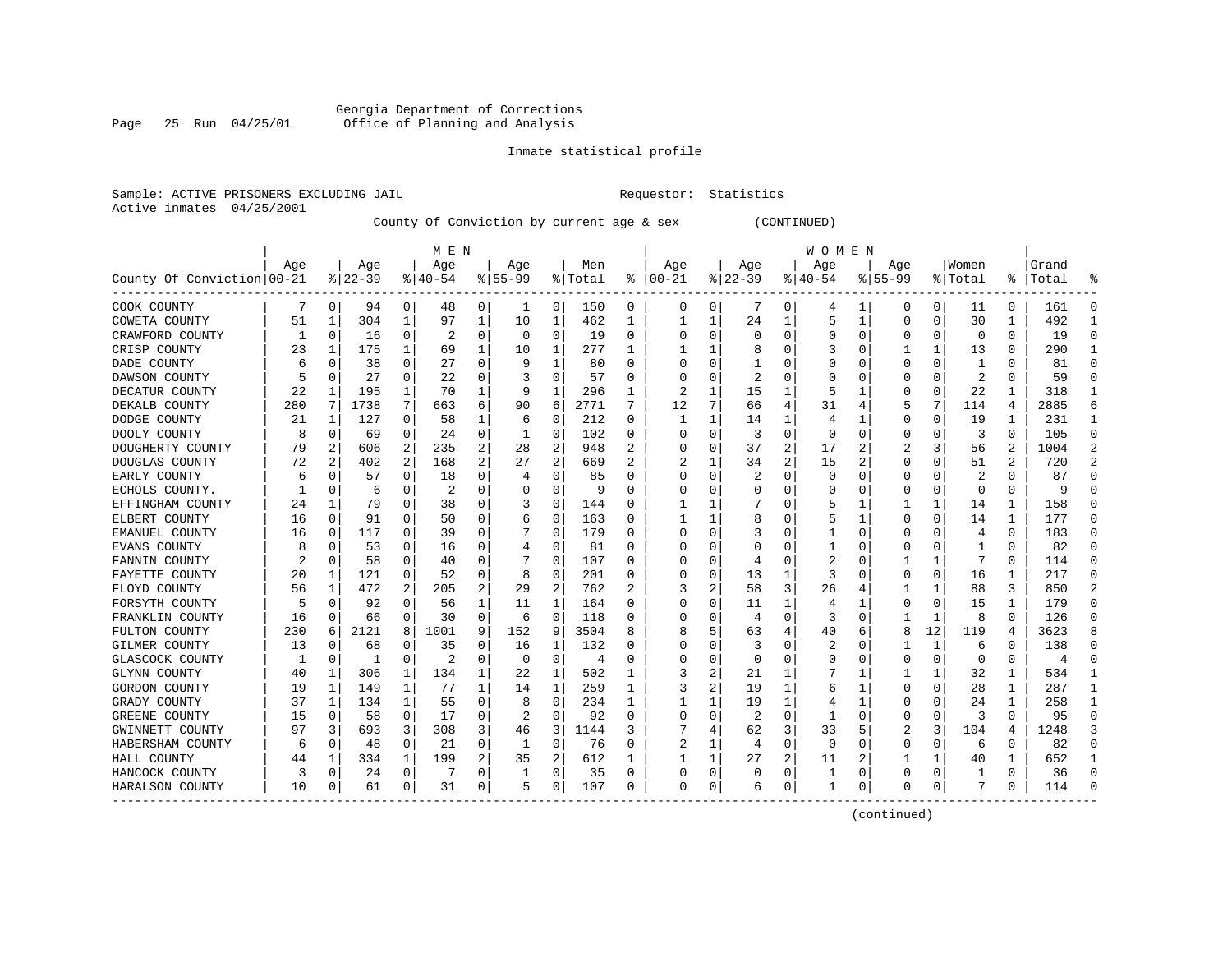### Georgia Department of Corrections Page 26 Run 04/25/01 Office of Planning and Analysis

#### Inmate statistical profile

Sample: ACTIVE PRISONERS EXCLUDING JAIL **Requestor:** Statistics Active inmates 04/25/2001

County Of Conviction by current age & sex (CONTINUED)

|                            |     |             |          |   | M E N    |   |                |   |         |   |           |          |          |          | W O M E N |                |             |          |          |          |           |          |
|----------------------------|-----|-------------|----------|---|----------|---|----------------|---|---------|---|-----------|----------|----------|----------|-----------|----------------|-------------|----------|----------|----------|-----------|----------|
|                            | Age |             | Age      |   | Age      |   | Age            |   | Men     |   | Age       |          | Age      |          | Age       |                | Aqe         |          | Women    |          | Grand     |          |
| County Of Conviction 00-21 |     |             | $ 22-39$ |   | $ 40-54$ |   | $8 55-99$      |   | % Total | ႜ | $00 - 21$ |          | $ 22-39$ |          | $ 40-54$  |                | $8155 - 99$ |          | % Total  |          | %   Total |          |
| HARRIS COUNTY              | 10  | 0           | 64       | 0 | 29       | 0 | 2              | 0 | 105     | 0 | 1         | 1        | 3        | 0        | 0         | 0              | 0           | 0        | 4        | 0        | 109       |          |
| HART COUNTY                |     | 0           | 74       | 0 | 17       | 0 | 2              | 0 | 100     | 0 | O         | 0        | 6        | 0        | 3         | 0              | 0           | 0        | 9        | 0        | 109       | n        |
| HEARD COUNTY               | 3   | $\Omega$    | 28       | 0 | 12       | 0 | 13             | 1 | 56      | 0 |           | 1        | -1       | 0        |           | 0              | 0           | 0        | 3        | 0        | 59        | $\cap$   |
| HENRY COUNTY               | 28  | 1           | 177      | 1 | 81       | 1 | 12             | 1 | 298     | 1 |           | 1        | 11       | 1        |           | 1              |             | 1        | 20       | 1        | 318       |          |
| HOUSTON COUNTY             | 47  | 1           | 285      | 1 | 118      | 1 | 12             | 1 | 462     | 1 |           | 1        | 20       | 1        | q         | 1              |             | 1        | 31       | 1        | 493       |          |
| IRWIN COUNTY               | 5   | $\mathbf 0$ | 50       | 0 | 22       | 0 | 5              | 0 | 82      | O |           | 1        | 1        | $\Omega$ |           | $\mathbf 0$    | $\Omega$    | $\Omega$ | 2        | $\Omega$ | 84        | $\Omega$ |
| <b>JACKSON COUNTY</b>      | 18  | $\Omega$    | 106      | 0 | 64       | 1 | 10             | 1 | 198     | U | C         | 0        | 12       | 1        | 4         | 1              | O           | O        | 16       | 1        | 214       | $\Omega$ |
| <b>JASPER COUNTY</b>       | 6   | 0           | 43       | 0 | 12       | 0 | 1              | 0 | 62      | 0 | O         | 0        | -1       | 0        |           | 0              | 0           | O        | 2        | 0        | 64        | ∩        |
| JEFF DAVIS COUNTY          | 6   | 0           | 31       | 0 | 25       | 0 | 3              | 0 | 65      | 0 |           | 0        |          | 0        |           | 0              | 0           | O        | 3        | 0        | 68        | $\Omega$ |
| JEFFERSON COUNTY           | 12  | 0           | 84       | 0 | 28       | 0 | b              | 0 | 130     | 0 |           | 0        |          | 0        |           | C              | 0           |          | 8        | 0        | 138       | ∩        |
| <b>JENKINS COUNTY</b>      | 13  | 0           | 54       | 0 | 13       | 0 |                | 0 | 81      | U |           | O        |          | O        |           | C              | O           |          |          | O        | 86        |          |
| JOHNSON COUNTY             | 3   | n           | 37       | 0 | 10       | 0 |                | 0 | 51      | U |           | 0        |          | 0        | $\Omega$  | 0              | O           | U        |          | 0        | 55        | ∩        |
| <b>JONES COUNTY</b>        | 10  | 0           | 43       | 0 | 22       | 0 | 3              | 0 | 78      | 0 |           | 1        |          | 0        |           | 0              | O           | O        | 3        | 0        | 81        |          |
| LAMAR COUNTY               | 6   | 0           | 72       | 0 | 31       | 0 |                | 0 | 115     | 0 |           | 0        |          | 0        |           | 0              | 0           | 0        |          | 0        | 119       |          |
| LANIER COUNTY              |     | 0           | 32       | 0 |          | 0 | 6              | 0 | 46      | 0 |           | 0        | 4        | 0        |           | 0              | O           | 0        | 6        | 0        | 52        | $\Omega$ |
| LAURENS COUNTY             | 25  | 1           | 164      | 1 | 61       | 1 |                | 0 | 254     | 1 |           | 1        | 4        | 0        | 6         | 1              |             | 1        | 12       | $\Omega$ | 266       | -1       |
| LEE COUNTY                 | 6   | 0           | 39       | 0 | -9       | 0 |                | 0 | 56      | 0 |           | 1        |          | 0        |           | 0              | 0           | $\Omega$ | 4        | $\Omega$ | 60        | ∩        |
| LIBERTY COUNTY             | 28  | 1           | 150      |   | 43       | 0 |                | 0 | 228     |   |           | 1        |          | 0        | 3         | 0              | 0           | 0        | 11       | 0        | 239       | -1       |
| LINCOLN COUNTY             |     | 0           | 22       | 0 | 13       | 0 |                | 0 | 37      | 0 |           | 0        | O        | 0        |           | C              | 0           | 0        | $\Omega$ | 0        | 37        | ∩        |
| LONG COUNTY                | 5   | $\Omega$    | 37       | 0 | 17       | 0 | 4              | 0 | 63      | 0 |           | $\Omega$ | 2        | 0        | 1         | C              | 0           | O        | 3        | 0        | 66        |          |
| LOWNDES COUNTY             | 43  | 1           | 359      | 1 | 137      | 1 | 13             | 1 | 552     | 1 |           | 1        | 23       | 1        | 11        | $\overline{c}$ |             | 3        | 37       | 1        | 589       |          |
| LUMPKIN COUNTY             | 4   | 0           | 40       | 0 | 21       | 0 | 8              | 0 | 73      | 0 | O         | $\Omega$ | 5        | $\Omega$ | 2         | $\Omega$       | 0           | U        |          | 0        | 80        |          |
| MACON COUNTY               | 11  | 0           | 48       | 0 | 18       | 0 | 2              | 0 | 79      | 0 |           | 0        |          | 0        |           | 0              | 0           | O        | 1        | 0        | 80        |          |
| MADISON COUNTY             |     | 0           | 67       | 0 | 31       | 0 |                | 0 | 112     | 0 |           | U        |          | 0        |           | 0              | O           | U        | 8        | 0        | 120       |          |
| MARION COUNTY              |     | 0           | 22       | 0 | 16       | 0 | $\overline{2}$ | 0 | 42      | 0 |           | $\Omega$ | C        | O        | 2         | 0              | O           | O        | 2        | 0        | 44        | ∩        |
| MCDUFFIE COUNTY            |     | 0           | 133      | 1 | 42       | 0 | 13             | 1 | 195     | 0 |           | 1        |          | 0        | 2         | 0              | 0           | O        | 8        | 0        | 203       | ∩        |
| MCINTOSH COUNTY            | 6   | 0           | 51       | 0 | 21       | 0 | 2              | 0 | 80      | 0 |           | 0        | 2        | 0        | 0         | 0              | 0           | 0        | 2        | 0        | 82        |          |
| MERIWETHER COUNTY          | 17  | 0           | 112      | 0 | 48       | 0 | 8              | 0 | 185     | 0 |           |          | 8        | 0        | 3         | 0              | 2           | 3        | 14       | 1        | 199       |          |
| MILLER COUNTY              | 3   | $\Omega$    | 19       | 0 | 10       | 0 |                | 0 | 33      | 0 |           |          |          | O        | 0         | C              | 0           | O        | 3        | 0        | 36        |          |
| MITCHELL COUNTY            | 15  | $\Omega$    | 149      | 1 | 62       | 1 |                | 0 | 229     | 1 |           | 2        | 13       | 1        |           | $\Omega$       | 0           | O        | 18       | 1        | 247       |          |
| MONROE COUNTY              | 16  | 0           | 66       | 0 | 46       | 0 | 4              | 0 | 132     | 0 |           | $\Omega$ |          | 0        |           | $\Omega$       | 0           | O        | 3        | 0        | 135       | $\Omega$ |
| MONTGOMERY COUNTY          |     | 0           | 21       | 0 | 11       | 0 |                | 0 | 32      | 0 |           | 0        | -1       | 0        | 2         | 0              | 0           | 0        | 3        | 0        | 35        | $\Omega$ |
| MORGAN COUNTY              |     | 0           | 75       | 0 | 22       | 0 |                | 0 | 111     | 0 |           | 0        |          | 0        |           | 0              | 0           | O        |          | 0        | 116       |          |
| MURRAY COUNTY              | 13  | 0           | 85       | 0 | 43       | 0 |                | 1 | 150     | 0 |           | 0        | 6        | $\Omega$ |           | 0              | O           | $\Omega$ |          | 0        | 157       | $\Omega$ |
| MUSCOGEE COUNTY            | 167 | 4           | 897      | 3 | 402      | 4 | 48             | 3 | 1514    | 4 | 7         | 4        | 77       | 4        | 33        | 5              | 2           | 3        | 119      | 4        | 1633      |          |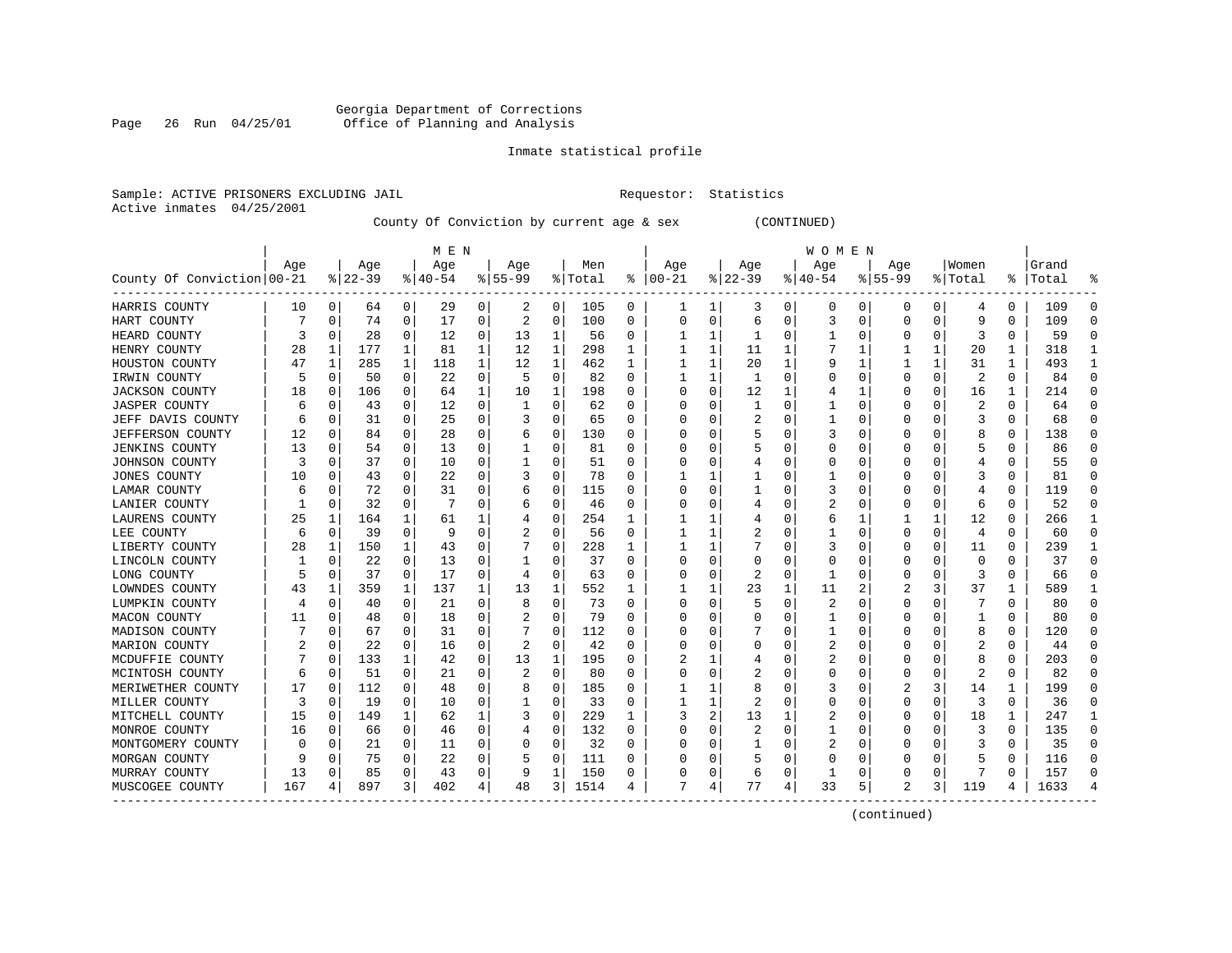### Georgia Department of Corrections<br>Page 27 Run 04/25/01 Office of Planning and Analysis Page 27 Run 04/25/01 Office of Planning and Analysis

#### Inmate statistical profile

Sample: ACTIVE PRISONERS EXCLUDING JAIL **Requestor:** Statistics Active inmates 04/25/2001

County Of Conviction by current age & sex (CONTINUED)

|                            |     |          |          |          | M E N    |   |           |          |         |    |          |   |                |          | W O M E N |    |              |          |         |   |           |              |
|----------------------------|-----|----------|----------|----------|----------|---|-----------|----------|---------|----|----------|---|----------------|----------|-----------|----|--------------|----------|---------|---|-----------|--------------|
|                            | Age |          | Age      |          | Age      |   | Age       |          | Men     |    | Age      |   | Age            |          | Age       |    | Aqe          |          | Women   |   | Grand     |              |
| County Of Conviction 00-21 |     |          | $ 22-39$ |          | $ 40-54$ |   | $8 55-99$ |          | % Total | ៖  | $ 00-21$ |   | $ 22-39$       |          | $ 40-54$  |    | $8155 - 99$  |          | % Total |   | %   Total |              |
| NEWTON COUNTY              | 27  | 1        | 237      | 1        | 85       | 1 | 12        | 1        | 361     | 1  | 3        | 2 | 15             | ı        | 7         | 1  | 2            | 3        | 27      | 1 | 388       |              |
| OCONEE COUNTY              | 4   | 0        | 30       | 0        | 13       | 0 | 1         | 0        | 48      | O  | 1        | 1 | $\overline{2}$ | 0        | 0         | C  | $\Omega$     | 0        | 3       | 0 | 51        | ∩            |
| OGLETHORPE COUNTY          |     | 0        | 34       | 0        | 15       | 0 |           | 0        | 53      | 0  | C        | 0 | 0              | O        | 0         | C  | O            | O        | 0       | 0 | 53        | n            |
| PAULDING COUNTY            | 13  | 0        | 60       | 0        | 61       | 1 |           | 0        | 141     | 0  |          | 0 | 8              | 0        |           | C  |              | O        | 9       | 0 | 150       | n            |
| PEACH COUNTY               |     | 0        | 49       | 0        | 36       | 0 |           | 0        | 89      | 0  |          |   |                |          | 2         | C  |              |          |         | 0 | 93        | O            |
| PICKENS COUNTY             |     | 0        | 43       | 0        | 30       | 0 |           | 0        | 85      | O  |          | 0 |                | O        | 3         | C  |              |          | 6       | 0 | 91        | n            |
| PIERCE COUNTY              |     | 0        | 29       | 0        | 22       | 0 |           | 0        | 59      | 0  |          |   |                | O        | Ω         | C  | O            |          |         | 0 | 60        | n            |
| PIKE COUNTY                |     | 0        | 15       | 0        | 11       | 0 |           | $\Omega$ | 31      | 0  | C        | 0 | O              | 0        |           | C  |              | O        |         | 0 | 32        | $\Omega$     |
| POLK COUNTY                | 10  | 0        | 116      | 0        | 46       | 0 | b         | $\Omega$ | 178     | 0  | C        | 0 | 8              | $\Omega$ |           | C  |              | 0        | 9       | 0 | 187       | $\Omega$     |
| PULASKI COUNTY             | 13  | C        | 59       | 0        | 24       | 0 |           | $\Omega$ | 100     | 0  |          | 0 | 10             |          |           | ſ  |              | 0        | 11      | 0 | 111       | <sup>0</sup> |
| PUTNAM COUNTY              | 12  | $\Omega$ | 86       | 0        | 48       | 0 | b         | $\Omega$ | 152     | O  | C        | 0 |                | $\Omega$ | 2         | C  |              |          | 6       | 0 | 158       | ∩            |
| QUITMAN COUNTY             |     | $\Omega$ | 12       | 0        | $\Omega$ | 0 |           | $\Omega$ | 14      | 0  |          | 0 | O              | O        | 0         | C  |              |          |         | 0 | 15        | n            |
| RABUN COUNTY               |     | $\Omega$ | 25       | 0        | 14       | 0 | 3         | $\Omega$ | 46      | O  |          | 0 |                | 0        | 2         | C  |              | $\Omega$ | 3       | 0 | 49        | n            |
| RANDOLPH COUNTY            | 8   | 0        | 59       | 0        | 14       | 0 |           | 0        | 84      | 0  |          | 0 | $\Omega$       | $\Omega$ | 2         | C  |              | 0        | 2       | 0 | 86        |              |
| RICHMOND COUNTY            | 143 | 4        | 1097     | 4        | 449      | 4 | 50        | 3        | 1739    | 4  |          | 1 | 87             | 5        | 41        | 6  |              | 1        | 131     | 5 | 1870      |              |
| ROCKDALE COUNTY            | 30  | 1        | 167      | 1        | 94       | 1 | 17        | 1        | 308     | 1  |          | 1 | 10             |          | 8         | -1 | <sup>0</sup> | $\Omega$ | 20      | 1 | 328       |              |
| SCHLEY COUNTY              | 2   | 0        | 16       | $\Omega$ | 5        | 0 | O         | 0        | 23      | 0  | C        | 0 | O              | $\Omega$ | 0         | C  | O            | O        | O       | 0 | 23        | $\Omega$     |
| <b>SCREVEN COUNTY</b>      | 11  | 0        | 73       | O        | 29       | 0 |           | $\Omega$ | 117     | O  |          | 2 | b              | $\Omega$ | 0         | C  |              |          | 9       | O | 126       | O            |
| SEMINOLE COUNTY            |     | $\Omega$ | 50       | $\Omega$ | 27       | O | 3         | $\Omega$ | 87      | U  |          | U |                | $\Omega$ | 2         | C  |              | O        | 4       | 0 | 91        |              |
| SPALDING COUNTY            | 52  | 1        | 371      | 1        | 153      | 1 | 19        | 1        | 595     | 1  |          | 2 | 24             | 1        | 13        |    |              | 1        | 42      | 2 | 637       |              |
| STEPHENS COUNTY            | 8   | 0        | 73       | $\Omega$ | 31       | 0 | 5         | 0        | 117     | O  |          | O | 5              | $\Omega$ | 2         | C  | O            | $\Omega$ |         | 0 | 124       | O            |
| STEWART COUNTY             |     | 0        | 20       | 0        | 4        | 0 |           | 0        | 30      | 0  | $\Omega$ | 0 | O              | O        | 2         | C  |              | $\Omega$ | 2       | 0 | 32        | n            |
| SUMTER COUNTY              | 20  | 1        | 133      | 1        | 56       |   |           | 0        | 213     | 1  |          | 0 | 11             |          | 2         | C  |              | 0        | 13      | 0 | 226       |              |
| TALBOT COUNTY              | 8   | 0        | 20       | 0        |          | 0 |           | 0        | 35      | O  |          | U |                | O        | 2         | C  |              |          | 3       | 0 | 38        | ∩            |
| TALIAFERRO COUNTY          |     | 0        | 4        | 0        | 5        | 0 |           | 0        | 10      | 0  | n        | 0 | O              | O        |           | C  |              | O        |         | 0 | 11        | n            |
| TATTNALL COUNTY            | 8   | 0        | 84       | 0        | 34       | 0 |           | 0        | 133     | O  | C        | 0 |                | $\left($ | 5         |    |              | O        | 8       | 0 | 141       | O            |
| TAYLOR COUNTY              | 10  | 0        | 39       | 0        | 16       | 0 | 2         | $\Omega$ | 67      | U  |          |   |                |          | O         | C  |              | O        | 3       | 0 | 70        | n            |
| TELFAIR COUNTY             | 6   | C        | 88       | 0        | 37       | 0 |           | $\Omega$ | 133     | N  |          |   | 6              |          |           |    |              | O        | 12      | 0 | 145       |              |
| TERRELL COUNTY             |     | 0        | 63       | 0        | 19       | 0 | 3         | $\Omega$ | 90      | O  | C        | 0 | 3              | O        | C         |    |              | O        | 3       | 0 | 93        |              |
| THOMAS COUNTY              | 31  | 1        | 196      | 1        | 74       | 1 | 12        | 1        | 313     | 1  |          | 1 | 14             |          | 5         |    |              | 0        | 20      | 1 | 333       |              |
| TIFT COUNTY                | 29  | 1        | 196      | 1        | 93       | 1 | 12        | 1        | 330     | 1  |          | 1 | 12             | 1        | 5         |    |              |          | 19      | 1 | 349       |              |
| TOOMBS COUNTY              | 33  | 1        | 177      | 1        | 65       | 1 | 8         | 0        | 283     | 1  |          | 2 | 17             | 1        | C         | C  |              | 0        | 20      | 1 | 303       |              |
| TOWNS COUNTY               |     | 0        | 18       | 0        | 8        | 0 |           | 0        | 30      | O  |          | 1 |                | $\Omega$ | C         | C  |              | O        |         | 0 | 32        | ∩            |
| TREUTLEN COUNTY            |     | 0        | 25       | 0        | 15       | 0 |           | $\Omega$ | 44      | 0  | C        | 0 | 2              | $\Omega$ | 1         | C  |              | 0        | 3       | 0 | 47        | ſ            |
| TROUP COUNTY               | 67  | 2        | 470      | 2        | 155      | 1 | 25        | 2        | 717     | 2. | 5        | 3 | 31             | 2        | 11        | 2  | 0            | 0        | 47      | 2 | 764       |              |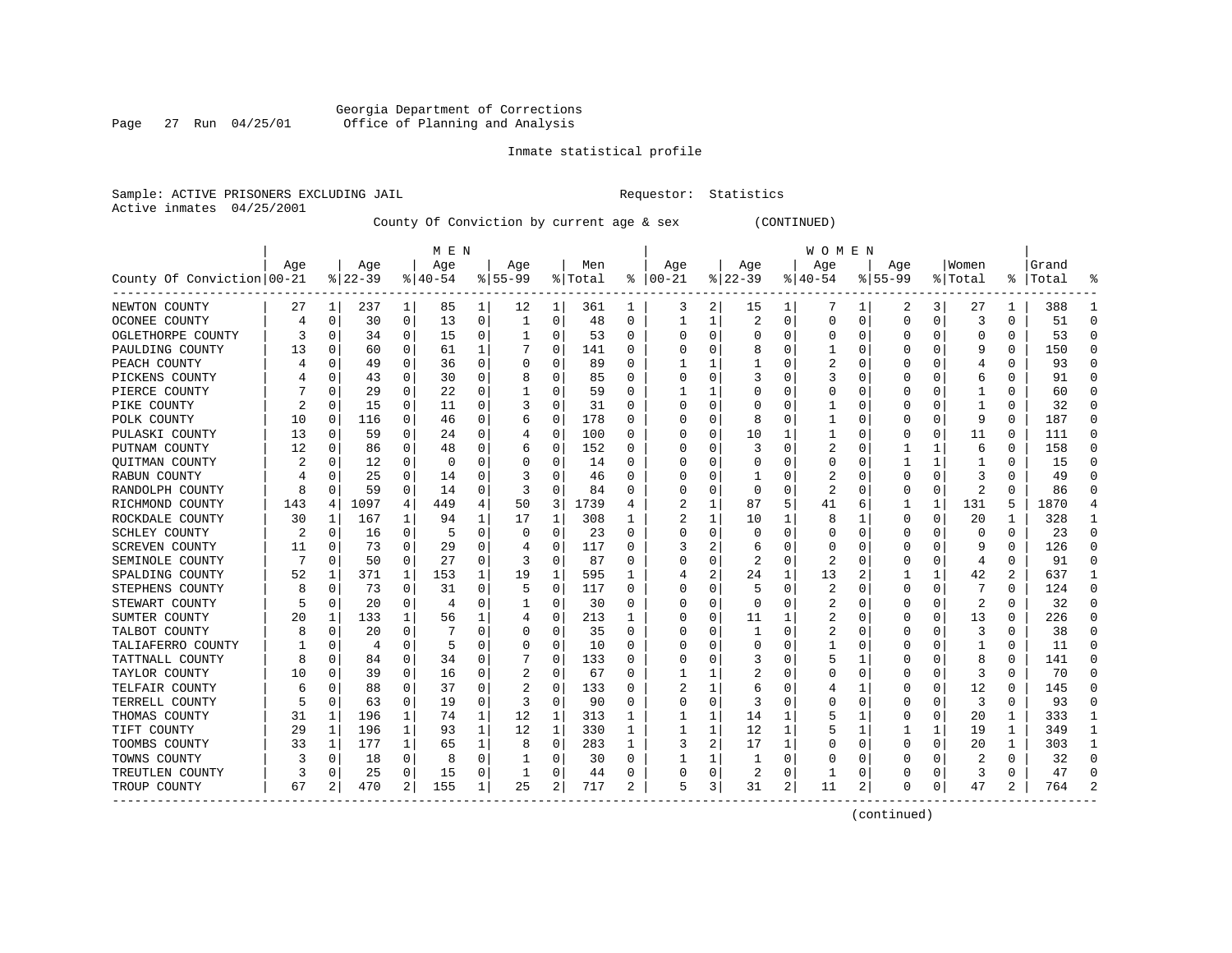# Georgia Department of Corrections Page 28 Run 04/25/01 Office of Planning and Analysis

#### Inmate statistical profile

Sample: ACTIVE PRISONERS EXCLUDING JAIL **Requestor:** Statistics Active inmates 04/25/2001

County Of Conviction by current age & sex (CONTINUED)

|                            |      |          |          |              | M E N                        |          |                    |          |         |              |          |      |          |      | <b>WOMEN</b> |      |           |          |          |               |           |          |
|----------------------------|------|----------|----------|--------------|------------------------------|----------|--------------------|----------|---------|--------------|----------|------|----------|------|--------------|------|-----------|----------|----------|---------------|-----------|----------|
|                            | Age  |          | Age      |              | Age                          |          | Age                |          | Men     |              | Age      |      | Age      |      | Age          |      | Age       |          | Women    |               | Grand     |          |
| County Of Conviction 00-21 |      |          | $ 22-39$ |              | $8140 - 54$                  |          | $8 55-99$          |          | % Total | ႜ            | $ 00-21$ |      | $ 22-39$ |      | $ 40-54$     |      | $8 55-99$ |          | % Total  | $\frac{1}{6}$ | Total     | ႜ        |
| TURNER COUNTY              |      | 0        | 51       | 0            | 25                           | 0        | 4                  | 0        | 83      | 0            | O        |      | 2        | 0    | $\Omega$     | 0    | 0         | 0        | 2        |               | 85        | ∩        |
| TWIGGS COUNTY              |      | 0        | 21       | 0            | 11                           | 0        |                    | 0        | 37      | $\Omega$     |          |      | 0        | U    |              | O    |           | $\Omega$ |          |               | 37        | $\Omega$ |
| UNION COUNTY               |      | U        | 29       | $\Omega$     |                              | $\Omega$ |                    | U        | 42      | $\Omega$     |          |      |          |      |              |      |           | 0        |          |               | 44        | $\Omega$ |
| <b>UPSON COUNTY</b>        | 20   |          | 115      | $\Omega$     | 45                           | 0        | 11                 | 1        | 191     | <sup>0</sup> |          |      |          |      |              |      |           | U        |          | 0             | 198       | $\Omega$ |
| WALKER COUNTY              | 17   | 0        | 191      | 1            | 79                           |          | 13                 | 1        | 300     |              |          |      |          |      |              |      |           | $\Omega$ | 16       |               | 316       |          |
| WALTON COUNTY              | 20   | 1        | 199      | $\mathbf{1}$ | 77                           |          | 13                 | 1        | 309     |              |          |      | 12       |      |              |      |           | 0        | 16       |               | 325       |          |
| WARE COUNTY                | 32   |          | 254      | 1            | 108                          |          | 15                 | 1        | 409     |              |          |      | 22       |      |              |      |           | U        | 31       |               | 440       |          |
| WARREN COUNTY              | 3    |          | 26       | $\Omega$     | 16                           | $\Omega$ |                    | $\Omega$ | 47      | $\Omega$     |          |      | n        | U    |              |      |           | U        |          | 0             | 48        | ∩        |
| WASHINGTON COUNTY          | 12   |          | 78       | $\Omega$     | 27                           | $\Omega$ |                    | O        | 120     | <sup>0</sup> |          |      | 6        |      |              |      |           | U        | 10       | 0             | 130       | $\Omega$ |
| WAYNE COUNTY               |      |          | 78       | O            | 25                           |          |                    | 0        | 113     | <sup>0</sup> |          |      |          |      |              |      |           |          |          | U             | 118       | $\Omega$ |
| WEBSTER COUNTY             |      |          | 9        | 0            | 3                            | $\Omega$ |                    | 0        | 12      | $\Omega$     |          |      | 0        | U    |              |      |           | U        |          | O             | 12        | $\Omega$ |
| WHEELER COUNTY             |      | O        | 29       | $\Omega$     | 14                           | U        |                    | U        | 48      | $\Omega$     |          |      | O        |      |              |      |           |          |          |               | 49        | $\Omega$ |
| WHITE COUNTY               |      | $\Omega$ | 41       | $\Omega$     | 13                           | 0        |                    | 0        | 63      |              |          |      |          | U    | 2            |      |           | U        |          | U             | 69        | O        |
| WHITFIELD COUNTY           | 41   |          | 340      | 1            | 163                          |          | 28                 | 2        | 572     |              |          |      | 46       | 3    | 14           |      |           |          | 63       | 2             | 635       |          |
| WILCOX COUNTY              |      | O        | 31       | $\Omega$     | 17                           | 0        |                    | O        | 53      | $\Omega$     |          |      |          | U    | $\Omega$     |      |           | 0        |          |               | 57        | $\Omega$ |
| WILKES COUNTY              | 10   |          | 45       | 0            | 19                           | 0        |                    | 0        | 76      | 0            |          |      | 5        |      |              |      |           | U        |          |               | 81        | $\Omega$ |
| WILKINSON COUNTY           | 2    | 0        | 34       | 0            | 11                           | 0        |                    | 0        | 48      | 0            |          |      | 2        | 0    |              |      |           | 0        | 2        | 0             | 50        | $\Omega$ |
| WORTH COUNTY               |      | 0        | 86       | $\Omega$     | 37                           | 0        | 6                  | $\Omega$ | 138     | 0            |          |      |          | U    |              |      |           | U        |          | 0             | 144       | ∩        |
| CONVERSION                 | O    |          | U        | 0            | $\Omega$                     | 0        | 0                  | 0        | O       |              | n        | 0    | U        | 0    | $\Omega$     | 0    | U         | 0        |          |               |           |          |
| Total reported             |      |          |          |              | 3766 100 26068 100 11054 100 |          | 1610 100 42498 100 |          |         |              | 164 100  |      | 1797 100 |      | 727 100      |      |           | 67 100   | 2755 100 |               | 45253 100 |          |
| Percent reported           |      | 99.2     |          | 99.7         |                              | 99.5     |                    | 99.6     |         | 99.6         |          | 99.4 |          | 99.6 |              | 99.9 |           | 100.0    |          | 99.7          |           | 99.6     |
| <b>UNKNOWN</b>             | 32   |          | 89       |              | 61                           |          | 6                  |          | 188     |              |          |      |          |      |              |      | U         |          | 9        |               | 197       |          |
| Total                      | 3798 |          | 26157    |              | 11115                        |          | 1616               |          | 42686   |              | 165      |      | 1804     |      | 728          |      | 67        |          | 2764     |               | 45450     |          |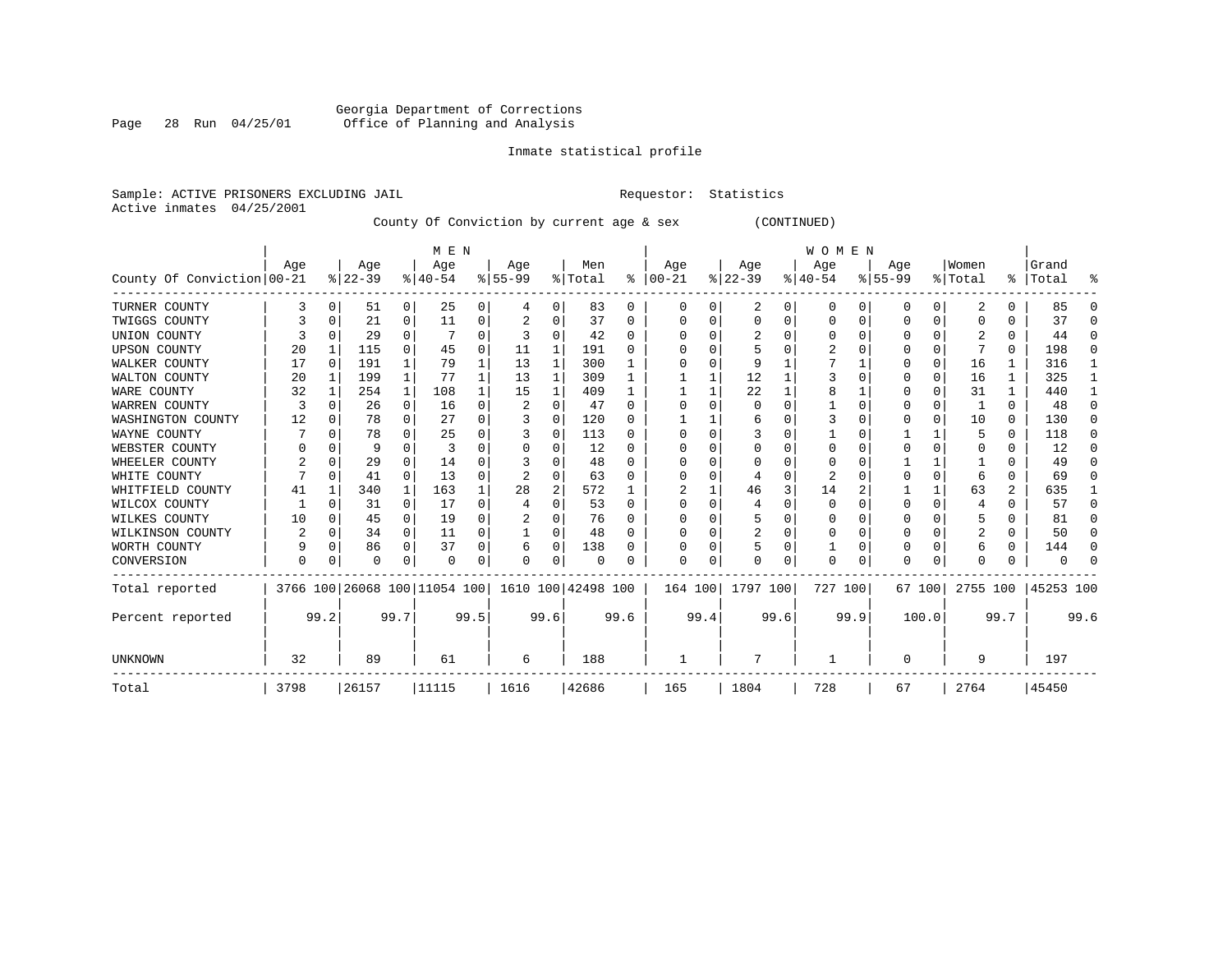### Georgia Department of Corrections Page 29 Run 04/25/01 Office of Planning and Analysis

#### Inmate statistical profile

Sample: ACTIVE PRISONERS EXCLUDING JAIL **Requestor:** Statistics Active inmates 04/25/2001

Circuit Of Conviction by current age & sex

|                      |            |                |          |                | M E N     |                |             |                |         |                |                |                |             |                | W O M E N   |    |                |    |         |                |           |                |
|----------------------|------------|----------------|----------|----------------|-----------|----------------|-------------|----------------|---------|----------------|----------------|----------------|-------------|----------------|-------------|----|----------------|----|---------|----------------|-----------|----------------|
|                      | Age        |                | Age      |                | Age       |                | Aqe         |                | Men     |                | Age            |                | Age         |                | Aqe         |    | Aqe            |    | Women   |                | Grand     |                |
| Circ Of Conviction   | $ 00 - 21$ |                | $ 22-39$ |                | $8 40-54$ |                | $8155 - 99$ |                | % Total | ະ              | 00-21          |                | $8$   22-39 |                | $8140 - 54$ |    | $8155 - 99$    |    | % Total |                | %   Total |                |
| ALAPAHA CIRCUIT      | 21         | 1              | 226      | $\mathbf{1}$   | 92        | 1              | 14          | 1              | 353     | 1              | 0              | 0              | 18          | 1              | 9           | 1  | 0              | 0  | 27      | 1              | 380       |                |
| ALCOVY CIRCUIT       | 47         | 1              | 436      | 2              | 162       | 1              | 25          | $\overline{2}$ | 670     | 2              |                | 2              | 27          | $\overline{a}$ | 10          | 1  | $\overline{a}$ | 3  | 43      | 2              | 713       | $\overline{2}$ |
| ATLANTA CIRCUIT      | 230        | 6              | 2121     | 8              | 1001      | 9              | 152         | 9              | 3504    | 8              |                |                | 63          | 4              | 40          | 6  | 8              | 12 | 119     | 4              | 3623      | 8              |
| ATLANTIC CIRCUIT     | 61         | 2              | 424      | 2              | 159       | 1              | 26          | 2              | 670     | 2              |                |                | 16          | 1              | 10          | 1  |                | 2  | 28      |                | 698       |                |
| AUGUSTA CIRCUIT      | 191        | 5              | 1363     | 5              | 553       | 5              | 62          | 4              | 2169    | 5              |                | 3              | 102         | 6              | 48          |    |                | 2  | 156     | 6              | 2325      |                |
| BLUE RIDGE CIRCUIT   | 31         | 1              | 204      | 1              | 153       | 1              | 32          | 2              | 420     | 1              |                |                | 36          | 2              |             | 1  | $\Omega$       | U  | 48      | 2              | 468       | $\mathbf{1}$   |
| BRUNSWICK CIRCUIT    | 61         | 2              | 528      | 2              | 242       | $\overline{a}$ | 36          | 2              | 867     | $\mathfrak{D}$ |                | 2              | 29          | 2              | 12          | 2  | 3              | 5  | 48      | 2              | 915       | $\mathcal{D}$  |
| CHATTAHOOCHEE CIRCUI | 201        | 5              | 1054     | 4              | 478       | 4              | 54          | 3              | 1787    | 4              | 10             |                | 83          | 5              | 37          | 5  | $\overline{c}$ | 3  | 132     | 5              | 1919      | $\overline{4}$ |
| CHEROKEE CIRCUIT     | 51         | 1              | 388      | 1              | 180       | 2              | 37          | 2              | 656     | 2              | 8              | 5              | 44          | 2              | 13          | 2  | 0              | U  | 65      | 2              | 721       | 2              |
| CLAYTON CIRCUIT      | 200        | 5              | 1014     | 4              | 359       | 3              | 54          | 3              | 1627    | 4              | 10             | 6              | 110         | 6              | 27          |    | 5              | 8  | 152     | 6              | 1779      | $\overline{4}$ |
| COBB CIRCUIT         | 170        |                | 1166     | 4              | 525       | 5              | 77          | 5              | 1938    |                |                | 5              | 89          | 5              | 39          |    | 4              | 6  | 140     |                | 2078      |                |
| CONASAUGA CIRCUIT    | 54         | 1              | 425      | 2              | 206       | 2              | 37          | 2              | 722     | $\overline{c}$ |                |                | 52          | 3              | 15          |    |                |    | 70      | 3              | 792       | $\mathcal{D}$  |
| CORDELE CIRCUIT      | 53         | 1              | 393      | 2              | 161       | 1              | 25          | 2              | 632     | 1              | 2              |                | 28          | $\overline{2}$ | 5           | -1 | 1              |    | 36      |                | 668       |                |
| COWETA CIRCUIT       | 166        | 4              | 1171     | 5              | 424       | 4              | 84          | 5              | 1845    | 4              | 13             | 8              | 95          | 5              | 28          | 4  | 2              | 3  | 138     | 5              | 1983      |                |
| DOUGHERTY CIRCUIT    | 79         | 2              | 606      | 2              | 235       | 2              | 28          | 2              | 948     |                | $\Omega$       | O              | 37          | $\overline{a}$ | 17          | 2  | 2              | 3  | 56      | 2              | 1004      |                |
| DUBLIN CIRCUIT       | 34         | 1              | 247      | 1              | 97        | 1              | 8           | $\Omega$       | 386     | 1              |                |                | 10          | 1              | 7           | 1  | 1              | 2  | 19      | 1              | 405       | -1             |
| EASTERN CIRCUIT      | 228        | 6              | 415<br>1 | 5.             | 468       | 4              | 58          | 4              | 2169    | 5              |                | 4              | 90          | 5.             | 31          | 4  | 3              | 5  | 131     | 5              | 2300      | 5              |
| FLINT CIRCUIT        | 23         | 1              | 250      | 1              | 117       | 1              | 22          | 1              | 412     | 1              |                |                | 13          | 1              | 6           | 1  | 0              | U  | 20      |                | 432       | 1              |
| GRIFFIN CIRCUIT      | 94         | 3              | 622      | 2              | 261       | 2              | 41          | 3              | 1018    |                |                | 2              | 42          | 2              | 19          | 3  |                |    | 66      |                | 1084      | 2              |
| GWINNETT CIRCUIT     | 97         | 3              | 693      | 3              | 308       | 3              | 46          | 3              | 1144    | 3              |                | 4              | 62          | 3              | 33          |    | 2              | 3  | 104     | 4              | 1248      | 3              |
| HOUSTON CIRCUIT      | 47         | 1              | 285      | 1              | 118       | 1              | 12          | 1              | 462     | 1              |                |                | 20          | $\mathbf{1}$   | 9           |    |                |    | 31      | 1              | 493       |                |
| LOOKOUT MOUNTAIN CIR | 43         | 1              | 426      | 2              | 213       | $\overline{a}$ | 40          | 2              | 722     | 2              |                | 1              | 28          | $\overline{a}$ | 12          | 2  | 2              | 3  | 43      | 2              | 765       | 2              |
| MACON CIRCUIT        | 93         | 2              | 720      | 3              | 359       | 3              | 36          | 2              | 1208    | 3              |                | $\overline{a}$ | 38          | $\overline{2}$ | 30          |    | $\overline{c}$ | 3  | 74      | 3              | 1282      | 3              |
| MIDDLE CIRCUIT       | 80         | $\overline{2}$ | 530      | $\overline{a}$ | 176       | 2              | 24          | $\mathbf{1}$   | 810     |                |                | 2              | 34          | $\overline{a}$ |             | 1  | $\Omega$       | O  | 46      | $\overline{a}$ | 856       | $\mathfrak{D}$ |
| MOUNTAIN CIRCUIT     | 18         | $\Omega$       | 146      | 1              | 66        | 1              | 9           | $\mathbf{1}$   | 239     | 1              |                | 1              | 10          | 1              |             | 1  | U              | U  | 16      | 1              | 255       | $\mathbf{1}$   |
| NORTHEASTERN CIRCUIT | 49         | 1              | 361      | 1              | 221       | $\overline{a}$ | 38          | 2              | 669     | 2              |                |                | 29          | $\overline{2}$ | 11          | 2  |                |    | 42      | 2              | 711       | $\overline{2}$ |
| NORTHERN CIRCUIT     | 49         | 1              | 332      | 1              | 143       | 1              | 22          | 1              | 546     | 1              |                |                | 25          | 1              | 12          | 2  |                | 2  | 39      |                | 585       | $\mathbf{1}$   |
| OCMULGEE CIRCUIT     | 101        | 3              | 600      | 2              | 225       | 2              | 27          | 2              | 953     |                |                |                | 34          | 2              | 13          | 2  |                |    | 49      | 2              | 1002      | 2              |
| OCONEE CIRCUIT       | 54         | 1              | 397      | 2              | 171       | 2              | 18          | 1              | 640     |                |                |                | 38          | 2              | 14          |    |                |    | 57      | 2              | 697       |                |
| OGEECHEE CIRCUIT     | 102        | 3              | 427      | 2              | 160       | 1              | 17          | 1              | 706     | 2              |                |                | 33          | $\overline{a}$ | 12          | 2  | 3              | 5  | 54      | $\mathbf{2}$   | 760       | $\mathcal{D}$  |
| PATAULA CIRCUIT      | 34         | 1              | 275      | 1              | 95        | 1              | 15          | 1              | 419     | 1              |                | 1              | 9           | $\mathbf{1}$   | 4           | 1  |                | 2  | 15      | 1              | 434       | -1             |
| PIEDMONT CIRCUIT     | 35         | 1              | 225      | 1              | 141       | 1              | 27          | $\overline{2}$ | 428     | 1              | 2              | 1              | 24          | $\mathbf{1}$   | 11          | 2  | 0              | 0  | 37      | 1              | 465       | -1             |
| ROME CIRCUIT         | 56         | 2              | 472      | 2              | 205       | 2              | 29          | 2              | 762     |                |                | 2              | 58          | 3              | 26          | 4  |                |    | 88      | 3              | 850       | 2              |
| SOUTH GEORGIA CIRCUI | 81         | 2              | 514      | 2              | 208       | 2              | 24          | 1              | 827     | $\overline{2}$ | 6              | 4              | 52          | 3              | 12          | 2  | U              | U  | 70      | 3              | 897       | $\mathcal{D}$  |
| SOUTHERN CIRCUIT     | 110        | 3              | 815      | 3              | 320       | 3              | 49          | 3              | 1294    |                | $\mathfrak{D}$ | 1              | 46          | 3              | 20          | 3  | ζ              | 5  | 71      | 3              | 1365      | 3              |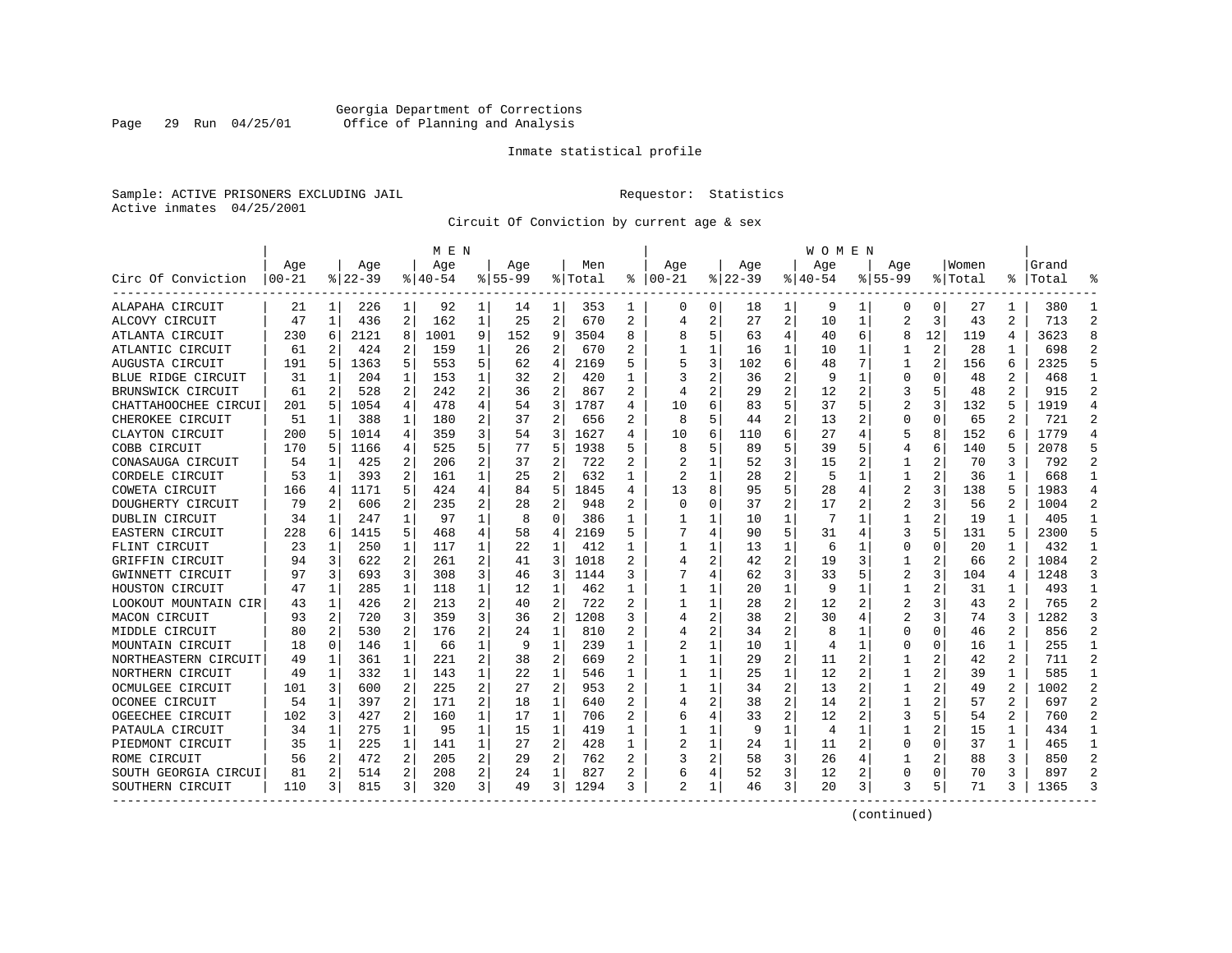# Georgia Department of Corrections<br>Page 30 Run 04/25/01 Office of Planning and Analysis Page 30 Run 04/25/01 Office of Planning and Analysis

#### Inmate statistical profile

Sample: ACTIVE PRISONERS EXCLUDING JAIL **Requestor:** Statistics Active inmates 04/25/2001

Circuit Of Conviction by current age & sex (Continued)

|                      |                 |      |                  |      | M E N                        |      |                  |      |                    |      |                 |      |                  |      | W O M E N        |      |                    |          |                  |      |                |      |
|----------------------|-----------------|------|------------------|------|------------------------------|------|------------------|------|--------------------|------|-----------------|------|------------------|------|------------------|------|--------------------|----------|------------------|------|----------------|------|
| Circ Of Conviction   | Age<br>$ 00-21$ |      | Age<br>$ 22-39 $ |      | Age<br>$8 40-54$             |      | Age<br>$ 55-99 $ |      | Men<br>% Total     | ະ    | Age<br>$ 00-21$ |      | Age<br>$ 22-39 $ |      | Age<br>$ 40-54 $ |      | Age<br>$8155 - 99$ |          | Women<br>% Total | ႜ    | Grand<br>Total | °    |
| SOUTHWESTERN CIRCUIT | 44              |      | 265              |      | 95                           |      | 9                |      | 413                |      |                 |      | 13               |      | 6                |      |                    | 0        | 20               |      | 433            |      |
| STONE MOUNTAIN CIRCU | 280             | 8    | 1738             |      | 663                          | 6    | 90               | 6    | 2771               |      | 12              |      | 66               | 4    | 31               |      |                    | 8        | 114              | 4    | 2885           |      |
| TALLAPOOSA CIRCUIT   | 33              |      | 237              |      | 138                          |      | 18               |      | 426                |      |                 |      | 22               |      |                  |      |                    |          | 25               |      | 451            |      |
| TIFTON CIRCUIT       | 46              |      | 383              |      | 177                          |      | 27               |      | 633                |      |                 |      | 20               |      | 6                |      |                    |          | 29               |      | 662            |      |
| TOOMBS CIRCUIT       | 23              |      | 231              |      | 97                           |      | 18               |      | 369                |      |                 |      |                  |      |                  |      |                    |          | 15               |      | 384            |      |
| WAYCROSS CIRCUIT     | 64              |      | 509              |      | 225                          |      | 27               |      | 825                |      |                 |      | 34               |      | 13               |      |                    |          | 50               | 2    | 875            |      |
| WESTERN CIRCUIT      | 48              |      | 348              |      | 130                          |      | 19               |      | 545                |      |                 |      | 28               |      | 8                |      |                    |          | 39               |      | 584            |      |
| ROCKDALE CIRCUIT     | 30              |      | 167              |      | 94                           |      | 17               |      | 308                |      |                 |      | 10               |      | 8                |      |                    |          | 20               |      | 328            |      |
| DOUGLAS CIRCUIT      | 72              |      | 402              |      | 168                          |      | 27               |      | 669                |      |                 |      | 34               |      | 15               |      |                    |          | 51               |      | 720            |      |
| APPALACHIAN CIRCUIT  | 19              |      | 169              |      | 105                          |      | 31               |      | 324                |      |                 |      | 10               |      |                  |      |                    |          | 19               |      | 343            |      |
| ENOTAH CIRCUIT       | 17              |      | 128              |      | 49                           |      | 14               |      | 208                |      |                 |      | 12               |      |                  |      |                    |          | 17               |      | 225            |      |
| BELL-FORSYTH CIRCUIT | 4               | 0    | 74               | 0    | 37                           |      | 2                | 0    | 117                | 0    | $\Omega$        | 0    | 8                | 0    |                  |      | $\Omega$           | $\Omega$ | 9                | 0    | 126            |      |
| Total reported       |                 |      |                  |      | 3724 100 25922 100 10980 100 |      |                  |      | 1604 100 42230 100 |      | 163 100         |      | 1790 100         |      | 719 100          |      | 66 100             |          | 2738 100         |      | 44968 100      |      |
| Percent reported     |                 | 98.1 |                  | 99.1 |                              | 98.8 |                  | 99.3 |                    | 98.9 |                 | 98.8 |                  | 99.2 |                  | 98.8 |                    | 98.5     |                  | 99.1 |                | 98.9 |
| NOT REPORTED         | 74              |      | 235              |      | 135                          |      | 12               |      | 456                |      | 2               |      | 14               |      | 9                |      |                    |          | 26               |      | 482            |      |
| Total                | 3798            |      | 26157            |      | 11115                        |      | 1616             |      | 42686              |      | 165             |      | 1804             |      | 728              |      | 67                 |          | 2764             |      | 45450          |      |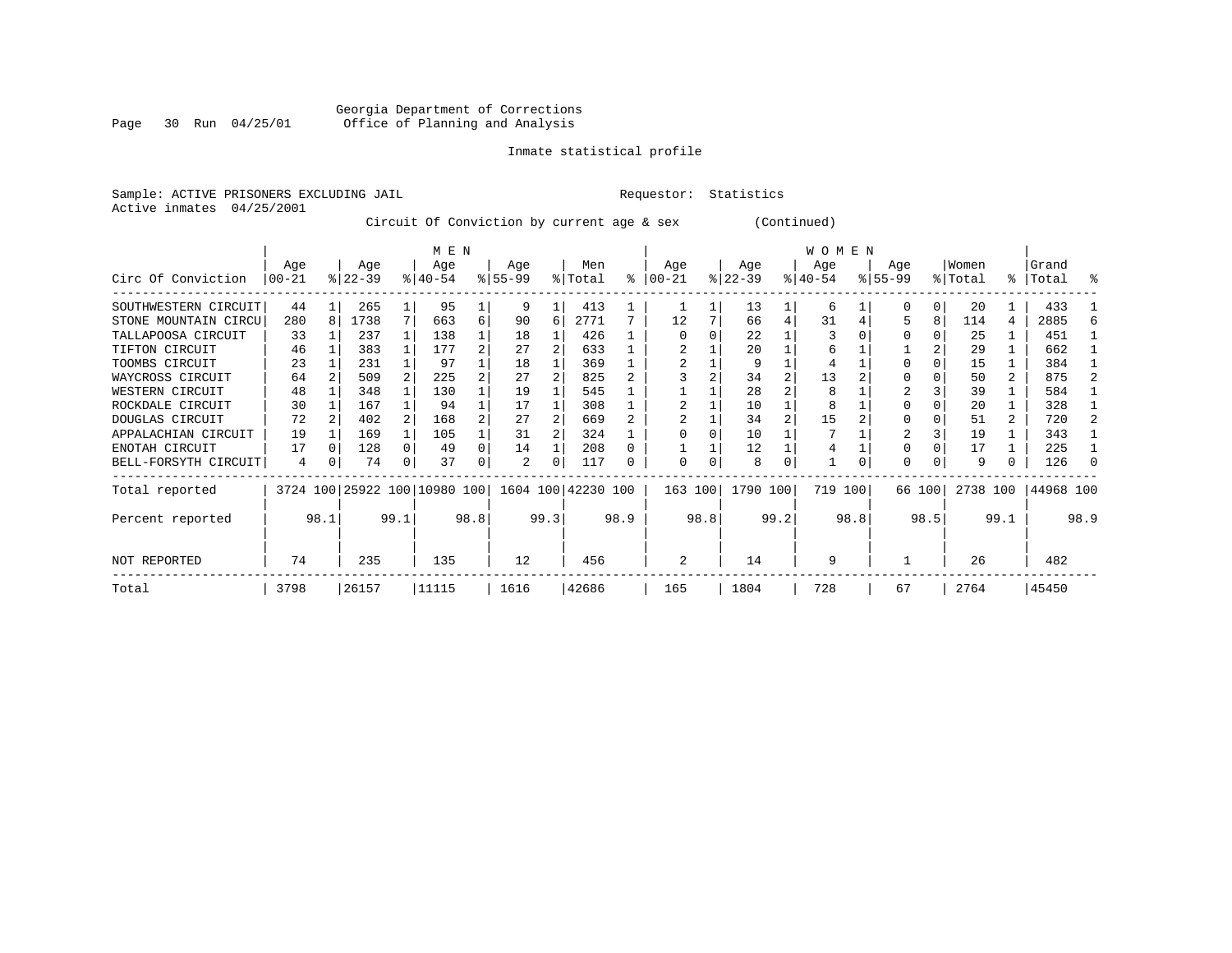### Georgia Department of Corrections Page 31 Run 04/25/01 Office of Planning and Analysis

#### Inmate statistical profile

Sample: ACTIVE PRISONERS EXCLUDING JAIL **Requestor:** Statistics Active inmates 04/25/2001

Home County by current age & sex

|                       |            |          |          |              | M E N       |          |             |              |         |              |               |          |              |    | W O M E N    |          |             |             |                |                |           |                |
|-----------------------|------------|----------|----------|--------------|-------------|----------|-------------|--------------|---------|--------------|---------------|----------|--------------|----|--------------|----------|-------------|-------------|----------------|----------------|-----------|----------------|
|                       | Age        |          | Age      |              | Age         |          | Age         |              | Men     |              | Age           |          | Age          |    | Age          |          | Aqe         |             | Women          |                | Grand     |                |
| Home County           | $ 00 - 21$ |          | $ 22-39$ |              | $8140 - 54$ |          | $8155 - 99$ |              | % Total | နွ           | $ 00-21$      |          | $ 22-39$     |    | $ 40-54$     |          | $8155 - 99$ |             | % Total        |                | %   Total |                |
| APPLING COUNTY        | 4          | 0        | 54       | 0            | 32          | 0        | 5           | 0            | 95      | 0            | 0             | 0        | 0            | 0  | ı            | 0        | 0           | 0           | 1              | 0              | 96        | $\Omega$       |
| ATKINSON COUNTY       |            | 0        | 30       | 0            | 12          | 0        | 5           | 0            | 49      | $\Omega$     | $\Omega$      | $\Omega$ | $\mathbf{1}$ | 0  | 1            | 0        | $\Omega$    | 0           | $\overline{2}$ | 0              | 51        | $\Omega$       |
| <b>BACON COUNTY</b>   |            | 0        | 32       | 0            | 13          | 0        | 1           | 0            | 46      | 0            |               | O        | 2            | 0  | Ω            | 0        | 0           | 0           | 2              | 0              | 48        | $\Omega$       |
| BAKER COUNTY          |            | $\Omega$ | 17       | 0            | .5          | 0        | 1           | 0            | 24      | $\Omega$     |               |          | 2            | 0  |              | $\Omega$ | 0           | 0           | $\overline{2}$ | $\Omega$       | 26        | $\Omega$       |
| <b>BALDWIN COUNTY</b> | 36         | 1        | 200      | 1            | 74          | 1        | 8           | 1            | 318     | 1            |               |          | 17           | 1  |              | -1       |             |             | 25             | 1              | 343       | -1             |
| BANKS COUNTY          | n          | $\Omega$ | 25       | $\Omega$     | 13          | 0        | 6           | 0            | 44      | $\Omega$     |               |          | 3            | U  | 2            | $\Omega$ | U           | $\Omega$    | 5              | 0              | 49        | $\Omega$       |
| BARROW COUNTY         | 13         | 0        | 103      | 0            | 54          | 1        | 12          | 1            | 182     | $\Omega$     |               | O        | 9            | 1  | 3            | 0        | 0           | 0           | 12             | 0              | 194       | $\Omega$       |
| BARTOW COUNTY         | 29         | 1        | 222      | $\mathbf{1}$ | 104         | 1        | 23          | 2            | 378     | $\mathbf{1}$ |               | 3        | 29           |    |              | 1        |             | 2           | 41             | $\overline{a}$ | 419       | $\mathbf{1}$   |
| BEN HILL COUNTY       | 20         | 1        | 96       | $\Omega$     | 36          | 0        | 9           | $\mathbf{1}$ | 161     | $\Omega$     | $\mathcal{D}$ | 1        | 11           | 1  |              | $\Omega$ | O           | O           | 16             | 1              | 177       | $\Omega$       |
| BERRIEN COUNTY        | 3          | 0        | 38       | 0            | 12          | 0        | 6           | 0            | 59      | 0            |               | O        | 2            | 0  |              | $\Omega$ | O           | 0           | 3              | $\Omega$       | 62        | $\Omega$       |
| <b>BIBB COUNTY</b>    | 92         | 3        | 649      | 3            | 335         | 3        | 36          | 2            | 1112    |              |               | 2        | 41           | 2  | 29           | 4        |             | 2           | 74             | 3              | 1186      |                |
| BLECKLEY COUNTY       |            | $\Omega$ | 72       | 0            | 25          | 0        | 1           | 0            | 106     | 0            |               | 1        | 5            | U  | 3            | $\Omega$ | 0           | U           | 9              | 0              | 115       | ∩              |
| BRANTLEY COUNTY       |            | 0        | 25       | 0            | 10          | 0        | 2           | 0            | 39      | 0            |               | $\Omega$ | 2            | 0  | 2            | 0        | 0           | 0           | 4              | 0              | 43        |                |
| BROOKS COUNTY         |            | $\Omega$ | 60       | $\Omega$     | 1.5         | 0        | 4           | $\mathbf 0$  | 83      | $\Omega$     |               | O        |              | 0  |              | $\Omega$ | $\Omega$    | 0           | 3              | $\Omega$       | 86        | $\Omega$       |
| BRYAN COUNTY          |            | $\Omega$ | 48       | 0            | 28          | 0        |             | 0            | 86      | 0            |               | O        | 2            | U  | 2            | 0        | O           | 0           | 4              | $\Omega$       | 90        | $\Omega$       |
| BULLOCH COUNTY        | 35         | 1        | 183      | 1            | 79          | 1        | 8           | 1            | 305     | 1            |               |          | 16           | 1  |              | 1        |             | 2           | 26             | 1              | 331       | 1              |
| <b>BURKE COUNTY</b>   | 15         | 0        | 114      | 0            | 41          | 0        | 8           | 1            | 178     | $\Omega$     |               |          |              | U  | 2            | $\Omega$ | $\Omega$    | 0           | 4              | $\Omega$       | 182       | $\Omega$       |
| BUTTS COUNTY          | 12         | $\Omega$ | 80       | 0            | 25          | 0        |             | $\Omega$     | 122     | $\Omega$     |               | 1        | 6            | U  | 2            | $\Omega$ | 0           | U           | q              | $\Omega$       | 131       | ∩              |
| CALHOUN COUNTY        |            | $\Omega$ | 23       | $\Omega$     | 14          | 0        | 1           | 0            | 45      | $\Omega$     |               | O        |              | U  |              | $\Omega$ | U           | 0           | 2              | 0              | 47        | ∩              |
| CAMDEN COUNTY         |            | $\Omega$ | 58       | 0            | 20          | 0        | 4           | 0            | 86      | $\Omega$     |               |          |              | U  |              | 0        | U           | U           | 4              | U              | 90        | $\Omega$       |
| CANDLER COUNTY        | 10         | $\Omega$ | 59       | 0            | 18          | 0        | $\Omega$    | 0            | 87      | $\Omega$     |               | 0        | 2            | U  |              | 0        | U           | 0           | 3              | 0              | 90        | ∩              |
| CARROLL COUNTY        | 23         | 1        | 228      | 1            | 112         | 1        | 33          | 2            | 396     | 1            |               | 3        | 27           |    | 8            | 1        | 0           | 0           | 40             | 2              | 436       | -1             |
| CATOOSA COUNTY        |            | $\Omega$ | 61       | 0            | 33          | 0        |             | 0            | 110     | 0            |               |          | 3            | U  | 2            | $\Omega$ | 0           | 0           | 5              | 0              | 115       | $\Omega$       |
| CHARLTON COUNTY       | 2          | $\Omega$ | 25       | 0            | 11          | 0        | -1          | 0            | 39      | $\Omega$     |               | 0        | -1           | U  | -1           | $\Omega$ | U           | $\Omega$    | $\overline{2}$ | $\Omega$       | 41        |                |
| CHATHAM COUNTY        | 210        | 6        | 1353     | 6            | 451         | 4        | 57          | 4            | 2071    | 5            | 6             |          | 85           | 5. | 23           | 3        | 5           | 8           | 119            | 5              | 2190      |                |
| CHATTAHOOCHEE COUNTY  | 3          | 0        | 7        | 0            | 6           | 0        | $\Omega$    | 0            | 16      | $\Omega$     |               | O        | -1           | 0  | <sup>0</sup> | 0        | 0           | 0           | 1              | $\Omega$       | 17        | $\Omega$       |
| CHATTOOGA COUNTY      |            | 0        | 95       | 0            | 46          | 0        | 8           | 1            | 157     | 0            |               | 1        | 9            | 1  | $\mathbf{1}$ | 0        | 1           | 2           | 12             | 0              | 169       | $\Omega$       |
| CHEROKEE COUNTY       | 21         | 1        | 156      | 1            | 100         | 1        | 15          | 1            | 292     | 1            |               |          | 22           | 1  | 7            | 1        | 0           | U           | 31             | 1              | 323       | -1             |
| CLARKE COUNTY         | 55         | 2        | 323      | 1            | 123         | 1        | 17          | 1            | 518     | 1            |               |          | 29           | 2  | 11           | 2        | 3           | 5           | 44             | 2              | 562       | -1             |
| CLAY COUNTY           | 2          | $\Omega$ | 11       | 0            | 8           | 0        | 1           | 0            | 22      | $\Omega$     |               | O        | -1           | U  | $\Omega$     | $\Omega$ | U           | U           | -1             | $\Omega$       | 23        | ∩              |
| CLAYTON COUNTY        | 141        | 4        | 694      | 3            | 247         | 2        | 37          | 3            | 1119    | 3            | 6             |          | 58           | 3  | 20           | 3        | 4           | 7           | 88             | 3              | 1207      | 3              |
| CLINCH COUNTY         | 4          | $\Omega$ | 26       | 0            | 12          | $\Omega$ | $\Omega$    | $\mathbf 0$  | 42      | $\Omega$     |               | O        | 3            | 0  | $\mathbf{1}$ | $\Omega$ | $\Omega$    | $\mathbf 0$ | $\overline{4}$ | $\Omega$       | 46        | $\cap$         |
| COBB COUNTY           | 137        | 4        | 856      | 4            | 406         | 4        | 56          | 4            | 1455    | 4            |               | 6        | 82           | 5  | 27           | 4        | 1           | 2           | 119            | 5              | 1574      | $\overline{4}$ |
| COFFEE COUNTY         | 13         | 0        | 132      | 1            | 50          | 0        | 6           | 0            | 201     | 1            |               |          | 9            | 1  | 5            | 1        | 1           | 2           | 16             | 1              | 217       | 1              |
| COLQUITT COUNTY       | 32         | 1        | 165      | 1            | 77          | 1        | 13          | 1            | 287     | 1            |               | 0        | 11           | 1  |              | 0        | 0           | 0           | 12             | 0              | 299       | -1             |
| COLUMBIA COUNTY       | 16         | 0        | 110      | 0            | 40          | 0        | 4           | 0            | 170     | 0            | 2             | 1        | 10           | 1  | 5            | 1        | $\Omega$    | 0           | 17             | 1              | 187       |                |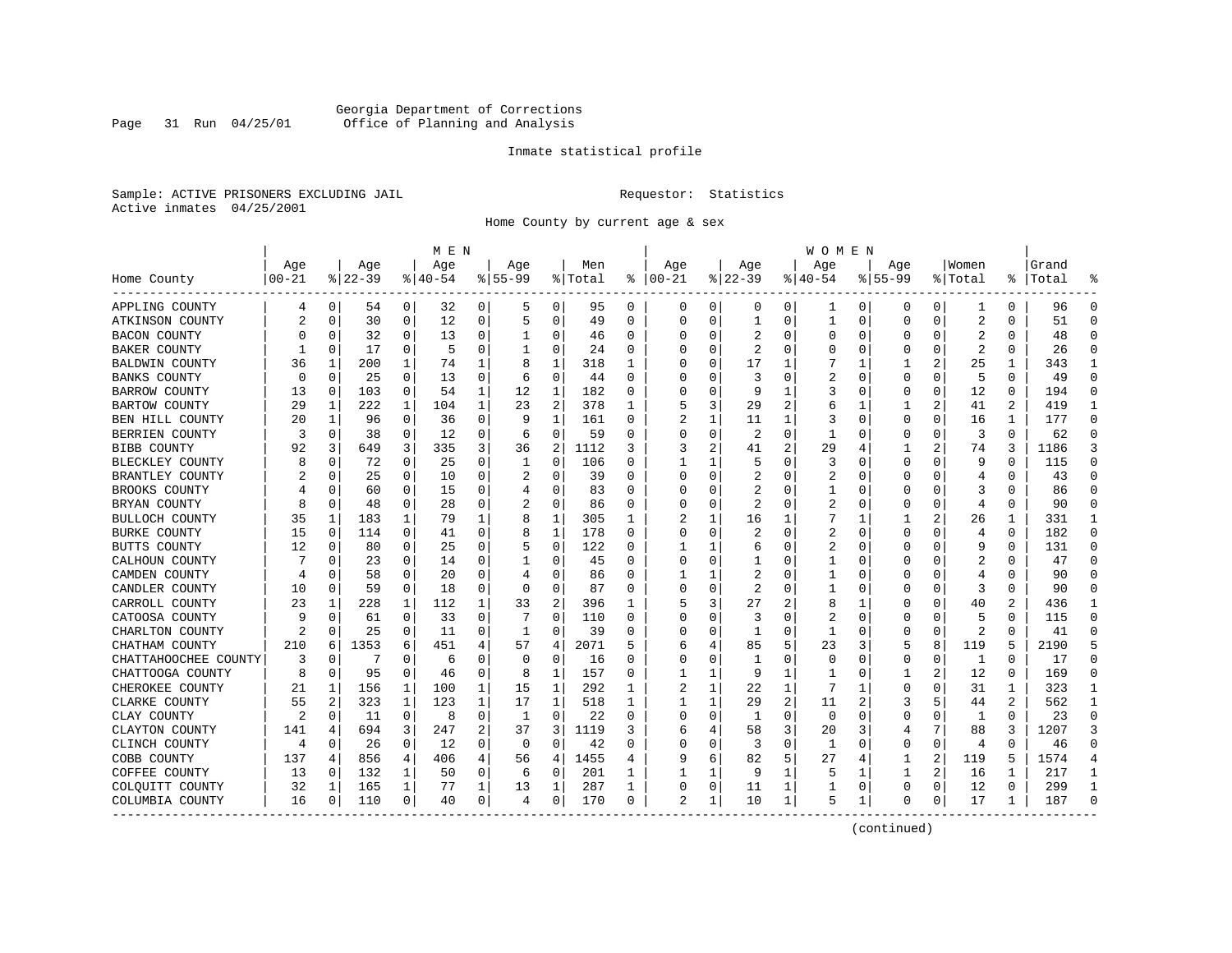#### Georgia Department of Corrections Page 32 Run 04/25/01 Office of Planning and Analysis

# Inmate statistical profile

|  | Sample: ACTIVE PRISONERS EXCLUDING JAII |  |
|--|-----------------------------------------|--|
|  | Active inmates 04/25/2001               |  |

L Bample: Active Prequestor: Statistics

Home County by current age & sex (CONTINUED)

|                  |           |          |          |          | M E N     |                |           |             |         |    |              |          |          |          | W O M E N |          |           |          |              |              |       |    |
|------------------|-----------|----------|----------|----------|-----------|----------------|-----------|-------------|---------|----|--------------|----------|----------|----------|-----------|----------|-----------|----------|--------------|--------------|-------|----|
|                  | Age       |          | Age      |          | Age       |                | Age       |             | Men     |    | Age          |          | Age      |          | Age       |          | Age       |          | Women        |              | Grand |    |
| Home County      | $00 - 21$ |          | $ 22-39$ |          | $8 40-54$ |                | $8 55-99$ |             | % Total | ⊱  | $ 00 - 21$   |          | $ 22-39$ |          | $ 40-54$  | %        | $55 - 99$ |          | % Total      | ႜ            | Total |    |
| COOK COUNTY      | 6         | 0        | 90       | 0        | 42        | 0              |           | 0           | 139     | 0  | 0            | 0        |          | 0        | 4         |          | 0         | 0        | 11           | 0            | 150   |    |
| COWETA COUNTY    | 44        | 1        | 252      | 1        | 83        | 1              |           | 0           | 386     | 1  |              | 1        | 22       |          | 5         | -1       | U         | 0        | 28           | 1            | 414   |    |
| CRAWFORD COUNTY  |           | $\Omega$ | 13       | 0        | З         | $\Omega$       | O         | 0           | 17      | 0  | O            | 0        | $\Omega$ | $\Omega$ | 0         | O        |           | 0        | $\Omega$     | $\Omega$     | 17    |    |
| CRISP COUNTY     | 18        | 1        | 146      | 1        | 54        | 1              | 8         | 1           | 226     | ı. |              | 1        |          |          | 2         | O        |           | $\Omega$ | 12           | $\Omega$     | 238   |    |
| DADE COUNTY      |           | 0        | 24       | 0        | 16        | 0              |           | 1           | 50      | U  |              | 1        |          | O        | O         |          |           | 0        | $\mathbf{1}$ | O            | 51    |    |
| DAWSON COUNTY    |           | 0        | 41       | 0        | 21        | 0              |           | 0           | 65      | U  |              | O        | 6        | O        |           |          |           | $\Omega$ | 6            | $\Omega$     | 71    |    |
| DECATUR COUNTY   | 24        | 1        | 167      | 1        | 55        | 1              | 6         | $\Omega$    | 252     | 1  | -1           | 1        | 13       |          | 5         |          |           | 0        | 19           | $\mathbf{1}$ | 271   |    |
| DEKALB COUNTY    | 233       | 7        | 1508     | 6        | 515       | 5              | 84        | 6           | 2340    | 6  | 11           | 7        | 72       |          | 27        |          |           | 8        | 115          | 4            | 2455  |    |
| DODGE COUNTY     | 11        | 0        | 112      | 0        | 51        | 1              | 5         | 0           | 179     | U  |              |          | 12       |          | 4         |          | O         | 0        | 17           | 1            | 196   | U  |
| DOOLY COUNTY     | 12        | 0        | 61       | 0        | 15        | 0              | O         | 0           | 88      | 0  | O            | 0        | 3        | $\Omega$ | 0         | C        |           | 0        | 3            | 0            | 91    | U  |
| DOUGHERTY COUNTY | 81        | 2        | 620      | 3        | 240       | 2              | 24        | 2           | 965     |    |              | U        | 36       | 2        | 17        |          |           | 5        | 56           | 2            | 1021  |    |
| DOUGLAS COUNTY   | 48        | 1        | 226      | 1        | 103       | 1              | 20        | 1           | 397     |    |              | U        | 22       | 1        | 11        |          |           | U        | 33           | 1            | 430   |    |
| EARLY COUNTY     |           | O        | 54       | 0        | 20        | 0              |           | $\Omega$    | 85      | U  |              | O        |          | $\Omega$ | 0         |          |           | U        | 2            | $\Omega$     | 87    |    |
| ECHOLS COUNTY.   |           | 0        | 2        | 0        | 2         | 0              |           | 0           | 5       | U  |              | U        | O        | O        | $\Omega$  |          |           | U        | O            | 0            | 5     |    |
| EFFINGHAM COUNTY | 21        | 1        | 70       | 0        | 30        | 0              |           | 0           | 123     | 0  |              | 1        |          | $\Omega$ | 3         | C        |           | 2        | 9            | 0            | 132   |    |
| ELBERT COUNTY    | 15        | 0        | 84       | 0        | 45        | $\Omega$       |           | $\mathbf 0$ | 149     | U  |              | 0        | 10       |          | 5         |          |           | 0        | 15           | $\mathbf{1}$ | 164   |    |
| EMANUEL COUNTY   | 14        | 0        | 110      | 0        | 33        | 0              | 6         | 0           | 163     | U  |              |          | 4        | $\Omega$ | 2         | C        |           | O        | 8            | $\Omega$     | 171   |    |
| EVANS COUNTY     |           | 0        | 47       | 0        | 11        | 0              |           | $\Omega$    | 65      | U  |              | 0        | O        | O        |           | C        |           | 0        | 1            | 0            | 66    |    |
| FANNIN COUNTY    |           | O        | 51       | U        | 27        | 0              | 10        | 1           | 90      | U  | O            | U        |          | O        | 2         |          |           | 2        | 6            | U            | 96    |    |
| FAYETTE COUNTY   |           | $\Omega$ | 54       | 0        | 18        | 0              | 3         | 0           | 83      | U  |              | U        | 5        | $\Omega$ | 3         |          |           | 0        | 8            | O            | 91    |    |
| FLOYD COUNTY     | 53        |          | 431      | 2        | 176       | 2              | 22        | 2           | 682     |    |              | 3        | 51       | 3        | 27        |          |           | 2        | 83           | 3            | 765   |    |
| FORSYTH COUNTY   |           | $\Omega$ | 81       | U        | 34        | $\Omega$       | 6         | $\Omega$    | 125     | U  |              | U        | 6        | $\Omega$ | 6         |          |           | 2        | 13           | 1            | 138   |    |
| FRANKLIN COUNTY  | 12        | $\Omega$ | 52       | $\Omega$ | 26        | $\Omega$       | 5         | $\Omega$    | 95      | U  | <sup>0</sup> | $\Omega$ | 3        | $\Omega$ | -1        | $\Omega$ | -1        | 2        | 5            | $\Omega$     | 100   | ∩  |
| FULTON COUNTY    | 349       | 10       | 2994     | 12       | 1399      | 14             | 173       | 12          | 4915    | 13 | 15           | 10       | 130      | 8        | 70        | 10       | 10        | 16       | 225          | 9            | 5140  | 12 |
| GILMER COUNTY    | 10        | 0        | 56       | 0        | 34        | $\mathbf 0$    | 14        | 1           | 114     | 0  | 1            | 1        | 4        | $\Omega$ | 2         | O        |           | $\Omega$ |              | O            | 121   |    |
| GLASCOCK COUNTY  |           | $\Omega$ | 4        | 0        | 2         | 0              | $\Omega$  | $\mathbf 0$ | 6       | U  |              | $\Omega$ | O        | O        | C         |          |           | $\Omega$ | $\Omega$     | $\Omega$     | 6     |    |
| GLYNN COUNTY     | 27        | 1        | 279      | 1        | 108       | 1              | 19        | 1           | 433     | 1  |              | 2        | 16       |          |           |          |           | 2        | 27           | $\mathbf{1}$ | 460   |    |
| GORDON COUNTY    | 18        | 1        | 139      | 1        | 68        | 1              | 13        | 1           | 238     | 1  |              | 1        | 19       | 1        | 5         |          | O         | 0        | 25           | $\mathbf{1}$ | 263   |    |
| GRADY COUNTY     | 32        | 1        | 123      | 1        | 46        | $\mathbf 0$    | 6         | 0           | 207     | 1  |              |          | 14       |          | 4         |          | n         | 0        | 19           | $\mathbf{1}$ | 226   |    |
| GREENE COUNTY    | 17        | 0        | 55       | 0        | 11        | 0              |           | 0           | 85      | 0  |              | 0        |          | $\Omega$ | 2         | C        |           | 0        | 3            | 0            | 88    | U  |
| GWINNETT COUNTY  | 87        | 3        | 528      | 2        | 229       | 2              | 42        | 3           | 886     |    |              | 3        | 43       | 3        | 19        |          |           | U        | 66           | 3            | 952   |    |
| HABERSHAM COUNTY |           | $\Omega$ | 47       | 0        | 26        | 0              | 1         | 0           | 79      | U  |              |          |          | $\Omega$ | $\Omega$  |          |           | U        | 3            | O            | 82    |    |
| HALL COUNTY      | 36        | 1        | 299      | 1        | 191       | $\overline{a}$ | 35        | 2           | 561     |    |              | 1        | 28       |          | 10        |          |           | 2        | 40           | 2            | 601   |    |
| HANCOCK COUNTY   |           | 0        | 30       | 0        | 13        | 0              |           | 0           | 49      | U  | C            | 0        | $\Omega$ | $\Omega$ |           | C        | O         | 0        | -1           | 0            | 50    |    |
| HARALSON COUNTY  |           | 0        | 64       | 0        | 30        | 0              | 5         | 0           | 103     | U  |              | 1        | 10       | 1        | O         | O        |           | $\Omega$ | 11           | 0            | 114   |    |

------------------------------------------------------------------------------------------------------------------------------------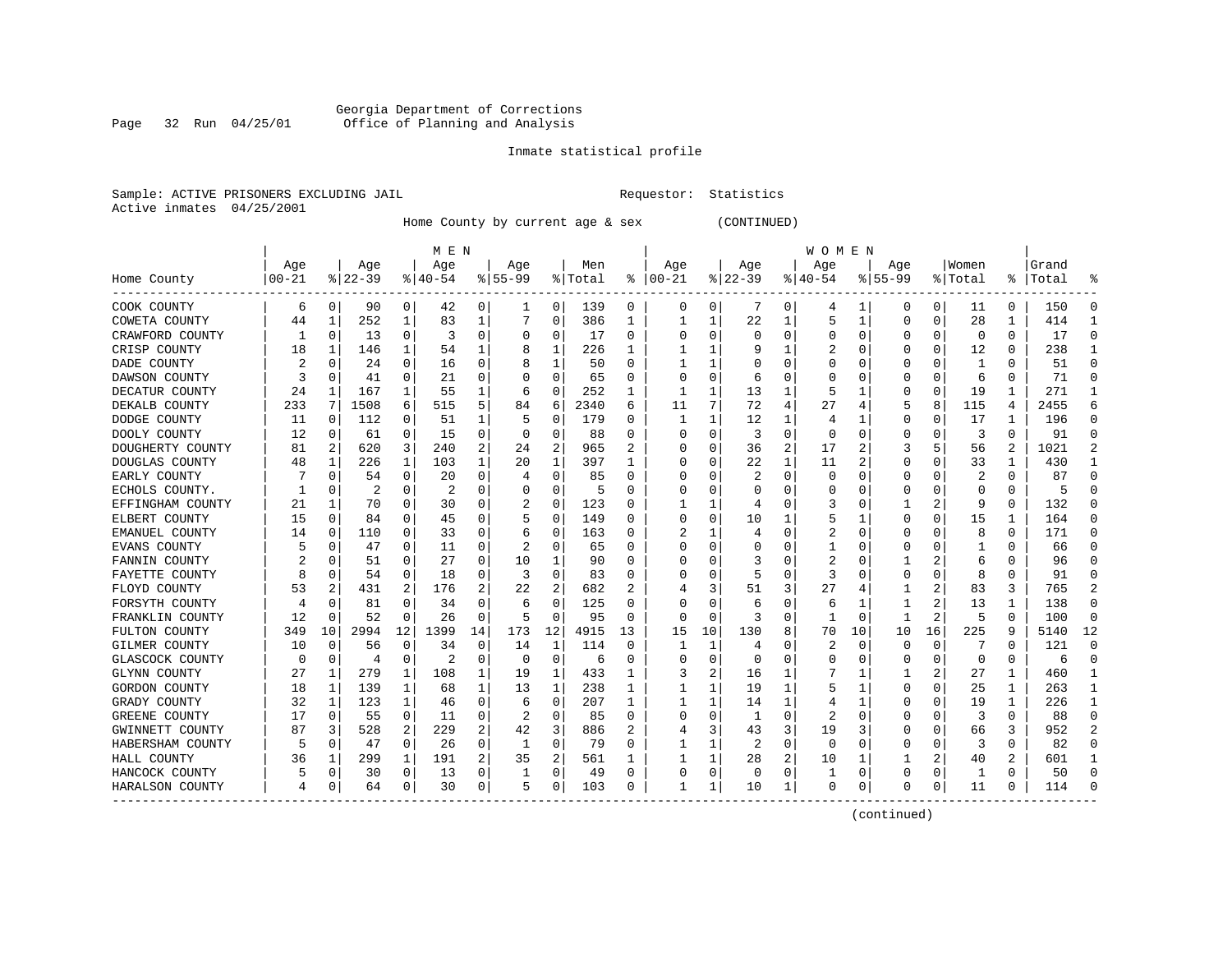#### Georgia Department of Corrections Page 33 Run 04/25/01 Office of Planning and Analysis

# Inmate statistical profile

|  | Sample: ACTIVE PRISONERS EXCLUDING JAII |  |
|--|-----------------------------------------|--|
|  | Active inmates 04/25/2001               |  |

L Requestor: Statistics

Home County by current age & sex (CONTINUED)

|                         |          |             |           |          | M E N     |   |           |             |         |          |          |              |             |          | W O M E N |    |          |          |         |          |       |              |
|-------------------------|----------|-------------|-----------|----------|-----------|---|-----------|-------------|---------|----------|----------|--------------|-------------|----------|-----------|----|----------|----------|---------|----------|-------|--------------|
|                         | Age      |             | Age       |          | Age       |   | Age       |             | Men     |          | Age      |              | Age         |          | Age       |    | Age      |          | Women   |          | Grand |              |
| Home County             | $ 00-21$ |             | $ 22-39 $ |          | $8 40-54$ |   | $8 55-99$ |             | % Total | ႜ        | $ 00-21$ |              | $8$   22-39 |          | $ 40-54$  |    | $ 55-99$ |          | % Total | ະ        | Total |              |
| HARRIS COUNTY           | 11       | 0           | 47        | 0        | 22        | 0 | 2         | 0           | 82      | 0        |          | 1            | 3           | 0        | 0         | 0  | 0        | 0        | 4       | 0        | 86    |              |
| HART COUNTY             |          | 0           | 54        | 0        | 17        | 0 | 2         | 0           | 80      | U        | C        | 0            | 3           | O        | 3         | 0  | 0        | 0        | 6       | 0        | 86    |              |
| HEARD COUNTY            |          | 0           | 22        | $\Omega$ | 10        | 0 | 10        | 1           | 43      | 0        |          | 0            |             |          | 0         | 0  | O        | 0        |         | 0        | 45    |              |
| HENRY COUNTY            | 38       | 1           | 155       | 1        | 67        | 1 | 11        | 1           | 271     | 1        |          | $\mathbf{1}$ |             | O        | 6         | -1 |          | $\Omega$ | 12      | 0        | 283   |              |
| HOUSTON COUNTY          | 49       | 1           | 263       | 1        | 116       | 1 | 14        | 1           | 442     | 1        |          | 1            | 21          |          | 8         | 1  | O        | $\Omega$ | 30      | 1        | 472   |              |
| IRWIN COUNTY            | 9        | $\mathbf 0$ | 45        | 0        | 22        | 0 | 2         | $\mathbf 0$ | 78      | $\Omega$ |          | 0            | 3           | $\Omega$ | 0         | 0  | O        | 0        | 3       | $\Omega$ | 81    | $\cap$       |
| <b>JACKSON COUNTY</b>   | 19       | 1           | 90        | $\Omega$ | 64        | 1 | 14        | 1           | 187     | U        |          | 1            | 13          |          | 2         | 0  | 0        | 0        | 17      | 1        | 204   | U            |
| <b>JASPER COUNTY</b>    |          | 0           | 40        | 0        | 13        | 0 | 2         | 0           | 60      | U        | C        | 0            |             | U        | U         | O  | 0        | O        |         | $\Omega$ | 61    | n            |
| JEFF DAVIS COUNTY       |          | 0           | 34        | 0        | 25        | 0 |           | 0           | 66      | 0        | $\Box$   | 0            |             |          |           | 0  | 0        | 0        | 4       | 0        | 70    | <sup>0</sup> |
| <b>JEFFERSON COUNTY</b> | 14       | 0           | 72        | 0        | 27        | 0 | 3         | 0           | 116     | U        | $\Box$   | 0            |             |          | 3         | 0  | 0        | 0        |         | 0        | 123   |              |
| <b>JENKINS COUNTY</b>   | 13       | 0           | 53        | 0        | 14        | 0 |           | $\Omega$    | 81      | U        |          | N            |             |          |           |    |          | O        | 6       | O        | 87    |              |
| JOHNSON COUNTY          |          | $\Omega$    | 24        | 0        | 9         | 0 |           | $\Omega$    | 36      | U        |          | O            |             |          | U         |    | O        | O        |         | 0        | 40    |              |
| <b>JONES COUNTY</b>     |          | 0           | 24        | 0        | 14        | 0 |           | O           | 49      | U        |          |              |             |          |           | O  |          | U        |         | 0        | 52    |              |
| LAMAR COUNTY            |          | 0           | 65        | 0        | 27        | 0 |           | $\Omega$    | 99      | U        |          | 0            |             |          | 3         | U  |          | U        |         | 0        | 102   |              |
| LANIER COUNTY           |          | 0           | 31        | 0        | 6         | 0 |           | 0           | 43      | U        |          | 0            |             |          | 2         | 0  | O        | 0        | 6       | 0        | 49    |              |
| LAURENS COUNTY          | 23       | 1           | 166       | 1        | 54        |   |           | 0           | 249     | 1        |          |              |             |          | 5         | 1  |          | 2        | 14      | 1        | 263   |              |
| LEE COUNTY              | 8        | $\mathbf 0$ | 24        | 0        | 10        | 0 |           | 0           | 44      | O        |          | 0            |             |          |           | U  | 0        | $\Omega$ | 3       | $\Omega$ | 47    | n            |
| LIBERTY COUNTY          | 28       | 1           | 141       | 1        | 33        | 0 |           | 0           | 207     | 1        |          | 1            |             |          |           | O  | 0        | 0        |         | 0        | 214   |              |
| LINCOLN COUNTY          |          | 0           | 22        | $\Omega$ | 11        | 0 |           | 0           | 35      | U        | C        | 0            |             |          | U         | U  | O        | O        | U       | 0        | 35    | ∩            |
| LONG COUNTY             | 3        | 0           | 19        | 0        | 12        | 0 |           | $\Omega$    | 35      | U        | $\Box$   | 0            | 2           | O        |           |    | O        | U        | 3       | O        | 38    |              |
| LOWNDES COUNTY          | 36       | 1           | 310       | 1        | 114       | 1 | 16        | 1           | 476     | 1        |          |              | 19          | 1        | 10        |    |          | 2        | 31      | 1        | 507   |              |
| LUMPKIN COUNTY          |          | $\Omega$    | 36        | 0        | 24        | 0 |           | $\Omega$    | 71      | U        |          | 0            |             |          | 1         |    | O        | O        | 5       | 0        | 76    |              |
| MACON COUNTY            |          | 0           | 48        | 0        | 16        | 0 | 3         | $\Omega$    | 75      | U        |          | O            |             |          | 2         | O  |          | O        |         | 0        | 78    |              |
| MADISON COUNTY          |          | 0           | 70        | 0        | 29        | 0 | 5         | 0           | 108     | U        |          | 0            | h           |          |           | U  |          | U        | 8       | 0        | 116   |              |
| MARION COUNTY           |          | $\mathbf 0$ | 18        | 0        | 13        | 0 |           | 0           | 36      | U        |          | 0            |             |          |           |    |          | U        |         | 0        | 37    |              |
| MCDUFFIE COUNTY         |          | $\mathbf 0$ | 106       | 0        | 33        | 0 |           | 0           | 151     | 0        |          |              |             |          |           |    |          | N        | 8       | $\Omega$ | 159   |              |
| MCINTOSH COUNTY         |          | 0           | 49        | 0        | 14        | 0 | 2         | 0           | 72      | U        |          | 0            |             |          | U         | U  | C        | O        | 2       | 0        | 74    | U            |
| MERIWETHER COUNTY       | 22       | 1           | 105       | 0        | 50        | 0 |           | 1           | 185     | U        |          | 0            |             |          |           | O  | 2        | 3        | 12      | 0        | 197   |              |
| MILLER COUNTY           |          | $\mathbf 0$ | 18        | 0        | 10        | 0 |           | 0           | 30      | 0        |          |              |             |          | 0         | 0  | 0        | 0        | 3       | 0        | 33    | n            |
| MITCHELL COUNTY         | 14       | 0           | 130       | 1        | 53        | 1 |           | 0           | 202     |          |          | 2            |             |          |           | 0  | 0        | 0        | 13      |          | 215   |              |
| MONROE COUNTY           | 10       | 0           | 61        | 0        | 29        | 0 |           | $\Omega$    | 102     | U        |          | 0            |             |          |           |    |          | O        |         | 0        | 105   |              |
| MONTGOMERY COUNTY       | 3        | $\Omega$    | 26        | 0        |           | 0 |           | $\Omega$    | 37      | U        |          | O            |             |          | U         |    |          | O        |         | 0        | 41    |              |
| MORGAN COUNTY           |          | $\Omega$    | 52        | 0        | 19        | 0 |           | $\Omega$    | 83      | U        |          | O            |             |          |           |    |          | 0        |         | 0        | 88    |              |
| MURRAY COUNTY           | 13       | 0           | 80        | 0        | 48        | 0 | 12        | 1           | 153     | U        |          | 1            |             | ı        |           | U  | 0        | 0        | 13      | 1        | 166   |              |
| MUSCOGEE COUNTY         | 146      | 4           | 788       | 3        | 345       | 3 | 36        | 2           | 1315    | 3        |          | 4            | 65          | 4        | 31        | 5  |          | 3        | 104     | 4        | 1419  |              |

------------------------------------------------------------------------------------------------------------------------------------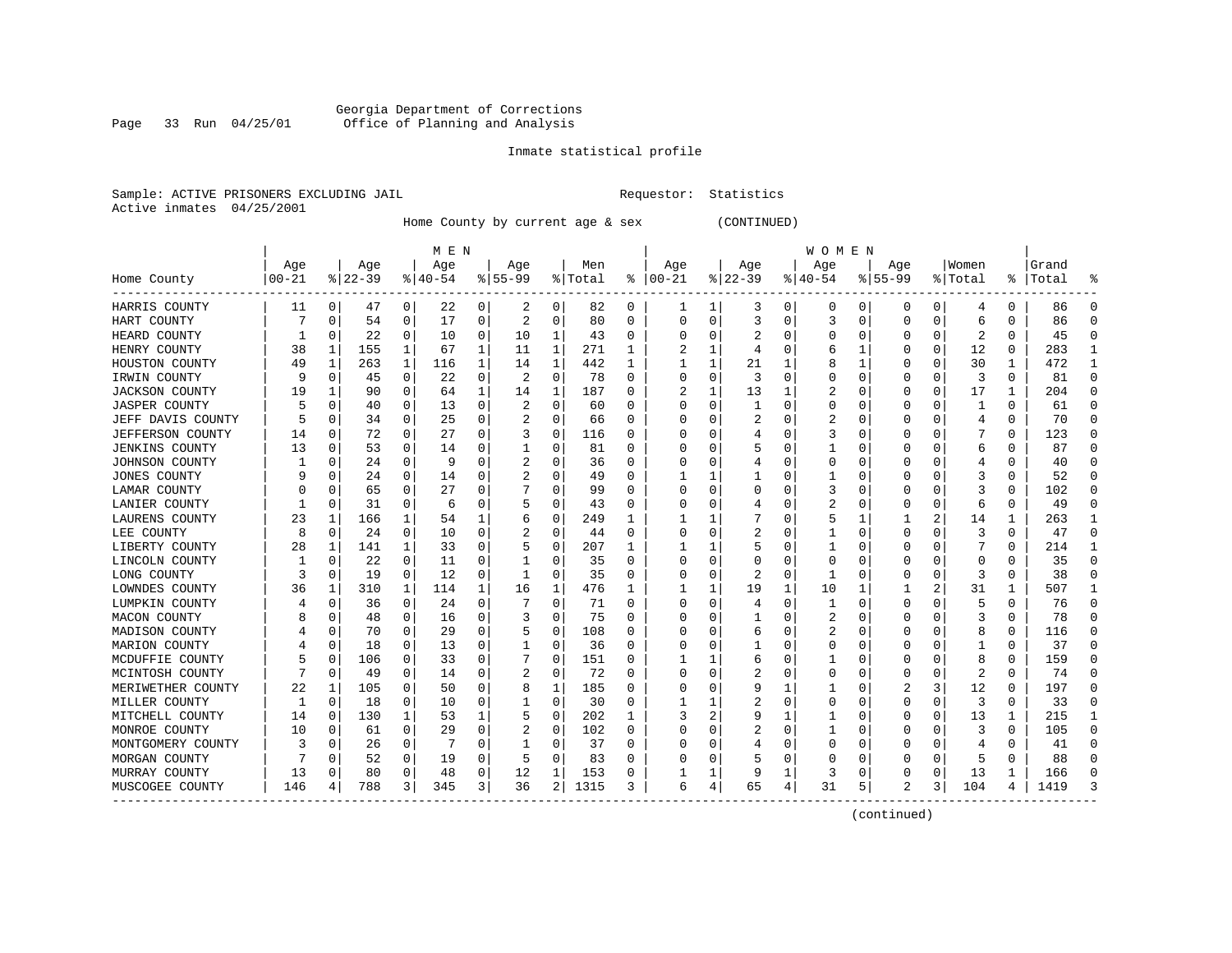#### Georgia Department of Corrections Page 34 Run 04/25/01 Office of Planning and Analysis

# Inmate statistical profile

|  | Sample: ACTIVE PRISONERS EXCLUDING JAII |  |
|--|-----------------------------------------|--|
|  | Active inmates 04/25/2001               |  |

L Requestor: Statistics

Home County by current age & sex (CONTINUED)

|                   |           |             |           |          | M E N     |   |           |          |         |    |               |   |             |          | W O M E N |              |              |          |          |              |       |   |
|-------------------|-----------|-------------|-----------|----------|-----------|---|-----------|----------|---------|----|---------------|---|-------------|----------|-----------|--------------|--------------|----------|----------|--------------|-------|---|
|                   | Age       |             | Age       |          | Age       |   | Age       |          | Men     |    | Age           |   | Age         |          | Age       |              | Age          |          | Women    |              | Grand |   |
| Home County       | $00 - 21$ |             | $8 22-39$ |          | $ 40-54 $ |   | $8 55-99$ |          | % Total |    | $8   00 - 21$ |   | $8$   22-39 |          | $ 40-54$  |              | $8 55-99$    |          | % Total  | ႜ            | Total |   |
| NEWTON COUNTY     | 22        | 1           | 219       | 1        | 68        | 1 | 13        | 1        | 322     | 1  | 2             | 1 | 14          | ı.       | 5         | 1            | 3            | 5.       | 24       | 1            | 346   |   |
| OCONEE COUNTY     | 2         | 0           | 18        | 0        | 17        | 0 |           | 0        | 38      | 0  |               | 1 |             | 0        | 1         | 0            | 0            | 0        | 3        | 0            | 41    |   |
| OGLETHORPE COUNTY |           | 0           | 35        | $\Omega$ | q         | 0 |           | 0        | 49      | U  |               | 1 | $\Omega$    | O        | U         | U            | O            | 0        |          | 0            | 50    |   |
| PAULDING COUNTY   | 13        | 0           | 75        | 0        | 58        |   |           | 1        | 154     | O  |               | 0 | 12          |          |           | $\mathbf{1}$ |              | 2        | 17       | 1            | 171   |   |
| PEACH COUNTY      |           | 0           | 52        | 0        | 28        | 0 |           | 0        | 87      | U  |               |   |             | U        |           | U            | 0            | $\Omega$ | 5        | $\Omega$     | 92    |   |
| PICKENS COUNTY    |           | 0           | 50        | 0        | 30        | 0 |           | 0        | 89      | U  |               | 0 |             |          | 2         | 0            | 0            | 0        |          | 0            | 94    | n |
| PIERCE COUNTY     | 8         | 0           | 22        | 0        | 16        | 0 |           | 0        | 47      | U  | C             | 0 |             |          | U         | 0            | 0            | 0        |          | 0            | 49    | n |
| PIKE COUNTY       | 2         | 0           | 16        | 0        | 17        | 0 | 3         | 0        | 38      | U  | $\Box$        | O |             |          | U         | U            | 0            | 0        | $\Omega$ | 0            | 38    |   |
| POLK COUNTY       | 11        | 0           | 117       | 0        | 50        | 0 |           | 1        | 186     | U  |               | U |             |          | 2         |              |              | 0        | 10       | O            | 196   |   |
| PULASKI COUNTY    | 13        | 0           | 47        | 0        | 19        | 0 |           | 0        | 81      | U  |               | O |             |          |           | U            | O            | 0        | 8        | $\Omega$     | 89    |   |
| PUTNAM COUNTY     | 15        | 0           | 67        | 0        | 43        | 0 |           | 0        | 129     | U  |               | O |             |          |           | 0            |              | 2        |          | 0            | 136   |   |
| QUITMAN COUNTY    |           | 0           | 6         | 0        | 0         | 0 |           | 0        | 6       | U  |               | 0 |             |          | U         | U            |              | 2        |          | 0            | 7     |   |
| RABUN COUNTY      |           | 0           | 26        | 0        | 13        | 0 |           | $\Omega$ | 43      |    |               | 0 |             |          |           |              | O            | 0        | 2        | 0            | 45    |   |
| RANDOLPH COUNTY   | 8         | $\Omega$    | 55        | 0        | 10        | U |           | $\Omega$ | 75      | U  |               | O |             | O        | 3         |              | O            | 0        | κ        | <sup>0</sup> | 78    |   |
| RICHMOND COUNTY   | 142       | 4           | 1057      | 4        | 427       | 4 | 42        | 3        | 1668    | 4  |               | 2 | 84          |          | 38        | 6            | 1            | 2        | 126      | 5            | 1794  |   |
| ROCKDALE COUNTY   | 21        | 1           | 121       | 1        | 66        | 1 | 12        | 1        | 220     | 1. |               | 2 |             | O        | 4         | -1           | 0            | 0        | 13       | 1            | 233   |   |
| SCHLEY COUNTY     |           | 0           | 11        | $\Omega$ |           | 0 | O         | 0        | 20      | U  | C             | 0 |             |          | 0         | 0            | 0            | 0        | $\Omega$ | $\Omega$     | 20    | n |
| SCREVEN COUNTY    |           | 0           | 63        | 0        | 21        | 0 |           | $\Omega$ | 92      | 0  |               | 2 |             |          |           |              | O            | 0        | 11       | 0            | 103   |   |
| SEMINOLE COUNTY   | 6         | 0           | 50        | 0        | 22        | 0 |           | $\Omega$ | 80      | U  |               | O |             | O        |           |              |              | O        | 5        | 0            | 85    |   |
| SPALDING COUNTY   | 53        | 2           | 341       | 1        | 138       | 1 | 18        | 1        | 550     | 1  |               | 3 | 26          | 2        | 11        |              |              | 2        | 42       | 2            | 592   |   |
| STEPHENS COUNTY   | 6         | 0           | 82        | 0        | 32        | 0 | 6         | 0        | 126     | U  | $\Box$        | 0 |             | U        | 2         | U            | 0            | 0        | 9        | 0            | 135   |   |
| STEWART COUNTY    | 3         | $\Omega$    | 20        | $\Omega$ | 7         | 0 |           | 0        | 31      | U  |               | 1 |             |          | 0         | U            | O            | 0        |          | 0            | 32    |   |
| SUMTER COUNTY     | 18        | 1           | 134       | 1        | 53        |   |           | 0        | 210     | 1  | O             | 0 | 13          |          | 3         | 0            | O            | 0        | 16       | 1            | 226   |   |
| TALBOT COUNTY     | 6         | $\mathbf 0$ | 27        | $\Omega$ | 9         | O |           | 0        | 42      | O  |               |   |             |          |           |              | C            | N        | 4        | $\Omega$     | 46    |   |
| TALIAFERRO COUNTY |           | 0           | 10        | 0        | 2         | 0 |           | $\Omega$ | 12      | 0  |               | 0 |             |          |           | O            | <sup>0</sup> | O        |          | 0            | 13    | ∩ |
| TATTNALL COUNTY   |           | 0           | 87        | 0        | 23        | 0 |           | 0        | 121     | U  |               | 0 |             |          | 6         | 1            | 0            | 0        | 8        | 0            | 129   | n |
| TAYLOR COUNTY     |           | 0           | 38        | 0        | 16        | 0 | 3         | 0        | 65      | U  | C             | 0 |             |          | 0         | 0            | 0            | O        | 3        | 0            | 68    |   |
| TELFAIR COUNTY    |           | 0           | 79        | 0        | 30        | 0 | 2         | $\Omega$ | 118     | 0  |               |   |             |          | 3         |              |              | 0        | 9        | 0            | 127   |   |
| TERRELL COUNTY    | 6         | $\mathbf 0$ | 58        | $\Omega$ | 14        | 0 |           | $\Omega$ | 79      | O  |               | O |             |          | O         | U            |              | $\Omega$ | 3        | $\Omega$     | 82    |   |
| THOMAS COUNTY     | 32        | 1           | 179       | 1        | 69        | 1 | 9         | 1        | 289     | 1. |               | O | 13          |          | 4         | 1            | O            | 0        | 17       | 1            | 306   |   |
| TIFT COUNTY       | 20        | 1           | 173       | 1        | 82        | 1 | 11        | 1        | 286     | 1  |               | 1 | 8           | U        | 3         | 0            |              | 2        | 13       | 1            | 299   |   |
| TOOMBS COUNTY     | 29        | 1           | 142       | 1        | 61        | 1 | 6         | 0        | 238     | 1  | 2             | 1 | 15          |          | 2         | 0            | 0            | 0        | 19       | 1            | 257   |   |
| TOWNS COUNTY      |           | 0           | 11        | 0        | 3         | 0 |           | 0        | 15      | U  |               | 0 |             | O        | U         |              | O            | O        | O        | 0            | 15    |   |
| TREUTLEN COUNTY   |           | $\mathbf 0$ | 30        | 0        | 13        | 0 |           | 0        | 48      | O  |               | 0 |             | $\Omega$ |           | U            |              | O        |          | $\Omega$     | 50    |   |
| TROUP COUNTY      | 57        | 2           | 391       | 2        | 124       | 1 | 19        | 1        | 591     | 2  | 5             | 3 | 29          | 2        | 11        | 2            | $\Omega$     | 0        | 45       | 2            | 636   |   |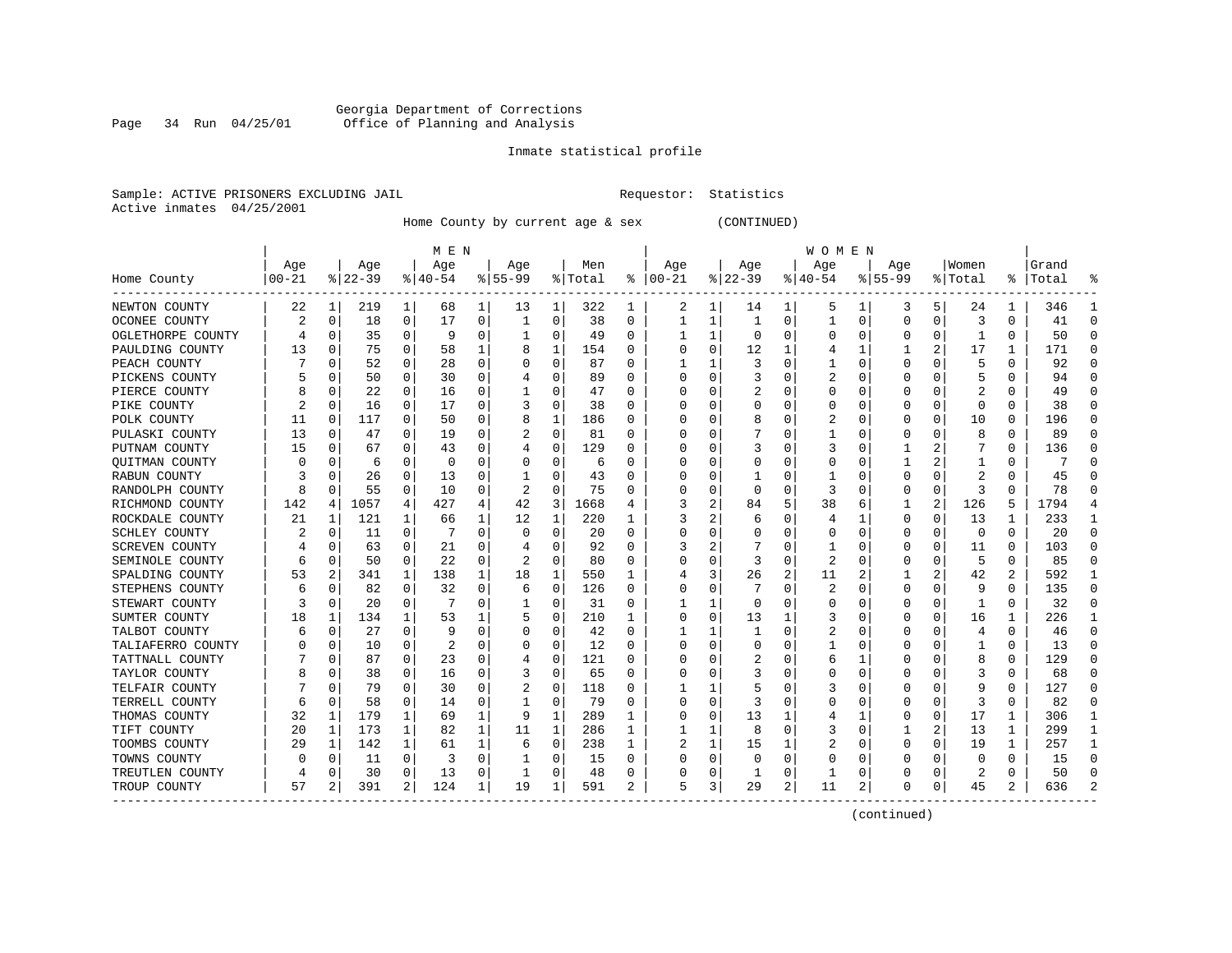#### Georgia Department of Corrections Page 35 Run 04/25/01 Office of Planning and Analysis

# Inmate statistical profile

|  | Sample: ACTIVE PRISONERS EXCLUDING JAIL | Requestor: Statistics |  |
|--|-----------------------------------------|-----------------------|--|
|  | Active inmates 04/25/2001               |                       |  |

Home County by current age & sex (CONTINUED)

|                     |                 |              |                 |                | M E N            |          |                                                 |          |                |          |                 |      |                  |      | <b>WOMEN</b>     |          |                 |      |                  |          |                      |        |
|---------------------|-----------------|--------------|-----------------|----------------|------------------|----------|-------------------------------------------------|----------|----------------|----------|-----------------|------|------------------|------|------------------|----------|-----------------|------|------------------|----------|----------------------|--------|
| Home County         | Age<br>$ 00-21$ |              | Age<br>$ 22-39$ |                | Age<br>$8 40-54$ |          | Age<br>$8 55-99$                                |          | Men<br>% Total | ွေ       | Age<br>$ 00-21$ |      | Age<br>$ 22-39$  |      | Age<br>$8 40-54$ |          | Age<br>$ 55-99$ |      | Women<br>% Total |          | Grand<br>%   Total   | ႜ      |
| TURNER COUNTY       | 6               |              | 46              | $\overline{0}$ | 20               | 0        | 2                                               | 0        | 74             | 0        | $\Omega$        | 0    | 3                | 0    | 1                | 0        | 0               | 0    | 4                | 0        | 78                   | $\cap$ |
| TWIGGS COUNTY       |                 | U            | 26              | 0              | 9                |          |                                                 | 0        | 39             | $\Omega$ |                 |      | U                | U    | $\Omega$         | $\Omega$ | 0               | 0    | 0                | U        | 39                   | n      |
| UNION COUNTY        |                 |              | 22              | $\Omega$       |                  | 0        |                                                 | 0        | 35             | 0        |                 |      | 5                | U    |                  | $\Omega$ | 0               | 0    | 6                | 0        | 41                   | ∩      |
| <b>UPSON COUNTY</b> | 20              |              | 106             | 0              | 47               | 0        | 9                                               | 1        | 182            | 0        |                 |      | 8                | U    |                  |          |                 | 0    | 11               | 0        | 193                  | n      |
| WALKER COUNTY       | 18              | 1            | 151             | 1              | 56               |          | 8                                               | 1        | 233            |          |                 |      | 14               |      |                  |          |                 | 2    | 21               |          | 254                  |        |
| WALTON COUNTY       | 19              | 1            | 188             | $\mathbf 1$    | 68               | 1        | 14                                              | 1        | 289            |          |                 |      | 11               |      |                  |          | U               | 0    | 18               | 1        | 307                  |        |
| WARE COUNTY         | 28              |              | 233             | $\mathbf{1}$   | 105              |          | 11                                              | 1        | 377            | 1        |                 |      | 10               |      |                  |          | U               |      | 19               | 1        | 396                  |        |
| WARREN COUNTY       | 4               |              | 19              | $\Omega$       | 17               | $\Omega$ | 4                                               | O        | 44             | $\Omega$ |                 |      | $\Omega$         |      |                  |          |                 | U    |                  | $\Omega$ | 45                   |        |
| WASHINGTON COUNTY   | 14              |              | 78              | 0              | 30               | 0        |                                                 | $\Omega$ | 124            | 0        |                 |      |                  |      |                  |          | U               | O    | 9                | $\Omega$ | 133                  |        |
| WAYNE COUNTY        |                 |              | 78              | 0              | 29               | 0        | 4                                               | 0        | 119            | $\Omega$ |                 |      | 5                | U    |                  |          |                 | 2    | 6                | 0        | 125                  | ∩      |
| WEBSTER COUNTY      |                 | <sup>0</sup> | 4               | 0              | 3                | U        |                                                 | 0        | 8              | $\Omega$ |                 |      |                  |      |                  | O        | 0               | O    | 0                | 0        | 8                    | ∩      |
| WHEELER COUNTY      |                 | $\Omega$     | 19              | 0              | 10               | U        |                                                 | U        | 35             | $\Omega$ |                 |      |                  |      |                  |          | U               | U    |                  | 0        | 36                   |        |
| WHITE COUNTY        |                 |              | 35              | 0              | 16               | 0        |                                                 | 0        | 59             | $\Omega$ |                 |      |                  | U    | 3                |          |                 | 0    | 8                | 0        | 67                   |        |
| WHITFIELD COUNTY    | 32              |              | 293             | $\mathbf 1$    | 138              |          | 23                                              | 2        | 486            |          |                 |      | 35               | 2    | 11               |          | O               | 0    | 47               | 2        | 533                  |        |
| WILCOX COUNTY       |                 |              | 28              | 0              | 19               | U        |                                                 | U        | 54             | $\Omega$ | $\Omega$        |      | 6                | 0    | $\Omega$         |          | O               | U    | 6                | 0        | 60                   | ∩      |
| WILKES COUNTY       |                 | 0            | 39              | $\overline{0}$ | 17               | 0        |                                                 | 0        | 67             | 0        |                 |      | 4                | U    | 0                | O        | 0               | 0    | 4                | 0        | 71                   | ∩      |
| WILKINSON COUNTY    |                 | $\Omega$     | 37              | $\Omega$       | 13               | 0        |                                                 | 0        | 53             | $\Omega$ |                 |      | 2                | U    |                  | $\Omega$ | 0               | O    | 2                | 0        | 55                   | ∩      |
| WORTH COUNTY        |                 | 0            | 77              | 0              | 33               | 0        | 6                                               | $\Omega$ | 119            | 0        |                 |      | 4                | 0    |                  | $\Omega$ | 0               | 0    |                  | 0        | 124                  | ∩      |
| OUT OF STATE        | $\Omega$        | 0            | 11              | 0              | 61               |          | 18                                              |          | 90             | $\Omega$ | $\Omega$        | 0    | U                | 0    | $\Omega$         | 0        | O               | 0    | $\Omega$         | U        | 90                   | $\cap$ |
| Total reported      |                 |              |                 |                |                  |          | 3446 100 24031 100 10138 100 1461 100 39076 100 |          |                |          |                 |      | 156 100 1691 100 |      | 685 100          |          | 61 100          |      |                  |          | 2593 100   41669 100 |        |
| Percent reported    |                 | 90.7         |                 | 91.9           |                  | 91.2     |                                                 | 90.4     |                | 91.5     |                 | 94.5 |                  | 93.7 |                  | 94.1     |                 | 91.0 |                  | 93.8     |                      | 91.7   |
| UNKNOWN             | 352             |              | 2126            |                | 977              |          | 155                                             |          | 3610           |          | 9               |      | 113              |      | 43               |          | 6               |      | 171              |          | 3781                 |        |
| Total               | 3798            |              | 26157           |                | 11115            |          | 1616                                            |          | 42686          |          | 165             |      | 1804             |      | 728              |          | 67              |      | 2764             |          | 45450                |        |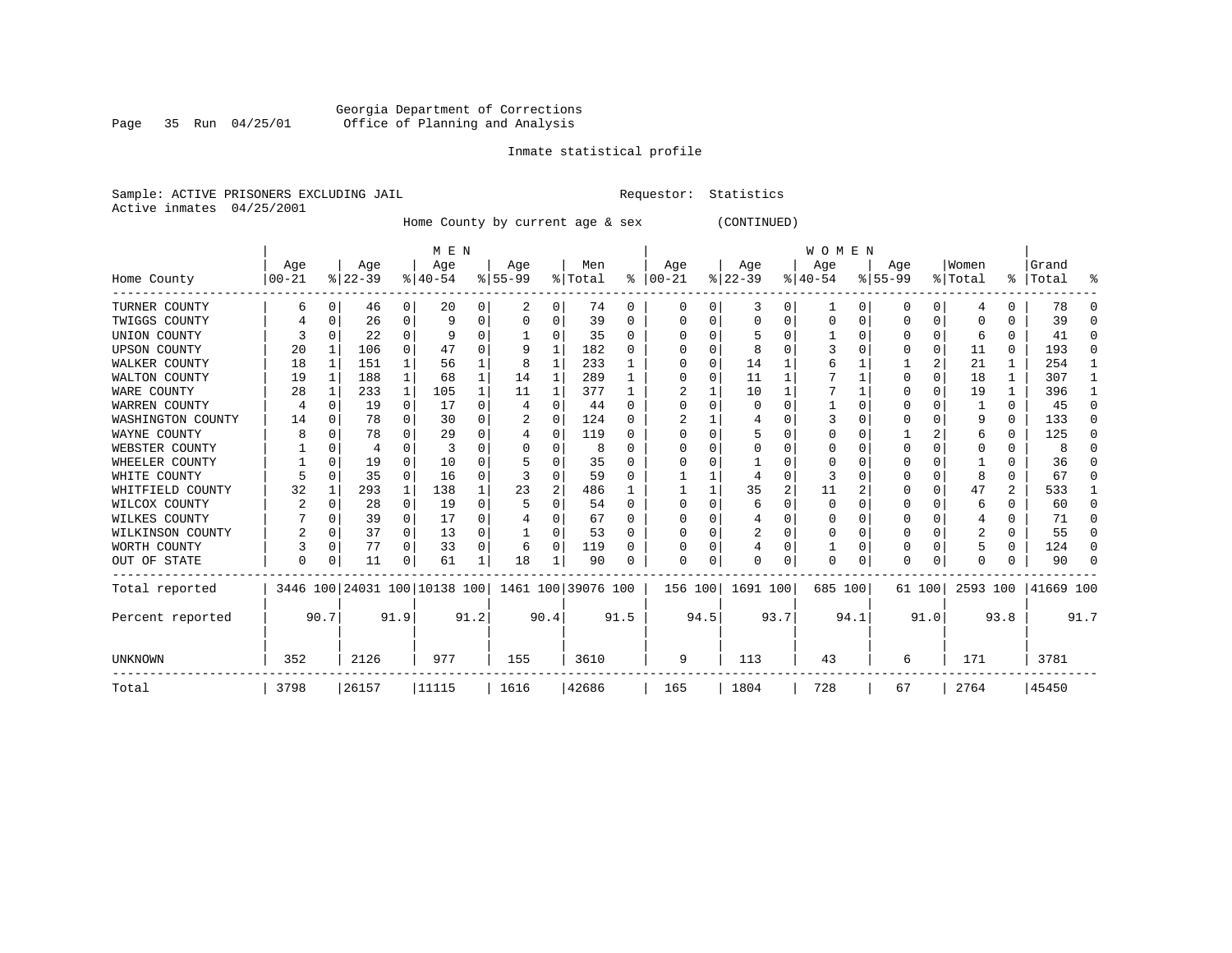Georgia Department of Corrections Office of Planning and Analysis

Inmate statistical profile<br>Requestor: Statistics

Sample: ACTIVE PRISONERS EXCLUDING JAIL Active inmates 04/25/2001

Prison Sentence In Years by current age & sex

|                                    |                |      |                  |                | M E N            |                |                  |      |                                                 |             |                      |      |                  |              | W O M E N          |      |                    |                |                  |          |                 |                |
|------------------------------------|----------------|------|------------------|----------------|------------------|----------------|------------------|------|-------------------------------------------------|-------------|----------------------|------|------------------|--------------|--------------------|------|--------------------|----------------|------------------|----------|-----------------|----------------|
| Sentence In Years                  | Age<br>00-21   |      | Age<br>$8 22-39$ |                | Age<br>$8 40-54$ |                | Age<br>$8 55-99$ |      | Men<br>% Total                                  |             | Age<br>$8   00 - 21$ |      | Age<br>$8 22-39$ |              | Age<br>$8140 - 54$ |      | Age<br>$8155 - 99$ |                | Women<br>% Total | ွေ       | Grand<br> Total | ٩,             |
| ---------<br>$0 - 1$               | 114            |      | 332              | 1              | 119              | $\mathbf{1}$   | 12               |      | 577                                             |             | 3                    | 2    | 39               | 2            | 16                 | 2    | 1                  | 1              | 59               | 2        | 636             | 1              |
| $1.1 - 2$                          | 244            | 6    | 811              | 3              | 294              | 3              | 27               | 2    | 1376                                            | 3           | 17                   | 10   | 105              | 6            | 33                 | 5    | 2                  | 3              | 157              | 6        | 1533            | 3              |
| $2.1 - 3$                          | 283            | 8    | 1082             | $\overline{4}$ | 435              | $\overline{4}$ | 49               | 3    | 1849                                            | 4           | 16                   | 10   | 175              | 10           | 54                 | 7    | $\overline{2}$     | 3              | 247              | 9        | 2096            | 5              |
| $3.1 - 4$                          | 220            | 6    | 830              | 3              | 314              | 3              | 32               | 2    | 1396                                            | 3           | 11                   | 7    | 114              | 6            | 28                 | 4    | 1                  | 1              | 154              | 6        | 1550            | 3              |
| $4.1 - 5$                          | 221            | 6    | 962              | 4              | 328              | 3              | 35               | 2    | 1546                                            | 4           | 11                   | 7    | 114              | 6            | 37                 | 5    | 1                  | 1              | 163              | 6        | 1709            | $\overline{4}$ |
| $5.1 - 6$                          | 625            | 17   | 2983             | 11             | 1135             | 10             | 125              | 8    | 4868                                            | 11          | 33                   | 20   | 314              | 17           | 121                | 17   | 10                 | 15             | 478              | 17       | 5346            | 12             |
| $6.1 - 7$                          | 190            | 5    | 912              | 3              | 333              | 3              | 35               | 2    | 1470                                            | 3           | 10                   | 6    | 86               | 5            | 42                 | 6    | $\mathbf{1}$       | $\mathbf{1}$   | 139              | 5        | 1609            | $\overline{4}$ |
| $7.1 - 8$                          | 129            | 3    | 1054             | 4              | 340              | 3              | 44               | 3    | 1567                                            | 4           | 5                    | 3    | 77               | 4            | 32                 | 4    | 2                  | 3              | 116              | 4        | 1683            | 4              |
| $8.1 - 9$                          | 134            | 4    | 1077             | $\overline{4}$ | 318              | 3              | 39               | 2    | 1568                                            | 4           | 12                   | 7    | 63               | 4            | 21                 | 3    | $\mathbf 1$        | $\mathbf{1}$   | 97               | 4        | 1665            | $\overline{4}$ |
| $9.1 - 10$                         | 26             | 1    | 328              | 1              | 98               | $\mathbf{1}$   | 10               | 1    | 462                                             | 1           | $\mathbf 0$          | 0    | 31               | 2            | 9                  | 1    | 1                  | $\mathbf{1}$   | 41               | 1        | 503             | 1              |
| $10.1 - 12$                        | 825            | 22   | 4432             | 17             | 1361             | 12             | 207              | 13   | 6825                                            | 16          | 20                   | 12   | 263              | 15           | 95                 | 13   | 3                  | $\overline{4}$ | 381              | 14       | 7206            | 16             |
| $12.1 - 15$                        | 173            | 5    | 1753             | 7              | 590              | 5              | 72               | 4    | 2588                                            | 6           | 4                    | 2    | 84               | 5            | 38                 | 5    | 3                  | 4              | 129              | 5        | 2717            | 6              |
| $15.1 - 20$                        | 219            | 6    | 2762             | 11             | 1158             | 10             | 168              | 10   | 4307                                            | 10          | 5                    | 3    | 104              | 6            | 55                 | 8    | 7                  | 10             | 171              | 6        | 4478            | 10             |
| 20.1-OVER                          | 175            | 5    | 3548             | 14             | 1973             | 18             | 302              | 19   | 5998                                            | 14          | 7                    | 4    | 108              | 6            | 58                 | 8    | 7                  | 10             | 180              | 7        | 6178            | 14             |
| LIFE                               | 183            | 5    | 3006             | 12             | 2119             | 19             | 430              | 27   | 5738                                            | 14          | 10                   | 6    | 117              | 7            | 88                 | 12   | 25                 | 37             | 240              | 9        | 5978            | 13             |
| <b>DEATH</b>                       | $\overline{c}$ | 0    | 58               | 0              | 58               | 1              | 9                | 1    | 127                                             | 0           | $\mathbf 0$          | 0    | 1                | $\Omega$     | $\mathbf 0$        | 0    | $\mathbf 0$        | 0              | 1                | $\Omega$ | 128             | $\mathbf 0$    |
| LIFE W/O PAROLE                    | 3              | 0    | 136              | 1              | 81               | 1              | 14               | 1    | 234                                             | 1           | $\Omega$             | 0    | 2                | $\Omega$     | 0                  | 0    | $\mathbf 0$        | $\mathbf 0$    | 2                | $\Omega$ | 236             | $\mathbf{1}$   |
| YOUTHFUL OFFENDERS                 | $\mathbf 0$    | 0    | 2                | $\overline{0}$ | 0                | 0              | 0                | 0    | $\overline{c}$                                  | $\mathbf 0$ | $\Omega$             | 0    | $\mathbf 0$      | $\mathbf{0}$ | $\mathbf 0$        | 0    | $\mathbf 0$        | 0              | 0                | 0        | 2               | $\mathbf 0$    |
| Total reported                     |                |      |                  |                |                  |                |                  |      | 3766 100 26068 100 11054 100 1610 100 42498 100 |             |                      |      | 164 100 1797 100 |              | 727 100            |      |                    | 67 100         | 2755 100         |          | 45253 100       |                |
| Percent reported                   |                | 99.2 |                  | 99.7           |                  | 99.5           |                  | 99.6 |                                                 | 99.6        |                      | 99.4 |                  | 99.6         |                    | 99.9 |                    | 100.0          |                  | 99.7     |                 | 99.6           |
| NOT REPORTED                       | 32             |      | 89               |                | 61               |                | 6                |      | 188                                             |             | $\mathbf{1}$         |      | 7                |              | 1                  |      | $\mathbf 0$        |                | 9                |          | 197             |                |
| Total                              | 3798           |      | 26157            |                | 11115            |                | 1616             |      | 42686                                           |             | 165                  |      | 1804             |              | 728                |      | 67                 |                | 2764             |          | 45450           |                |
|                                    |                |      |                  |                |                  |                |                  |      |                                                 |             |                      |      |                  |              |                    |      |                    |                |                  |          |                 |                |
| AVG EXCLUDING<br>LIFE, DEATH, YO   | 7.71           |      | 11.22            |                | 12.71            |                | 14.25            |      | 11.33                                           |             | 6.49                 |      | 7.72             |              | 8.71               |      | 10.40              |                | 7.94             |          | 11.11           |                |
|                                    |                |      |                  |                |                  |                |                  |      |                                                 |             |                      |      |                  |              |                    |      |                    |                |                  |          |                 |                |
| AVG INCLUDING<br>LIFE=21, YO=3 YRS | 8.35           |      | 12.31            |                | 14.24            |                | 15.96            |      | 12.60                                           |             | 7.38                 |      | 8.58             |              | 10.20              |      | 14.35              |                | 9.08             |          | 12.38           |                |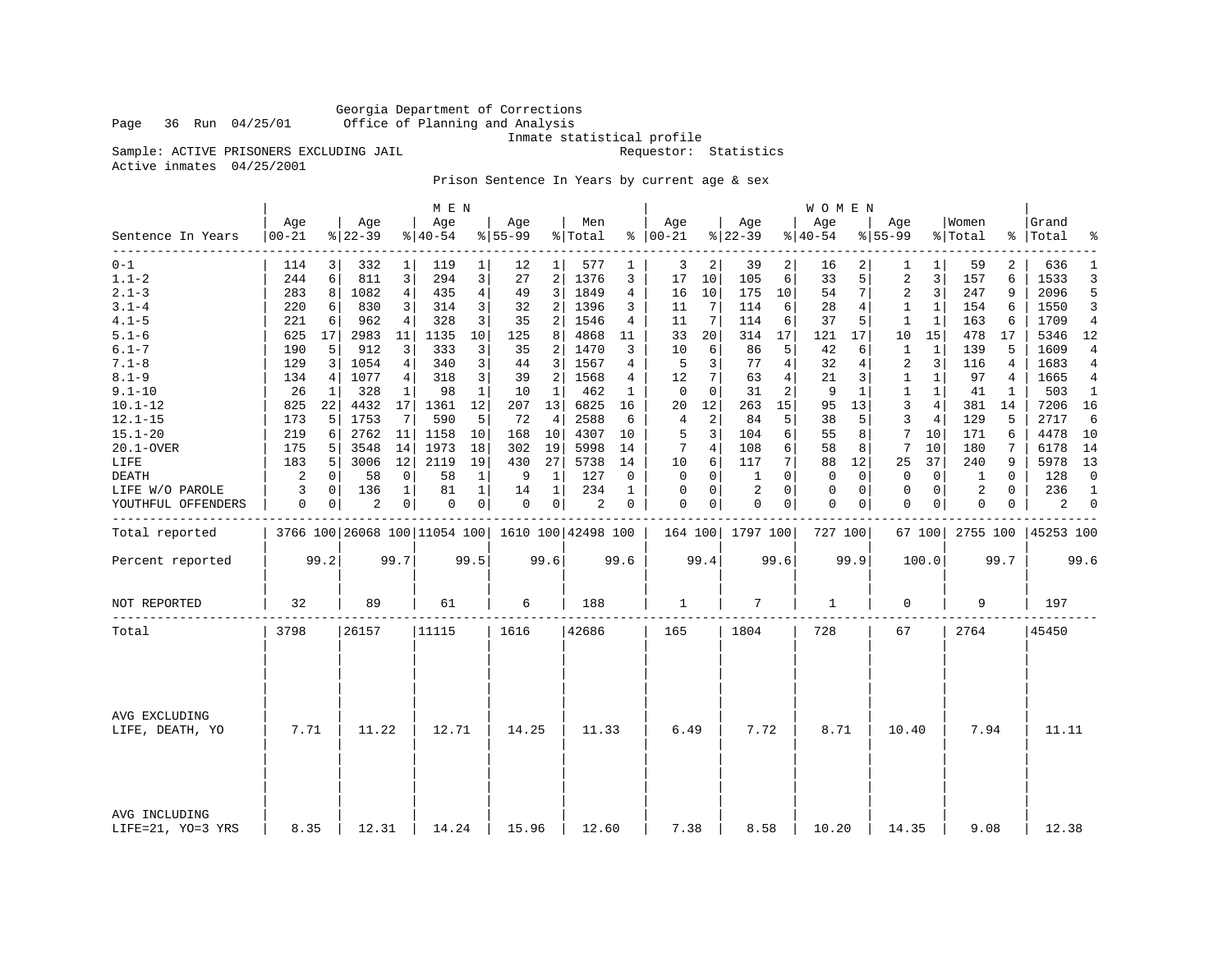### Georgia Department of Corrections Page 37 Run 04/25/01 Office of Planning and Analysis

#### Inmate statistical profile

Sample: ACTIVE PRISONERS EXCLUDING JAIL **Requestor:** Statistics Active inmates 04/25/2001

Probation To Follow Prison by current age & sex

| Prob After Prison                   | Aqe<br>$00 - 21$ | Age<br>$8122 - 39$     | M E N<br>Age<br>$8 40-54$                                    | Age<br>$8155 - 99$ | Men<br>ွေ<br>% Total             | Age<br>$00 - 21$     | Aqe<br>$ 22 - 39 $      | <b>WOMEN</b><br>Aqe<br>$8 40-54$ | Age<br>$8155 - 99$   | Women<br>% Total  | Grand<br>%   Total %       |
|-------------------------------------|------------------|------------------------|--------------------------------------------------------------|--------------------|----------------------------------|----------------------|-------------------------|----------------------------------|----------------------|-------------------|----------------------------|
| PROBATION TO FOLLOW<br>NO PROBATION | 1687<br>2111     | 7880<br>44<br>56 18277 | 27 <sup>1</sup><br>30 <sup>1</sup><br>2970<br>73 <br>70 8145 | 469<br>1147        | 29 13006<br>30<br>71 29680<br>70 | 79<br>48<br>86<br>52 | 625<br>35<br>1179<br>65 | 241<br>33<br>487<br>67           | 19<br>28<br>48<br>72 | 964<br>1800<br>65 | 35   13970 31<br> 31480 69 |
| Total reported                      |                  |                        | 3798 100 26157 100 111115 100                                |                    | 1616 100 42686 100               | 165 100              | 1804 100                | 728 100                          | 67 100               |                   | 2764 100 45450 100         |
| Percent reported                    | 100.0            | 100.0                  | 100.0                                                        | 100.0              | 100.0                            | 100.0                | 100.0                   | 100.0                            | 100.0                | 100.0             | 100.0                      |
| NOT REPORTED                        | $\mathbf 0$      | $\Omega$               | $\Omega$                                                     | $\mathbf 0$        | $\mathbf 0$                      | $\mathbf 0$          | $\Omega$                | $\mathbf 0$                      | $\Omega$             | $\Omega$          | $\mathbf 0$                |
| Total                               | 3798             | 26157                  | 11115                                                        | 1616               | 42686                            | 165                  | 1804                    | 728                              | 67                   | 2764              | 45450                      |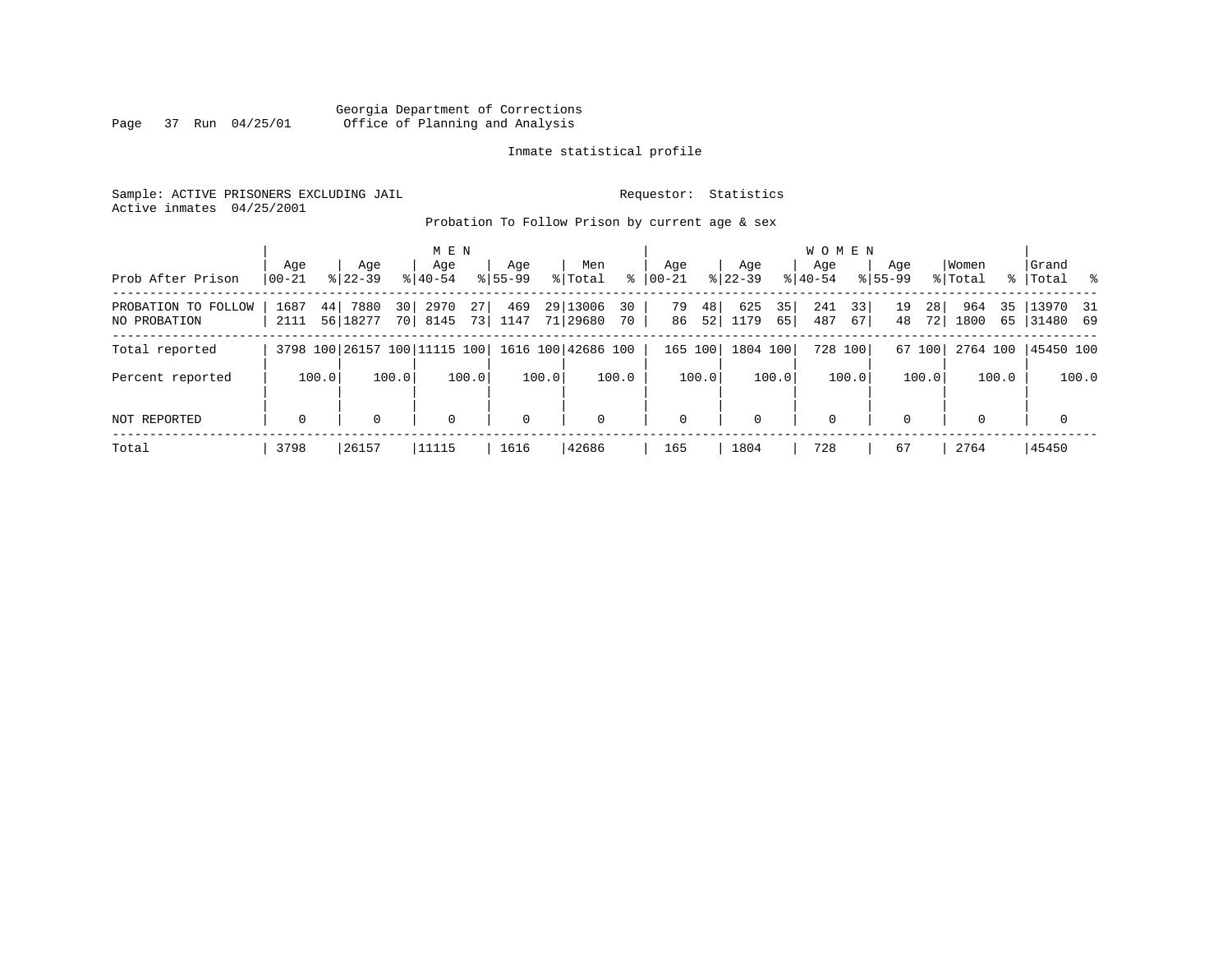# Georgia Department of Corrections Page 38 Run 04/25/01 Office of Planning and Analysis

#### Inmate statistical profile

Sample: ACTIVE PRISONERS EXCLUDING JAIL **Requestor:** Statistics Active inmates 04/25/2001

Admission Type by current age & sex

|                      |                  |              |                  |          | M E N                        |          |                  |                |                    |          |                 |          |                  |      | <b>WOMEN</b>     |          |                    |              |                  |                |                    |          |
|----------------------|------------------|--------------|------------------|----------|------------------------------|----------|------------------|----------------|--------------------|----------|-----------------|----------|------------------|------|------------------|----------|--------------------|--------------|------------------|----------------|--------------------|----------|
| Admission Type       | Age<br>$00 - 21$ |              | Age<br>$8 22-39$ |          | Age<br>$8 40-54$             |          | Age<br>$8 55-99$ |                | Men<br>% Total     | ៖        | Age<br>$ 00-21$ |          | Age<br>$ 22-39 $ |      | Age<br>$8 40-54$ |          | Age<br>$8155 - 99$ |              | Women<br>% Total |                | Grand<br>%   Total | ႜ        |
|                      |                  |              |                  |          |                              |          |                  |                |                    |          |                 |          |                  |      |                  |          |                    |              |                  |                |                    |          |
| COMMITTED FROM COURT | 3093             |              | 82 16728         | 64       | 7188                         | 65       | 1206             |                | 75 28215           | 66       | 134             | 82       | 1097             | 61   | 468              | 64       | 59                 | 88           | 1758             | 64             | 29973              | 66       |
| RETURN APPEAL/BOND   | $\Omega$         | $\Omega$     | б                | 0        | 4                            | $\Omega$ | O                | 0              | 10                 | $\Omega$ | $\Omega$        | $\Omega$ | $\Omega$         | 0    |                  | 0        | U                  | $\Omega$     | ำ                | $\Omega$       | 11                 | $\Omega$ |
| PAROLE REV/NEW SENT  | 127              | 3            | 4344             | 17       | 1891                         | 17       | 188              | 12             | 6550               | 15       |                 | 2        | 220              | 12   | 100              | 14       | 4                  | 6            | 328              | 12             | 6878               | 15       |
| PAR REV/NO NEW SENT  | 30               |              | 835              | 3        | 408                          |          | 38               | $\overline{2}$ | 1311               | ζ        |                 |          | 92               | 5    | 22               | 3        |                    | $\mathbf{1}$ | 116              | $\overline{4}$ | 1427               | 3        |
| PROB VIOL/TOTAL REV  | $\Omega$         | 0            | 0                | $\Omega$ |                              | O        | $\Omega$         | $\Omega$       |                    | O        | O               | O        | $\Omega$         | O    | $\Omega$         | $\Omega$ | 0                  | $\Omega$     | 0                | $\Omega$       |                    | $\Omega$ |
| PROB VIOL/PARTIAL    | 229              | 6            | 1192             | 5        | 413                          | 4        | 39               | 2              | 1873               | 4        | 10              | 6        | 156              | 9    | 46               | 6        | 2                  | 3            | 214              | 8              | 2087               | 5        |
| ADMIT FM OTHER CUST  |                  | 0            | 15               | $\Omega$ |                              |          | 5                | 0              | 28                 | U        | $\Omega$        | O        | 0                | U    | $\Omega$         | $\Omega$ | 0                  | $\Omega$     | $\Omega$         | <sup>0</sup>   | 28                 | $\cap$   |
| SHOCK INCARCERATION  | $\Omega$         | $\Omega$     | U                | $\Omega$ | $\Omega$                     | O        | O                | 0              | $\Omega$           | O        | $\Omega$        | $\Omega$ | $\Omega$         | 0    | $\Omega$         | O        | 0                  | $\Omega$     | 0                | $\Omega$       |                    | $\cap$   |
| PROB REV/REMAINDER   | 260              | 7            | 2497             | 10       | 865                          | 8        | 92               | 6              | 3714               | 9        | 12              | 7        | 227              | 13   | 84               | 12       |                    | $\mathbf{1}$ | 324              | 12             | 4038               | 9        |
| NEW SENT/PAR REV PND |                  | $\Omega$     | 39               | $\Omega$ | 26                           | $\Omega$ | 3                | $\Omega$       | 69                 | U        | $\Omega$        | $\Omega$ |                  | O    |                  | $\Omega$ | U                  | $\Omega$     | $\overline{2}$   | $\Omega$       | 71                 |          |
| LIFE W/O PAROLE      |                  | <sup>0</sup> | 85               | $\Omega$ | 40                           | O        | 10               | 1              | 137                | U        | $\Omega$        | $\Omega$ | $\Omega$         | U    |                  | U        | 0                  | 0            | $\Omega$         | $\Omega$       | 137                | ∩        |
| PAROLE REV BOOT CAMP |                  | $\Omega$     | 9                | U        | $\overline{2}$               | $\Omega$ | $\Omega$         | $\Omega$       | 11                 | U        | O               | $\Omega$ | O                | O    |                  | $\Omega$ | U                  | 0            | 0                | 0              | 11                 | ∩        |
| PAR REV/RSN UNKNOWN  |                  | $\Omega$     | 22               | $\Omega$ | 56                           |          | 22               | $\mathbf{1}$   | 100                | U        |                 |          | n                | U    |                  | U        |                    | 0            | $\Omega$         | 0              | 100                | ∩        |
| PROBATION/PAROLE REV |                  | $\Omega$     | U                | U        | $\Omega$                     |          | U                | U              |                    | ∩        |                 |          | n                | U    |                  | U        |                    | 0            | $\Omega$         | 0              |                    |          |
| PB PAROLE RESCINDED  |                  | $\Omega$     | 8                | U        |                              |          | O                | O              |                    | ∩        | ∩               |          |                  | U    | U                | 0        | U                  | 0            | $\Omega$         | 0              |                    |          |
| PROB REVOC/SPEC COND |                  | $\Omega$     | 37               | $\Omega$ | 19                           |          |                  | U              | 62                 | O        |                 |          |                  | U    |                  |          |                    | 0            | 12               | 0              | 74                 |          |
| PAR REV/REVOC CENTER |                  | 0            | 217              | 1        | 122                          |          | 5                | 0              | 351                |          |                 |          |                  | U    |                  | O        | U                  | 0            | 0                | 0              | 351                |          |
| INFORMATION ONLY     |                  | 0            | U                | $\Omega$ | $\Omega$                     | O        | U                | U              | $\Omega$           | O        | $\Omega$        | O        | O                | U    |                  | $\Omega$ | U                  | 0            | 0                | 0              |                    | ∩        |
| INCOMPLETE SENT PKG  |                  | 0            |                  | $\Omega$ | ∩                            | O        | U                | U              | n                  | U        | O               | O        |                  | U    |                  | $\Omega$ | U                  | 0            | $\Omega$         | 0              |                    | $\cap$   |
| HANCOCK REVOC CENTER |                  | 0            | 4                | $\Omega$ | ∩                            | O        | U                | 0              | 4                  | U        |                 | O        |                  | U    |                  | $\Omega$ | U                  | 0            | $\Omega$         | 0              |                    | $\cap$   |
| WHITWORTH DETENTION  |                  | 0            | 30               | 0        | 14                           | O        |                  | 0              | 48                 | U        |                 | O        |                  | U    | U                | $\Omega$ | U                  | 0            | $\cap$           | 0              | 48                 | $\cap$   |
| DCYS AT RISK         |                  | 0            | 2                | $\Omega$ | $\Omega$                     | $\Omega$ |                  | $\Omega$       | 10                 | O        |                 | $\Omega$ | 0                | 0    |                  | $\Omega$ | 0                  | 0            | 0                | 0              | 10                 | ∩        |
| OTHER                | $\Omega$         | 0            | U                | U        | ∩                            | 0        |                  | O              | $\cap$             |          | $\Omega$        | $\Omega$ | O                | U    | U                | O        | U                  | O            | $\Omega$         | N              |                    |          |
| Total reported       |                  |              |                  |          | 3767 100 26070 100 11057 100 |          |                  |                | 1610 100 42504 100 |          | 164 100         |          | 1797 100         |      | 727 100          |          |                    | 67 100       | 2755 100         |                | 45259 100          |          |
| Percent reported     |                  | 99.2         |                  | 99.7     |                              | 99.5     |                  | 99.6           |                    | 99.6     |                 | 99.4     |                  | 99.6 |                  | 99.9     |                    | 100.0        |                  | 99.7           |                    | 99.6     |
| UNKNOWN              | 31               |              | 87               |          | 58                           |          | 6                |                | 182                |          |                 |          | 7                |      |                  |          | 0                  |              | 9                |                | 191                |          |
| Total                | 3798             |              | 26157            |          | 11115                        |          | 1616             |                | 42686              |          | 165             |          | 1804             |      | 728              |          | 67                 |              | 2764             |                | 45450              |          |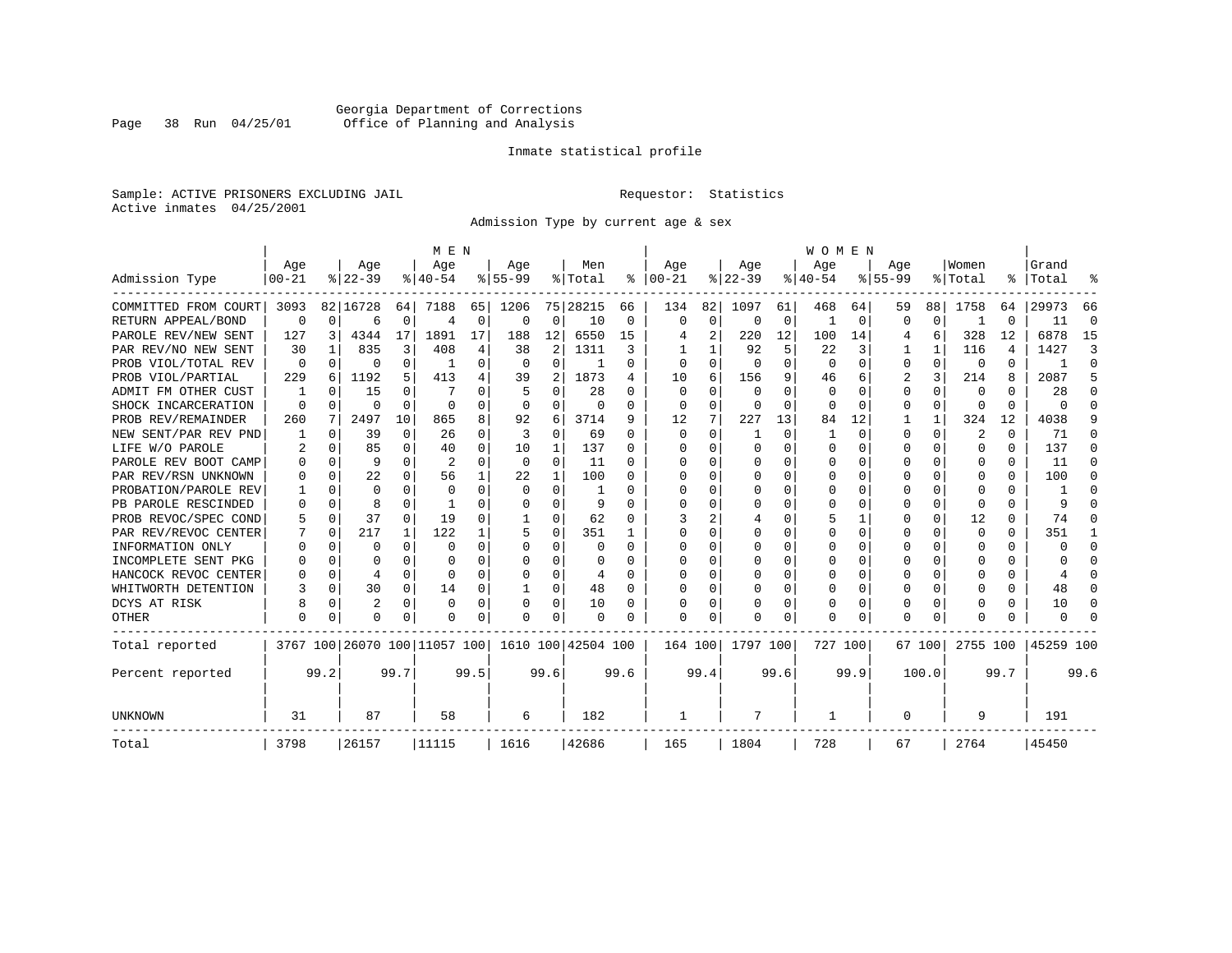#### Georgia Department of Corrections Page 39 Run 04/25/01 Office of Planning and Analysis

# Inmate statistical profile

| Sample: ACTIVE PRISONERS EXCLUDING JAIL |                                   | Requestor: Statistics |
|-----------------------------------------|-----------------------------------|-----------------------|
| Active inmates 04/25/2001               |                                   |                       |
|                                         | Release Type by current age & sex |                       |

| Release Type                         | Age<br>$100 - 21$ | Age<br>$8122 - 39$ |                            | M E N<br>Aqe<br>$8140 - 54$                                             | Age<br>$8155 - 99$ |     | Men<br>% Total | °≈                       | Aqe<br>$00 - 21$ |                           | Aqe<br>$8 \mid 22 - 39$ |          | W O M E N<br>Age<br>$\frac{1}{6}$   40-54 |          | Aqe<br>$8155 - 99$ |                  | Women<br>% Total     | °≈       | Grand<br> Total  | - 옹                        |
|--------------------------------------|-------------------|--------------------|----------------------------|-------------------------------------------------------------------------|--------------------|-----|----------------|--------------------------|------------------|---------------------------|-------------------------|----------|-------------------------------------------|----------|--------------------|------------------|----------------------|----------|------------------|----------------------------|
| PAROLE<br>SENTENCE EXPIRED<br>Active | $\Omega$          |                    | 87<br>$\Omega$<br>$\Omega$ | 58<br>0 <sup>1</sup><br>3798 100 26157 100 11114 100 1616 100 42685 100 | b                  | 0 I | 182            | $\Omega$<br>$\mathbf{0}$ | $\mathbf{0}$     | 0 <sup>1</sup><br>165 100 | 0<br>1804 100           | $\Omega$ | 0<br>728 100                              | $\Omega$ | $\mathbf{0}$       | 0<br>0<br>67 100 | $\Omega$<br>2764 100 | $\Omega$ | 191<br>45449 100 | $\overline{0}$<br>$\Omega$ |
| Total                                | 3798              | 26157              |                            | 11115                                                                   | 1616               |     | 42686          |                          | 165              |                           | 1804                    |          | 728                                       |          | 67                 |                  | 2764                 |          | 45450            |                            |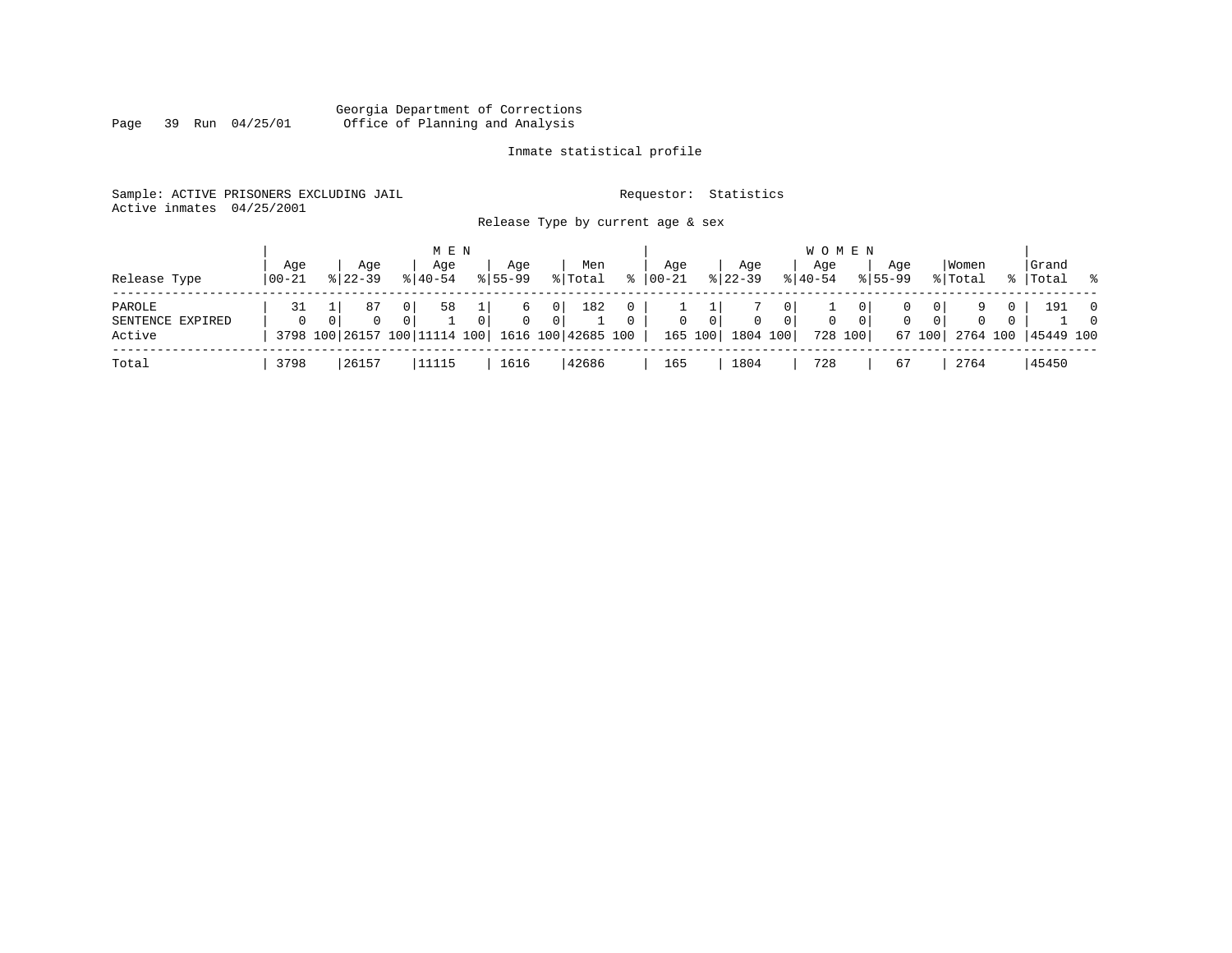# Georgia Department of Corrections<br>Page 40 Run 04/25/01 Office of Planning and Analysis Page 40 Run 04/25/01 Office of Planning and Analysis

#### Inmate statistical profile

Sample: ACTIVE PRISONERS EXCLUDING JAIL **Requestor:** Statistics Active inmates 04/25/2001

Inst By Group by current age & sex

| M E N                |           |       |           |                |                              |                |             |       |                    |          |             |          |          | <b>WOMEN</b> |             |          |             |        |          |       |           |          |
|----------------------|-----------|-------|-----------|----------------|------------------------------|----------------|-------------|-------|--------------------|----------|-------------|----------|----------|--------------|-------------|----------|-------------|--------|----------|-------|-----------|----------|
|                      | Age       |       | Age       |                | Age                          |                | Age         |       | Men                |          | Aqe         |          | Age      |              | Age         |          | Age         |        | Women    |       | Grand     |          |
| Inst By Group        | $00 - 21$ |       | $8 22-39$ |                | $ 40-54 $                    |                | $8155 - 99$ |       | % Total            | ి        | $ 00 - 21$  |          | $ 22-39$ |              | $ 40-54$    |          | $8155 - 99$ |        | % Total  |       | %   Total | ႜ        |
| County jails         | 0         |       | 0         | 0              |                              | 0              |             |       | 0                  |          | 0           | 0        |          |              | 0           |          | $\Omega$    | 0      |          |       |           |          |
| Transitional centers | 16        |       | 482       | 2              | 208                          | $\overline{a}$ | 15          |       | 721                |          | 9           | 5.       | 129      | 7            | 49          |          | 2           | 3      | 189      |       | 910       |          |
| County camps         | 338       | 9     | 2813      | 11             | 684                          | б.             | 24          |       | 3859               | q        | $\Omega$    |          |          |              | $\Omega$    |          | $\Omega$    |        | $\Omega$ | 0     | 3859      | 8        |
| Inmate boot camps    | 265       |       | 503       |                | 0                            |                | $\Omega$    |       | 768                |          | $\mathbf 0$ |          |          |              | 0           |          | $\Omega$    |        |          |       | 768       |          |
| State prisons        | 2796      | 74    | 19486     | 74             | 9013                         | 81             | 1444        | 89    | 32739              |          | 156         | 95       | 1675     | 93           | 679         | 93       | 65          | 97     | 2575     | 93    | 35314     | 78       |
| Private prisons      | 382       | 10    | 2865      | 11             | 1209                         | 11             | 133         | 8     | 4589               |          | $\Omega$    | $\Omega$ | $\Omega$ | $\Omega$     | $\Omega$    |          | $\Omega$    |        | $\Omega$ | 0     | 4589      | 10       |
| Other                |           | 0     | 8         | $\overline{0}$ | $\Omega$                     | 0              | $\Omega$    | 0     | 9                  | $\Omega$ | $\mathbf 0$ | 0        | 0        | 0            | $\mathbf 0$ | $\Omega$ | $\mathbf 0$ | 0      | $\Omega$ |       | 9         | $\Omega$ |
| Total reported       |           |       |           |                | 3798 100 26157 100 11114 100 |                |             |       | 1616 100 42685 100 |          | 165 100     |          | 1804 100 |              | 728 100     |          |             | 67 100 | 2764 100 |       | 45449 100 |          |
| Percent reported     |           | 100.0 |           | 100.0          |                              | 100.0          |             | 100.0 |                    | 100.0    |             | 100.0    |          | 100.0        |             | 100.0    |             | 100.0  |          | 100.0 |           | 100.0    |
| Not reported         | 0         |       | $\Omega$  |                |                              |                | $\Omega$    |       |                    |          | $\Omega$    |          | $\Omega$ |              | $\mathbf 0$ |          | $\Omega$    |        | $\Omega$ |       |           |          |
|                      |           |       |           |                |                              |                |             |       |                    |          |             |          |          |              |             |          |             |        |          |       |           |          |
| Total                | 3798      |       | 26157     |                | 11115                        |                | 1616        |       | 42686              |          | 165         |          | 1804     |              | 728         |          | 67          |        | 2764     |       | 45450     |          |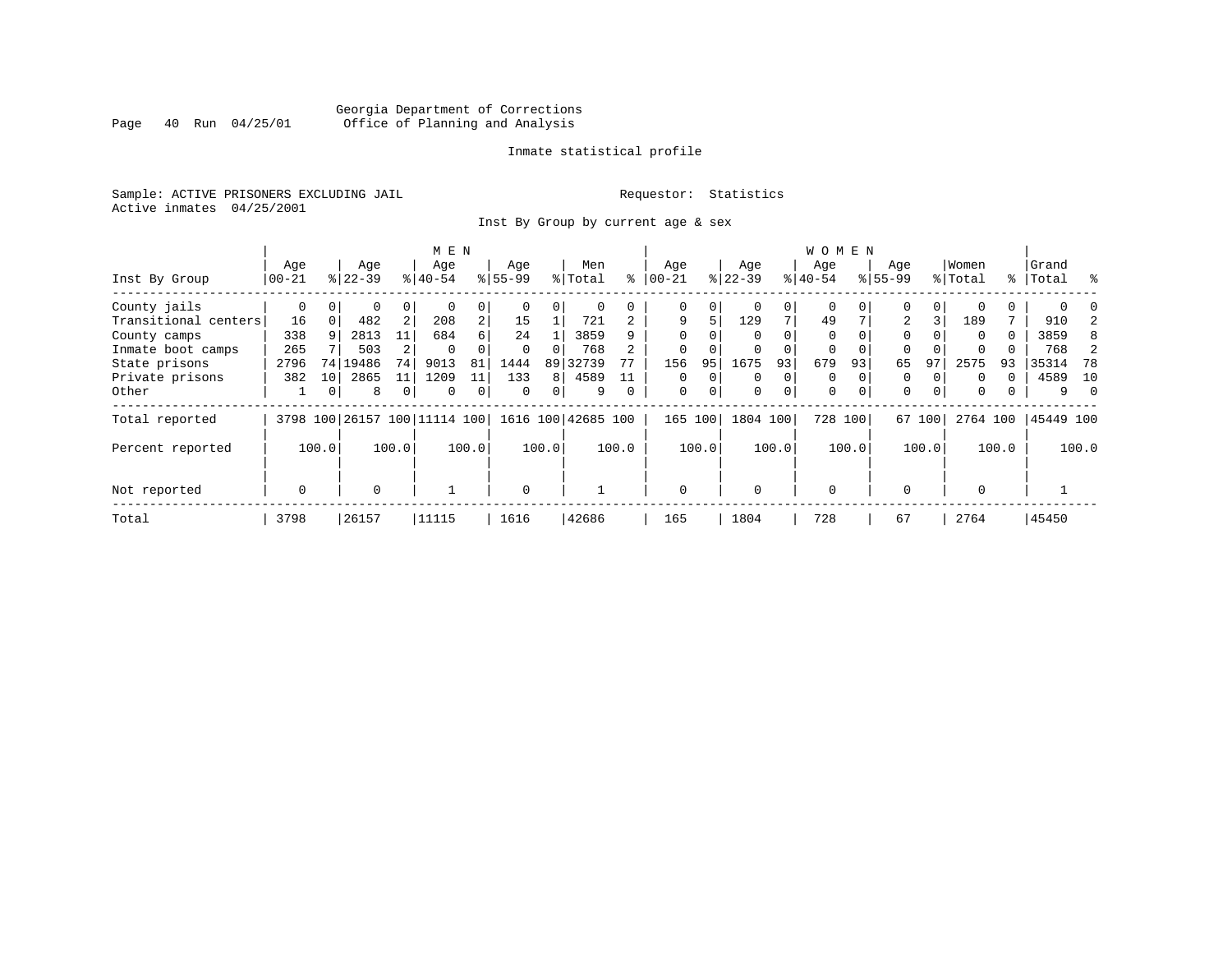### Georgia Department of Corrections<br>Page 41 Run 04/25/01 Office of Planning and Analysis Page 41 Run 04/25/01 Office of Planning and Analysis

#### Inmate statistical profile

Sample: ACTIVE PRISONERS EXCLUDING JAIL **Requestor:** Statistics Active inmates 04/25/2001

Institution by current age & sex

|                      |           |             |           |              | M E N       |             |                |             |          |              |              |                |             |             | W O M E N   |             |              |              |             |          |           |                |
|----------------------|-----------|-------------|-----------|--------------|-------------|-------------|----------------|-------------|----------|--------------|--------------|----------------|-------------|-------------|-------------|-------------|--------------|--------------|-------------|----------|-----------|----------------|
|                      | Age       |             | Age       |              | Age         |             | Age            |             | Men      |              | Age          |                | Age         |             | Aqe         |             | Aqe          |              | Women       |          | Grand     |                |
| Institution          | $00 - 21$ |             | $8 22-39$ |              | $8 40-54$   |             | $8 55-99$      |             | % Total  | နွ           | $ 00-21$     |                | $ 22-39$    |             | $ 40-54$    |             | $8155 - 99$  |              | % Total     |          | %   Total |                |
| Albany Trans Ctr     | 3         | 0           | 96        | 0            | 45          | 0           | 4              | 0           | 148      | 0            | 0            | $\Omega$       | 0           | 0           | 0           | 0           | 0            | 0            | 0           | $\Omega$ | 148       | n              |
| Atlanta Trans Ctr(M) | 1         | $\mathbf 0$ | 165       | $\mathbf{1}$ | 72          | $\mathbf 1$ | 7              | $\mathbf 0$ | 245      | $\mathbf{1}$ | $\Omega$     | $\Omega$       | $\mathbf 0$ | $\mathbf 0$ | $\Omega$    | $\mathbf 0$ | $\Omega$     | $\Omega$     | $\mathbf 0$ | $\Omega$ | 245       | $\mathbf{1}$   |
| Macon Trans Ctr      | 4         | $\mathbf 0$ | 85        | $\Omega$     | 36          | 0           | 3              | $\mathbf 0$ | 128      | 0            | $\Omega$     | $\mathbf{0}$   | $\Omega$    | 0           | $\Omega$    | $\mathbf 0$ | $\Omega$     | $\Omega$     | $\Omega$    | $\Omega$ | 128       | $\Omega$       |
| Metro Trans Ctr (W)  | U         | $\mathbf 0$ | $\Omega$  | $\Omega$     | 0           | $\mathbf 0$ | O              | $\mathbf 0$ | $\Omega$ | $\Omega$     | 6            | 4              | 84          | 5           | 24          | 3           | $\mathbf{1}$ | $\mathbf{1}$ | 115         | 4        | 115       | $\Omega$       |
| Savannah Trans Ctr   |           | $\Omega$    | 136       | $\mathbf{1}$ | 55          | $\Omega$    | 1              | $\Omega$    | 200      | O            | $\cap$       | $\Omega$       | $\Omega$    | $\Omega$    | $\Omega$    | $\Omega$    | $\Omega$     | $\Omega$     | $\Omega$    | $\Omega$ | 200       | $\Omega$       |
| Savannah Womens TC   | $\Omega$  | $\Omega$    | $\Omega$  | $\Omega$     | $\Omega$    | 0           | $\Omega$       | 0           | $\Omega$ | 0            | 3            | $\overline{a}$ | 45          | 2           | 25          | 3           | 1            | $\mathbf{1}$ | 74          | 3        | 74        | $\Omega$       |
| Central State Hosp   |           | $\mathbf 0$ | 8         | $\mathbf 0$  | $\mathbf 0$ | 0           | $\Omega$       | $\mathbf 0$ | 9        | $\Omega$     | $\cap$       | $\Omega$       | $\Omega$    | $\mathbf 0$ | $\mathbf 0$ | 0           | $\Omega$     | 0            | $\mathbf 0$ | $\Omega$ | 9         |                |
| Bulloch County       | 17        | $\mathbf 0$ | 88        | $\mathbf 0$  | 22          | 0           | $\mathbf 1$    | $\mathbf 0$ | 128      | 0            |              | $\Omega$       | $\Omega$    | 0           | C           | $\mathbf 0$ | $\Omega$     | $\Omega$     | $\mathbf 0$ | $\Omega$ | 128       |                |
| Carroll County       | 24        | 1           | 149       | $\mathbf{1}$ | 33          | $\Omega$    | $\mathfrak{D}$ | $\Omega$    | 208      | $\Omega$     | $\Omega$     | 0              | $\Omega$    | $\Omega$    | $\Omega$    | 0           | $\Omega$     | $\Omega$     | $\Omega$    | $\Omega$ | 208       | $\Omega$       |
| Clarke County        | 1         | 0           | 76        | $\Omega$     | 19          | $\mathbf 0$ | $\Omega$       | $\Omega$    | 96       | $\Omega$     | $\cap$       | $\Omega$       | $\Omega$    | 0           | $\Omega$    | 0           | $\Omega$     | $\Omega$     | $\Omega$    | $\Omega$ | 96        | $\Omega$       |
| Colquitt County      | 26        | 1           | 117       | 0            | 25          | $\Omega$    | $\Omega$       | $\Omega$    | 168      | $\Omega$     | ∩            | $\cap$         | $\Omega$    | 0           | $\Omega$    | $\Omega$    | $\Omega$     | $\Omega$     | $\Omega$    | $\cap$   | 168       | $\Omega$       |
| Coweta County        | 14        | 0           | 132       | $\mathbf{1}$ | 48          | 0           | 3              | $\mathbf 0$ | 197      | $\Omega$     | ∩            | 0              | $\Omega$    | $\Omega$    | $\Omega$    | 0           | $\Omega$     | $\Omega$     | $\mathbf 0$ | $\Omega$ | 197       | $\Omega$       |
| Decatur County       |           | $\mathbf 0$ | 63        | $\mathbf 0$  | 26          | $\mathbf 0$ | $\Omega$       | $\mathbf 0$ | 94       | 0            | <sup>0</sup> | $\Omega$       | 0           | $\mathbf 0$ | C           | $\mathbf 0$ | $\Omega$     | $\Omega$     | $\mathbf 0$ | $\Omega$ | 94        | $\Omega$       |
| Effingham County     | 5         | 0           | 40        | 0            | 10          | $\Omega$    | 1              | 0           | 56       | $\Omega$     | $\cap$       | 0              | 0           | 0           | $\Omega$    | 0           | $\Omega$     | $\Omega$     | $\mathbf 0$ | $\Omega$ | 56        | $\Omega$       |
| Floyd County         | 18        | 0           | 156       | $\mathbf{1}$ | 44          | 0           | 1              | 0           | 219      | 1            | $\Omega$     | 0              | $\Omega$    | 0           | $\Omega$    | 0           | $\Omega$     | $\Omega$     | $\mathbf 0$ | 0        | 219       | $\Omega$       |
| Gwinnett County      | 18        | 0           | 72        | $\Omega$     | 27          | $\Omega$    | $\overline{c}$ | $\Omega$    | 119      | 0            | ∩            | 0              | $\Omega$    | 0           | $\Omega$    | $\Omega$    | $\Omega$     | $\Omega$     | $\Omega$    | $\Omega$ | 119       | $\Omega$       |
| Hall County          | 16        | $\Omega$    | 191       | $\mathbf{1}$ | 29          | $\Omega$    | $\mathbf{1}$   | $\Omega$    | 237      | $\mathbf{1}$ | ∩            | $\Omega$       | $\Omega$    | $\Omega$    | $\Omega$    | $\Omega$    | $\Omega$     | $\Omega$     | $\Omega$    | $\Omega$ | 237       | $\mathbf{1}$   |
| Harris County        | 6         | $\Omega$    | 34        | $\Omega$     | 6           | 0           | 1              | $\mathbf 0$ | 47       | $\Omega$     | <sup>0</sup> | $\Omega$       | $\Omega$    | 0           | $\Omega$    | $\Omega$    | $\Omega$     | $\Omega$     | $\Omega$    | $\Omega$ | 47        | $\Omega$       |
| Jackson County       |           | $\mathbf 0$ | 108       | $\mathbf 0$  | 29          | $\mathbf 0$ | $\mathbf 1$    | $\mathbf 0$ | 145      | $\Omega$     | ∩            | $\Omega$       | O           | 0           | U           | $\mathbf 0$ | $\Omega$     | $\Omega$     | $\mathbf 0$ | $\Omega$ | 145       | $\Omega$       |
| Jefferson County     | 15        | 0           | 132       | $\mathbf{1}$ | 25          | $\Omega$    | $\mathbf 1$    | $\mathbf 0$ | 173      | $\Omega$     | $\cap$       | 0              | 0           | 0           | U           | 0           | $\Omega$     | $\Omega$     | $\Omega$    | $\Omega$ | 173       | $\Omega$       |
| Mitchell County      | 6         | 0           | 47        | $\Omega$     | 13          | 0           | $\Omega$       | 0           | 66       | $\Omega$     | ∩            | 0              | $\Omega$    | $\Omega$    | $\Omega$    | 0           | $\Omega$     | $\Omega$     | $\Omega$    | $\Omega$ | 66        | ∩              |
| Muscogee County      | 45        | 1           | 338       | $\mathbf 1$  | 82          | 1           | 1              | $\mathbf 0$ | 466      | 1            | ∩            | 0              | $\Omega$    | 0           | $\Omega$    | 0           | $\Omega$     | $\Omega$     | $\Omega$    | $\Omega$ | 466       | 1              |
| Richmond County      | 8         | $\Omega$    | 139       | $\mathbf{1}$ | 35          | $\Omega$    | 3              | $\Omega$    | 185      | $\Omega$     | $\cap$       | $\Omega$       | $\Omega$    | 0           | $\Omega$    | $\Omega$    | $\Omega$     | $\Omega$     | $\Omega$    | $\Omega$ | 185       | $\Omega$       |
| Screven County       | 14        | $\Omega$    | 110       | $\Omega$     | 13          | $\Omega$    | $\Omega$       | $\Omega$    | 137      | $\Omega$     | $\Omega$     | $\Omega$       | $\Omega$    | $\Omega$    | $\Omega$    | $\Omega$    | $\Omega$     | $\Omega$     | $\Omega$    | $\Omega$ | 137       | $\Omega$       |
| Spalding County      | 6         | 0           | 109       | $\Omega$     | 29          | $\Omega$    | $\mathbf{1}$   | $\mathbf 0$ | 145      | $\Omega$     | $\Omega$     | $\Omega$       | 0           | 0           | C           | $\mathbf 0$ | $\Omega$     | $\Omega$     | $\mathbf 0$ | $\Omega$ | 145       | $\Omega$       |
| Stewart County       | 5         | 0           | 31        | $\Omega$     | 8           | $\Omega$    | $\mathbf 1$    | $\Omega$    | 45       | $\Omega$     | $\Omega$     | 0              | O           | 0           | U           | 0           | $\Omega$     | $\Omega$     | $\Omega$    | $\Omega$ | 45        | $\Omega$       |
| Sumter County        | 39        | 1           | 241       | $\mathbf{1}$ | 46          | 0           | $\mathbf{1}$   | $\mathbf 0$ | 327      | 1            | $\cap$       | 0              | $\Omega$    | $\Omega$    | $\Omega$    | 0           | $\Omega$     | $\Omega$     | $\mathbf 0$ | $\Omega$ | 327       | 1              |
| Terrell County       | 5         | 0           | 92        | $\Omega$     | 28          | 0           | 1              | $\mathbf 0$ | 126      | 0            |              | 0              | $\Omega$    | $\Omega$    | $\Omega$    | 0           | $\Omega$     | $\Omega$     | $\Omega$    | $\Omega$ | 126       | $\Omega$       |
| Thomas County        | 8         | $\Omega$    | 103       | 0            | 19          | $\Omega$    | $\mathbf{1}$   | $\Omega$    | 131      | $\Omega$     | $\cap$       | $\cap$         | $\Omega$    | O           | $\Omega$    | $\Omega$    | $\Omega$     | $\Omega$     | $\Omega$    | $\Omega$ | 131       | $\Omega$       |
| Troup County         | 9         | 0           | 84        | $\Omega$     | 28          | 0           | 1              | 0           | 122      | $\Omega$     | ∩            | 0              | $\Omega$    | $\mathbf 0$ | $\Omega$    | 0           | $\Omega$     | $\Omega$     | $\mathbf 0$ | $\Omega$ | 122       | $\Omega$       |
| Clayton County       | 21        | 1           | 161       | $\mathbf{1}$ | 40          | 0           | 0              | $\mathbf 0$ | 222      | 1            |              | $\Omega$       | 0           | 0           | $\Omega$    | $\mathbf 0$ | $\Omega$     | 0            | $\mathbf 0$ | $\Omega$ | 222       | $\Omega$       |
| Ware Prison          | 111       | 3           | 850       | 3            | 293         | 3           | 28             | 2           | 1282     | 3            | $\cap$       | $\Omega$       | 0           | $\Omega$    | $\Omega$    | 0           | $\Omega$     | $\Omega$     | $\Omega$    | $\Omega$ | 1282      | 3              |
| Lowndes Prison       | 27        | $\mathbf 1$ | 203       | $\mathbf{1}$ | 65          | 1           | 4              | $\mathbf 0$ | 299      | 1            | ∩            | $\Omega$       | $\Omega$    | 0           | $\Omega$    | 0           | $\Omega$     | $\Omega$     | $\mathbf 0$ | $\Omega$ | 299       | $\mathbf{1}$   |
| Dodge Prison         | 61        | 2           | 653       | 2            | 375         | 3           | 38             | 2           | 1127     | 3            |              | $\Omega$       | $\Omega$    | $\Omega$    | $\Omega$    | 0           | $\Omega$     | $\Omega$     | $\Omega$    | U        | 1127      | $\overline{2}$ |
| Phillips Prison      | 78        | 2           | 569       | 2            | 297         | 3           | 49             | 3           | 993      | 2            | <sup>0</sup> | 0              | 0           | 0           | $\Omega$    | 0           | $\Omega$     | $\Omega$     | $\Omega$    | $\Omega$ | 993       | $\mathcal{D}$  |
| Walker Prison        | 81        | 2           | 358       | 1            | 162         | 1           | 21             | 1           | 622      | 1            | $\Omega$     | 0              | $\Omega$    | 0           | $\Omega$    | 0           | $\Omega$     | 0            | $\Omega$    | 0        | 622       |                |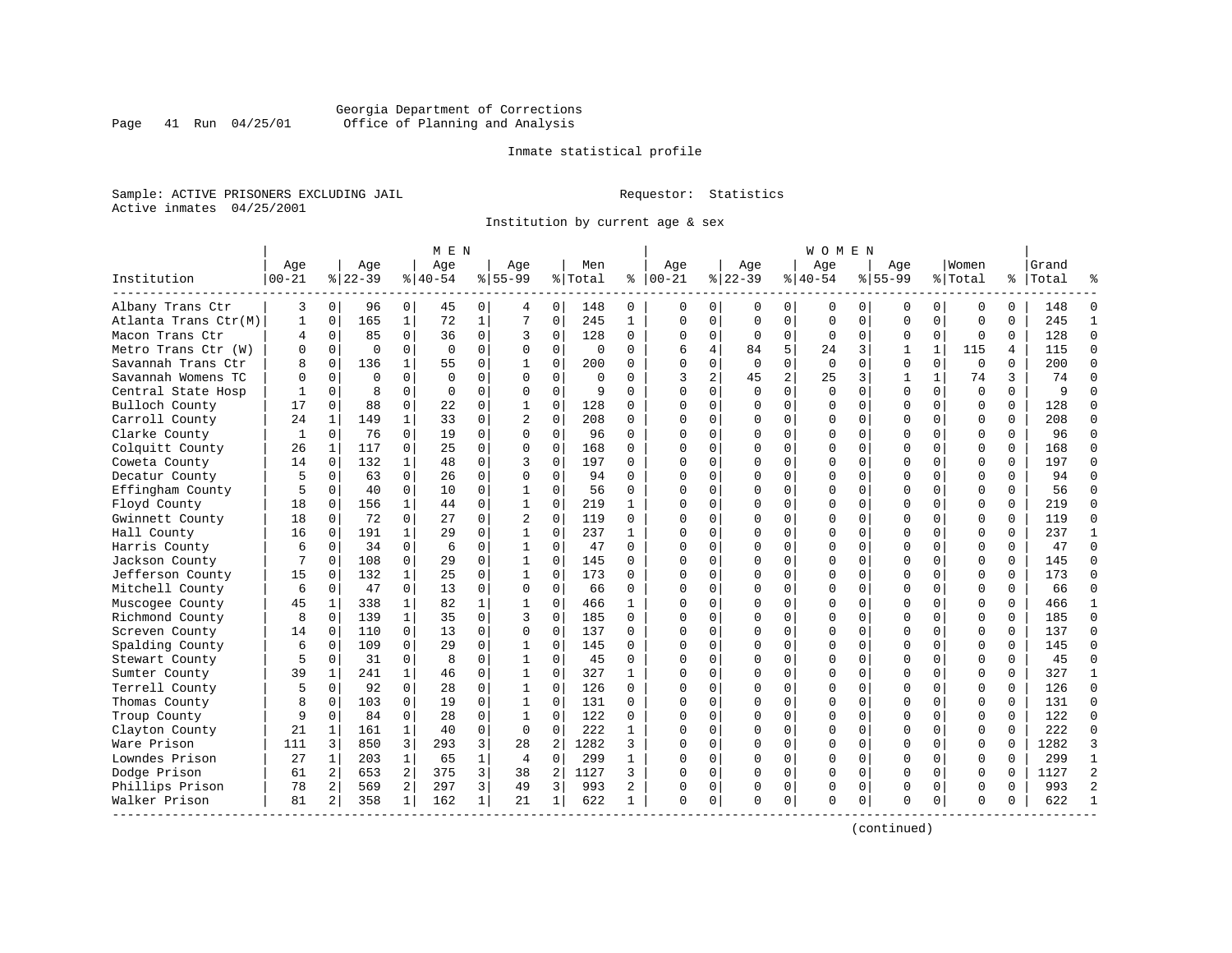#### Georgia Department of Corrections Page 42 Run 04/25/01 Office of Planning and Analysis

# Inmate statistical profile

|  | Sample: ACTIVE PRISONERS EXCLUDING JAII |  |
|--|-----------------------------------------|--|
|  | Active inmates 04/25/2001               |  |

L Bample: Active Prequestor: Statistics

Institution by current age & sex

|                      |                |                |              |                | M E N          |                |              |                |              |                |          |              |             |          | W O M E N    |             |             |          |          |          |           |                |
|----------------------|----------------|----------------|--------------|----------------|----------------|----------------|--------------|----------------|--------------|----------------|----------|--------------|-------------|----------|--------------|-------------|-------------|----------|----------|----------|-----------|----------------|
|                      | Age            |                | Age          |                | Age            |                | Age          |                | Men          |                | Age      |              | Age         |          | Aqe          |             | Aqe         |          | Women    |          | Grand     |                |
| Institution          | $00 - 21$      |                | $ 22-39$     |                | $8 40-54$      |                | $8155 - 99$  |                | % Total      | ႜ              | $ 00-21$ |              | $ 22-39$    |          | $8 40-54$    |             | $8155 - 99$ |          | % Total  |          | %   Total | ៖              |
| Wayne Prison         | 3              | $\Omega$       | 112          | 0              | 75             |                | 9            |                | 199          | 0              | O        | 0            | 0           | 0        | 0            | $\Omega$    | 0           | 0        | $\Omega$ |          | 199       | 0              |
| Arrendale Prison     | 520            | 14             | 552          | 2              | 160            | 1              |              | 0              | 1239         | 3              | $\Omega$ | 0            | $\Omega$    | $\Omega$ | O            | $\Omega$    | $\Omega$    | 0        | $\Omega$ | $\Omega$ | 1239      | 3              |
| Montgomery Prison    | 29             | $\mathbf{1}$   | 273          | $\mathbf{1}$   | 80             | 1              | 5            | $\Omega$       | 387          | 1              | $\cap$   | $\Omega$     | $\Omega$    | $\Omega$ |              | $\Omega$    | $\Omega$    | $\Omega$ | $\Omega$ | $\Omega$ | 387       | $\mathbf{1}$   |
| Lee Prison           | 57             | 2              | 473          | $\overline{2}$ | 187            | $\overline{2}$ | 14           | $\mathbf{1}$   | 731          | $\overline{2}$ |          | $\Omega$     | $\Omega$    | $\Omega$ |              | $\Omega$    | U           | $\Omega$ | $\Omega$ | $\Omega$ | 731       | $\overline{a}$ |
| Putnam Prison        | 15             | $\Omega$       | 86           | $\Omega$       | 39             | $\Omega$       | $\Omega$     | $\Omega$       | 140          | $\Omega$       |          | $\Omega$     | $\Omega$    | $\Omega$ |              | $\Omega$    | U           | $\Omega$ | $\Omega$ | $\Omega$ | 140       | $\Omega$       |
| Georgia State Prison | 33             | 1              | 785          | 3              | 332            | 3              | 28           | 2              | 1178         | 3              |          | $\Omega$     | $\Omega$    | $\Omega$ |              | $\Omega$    | O           | $\Omega$ | $\Omega$ | $\Omega$ | 1178      | 3              |
| Mens Prison          | $\overline{4}$ | $\Omega$       | 149          | $\mathbf{1}$   | 241            | 2              | 259          | 16             | 653          | $\mathfrak{D}$ |          | $\Omega$     | $\cap$      | $\Omega$ |              | $\Omega$    | $\Omega$    | $\Omega$ | $\Omega$ | $\Omega$ | 653       | $\mathbf{1}$   |
| Jackson Prison-Diag  | 170            | 4              | 943          | 4              | 449            | 4              | 44           | 3              | 1606         | 4              |          | $\Omega$     | U           | U        |              | $\Omega$    | U           | $\Omega$ | $\Omega$ | $\cap$   | 1606      | $\overline{4}$ |
| Jackson Prison-Perm  | 3              | $\Omega$       | 130          | $\Omega$       | 99             | $\mathbf 1$    | 9            | $\mathbf{1}$   | 241          | 1              |          | 0            | O           | U        | ∩            | $\Omega$    | 0           | $\Omega$ | $\Omega$ | $\Omega$ | 241       | $\mathbf{1}$   |
| Coastal Prison       | 203            | 5              | 839          | 3              | 386            | 3              | 32           | $\overline{a}$ | 1460         | 3              |          |              | O           | U        |              | $\Omega$    |             | $\Omega$ | $\Omega$ |          | 1460      | 3              |
| Scott Prison         | 65             |                | 723          | 3              | 330            | 3              | 29           | 2              | 1147         | ς              |          | <sup>n</sup> | $\cap$      | U        |              | $\Omega$    | O           | $\Omega$ | $\Omega$ |          | 1147      | 3              |
| Rivers Prison        | 63             | $\overline{2}$ | 681          | 3              | 318            | 3              | 35           | $\overline{c}$ | 1097         | 3              | n        | <sup>n</sup> | U           | U        |              | ∩           | U           | $\Omega$ | $\Omega$ | $\cap$   | 1097      | $\overline{2}$ |
| Rutledge Prison      | 10             | $\Omega$       | 266          | $\mathbf{1}$   | 220            | $\overline{2}$ | 47           | 3              | 543          | 1              |          | $\Omega$     | O           | $\Omega$ |              | $\Omega$    | U           | $\Omega$ | $\Omega$ | $\Omega$ | 543       | $\mathbf{1}$   |
| Central Prison       | 24             | 1              | 411          | 2              | 306            | 3              | 44           | 3              | 785          | $\overline{a}$ |          | $\Omega$     | 0           | $\Omega$ |              | $\Omega$    | U           | $\Omega$ | $\Omega$ | $\Omega$ | 785       | $\overline{a}$ |
| Augusta Med Prison   | 70             | 2              | 542          | $\overline{a}$ | 354            | 3              | 106          | 7              | 1072         | 3              |          | $\Omega$     | $\Omega$    | U        |              | $\Omega$    | U           | $\Omega$ | 1        | $\Omega$ | 1073      | $\overline{a}$ |
| Rogers Prison        | 176            | 5              | 844          | 3              | 234            | $\overline{a}$ | 12           | 1              | 1266         | 3              |          | $\Omega$     | $\Omega$    | U        |              | $\Omega$    | O           | $\Omega$ | $\Omega$ | $\Omega$ | 1266      | $\mathbf{3}$   |
| Burruss Prison       | 32             | $\mathbf{1}$   | 189          | $\mathbf{1}$   | 63             | 1              | 15           | $\mathbf{1}$   | 299          | $\mathbf{1}$   | $\cap$   | $\Omega$     | $\Omega$    | $\Omega$ |              | $\Omega$    | $\Omega$    | $\Omega$ | $\Omega$ | $\Omega$ | 299       | $\mathbf{1}$   |
| Bostick Prison       | 8              | $\Omega$       | 203          | $\mathbf{1}$   | 254            | 2              | 141          | 9              | 606          | 1              |          | $\Omega$     | $\Omega$    | U        | <sup>0</sup> | $\Omega$    | U           | $\Omega$ | $\Omega$ | $\Omega$ | 606       | $\mathbf{1}$   |
| Valdosta Prison      | 33             | $\mathbf{1}$   | 556          | 2              | 230            | 2              | 34           | 2              | 853          | 2              |          |              | $\Omega$    | $\Omega$ |              | $\Omega$    |             | $\Omega$ | $\Omega$ |          | 853       | $\overline{a}$ |
| Hays Prison          | 113            | 3              | 717          | 3              | 338            | 3              | 46           | 3              | 1214         | 3              |          | $\Omega$     | $\Omega$    | $\Omega$ |              | $\Omega$    | O           | $\Omega$ | $\Omega$ | $\Omega$ | 1214      | 3              |
| Hancock Prison       | 102            | 3              | 864          | 3              | 366            | 3              | 47           | 3              | 1379         | 3              |          | $\cap$       | $\cap$      | $\Omega$ | $\cap$       | $\Omega$    | U           | $\cap$   | $\Omega$ | $\cap$   | 1379      | 3              |
| Telfair Prison       | 69             | 2              | 732          | 3              | 244            | $\overline{a}$ | 21           | 1              | 1066         | 2              |          | $\cap$       | U           | $\Omega$ |              | $\Omega$    | U           | $\Omega$ | $\Omega$ | $\cap$   | 1066      | $\overline{2}$ |
| Autry Prison         | 65             | 2              | 807          | 3              | 397            | $\overline{4}$ | 63           | 4              | 1332         | 3              |          | $\Omega$     | O           | $\Omega$ |              | $\Omega$    | 0           | $\Omega$ | 0        |          | 1332      | 3              |
| Washington Mens Pris | 37             | $\mathbf{1}$   | 86           | 0              | 24             | 0              | $\mathbf{1}$ | 0              | 148          | $\Omega$       |          | $\Omega$     | 0           | U        |              | $\Omega$    | O           | $\Omega$ | $\Omega$ | $\Omega$ | 148       | $\mathbf 0$    |
| Wilcox Prison        | 70             | 2              | 784          | 3              | 442            | 4              | 54           | 3              | 1350         |                |          | $\Omega$     | $\Omega$    | U        |              | $\Omega$    | U           | $\Omega$ | $\Omega$ | $\Omega$ | 1350      | 3              |
| Calhoun Prison       | 82             | 2              | 758          | 3              | 344            | 3              | 48           | 3              | 1232         | ς              | $\cap$   | 0            | O           | 0        |              | $\Omega$    | O           | $\Omega$ | 0        | $\Omega$ | 1232      | 3              |
| Dooly Prison         | 62             | 2              | 663          | 3              | 347            | 3              | 36           | $\overline{a}$ | 1108         | 3              |          | 0            | O           | U        |              | $\Omega$    | U           | 0        | $\Omega$ |          | 1108      | $\overline{2}$ |
| Macon Prison         | 73             | 2              | 894          | 3              | 328            | 3              | 60           | 4              | 1355         | ς              |          |              |             | U        |              | $\Omega$    |             | 0        | $\Omega$ |          | 1355      | 3              |
| Smith Prison         | 62             | 2              | 786          | 3              | 251            | 2              | 22           | 1              | 1121         | 3              |          | $\Omega$     | $\Omega$    | $\Omega$ |              | $\Omega$    | $\Omega$    | $\cap$   | $\Omega$ |          | 1121      | $\overline{2}$ |
| Homerville Prison    |                | $\Omega$       | 123          | $\Omega$       | 66             | 1              | ζ            | $\Omega$       | 199          | $\Omega$       | $\Omega$ | $\Omega$     | $\Omega$    | $\Omega$ | $\cap$       | $\Omega$    | $\Omega$    | $\Omega$ | $\Omega$ | $\cap$   | 199       | $\Omega$       |
| Washingtn Women Pris | 0              | $\Omega$       | $\Omega$     | $\Omega$       | $\Omega$       | $\Omega$       | $\Omega$     | $\Omega$       | $\Omega$     | $\Omega$       | 49       | 30           | 544         | 30       | 234          | 32          | 26          | 39       | 853      | 31       | 853       | $\overline{a}$ |
| Baldwin Prison       | 91             | 2              | 469          | 2              | 193            | $\overline{a}$ | 22           | 1              | 775          | 2              | $\Omega$ | $\Omega$     | $\mathbf 0$ | $\Omega$ | $\Omega$     | $\Omega$    | $\Omega$    | $\Omega$ | $\Omega$ | $\Omega$ | 775       | $\overline{a}$ |
| Metro Womens Prison  | 0              | $\Omega$       |              | $\Omega$       | $\Omega$       | $\Omega$       | $\mathbf 0$  | $\mathbf 0$    | 1            | $\Omega$       | 33       | 20           | 438         | 24       | 187          | 26          | 21          | 31       | 679      | 25       | 680       | $\mathbf{1}$   |
| Pulaski Womens Pris  | O              | $\mathbf 0$    | $\mathbf{1}$ | $\Omega$       | $\overline{0}$ | 0              | $\Omega$     | $\mathbf 0$    | $\mathbf{1}$ | $\Omega$       | 74       | 45           | 693         | 38       | 257          | 35          | 18          | 27       | 1042     | 38       | 1043      | $\overline{2}$ |
| Pelham PreTrans Unit | 7              | $\Omega$       | 125          | 0              | 55             | 0              | 5            | $\Omega$       | 192          | $\Omega$       | $\Omega$ | 0            | $\Omega$    | 0        | $\Omega$     | $\mathbf 0$ | 0           | $\Omega$ | $\Omega$ | $\Omega$ | 192       | $\Omega$       |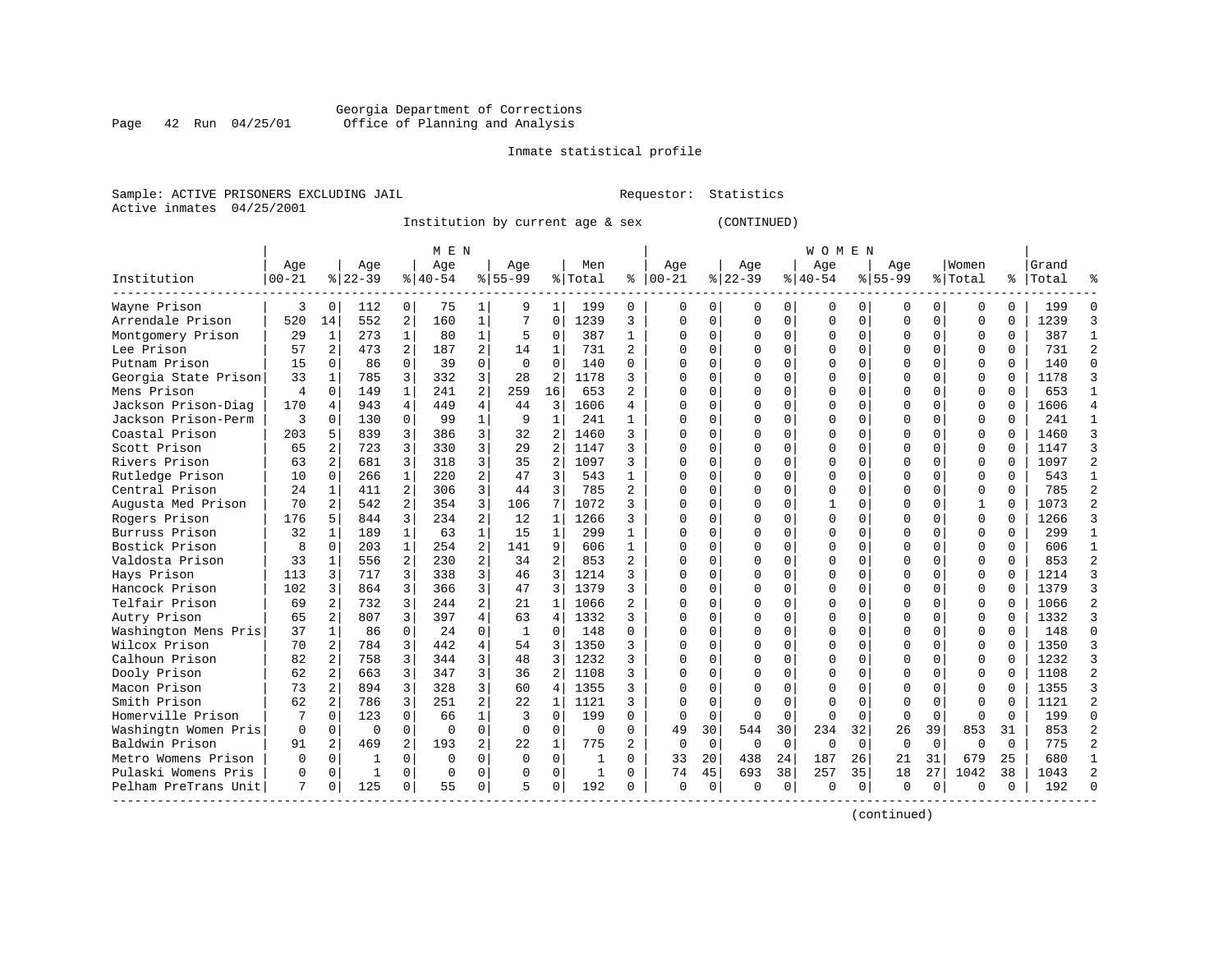# Georgia Department of Corrections<br>Page 43 Run 04/25/01 Office of Planning and Analysis Page 43 Run 04/25/01 Office of Planning and Analysis

#### Inmate statistical profile

Sample: ACTIVE PRISONERS EXCLUDING JAIL **Requestor:** Statistics Active inmates 04/25/2001

Institution by current age & sex (CONTINUED)

|                      |             |       |           |       | M E N                        |       |                    |          |          |       |             |       |           |       | WOMEN     |       |           |        |          |          |           |       |
|----------------------|-------------|-------|-----------|-------|------------------------------|-------|--------------------|----------|----------|-------|-------------|-------|-----------|-------|-----------|-------|-----------|--------|----------|----------|-----------|-------|
|                      | Age         |       | Age       |       | Age                          |       | Age                |          | Men      |       | Age         |       | Age       |       | Age       |       | Age       |        | Women    |          | Grand     |       |
| Institution          | $ 00 - 21$  |       | $ 22-39 $ |       | $ 40-54 $                    |       | $8 55-99$          |          | % Total  | ႜ     | $00 - 21$   |       | $ 22-39 $ |       | $ 40-54 $ |       | $ 55-99 $ |        | % Total  | ွေ       | Total     |       |
| Milan Prison         | 61          |       | 155       |       | 43                           |       |                    |          | 259      |       |             |       |           |       |           |       |           |        |          | 0        | 259       |       |
| West Central Prison  | 19          |       | 131       |       | 26                           |       | 6                  |          | 182      | 0     |             |       |           |       | O         |       |           |        |          | 0        | 182       |       |
| D Ray James Prison   | 123         |       | 997       |       | 405                          |       | 35                 | 2        | 1560     |       |             |       |           |       |           |       |           |        |          | 0        | 1560      |       |
| Coffee Corr Facility | 146         |       | 937       |       | 387                          | 3     | 45                 | 3        | 1515     |       |             |       |           |       | O         |       |           |        |          | 0        | 1515      |       |
| Wheeler Corr Facilty | 113         |       | 931       |       | 417                          |       | 53                 |          | 1514     |       |             |       |           |       | O         |       |           |        | 0        | 0        | 1514      |       |
| Transfer Inst Unkn   | $\mathbf 0$ |       | 0         |       |                              |       |                    |          |          |       |             |       |           |       | 0         |       |           |        |          | 0        |           |       |
| Montgomery BC        | 34          |       | 56        |       |                              |       |                    |          | 90       |       | $\Omega$    |       |           |       | O         |       |           |        |          | 0        | 90        |       |
| Scott BC             | 23          |       | 60        |       |                              |       |                    |          | 83       |       | $\Omega$    |       |           |       | 0         |       |           |        |          | 0        | 83        |       |
| Burruss BC           | 58          |       | 80        |       |                              |       | $\Omega$           |          | 138      |       | $\Omega$    |       |           |       | 0         |       |           |        |          | $\Omega$ | 138       |       |
| Hays BC              | 72          |       | 126       |       |                              |       | $\Omega$           | $\Omega$ | 198      |       | $\Omega$    | O     |           |       | $\Omega$  |       |           |        |          | $\Omega$ | 198       |       |
| Baldwin BC           | 78          |       | 181       |       | $\Omega$                     | 0     | $\Omega$           | $\Omega$ | 259      |       | $\mathbf 0$ | 0     |           |       | $\Omega$  |       | $\Omega$  | 0      |          | 0        | 259       |       |
| Total reported       |             |       |           |       | 3798 100 26157 100 11115 100 |       | 1616 100 42686 100 |          |          |       | 165 100     |       | 1804 100  |       | 728 100   |       |           | 67 100 | 2764 100 |          | 45450 100 |       |
| Percent reported     |             | 100.0 |           | 100.0 |                              | 100.0 |                    | 100.0    |          | 100.0 |             | 100.0 |           | 100.0 |           | 100.0 |           | 100.0  |          | 100.0    |           | 100.0 |
| Not Reported         |             |       | O         |       | $\Omega$                     |       | $\Omega$           |          | $\Omega$ |       | $\Omega$    |       | $\Omega$  |       | $\Omega$  |       | $\Omega$  |        | $\Omega$ |          |           |       |
| Total                | 3798        |       | 26157     |       | 11115                        |       | 1616               |          | 42686    |       | 165         |       | 1804      |       | 728       |       | 67        |        | 2764     |          | 45450     |       |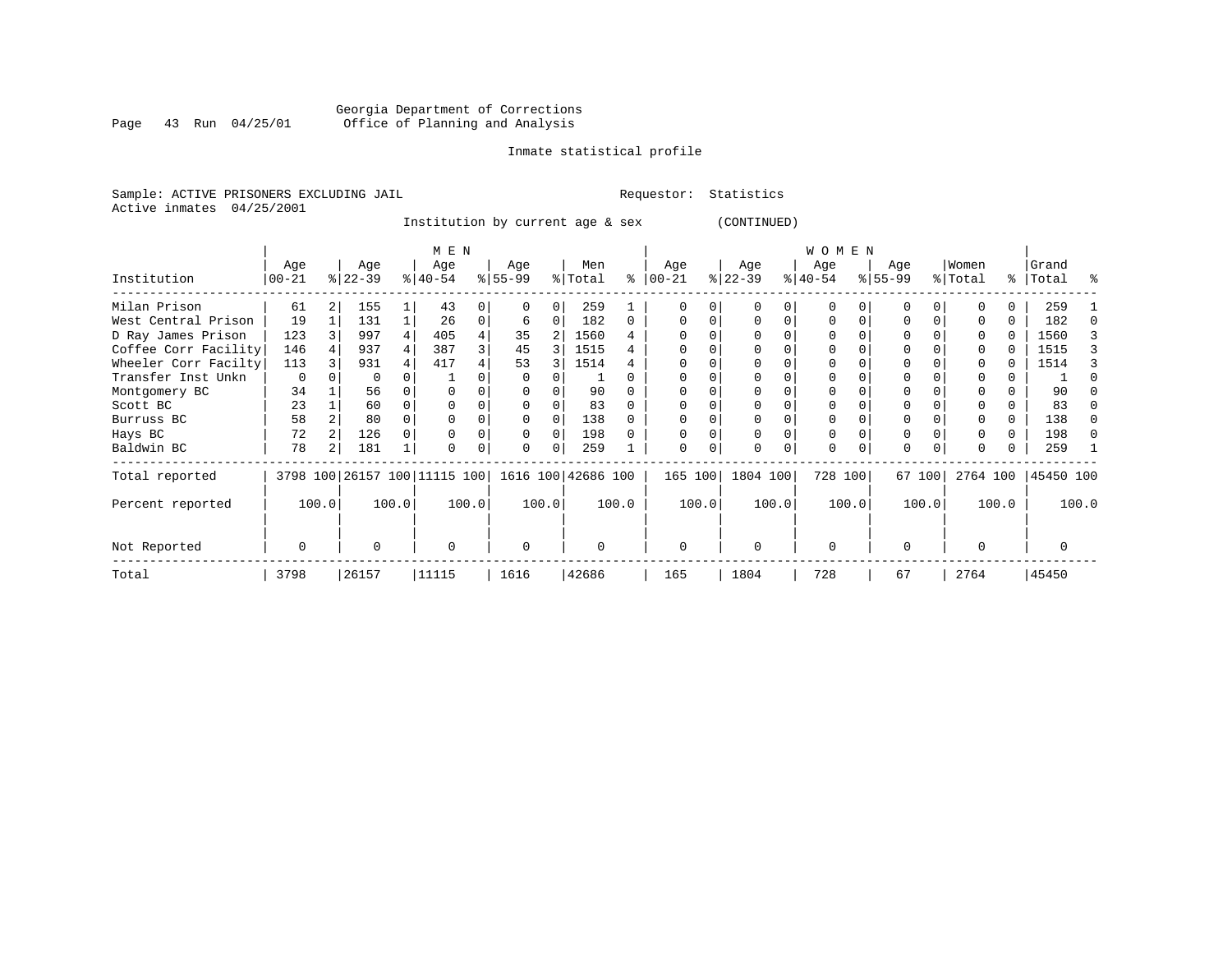### Georgia Department of Corrections Page 44 Run 04/25/01 Office of Planning and Analysis

#### Inmate statistical profile

Sample: ACTIVE PRISONERS EXCLUDING JAIL **Requestor:** Statistics Active inmates 04/25/2001

Misdemeanors And Felonies by current age & sex

| Crime Type                   | Aqe<br>$00 - 21$ |          | Age<br>$8122 - 39$                                    |          | M E N<br>Age<br>$8140 - 54$ |                | Aqe<br>$8155 - 99$ |                | Men<br>% Total | ∻              | Age<br>$ 00-21 $ |                     | Aqe<br>$8$   22-39    |                | <b>WOMEN</b><br>Aqe<br>$ 40-54 $ |                         | Aqe<br>$8155 - 99$ |                          | Women<br>% Total |          | Grand<br>%   Total % |      |
|------------------------------|------------------|----------|-------------------------------------------------------|----------|-----------------------------|----------------|--------------------|----------------|----------------|----------------|------------------|---------------------|-----------------------|----------------|----------------------------------|-------------------------|--------------------|--------------------------|------------------|----------|----------------------|------|
| <b>MISDEMEANOR</b><br>FELONY | 8                | $\Omega$ | 51<br>3758 100 26018 100 11033 100 1607 100 42416 100 | $\Omega$ | 22                          | 0 <sup>1</sup> | 3                  | 0 <sup>1</sup> | 84             | $\overline{0}$ |                  | 0 <sup>1</sup><br>0 | 5<br>164 100 1792 100 | 0 <sup>1</sup> | 2                                | $\mathbf{0}$<br>725 100 | 0                  | 0 <sup>1</sup><br>67 100 | 2748 100         | $\Omega$ | 45164 100            | 91 0 |
| Total reported               |                  |          | 3766 100 26069 100 11055 100 1610 100 42500 100       |          |                             |                |                    |                |                |                |                  | 164 100             | 1797 100              |                |                                  | 727 100                 |                    | 67 100                   | 2755 100         |          | 45255 100            |      |
| Percent reported             |                  | 99.2     |                                                       | 99.7     |                             | 99.5           |                    | 99.6           |                | 99.6           |                  | 99.4                |                       | 99.6           |                                  | 99.9                    |                    | 100.0                    |                  | 99.7     |                      | 99.6 |
| NOT REPORTED                 | 32               |          | 88                                                    |          | 60                          |                | 6                  |                | 186            |                |                  |                     | $\mathbf{r}$          |                |                                  |                         | $\Omega$           |                          | 9                |          | 195                  |      |
| Total                        | 3798             |          | 26157                                                 |          | 11115                       |                | 1616               |                | 42686          |                | 165              |                     | 1804                  |                | 728                              |                         | 67                 |                          | 2764             |          | 45450                |      |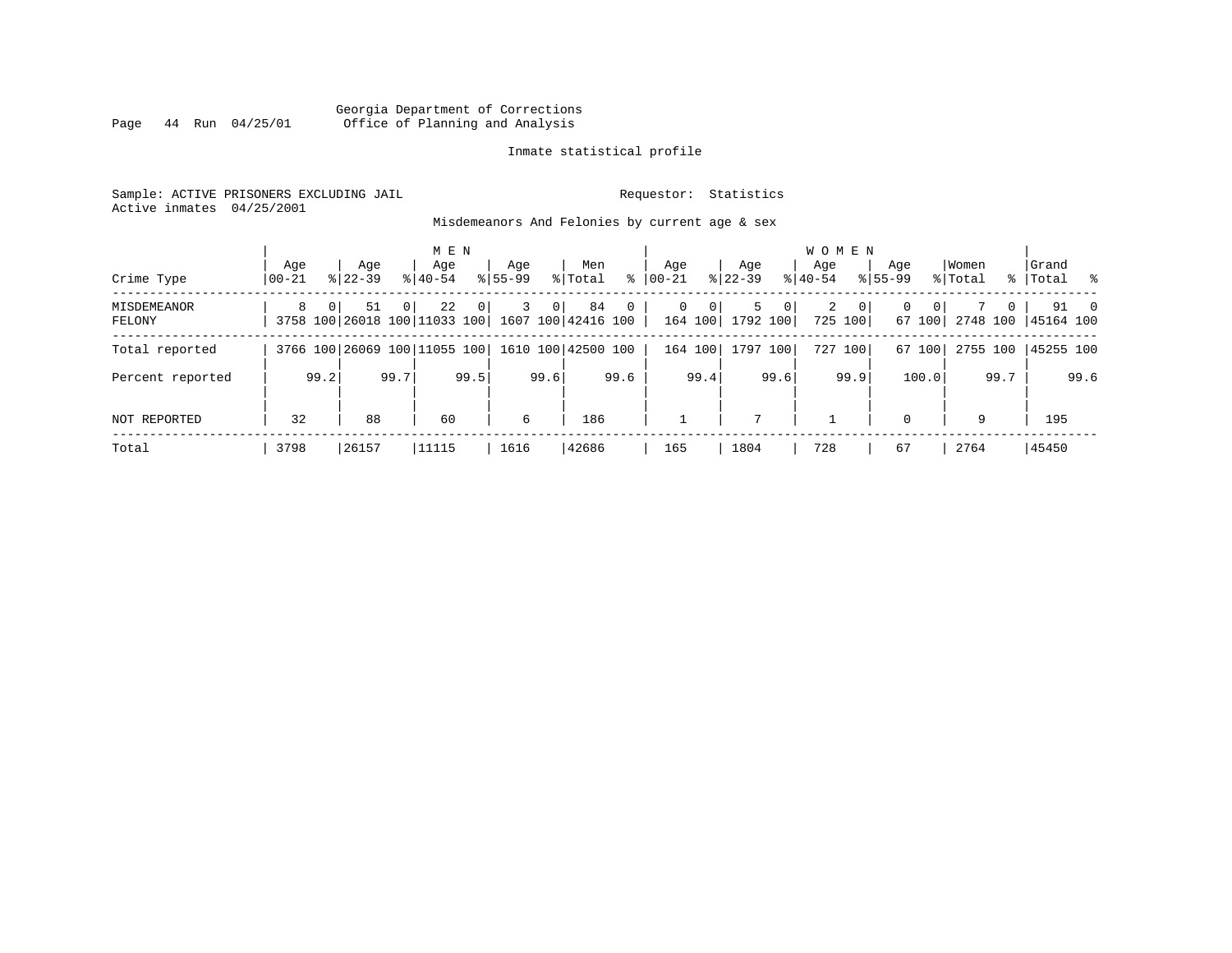# Georgia Department of Corrections<br>Page 45 Run 04/25/01 Office of Planning and Analysis Page 45 Run 04/25/01 Office of Planning and Analysis

#### Inmate statistical profile

Sample: ACTIVE PRISONERS EXCLUDING JAIL **Requestor:** Statistics Active inmates 04/25/2001

Crimes By Group by current age & sex

|                      |           |                |           |              | M E N                        |          |              |              |                    |          |                |          |                |             | W O M E N    |          |              |              |                |              |           |                |
|----------------------|-----------|----------------|-----------|--------------|------------------------------|----------|--------------|--------------|--------------------|----------|----------------|----------|----------------|-------------|--------------|----------|--------------|--------------|----------------|--------------|-----------|----------------|
|                      | Age       |                | Age       |              | Age                          |          | Aqe          |              | Men                |          | Age            |          | Age            |             | Aqe          |          | Aqe          |              | Women          |              | Grand     |                |
| Crimes By Group      | $00 - 21$ |                | $8 22-39$ |              | % 40-54                      |          | $8155 - 99$  |              | % Total            | နွ       | $ 00-21$       |          | $8 22-39$      |             | $ 40-54$     |          | $8155 - 99$  |              | % Total        |              | Total     |                |
| HOMICIDE             | 231       | 6              | 2981      | 11           | 1713                         | 16       | 446          | 28           | 5371               | 13       | 20             | 12       | 216            | 12          | 133          | 18       | 35           | 52           | 404            | 15           | 5775      | 13             |
| ABORTION             | $\Omega$  | $\Omega$       | $\Omega$  | 0            | $\Omega$                     | $\Omega$ | 0            | 0            | $\Omega$           | $\Omega$ | $\Omega$       | $\Omega$ | $\mathbf 0$    | $\mathbf 0$ | $\Omega$     | $\Omega$ | $\Omega$     | $\mathbf 0$  | $\Omega$       | $\Omega$     | $\Omega$  | $\Omega$       |
| BODILY INJRY&REL OFF | 521       | 14             | 3862      | 15           | 1475                         | 13       | 196          | 12           | 6054               | 14       | 22             | 13       | 179            | 10          | 82           | 11       | 6            | 9            | 289            | 10           | 6343      | 14             |
| ARSON & REL OFF      | 18        | $\mathbf 0$    | 192       | $\mathbf{1}$ | 62                           | 1        | 8            | 0            | 280                | -1       | $\overline{2}$ |          |                | O           | 12           | 2        | 2            | 3            | 23             | -1           | 303       | 1              |
| DAMAGE OF PROPERTY   | 18        | $\Omega$       | 63        | 0            | 27                           | $\Omega$ | 2            | $\Omega$     | 110                | $\Omega$ | ∩              | $\Omega$ | 4              | O           | <sup>0</sup> | $\Omega$ | O            | 0            | $\overline{4}$ | <sup>0</sup> | 114       | $\Omega$       |
| BURGLARY & REL OFF   | 546       | 15             | 3108      | 12           | 1140                         | 10       | 50           | 3            | 4844               | 11       | 15             | 9        | 134            | 7           | 35           | 5        | 0            | $\Omega$     | 184            | 7            | 5028      | 11             |
| FORGERY & REL OFF    | 60        | $\overline{2}$ | 741       | 3            | 343                          | 3        | 14           | $\mathbf{1}$ | 1158               | 3        | 15             | 9        | 297            | 17          | 84           | 12       | 7            | 10           | 403            | 15           | 1561      | 3              |
| THEFT                | 289       | 8              | 1640      | 6            | 696                          | 6        | 63           | 4            | 2688               | 6        | 14             | 9        | 209            | 12          | 112          | 15       | $\mathbf{1}$ | $\mathbf{1}$ | 336            | 12           | 3024      | 7              |
| <b>ROBBERY</b>       | 1143      | 30             | 4531      | 17           | 1175                         | 11       | 76           | 5            | 6925               | 16       | 51             | 31       | 158            | 9           | 35           | 5        | 0            | $\Omega$     | 244            | 9            | 7169      | 16             |
| SEXUAL OFFENSES      | 281       | 7              | 2812      | 11           | 2003                         | 18       | 519          | 32           | 5615               | 13       | 5              | 3        | 43             | 2           | 25           | 3        | 0            | 0            | 73             | 3            | 5688      | 13             |
| OBSCENITY CRIMES     | $\Omega$  | $\Omega$       | O         | 0            | 2                            | O        | 1            | $\Omega$     | 3                  | O        | $\Omega$       | $\Omega$ | $\Omega$       | $\Omega$    | <sup>0</sup> | $\Omega$ | U            | $\Omega$     | $\Omega$       | <sup>0</sup> | 3         | $\Omega$       |
| TREASON & REL OFF    | 1         | 0              | -1        | 0            | -1                           | O        | O            | $\Omega$     | २                  | O        | O              | $\Omega$ | $\Omega$       | $\Omega$    | <sup>0</sup> | $\Omega$ | U            | 0            | $\Omega$       | 0            | २         | $\Omega$       |
| CRIMES INVOLVNG GOVT | 74        | $\overline{2}$ | 618       | 2            | 184                          | 2        |              | 0            | 883                |          |                |          | 36             | 2           | 16           | 2        | Ω            | $\Omega$     | 53             | 2            | 936       | $\overline{2}$ |
| FALSIFICATIONS       | 1         | 0              | 21        | 0            | 8                            | 0        | 0            | 0            | 30                 | $\Omega$ | 1              |          | 6              | O           | <sup>0</sup> | $\Omega$ | U            | 0            | 7              | 0            | 37        | $\Omega$       |
| OBSTRUCT LAW ENFORCE | 10        | 0              | 89        | 0            | 28                           | O        |              | 0            | 129                | U        | $\Omega$       | $\Omega$ | 6              | O           |              | $\Omega$ |              | 1            | 8              | U            | 137       | $\Omega$       |
| DISORDERLY CONDUCT   | 10        | 0              | 30        | 0            |                              | O        | U            | 0            | 47                 |          |                |          |                | N           |              | $\Omega$ | Ω            | O            | 2              |              | 49        | $\Omega$       |
| GAMBLING & REL OFF   | -1        | $\Omega$       | ζ         | 0            | -1                           | 0        | $\mathbf{1}$ | $\Omega$     | 6                  | $\Omega$ | $\Omega$       | $\Omega$ | $\mathbf{1}$   | $\Omega$    | <sup>0</sup> | $\Omega$ | U            | $\Omega$     | $\mathbf{1}$   | $\Omega$     | 7         | $\Omega$       |
| CRUELTY TO CHILDREN  | 10        | $\Omega$       | 180       | 1            | 50                           | $\Omega$ | 10           | 1            | 250                | 1        | 5              | 3        | 66             | 4           | 12           | 2        | U            | $\Omega$     | 83             | 3            | 333       | 1              |
| CRIMES WITH GUNS     |           | $\Omega$       | 114       | $\Omega$     | 59                           | 1        | 7            | $\Omega$     | 188                | $\Omega$ | $\Omega$       | $\Omega$ | $\overline{2}$ | $\Omega$    | <sup>0</sup> | $\Omega$ | Ω            | $\Omega$     | $\overline{2}$ | $\Omega$     | 190       | $\Omega$       |
| INVASION PRIVACY     |           | 0              | 7         | 0            | 10                           | $\Omega$ | $\mathbf{1}$ | U            | 20                 | $\Omega$ | $\Omega$       | $\Omega$ | $\Omega$       | O           | <sup>0</sup> | $\Omega$ | O            | 0            | $\Omega$       | <sup>0</sup> | 20        | $\Omega$       |
| RACKETEERING         | $\Omega$  | $\Omega$       | 10        | 0            | 14                           | O        | 0            | $\Omega$     | 24                 | O        | $\Omega$       | $\Omega$ | 3              | 0           |              | 0        | O            | 0            | $\overline{4}$ | O            | 28        | $\Omega$       |
| DRUG ABUSE OFFENSES  | 466       | 12             | 3903      | 15           | 1544                         | 14       | 131          | 8            | 6044               | 14       | 9              | 5        | 337            | 19          | 139          | 19       | 12           | 18           | 497            | 18           | 6541      | 14             |
| DRUG TRAFFICKING     | 33        | 1              | 739       | 3            | 220                          | 2        | 27           | 2            | 1019               |          | 1              |          | 48             | 3           | 20           | 3        | 3            | 4            | 72             | ζ            | 1091      | $\overline{2}$ |
| <b>AUTO CRIMES</b>   |           | 0              | 268       | 1            | 239                          | 2        | 41           | 3            | 555                | 1        | $\Omega$       | $\Omega$ | 15             | 1           | 13           | 2        | $\Omega$     | $\Omega$     | 28             | -1           | 583       | 1              |
| REVENUE & CONTRABAND |           | 0              | 0         | 0            | $\Omega$                     | $\Omega$ | 0            | 0            | $\Omega$           | $\Omega$ | $\Omega$       | $\Omega$ | $\mathbf 0$    | 0           | 0            | $\Omega$ | 0            | 0            | $\Omega$       | $\Omega$     | O         | $\Omega$       |
| CRIMES OF OTH STATES | $\Omega$  | $\Omega$       | 0         | 0            | $\overline{a}$               | $\Omega$ | 0            | $\Omega$     | $\overline{2}$     | $\Omega$ | $\Omega$       | $\Omega$ | -1             | 0           | <sup>0</sup> | $\Omega$ | 0            | 0            | -1             | $\Omega$     | 3         | $\Omega$       |
| MISC. FELONIES       | 24        | 1              | 92        | 0            | 26                           | 0        | 4            | $\Omega$     | 146                | O        |                |          | 22             |             | 5            | 1        | 0            | 0            | 29             |              | 175       | $\Omega$       |
| MISDEMEANORS         | 8         | 0              | 51        | 0            | 22                           | 0        | 3            | 0            | 84                 | O        | $\Omega$       | 0        | 5              | 0           | 2            | 0        | 0            | 0            |                |              | 91        | ∩              |
| Total reported       |           |                |           |              | 3762 100 26056 100 11051 100 |          |              |              | 1609 100 42478 100 |          | 164 100        |          | 1796 100       |             | 727 100      |          |              | 67 1001      | 2754 100       |              | 45232 100 |                |
| Percent reported     |           | 99.1           |           | 99.6         |                              | 99.4     |              | 99.6         |                    | 99.5     |                | 99.4     |                | 99.6        |              | 99.9     |              | 100.0        |                | 99.6         |           | 99.5           |
| NOT REPORTED         | 36        |                | 101       |              | 64                           |          | 7            |              | 208                |          | 1              |          | 8              |             | 1            |          | 0            |              | 10             |              | 218       |                |
| Total                | 3798      |                | 26157     |              | 11115                        |          | 1616         |              | 42686              |          | 165            |          | 1804           |             | 728          |          | 67           |              | 2764           |              | 45450     |                |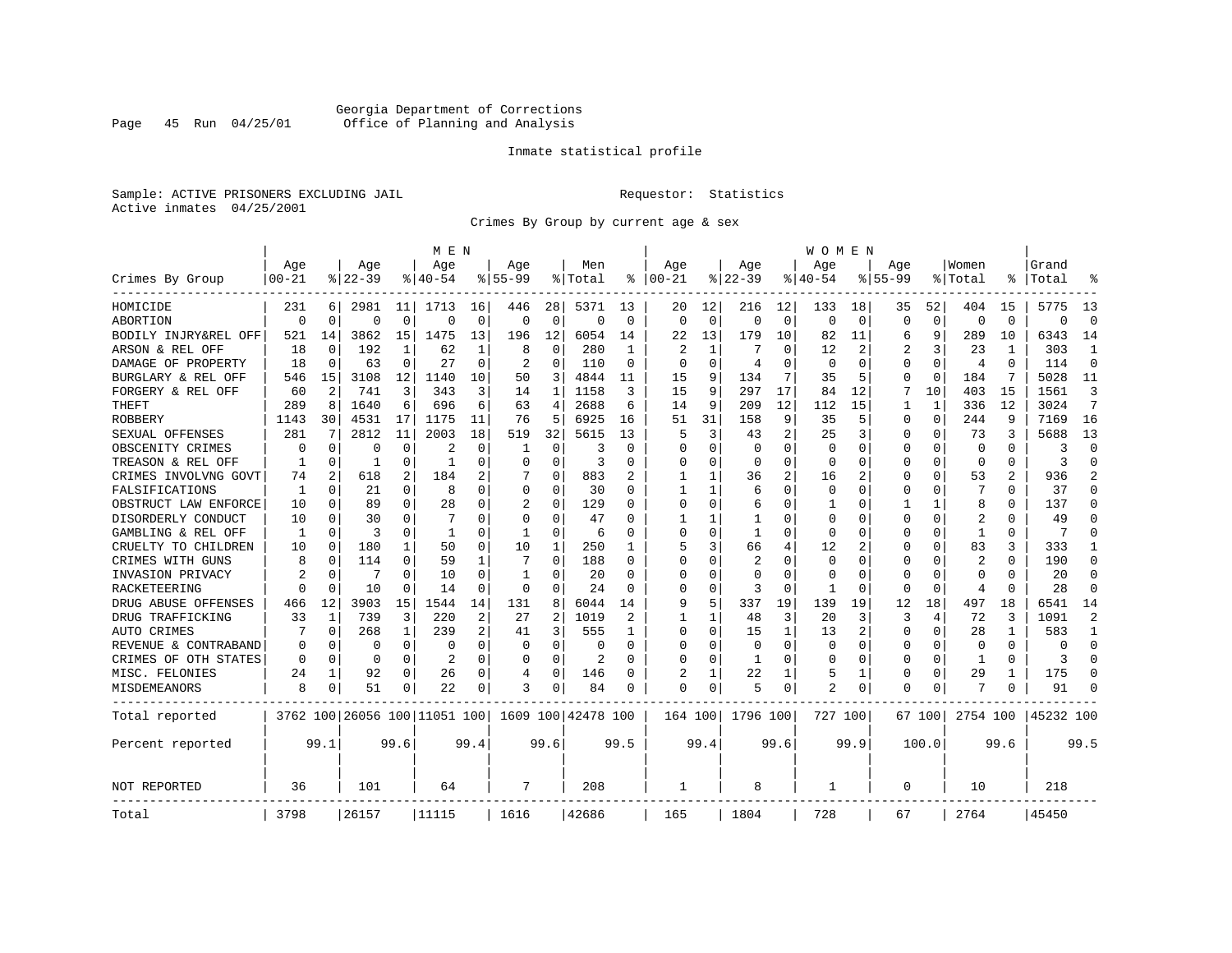### Georgia Department of Corrections Page 46 Run 04/25/01 Office of Planning and Analysis

#### Inmate statistical profile

Sample: ACTIVE PRISONERS EXCLUDING JAIL **Requestor:** Statistics Active inmates 04/25/2001

Most Serious Offense by current age & sex

|                            |              |             |                |             | MEN            |             |             |             |                |             |               |                |                |                | <b>WOMEN</b> |             |             |                |                |          |           |          |
|----------------------------|--------------|-------------|----------------|-------------|----------------|-------------|-------------|-------------|----------------|-------------|---------------|----------------|----------------|----------------|--------------|-------------|-------------|----------------|----------------|----------|-----------|----------|
|                            | Age          |             | Age            |             | Age            |             | Age         |             | Men            |             | Age           |                | Age            |                | Age          |             | Age         |                | Women          |          | Grand     |          |
| Most Serious Offense 00-21 |              |             | $8 22-39$      |             | $8 40-54$      |             | $8 55-99$   |             | % Total        |             | $8   00 - 21$ |                | $8 22-39$      |                | $ 40-54 $    |             | $8155 - 99$ |                | % Total        |          | %   Total | ዱ        |
| Misdemeanors               |              |             |                |             |                |             |             |             |                |             |               |                |                |                |              |             |             |                |                |          |           |          |
| abandonment                | $\Omega$     | $\mathbf 0$ | $\mathbf 1$    | 0           | $\mathbf 0$    | 0           | $\mathbf 0$ | 0           | $\mathbf{1}$   | $\mathbf 0$ | $\Omega$      | $\overline{0}$ | $\mathbf 0$    | 0 <sup>1</sup> | $\mathbf 0$  | 0           | $\Omega$    | 0              | $\Omega$       | $\Omega$ |           | $\Omega$ |
| stalking                   | $\Omega$     | $\Omega$    | $\overline{2}$ | $\mathbf 0$ | $\Omega$       | $\mathbf 0$ | $\Omega$    | $\mathbf 0$ | $\overline{2}$ | $\Omega$    | $\Omega$      | $\Omega$       | $\Omega$       | $\Omega$       | $\cap$       | $\Omega$    | $\Omega$    | 0 <sup>1</sup> | $\Omega$       | $\Omega$ |           | $\Omega$ |
| aggravated assault         | $\Omega$     | $\mathbf 0$ | $\mathbf{1}$   | 0           | $\Omega$       | $\mathbf 0$ | $\mathbf 0$ | $\mathbf 0$ | $\mathbf{1}$   | $\Omega$    | $\Omega$      | $\overline{0}$ | $\mathbf 0$    | 0              | $\Omega$     | 0           | $\Omega$    | $\overline{0}$ | $\Omega$       | 0        |           | $\Omega$ |
| simple assault             | n            | $\Omega$    | $\overline{c}$ | $\Omega$    | $\Omega$       | 0           |             | $\Omega$    | 3              | $\Omega$    | $\Omega$      | $\Omega$       | $\Omega$       | $\Omega$       | ∩            | $\Omega$    | $\Omega$    | $\Omega$       | $\Omega$       | $\Omega$ |           | $\Omega$ |
| simple battery             | n            | $\Omega$    |                | $\Omega$    | 3              | $\mathbf 0$ |             | $\mathbf 0$ | 5              | $\Omega$    | $\Omega$      | $\Omega$       | $\overline{2}$ | $\Omega$       | ∩            | $\Omega$    | U           | 0              | $\overline{2}$ | 0        |           | $\Omega$ |
| reckless conduct           | n            | $\Omega$    |                | $\Omega$    |                | 0           | $\Omega$    | $\mathbf 0$ | $\overline{a}$ | $\Omega$    | U             | <sup>n</sup>   | <sup>0</sup>   | 0              |              | $\Omega$    | U           | $\Omega$       | ∩              | 0        |           | $\Omega$ |
| disorderly conduct         | U            | $\Omega$    |                | $\Omega$    | $\Omega$       | $\Omega$    | $\Omega$    | $\Omega$    |                | $\Omega$    | $\Omega$      | $\cap$         | $\Omega$       | 0              |              | $\Omega$    | U           | $\Omega$       | $\cap$         | $\Omega$ |           | $\Omega$ |
| receiving stolen goo       | $\Omega$     | $\Omega$    | $\mathfrak{D}$ | $\Omega$    | $\Omega$       | $\Omega$    | O           | $\Omega$    | $\mathfrak{D}$ | $\Omega$    | O             | U              | U              | U              |              | $\Omega$    |             | $\Omega$       |                | $\Omega$ |           | $\Omega$ |
| theft by taking            |              | $\Omega$    | ζ              | $\Omega$    | 2              | $\Omega$    | U           | $\Omega$    | 5              | $\Omega$    | ∩             | <sup>n</sup>   | U              | U              |              | $\Omega$    |             | $\Omega$       | $\cap$         | $\Omega$ |           | $\Omega$ |
| robbery                    |              | $\Omega$    |                | $\Omega$    | $\Omega$       | $\Omega$    | $\Omega$    | $\Omega$    |                | $\Omega$    | $\Omega$      | $\cap$         | $\Omega$       | U              |              | $\Omega$    |             | $\Omega$       | $\cap$         | $\Omega$ |           | $\Omega$ |
| bad checks                 |              | $\Omega$    |                | $\Omega$    |                | $\Omega$    | $\Omega$    | $\Omega$    | $\overline{a}$ | $\Omega$    | $\Omega$      | $\cap$         |                | 0              | n            | $\Omega$    |             | $\Omega$       |                | $\Omega$ |           | $\Omega$ |
| poss of marijuana          |              | $\Omega$    | ζ              | $\Omega$    |                | $\Omega$    | O           | $\Omega$    | 5              | $\Omega$    | ∩             | $\cap$         | $\Omega$       | 0              | ∩            | $\Omega$    | U           | 0              | $\cap$         | $\Omega$ |           | $\Omega$ |
| viol motor yeh law         | n            | $\Omega$    | 3              | $\Omega$    | 3              | $\Omega$    | $\Omega$    | $\Omega$    | 6              | $\cap$      | $\Omega$      | $\cap$         | $\cap$         | U              | $\cap$       | $\Omega$    | ∩           | 0              | $\cap$         | $\Omega$ |           | $\cap$   |
| d.u.i.                     | n            | $\Omega$    | 6              | $\Omega$    | $\overline{4}$ | $\Omega$    | 1           | $\Omega$    | 11             | $\Omega$    | n             | $\cap$         | $\cap$         | U              | ∩            | $\Omega$    | ∩           | $\Omega$       | $\cap$         | $\Omega$ | 11        | $\Omega$ |
| obstr of law enf off       | $\mathbf{1}$ | $\Omega$    | 10             | $\Omega$    | 1              | $\Omega$    | $\Omega$    | $\Omega$    | 12             | $\Omega$    | U             | $\cap$         | ∩              | U              | U            | $\cap$      |             | 0              | ∩              | $\Omega$ | 12        | $\Omega$ |
| impersonating anothe       | 1            | $\Omega$    | $\mathbf{1}$   | $\Omega$    | $\Omega$       | $\Omega$    | U           | $\Omega$    | $\overline{a}$ | $\Omega$    | U             | $\cap$         | ∩              | U              |              | $\cap$      |             | $\Omega$       | ∩              | 0        |           | $\Omega$ |
| criminal trespassing       | $\mathbf{1}$ | $\Omega$    | 4              | $\Omega$    |                | $\Omega$    | O           | $\Omega$    | 6              | $\Omega$    | U             | $\cap$         | $\Omega$       | 0              |              | $\Omega$    |             | $\Omega$       | $\Omega$       | $\Omega$ |           | $\Omega$ |
| prostitution               | 0            | $\Omega$    | $\Omega$       | $\Omega$    | $\Omega$       | $\Omega$    | O           | $\Omega$    | $\Omega$       | $\Omega$    | $\Omega$      | $\Omega$       |                | $\Omega$       |              | $\Omega$    |             | $\Omega$       |                | $\Omega$ |           | $\Omega$ |
| sexual battery             | O            | $\Omega$    |                | $\Omega$    | -1             | $\Omega$    |             | $\Omega$    | $\overline{a}$ | $\Omega$    | U             | $\cap$         | $\Omega$       | 0              |              | $\Omega$    |             | $\Omega$       | $\cap$         | $\Omega$ |           | $\cap$   |
| escape                     |              | $\Omega$    | $\Omega$       | $\Omega$    | $\Omega$       | $\Omega$    | O           | $\Omega$    | $\mathbf{1}$   | $\Omega$    | O             | $\cap$         | $\Omega$       | $\Omega$       |              | $\Omega$    |             | $\Omega$       | $\Omega$       | $\Omega$ |           | $\Omega$ |
| cpwl & concealed wea       | 2            | $\mathbf 0$ |                | $\Omega$    | 1              | $\Omega$    | O           | $\Omega$    | $\overline{4}$ | $\Omega$    | O             | $\Omega$       | $\Omega$       | $\Omega$       |              | $\Omega$    | U           | $\Omega$       | $\Omega$       | $\Omega$ |           | $\Omega$ |
| shoplifting                | 0            | $\mathbf 0$ | $\overline{2}$ | $\Omega$    | $\Omega$       | $\mathbf 0$ | 0           | $\mathbf 0$ | $\overline{2}$ | $\Omega$    | O             | $\Omega$       | -1             | $\Omega$       | O            | $\mathbf 0$ | U           | $\Omega$       |                | $\Omega$ |           | $\Omega$ |
| pointing gun at anot       | 0            | $\mathbf 0$ | $\mathbf{1}$   | $\Omega$    | $\Omega$       | $\Omega$    | $\Omega$    | 0           |                | $\Omega$    | $\Omega$      | $\Omega$       | 0              | $\Omega$       | 0            | $\Omega$    | 0           | $\Omega$       | $\Omega$       | $\Omega$ |           | $\Omega$ |
| carry dly weapons pu       | $\Omega$     | $\mathbf 0$ | $\Omega$       | $\Omega$    |                | 0           |             | $\mathbf 0$ |                | $\Omega$    |               | $\Omega$       | $\Omega$       | 0              | $\Omega$     | $\Omega$    | U           | $\Omega$       | $\Omega$       | $\Omega$ |           | $\cap$   |
| inciting to riot           | $\mathbf 0$  | $\mathbf 0$ | 0              | 0           | $\mathbf 0$    | 0           | $\Omega$    | $\mathbf 0$ | $\Omega$       | $\Omega$    | $\Omega$      | $\mathbf 0$    | $\Omega$       | 0              | $\mathbf{1}$ | 0           | U           | 0              | $\mathbf{1}$   | O        |           | $\cap$   |
| FELONIES                   |              |             |                |             |                |             |             |             |                |             |               |                |                |                |              |             |             |                |                |          |           |          |
|                            |              |             |                |             |                |             |             |             |                |             |               |                |                |                |              |             | (continued) |                |                |          |           |          |
|                            |              |             |                |             |                |             |             |             |                |             |               |                |                |                |              |             |             |                |                |          |           |          |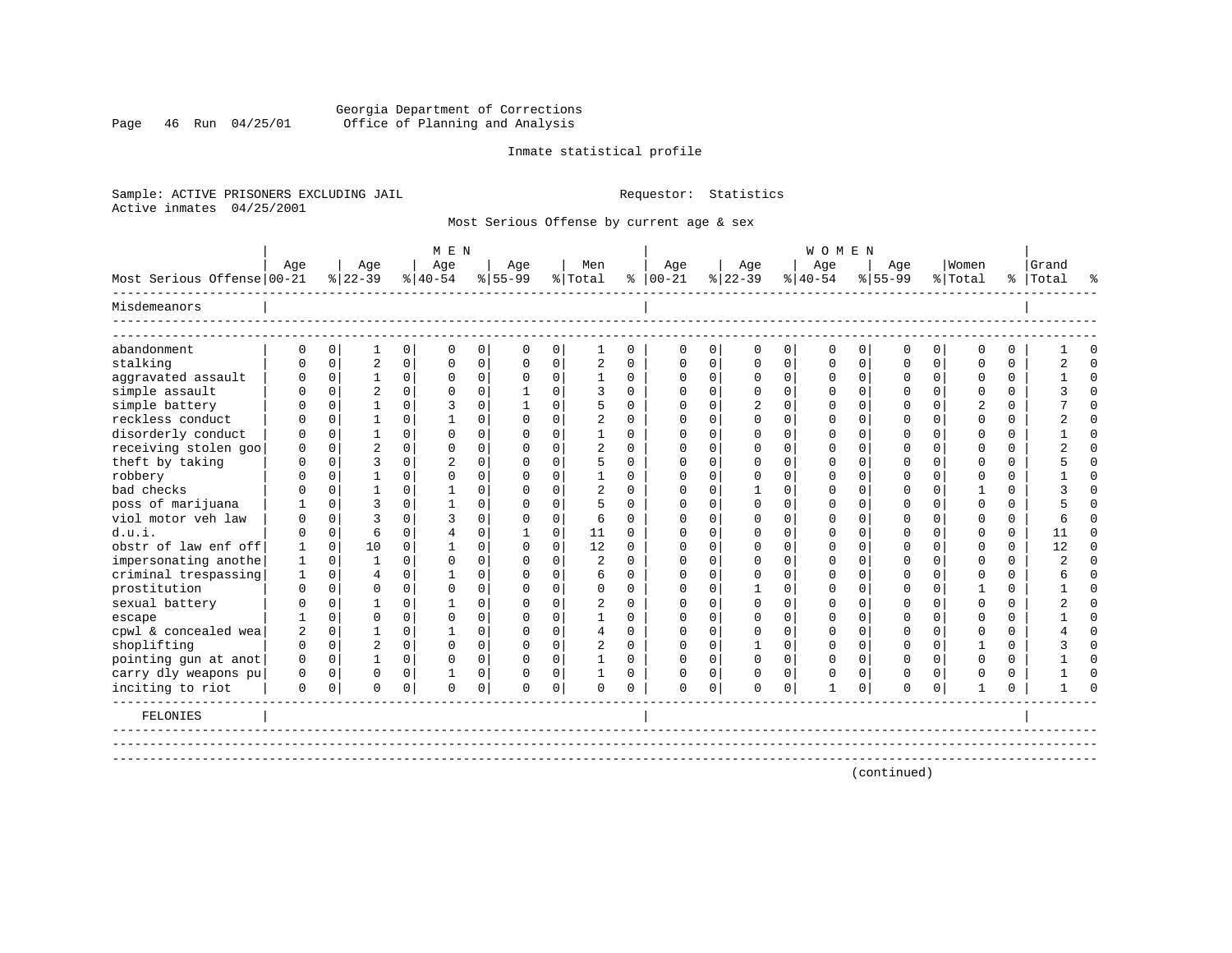Georgia Department of Corrections<br>Page 47 Run 04/25/01 Office of Planning and Analysis Office of Planning and Analysis

CRIM. DAMAGE 1ST DEG  $\begin{array}{cccc} 2 & 0 & 19 & 0 & 5 & 0 \end{array}$ 

Sample: ACTIVE PRISONERS EXCLUDING JAIL **Requestor:** Statistics

#### Inmate statistical profile

CRIMINAL POSS EXPLOS | 0 0 | 1 0 | 1 0 | 0 0 | 2 0 | 0 0 | 0 0 | 0 0 | 0 0 | 0 0 | 2 0<br>CRIM.DAMAGE 1ST DEG | 2 0 | 19 0 | 5 0 | 0 0 | 26 0 | 0 0 | 1 0 | 0 0 | 0 0 | 1 0 | 27 0

------------------------------------------------------------------------------------------------------------------------------------

| Active inmates             | 04/25/2001 |          |                 |             |                  |              |                    |              |                                           |          |                   |             |                 |          |                  |          |                    |             |                  |          |                 |                |
|----------------------------|------------|----------|-----------------|-------------|------------------|--------------|--------------------|--------------|-------------------------------------------|----------|-------------------|-------------|-----------------|----------|------------------|----------|--------------------|-------------|------------------|----------|-----------------|----------------|
|                            |            |          |                 |             |                  |              |                    |              | Most Serious Offense by current age & sex |          |                   |             |                 |          | (CONTINUED)      |          |                    |             |                  |          |                 |                |
|                            |            |          |                 |             | M E N            |              |                    |              |                                           |          |                   |             |                 |          | <b>WOMEN</b>     |          |                    |             |                  |          |                 |                |
| Most Serious Offense 00-21 | Age        |          | Age<br>$ 22-39$ |             | Age<br>$8 40-54$ |              | Age<br>$8155 - 99$ |              | Men<br>% Total                            |          | Age<br>$% 100-21$ |             | Age<br>$ 22-39$ |          | Age<br>$8 40-54$ |          | Aqe<br>$8155 - 99$ |             | Women<br>% Total | ႜ        | Grand<br> Total |                |
| FELONIES                   |            |          |                 |             |                  |              |                    |              |                                           |          |                   |             |                 |          |                  |          |                    |             |                  |          |                 |                |
| misc misdemeanor           |            | 0        | 3               | 0           | 2                | 0            | 0                  | 0            | 6                                         | 0        | $\Omega$          | 0           | 0               | 0        | 1                | 0        | 0                  | 0           |                  | 0        |                 |                |
| MISC. HOMICIDE OFFEN       | 3          | 0        | 5               | $\mathbf 0$ | 3                | $\mathbf 0$  | 0                  | 0            | 11                                        | 0        | $\Omega$          | 0           | 0               | 0        | $\Omega$         | 0        | $\mathbf 0$        | $\mathbf 0$ | $\mathbf 0$      | $\Omega$ | 11              | $\Omega$       |
| <b>MURDER</b>              | 138        | 4        | 2037            | 8           | 1338             | 12           | 340                | 21           | 3853                                      | 9        | 10                | 6           | 107             | 6        | 72               | 10       | 25                 | 37          | 214              | 8        | 4067            | 9              |
| VOLUNTARY MANSLAUGHT       | 55         | 1        | 700             | 3           | 281              | 3            | 76                 | 5            | 1112                                      | 3        | 9                 | 5           | 80              |          | 49               |          | 8                  | 12          | 146              | 5        | 1258            |                |
| INVOLUNTARY MANSLAUG       | 19         | 1        | 77              | 0           | 17               | $\mathbf 0$  | 10                 | $\mathbf{1}$ | 123                                       | 0        |                   | 1           | 12              |          |                  | O        | 0                  | 0           | 15               | 1        | 138             |                |
| RECKLESS ABANDONMENT       | $\Omega$   | $\Omega$ | $\Omega$        | $\Omega$    | $\Omega$         | $\Omega$     | $\Omega$           | $\Omega$     | $\Omega$                                  | $\Omega$ | $\Omega$          | $\Omega$    | $\mathbf{1}$    | $\Omega$ | $\Omega$         | $\Omega$ | 0                  | $\Omega$    |                  | $\Omega$ | 1               | U              |
| FETICIDE                   | 0          | $\Omega$ | 2               | 0           | $\overline{c}$   | $\Omega$     | $\Omega$           | $\Omega$     | 4                                         | $\Omega$ | $\Omega$          | $\Omega$    | $\Omega$        | $\Omega$ | $\Omega$         | $\Omega$ | 0                  | 0           | $\Omega$         | 0        | 4               | ∩              |
| VEHICULAR HOMICIDE         | 19         | 1        | 154             | 1           | 73               | $\mathbf 1$  | 16                 | 1            | 262                                       | 1        |                   | 0           | 15              |          | 6                |          | 2                  | 3           | 23               | 1        | 285             |                |
| HOMICIDE BY PILOT, DU      | 0          | 0        | 6               | $\mathbf 0$ | 1                | $\mathbf 0$  | 1                  | 0            | 8                                         | $\Omega$ |                   | 0           | $\Omega$        | $\Omega$ | 3                | $\Omega$ | 0                  | 0           | 3                | $\Omega$ | 11              | $\cap$         |
| CONCEAL DEATH OF ANO       | $\Omega$   | 0        |                 | 0           | 0                | $\Omega$     | 1                  | $\Omega$     | 3                                         | $\Omega$ |                   | $\Omega$    | 0               | $\Omega$ | $\Omega$         | O        | <sup>0</sup>       | 0           | $\Omega$         | $\Omega$ | 3               | ∩              |
| CRIMINAL ATTEMPT MUR       | 0          | 0        | ζ               | 0           | 1                | $\Omega$     | 2                  | $\Omega$     | 6                                         | $\Omega$ | $\Omega$          | $\Omega$    | -1              | $\Omega$ | 1                | $\Omega$ | <sup>0</sup>       | 0           |                  | $\Omega$ | 8               | U              |
| MISC. ASSAULT/BATTER       | 3          | $\Omega$ | 27              | 0           | 13               | 0            | 1                  | $\Omega$     | 44                                        | 0        | $\Omega$          | $\Omega$    | 0               | 0        | $\Omega$         | $\Omega$ | 0                  | 0           | $\Omega$         | $\Omega$ | 44              |                |
| AGGRAVATED ASSAULT         | 328        | 9        | 2378            | 9           | 875              | 8            | 130                | 8            | 3711                                      | 9        | 19                | 12          | 127             |          | 56               | 8        | 4                  | 6           | 206              | 7        | 3917            | q              |
| CRMNL ATTEMPT AGG AS       | $\Omega$   | $\Omega$ | 3               | 0           | 1                | $\Omega$     | $\Omega$           | $\Omega$     | 4                                         | $\Omega$ | $\Omega$          | $\Omega$    | $\Omega$        | $\Omega$ | $\Omega$         | $\Omega$ | 0                  | 0           | $\Omega$         | 0        | 4               |                |
| AGGRAVATED BATTERY         | 51         | 1        | 293             | 1           | 125              | $\mathbf 1$  | 17                 | 1            | 486                                       | 1        |                   | 1           | 19              | 1        | 12               | 2        | 1                  | 1           | 33               | 1        | 519             |                |
| TERRORIST THREATS &        | 17         | $\Omega$ | 155             | $\mathbf 1$ | 62               | $\mathbf{1}$ | 6                  | 0            | 240                                       | 1        | O                 | $\mathbf 0$ | 4               | 0        | 4                |          | 0                  | 0           | 8                | $\Omega$ | 248             |                |
| FALSE IMPRISONMENT         | 7          | $\Omega$ | 72              | $\mathbf 0$ | 24               | $\mathbf 0$  | $\overline{2}$     | $\Omega$     | 105                                       | $\Omega$ |                   | $\Omega$    | 2               | $\Omega$ | $\mathbf{1}$     | $\Omega$ | 0                  | 0           | 3                | $\Omega$ | 108             | $\Omega$       |
| KIDNAPPING                 | 97         | 3        | 652             | 3           | 273              | 2            | 26                 | 2            | 1048                                      | 2        | $\overline{2}$    | 1           | 12              | -1       | 8                |          | <sup>0</sup>       | 0           | 22               | 1        | 1070            | $\mathfrak{D}$ |
| INTERFERENCE WITH CU       | 1          | $\Omega$ | 3               | 0           | 0                | $\mathbf 0$  | 0                  | 0            | 4                                         | 0        | $\Omega$          | $\Omega$    | $\Omega$        | $\Omega$ | $\Omega$         | $\Omega$ | O                  | 0           | 0                | 0        | 4               | $\Omega$       |
| AGG ASSLT ON POLICE        | 12         | 0        | 188             | 1           | 58               | 1            | 9                  | 1            | 267                                       |          |                   | $\Omega$    | 8               | $\Omega$ |                  | $\Omega$ | 0                  | 0           | 9                | 0        | 276             |                |
| AGG BATRY PEACE OFFI       | 0          | 0        |                 | 0           |                  | 0            | 0                  | 0            | 9                                         | 0        |                   | $\Omega$    | 0               | $\Omega$ | $\Omega$         | $\Omega$ | 0                  | 0           | $\Omega$         | 0        | 9               |                |
| SIMPLE BATTERY MISD        | 0          | 0        | 1               | 0           | $\overline{c}$   | 0            | 0                  | $\Omega$     | 3                                         | 0        | O                 | $\Omega$    | 0               | $\Omega$ | $\Omega$         | O        | 0                  | 0           | $\Omega$         | 0        | 3               |                |
| RECK COND-HIV INFCTD       | 0          | 0        | 6               | 0           | $\overline{c}$   | 0            | 0                  | $\Omega$     | 8                                         | $\Omega$ | O                 | $\Omega$    | 5               | $\Omega$ | $\Omega$         | $\Omega$ |                    | 1           | 6                | 0        | 14              | ∩              |
| STALKING                   | 0          | 0        | 0               | 0           | 1                | 0            | 0                  | 0            | 1                                         | $\Omega$ |                   | 0           | 0               | 0        | $\Omega$         | $\Omega$ | 0                  | 0           | $\Omega$         | $\Omega$ | $\mathbf{1}$    |                |
| AGGRAVATED STALKING        | 4          | 0        | 72              | $\mathbf 0$ | 35               | $\mathbf 0$  | 5                  | 0            | 116                                       | 0        |                   | $\mathbf 0$ | 2               | $\Omega$ | $\Omega$         | O        | 0                  | 0           | 2                | $\Omega$ | 118             |                |
| CRIMINAL ATTEMPT KID       | 1          | $\Omega$ | 5               | $\Omega$    | 2                | $\Omega$     | $\Omega$           | $\Omega$     | 8                                         | $\Omega$ |                   | $\Omega$    | 0               | $\Omega$ | $\Omega$         | $\Omega$ | <sup>0</sup>       | $\Omega$    | $\Omega$         | $\Omega$ | 8               | $\cap$         |
| MISC. ARSON                | $\Omega$   | $\Omega$ | 1               | 0           | 1                | $\Omega$     | 1                  | $\Omega$     | 3                                         | $\Omega$ | $\Omega$          | 0           | 0               | $\Omega$ | 1                | 0        | 0                  | 0           | 1                | 0        | 4               | U              |
| FIRST DEGREE ARSON         | 12         | 0        | 159             | 1           | 50               | 0            |                    | 0            | 228                                       | 1        | 2                 | 1           |                 | 0        | 9                |          |                    | 1           | 19               | 1        | 247             |                |
| SECOND DEGREE ARSON        | 6          | 0        | 31              | 0           | 10               | $\mathbf 0$  | O                  | U            | 47                                        | 0        |                   | 0           | Ω               | 0        |                  |          |                    | 1           | 3                | $\Omega$ | 50              |                |
| CRIMINAL POSS EXPLOS       | $\Omega$   | $\Omega$ | 1               | $\Omega$    |                  | $\Omega$     | $\Omega$           | $\Omega$     | 2                                         | $\Omega$ | $\cap$            | $\Omega$    | U               | $\Omega$ | $\Omega$         | $\cap$   | $\cap$             | 0           | $\Omega$         | $\cap$   | っ               |                |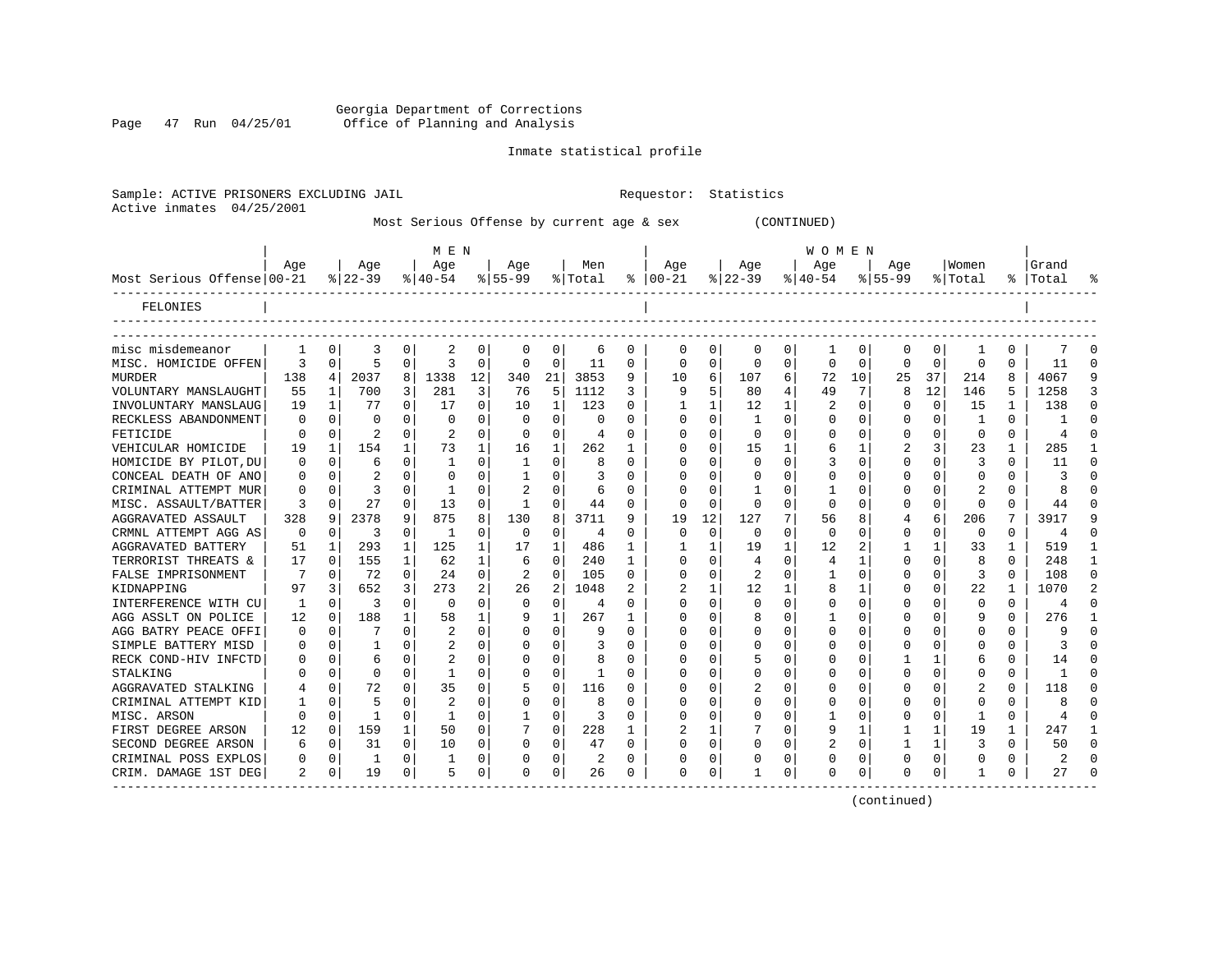### Georgia Department of Corrections<br>Page 48 Run 04/25/01 Office of Planning and Analysis Page 48 Run 04/25/01 Office of Planning and Analysis

#### Inmate statistical profile

Sample: ACTIVE PRISONERS EXCLUDING JAIL **Requestor:** Statistics Active inmates 04/25/2001

Most Serious Offense by current age & sex (CONTINUED)

|                            |                |             |           |             | M E N          |          |           |          |         |    |          |              |                |          | W O M E N |             |             |          |                         |          |           |          |
|----------------------------|----------------|-------------|-----------|-------------|----------------|----------|-----------|----------|---------|----|----------|--------------|----------------|----------|-----------|-------------|-------------|----------|-------------------------|----------|-----------|----------|
|                            | Age            |             | Age       |             | Age            |          | Aqe       |          | Men     |    | Aqe      |              | Aqe            |          | Aqe       |             | Aqe         |          | Women                   |          | Grand     |          |
| Most Serious Offense 00-21 |                |             | $8 22-39$ |             | $8 40-54$      |          | $8 55-99$ |          | % Total | ႜ  | $ 00-21$ |              | $ 22-39$       |          | $ 40-54 $ |             | $8155 - 99$ |          | % Total                 |          | %   Total |          |
| CRIM. DAMAGE 2ND DEG       | 13             | 0           | 40        | $\Omega$    | 19             | 0        | 2         | 0        | 74      | 0  | $\Omega$ | 0            | 2              | 0        | 0         | 0           | 0           | $\Omega$ | 2                       | $\Omega$ | 76        |          |
| VANDALISM TO CHURCH        | -1             | $\Omega$    | O         | 0           | $\Omega$       | 0        | $\Omega$  | 0        | 1       | 0  | $\Omega$ | $\Omega$     | -1             | 0        | $\Omega$  | $\Omega$    | 0           | O        | -1                      | 0        | 2         |          |
| ALTER I.D.                 | $\mathfrak{D}$ | $\Omega$    | 4         | 0           | Р              | $\Omega$ | $\Omega$  | 0        | 9       | 0  | $\Omega$ | $\Omega$     | $\Omega$       | $\Omega$ | $\Omega$  | 0           | O           | $\Omega$ | $\Omega$                | $\Omega$ |           |          |
| <b>BURGLARY</b>            | 538            | 14          | 3089      | 12          | 1119           | 10       | 49        | 3        | 4795    | 11 | 15       | 9            | 132            | 7        | 35        | 5           | O           | $\Omega$ | 182                     | 7        | 4977      | 11       |
| POSS BURGLAR TOOLS         |                | $\mathbf 0$ | 9         | $\mathbf 0$ | 8              | 0        |           | 0        | 23      | 0  | $\Omega$ | $\Omega$     | 2              | $\Omega$ | $\Omega$  | $\mathbf 0$ | 0           | 0        | 2                       | $\Omega$ | 25        | $\Omega$ |
| CRMNL ATMPT COMMIT B       |                | $\Omega$    | 10        | 0           | 13             | $\Omega$ |           | $\Omega$ | 26      | 0  |          | $\Omega$     | $\Omega$       | $\Omega$ | O         | $\Omega$    | O           | $\Omega$ | $\Omega$                | $\Omega$ | 26        | $\Omega$ |
| MISC. FORGERY              |                | $\Omega$    | 7         | 0           | 2              | 0        | $\Omega$  | $\Omega$ | 10      | 0  | $\Omega$ | 0            | $\overline{2}$ | $\Omega$ | $\Omega$  | $\Omega$    | O           | $\Omega$ | $\overline{\mathbf{c}}$ | $\Omega$ | 12        | ∩        |
| FORGERY 1ST DEGREE         | 53             | 1           | 662       | 3           | 311            | 3        | 11        | 1        | 1037    | 2  | 15       | 9            | 275            | 15       | 74        | 10          | 6           | 9        | 370                     | 13       | 1407      | 3        |
| FORGERY 2ND DEGREE         |                | $\Omega$    | 10        | 0           | 6              | 0        |           | 0        | 18      | 0  | $\Omega$ | $\Omega$     | 5              | $\Omega$ | 2         | $\Omega$    | 0           | 0        |                         | 0        | 25        | ∩        |
| <b>BAD CHECKS</b>          |                | 0           | 1         | 0           | 2              | 0        |           | 0        | 3       | 0  |          | $\Omega$     | C              | 0        | 0         | 0           | 0           | 0        | O                       | U        |           |          |
| THEFT CREDIT CARD          |                | $\Omega$    | 17        | 0           |                | U        |           | O        | 25      | 0  |          | U            |                | 0        |           | $\Omega$    | O           | U        |                         | 0        | 30        |          |
| FRAUDULENT CREDIT CA       |                | $\Omega$    | 27        | 0           |                | 0        | O         | 0        | 38      | 0  | C        | $\Omega$     | 9              | 1        | 4         | 1           | O           | 0        | 13                      | 0        | 51        |          |
| TELECOMMUNICATIONS F       | O              | $\Omega$    | ζ         | $\Omega$    | $\Omega$       | O        |           | $\Omega$ | 3       | U  |          | $\Omega$     | $\Omega$       | $\Omega$ | $\Omega$  | $\Omega$    | $\Omega$    | $\Omega$ | $\Omega$                | 0        | 3         |          |
| CRMNL ATMPT COMMIT F       |                | $\Omega$    | 1         | O           | O              | O        |           | 0        | 1       | U  |          | 0            |                | $\Omega$ | O         | 0           | O           | $\Omega$ | $\Omega$                | O        |           |          |
| MISC. FRAUD                |                | $\Omega$    | 13        | $\Omega$    | 8              | O        |           | $\Omega$ | 23      | O  |          | 0            | 3              | $\Omega$ | 2         | $\mathbf 0$ |             | 1        | 6                       | $\Omega$ | 29        |          |
| THEFT BY TAKING            | 94             | 2           | 519       | 2           | 198            | 2        | 28        | 2        | 839     | 2  | 3        | 2            | 59             | 3        | 32        | 4           | O           | $\Omega$ | 94                      | 3        | 933       |          |
| THEFT BY DECEPTION         | U              | $\Omega$    | 19        | 0           | 17             | 0        | 4         | 0        | 40      | U  |          | 1            | 6              | 0        | $\Omega$  | 0           | 0           | 0        | 8                       | 0        | 48        | ∩        |
| THEFT BY EXTORTION         |                | $\Omega$    | -1        | 0           |                | 0        | O         | 0        | 2       | U  | C        | 0            | O              | 0        | 0         | 0           | O           | 0        | 0                       | 0        |           |          |
| THEFT OF LOST PROPER       | O              | 0           | -1        | O           |                | 0        |           | $\Omega$ | 4       | 0  |          | 0            | O              | 0        |           | 0           | O           | O        | $\Omega$                | O        |           |          |
| THEFT BY REC STOLEN        | 129            | 3           | 609       |             | 166            | 2        | .5        | $\Omega$ | 909     |    |          | 1            | 24             | 1        |           | 1           | O           | U        | 30                      | 1        | 939       |          |
| THEFT OF SERVICES          | O              | $\Omega$    | 4         | 0           | -1             | 0        | $\Omega$  | O        | 5       | 0  | C        | $\Omega$     | $\Omega$       | 0        | $\Omega$  | $\Omega$    | O           | O        | $\Omega$                | 0        |           |          |
| THEFT BY CONVERSION        | 0              | $\cap$      | 24        | 0           | 17             | U        |           | $\Omega$ | 42      | U  |          | 1            |                | O        |           | $\Omega$    | O           | 0        | 6                       | 0        | 48        |          |
| CONVSN PAYMNTS REAL        | O              | $\Omega$    | $\Omega$  | 0           | 1              | U        | O         | $\Omega$ | -1      | U  | C        | $\Omega$     | U              | $\Omega$ | O         | $\Omega$    | O           | $\Omega$ | <sup>0</sup>            | 0        |           |          |
| THEFT OF MOTOR VEH,        | 21             | 1           | 114       | 0           | 35             | U        |           | 0        | 170     | U  |          | 1            |                | 0        |           | $\mathbf 0$ | O           | 0        |                         | 0        | 177       |          |
| THEFT BRING PROP IN        | $\Omega$       | $\Omega$    | 16        | U           | $\overline{a}$ | 0        |           | $\Omega$ | 20      | U  | $\cap$   | $\Omega$     | U              | $\Omega$ | ∩         | $\Omega$    | O           | $\Omega$ | $\Omega$                | 0        | 20        |          |
| THEFT RECV PROP OUT        | $\Omega$       | $\Omega$    | 2         | $\Omega$    | $\Omega$       | 0        | 2         | $\Omega$ | 4       | 0  | C        | 0            | 0              | 0        | $\Omega$  | 0           | 0           | $\Omega$ | $\Omega$                | $\Omega$ | 4         | ∩        |
| THEFT BY SHOPLIFTING       | 10             | 0           | 244       | 1           | 228            | 2        | 18        | 1        | 500     | 1  | 5        | 3            | 110            | 6        | 74        | 10          |             | 1        | 190                     |          | 690       | 2        |
| ENTERING VEHICLE           | 35             | 1           | 87        | 0           | 27             | 0        | 3         | 0        | 152     | 0  | 0        | $\Omega$     | -1             | 0        | $\Omega$  | 0           | 0           | $\Omega$ | 1                       | 0        | 153       | ∩        |
| ROBBERY                    | 461            | 12          | 1813      | 7           | 449            | 4        | 23        | 1        | 2746    | 6  | 37       | 23           | 102            | 6        | 25        | 3           | 0           | O        | 164                     | 6        | 2910      |          |
| ARMED ROBBERY              | 607            | 16          | 2521      | 10          | 709            | 6        | 53        | 3        | 3890    | 9  | 13       | 8            | 46             | 3        | 10        | 1           | O           | U        | 69                      | 3        | 3959      |          |
| HIJACKING MOTOR VEHI       | 12             | $\Omega$    | 29        | $\Omega$    | <sup>0</sup>   | 0        | O         | 0        | 41      | 0  | 1        | $\mathbf{1}$ | -1             | $\Omega$ | $\Omega$  | $\Omega$    | 0           | 0        | 2                       | 0        | 43        |          |
| CRIMINAL ATTEMPT ROB       | 10             | $\Omega$    | 31        | $\Omega$    | 9              | U        | O         | $\Omega$ | 50      | 0  | C        | $\Omega$     | 3              | $\Omega$ | O         | 0           | O           | $\Omega$ | 3                       | 0        | 53        |          |
| CRMNL ATMPT ARMED RO       | 53             | 1           | 137       | 1           | 8              | 0        | 0         | 0        | 198     | 0  | O        | 0            | 6              | $\Omega$ | 0         | 0           | O           | 0        | 6                       | 0        | 204       |          |
| MISC. SEXUAL               |                |             |           |             |                |          |           |          |         | U  |          |              |                |          |           |             | O           |          |                         |          |           |          |
|                            |                | $\mathbf 0$ | 13        | $\Omega$    |                | 0        |           | 0        | 22      |    |          | 0            |                | 0        |           | 0           |             | O        |                         | 0        | 23        |          |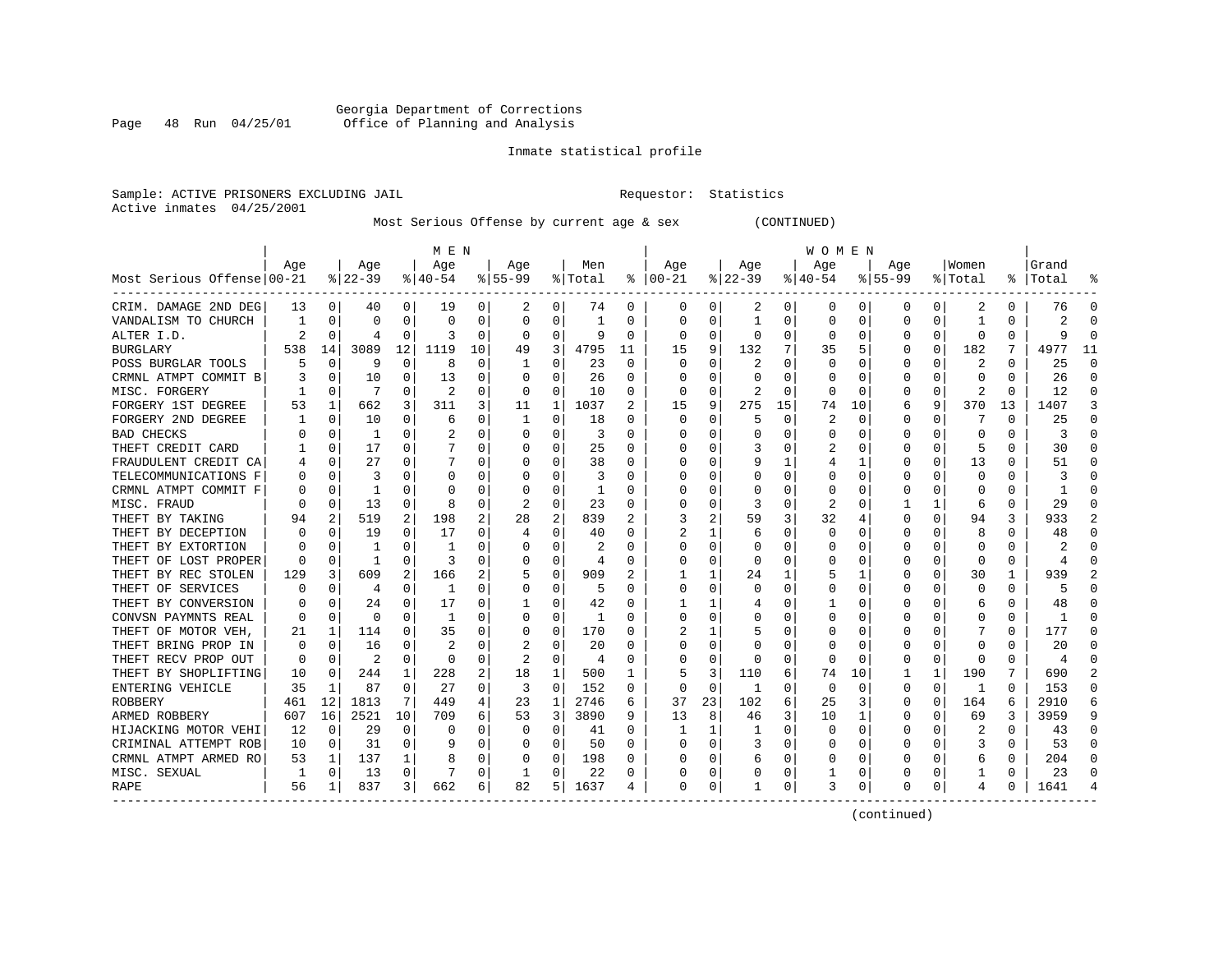### Georgia Department of Corrections<br>Page 49 Run 04/25/01 Office of Planning and Analysis Page 49 Run 04/25/01 Office of Planning and Analysis

#### Inmate statistical profile

Sample: ACTIVE PRISONERS EXCLUDING JAIL **Requestor:** Statistics Active inmates 04/25/2001

Most Serious Offense by current age & sex (CONTINUED)

|                            |          |             |                |          | M E N     |          |             |             |         |              |              |   |          |                | WOMEN     |          |             |          |          |          |           |              |
|----------------------------|----------|-------------|----------------|----------|-----------|----------|-------------|-------------|---------|--------------|--------------|---|----------|----------------|-----------|----------|-------------|----------|----------|----------|-----------|--------------|
|                            | Aqe      |             | Age            |          | Age       |          | Age         |             | Men     |              | Age          |   | Age      |                | Aqe       |          | Aqe         |          | Women    |          | Grand     |              |
| Most Serious Offense 00-21 |          |             | $ 22-39$       |          | $8 40-54$ |          | $8155 - 99$ |             | % Total | ႜ            | $ 00-21$     |   | $ 22-39$ |                | $8 40-54$ |          | $8155 - 99$ |          | % Total  |          | %   Total |              |
| SODOMY                     | 3        | 0           | 16             | 0        | 16        | 0        | 5           | 0           | 40      | 0            | 0            | 0 | 0        | 0              | 0         | 0        | 0           | 0        | 0        | 0        | 40        | O            |
| AGGRAVATED SODOMY          |          | O           | 106            | 0        | 88        | 1        | 31          | 2           | 232     | $\mathbf{1}$ | 0            | 0 |          | $\Omega$       | 3         | $\Omega$ | $\Omega$    | 0        | 4        | 0        | 236       |              |
| <b>INCEST</b>              |          | O           | 24             | $\Omega$ | 39        | 0        |             | $\Omega$    | 71      | 0            | 0            | 0 |          | $\Omega$       | 0         | O        |             | $\Omega$ |          | 0        | 72        | ∩            |
| <b>BIGAMY</b>              |          | $\Omega$    |                | $\Omega$ | 0         | 0        |             | $\Omega$    | 1       | U            | 0            | 0 | O        | $\Omega$       | ი         | O        |             | $\Omega$ | U        | 0        |           | ∩            |
| AGGRAVATED SEXUAL BA       |          | $\Omega$    | 37             | $\Omega$ | 29        | 0        | q           | 1           | 78      | O            |              | 0 |          | $\Omega$       | Ω         | O        |             | O        |          | 0        | 79        | ſ            |
| STATUATORY RAPE            | 66       | 2           | 334            | 1        | 36        | 0        | 11          | 1           | 447     | $\mathbf{1}$ |              | 1 |          | $\Omega$       | U         | O        |             | 0        | 6        | $\Omega$ | 453       | $\mathbf{1}$ |
| CHILD MOLESTATION          | 112      | 3           | 914            | 4        | 719       | 7        | 242         | 15          | 1987    | 5            |              | 2 | 16       | 1              | 13        | 2        | $\Omega$    | 0        | 32       | 1        | 2019      | 4            |
| ENTICING CHILD-INDEC       | 1        | $\Omega$    | 23             | $\Omega$ | 11        | 0        | 4           | $\mathbf 0$ | 39      | U            |              | 1 | 2        | $\Omega$       | 0         | O        | n           | $\Omega$ | 3        | 0        | 42        | ∩            |
| AGGRAV. CHILD MOLEST       | 27       | 1           | 462            | 2        | 386       | 3        | 124         | 8           | 999     | 2            | <sup>0</sup> | 0 | 16       |                | 5         |          |             | O        | 21       |          | 1020      |              |
| SEXL/ASSLT/AGN/PERS/       | $\Omega$ | $\Omega$    | 5              | $\Omega$ | $\Omega$  | $\Omega$ | $\Omega$    | $\Omega$    | 5       | O            | 0            | U | $\Omega$ | $\Omega$       | U         | O        |             | $\Omega$ | $\Omega$ | $\Omega$ | 5         | $\sqrt{ }$   |
| CRIMINAL ATTPT RAPE        | 3        | O           | 38             | $\Omega$ |           | 0        |             | $\Omega$    | 52      | 0            | <sup>0</sup> | O | O        | $\Omega$       | O         | O        | O           | O        | O        | 0        | 52        | ∩            |
| CRIMINAL ATTPT SODOM       | 0        | O           |                | $\Omega$ | 0         | 0        |             | $\Omega$    | 1       | U            | O            | 0 |          | $\Omega$       | O         | O        |             | $\Omega$ | U        | O        |           | ∩            |
| CRIMINAL ATTPT AGG S       |          | 0           |                | $\Omega$ | 2         | 0        |             | $\Omega$    | 4       | 0            | 0            | 0 |          | $\Omega$       | 0         | 0        |             | 0        | 0        | 0        |           | ſ            |
| MISC. OBSCENITY            |          | 0           | $\Omega$       | $\Omega$ |           | 0        |             | $\Omega$    | 3       | U            | 0            | 0 |          | $\Omega$       | Ω         | 0        |             | 0        | 0        | 0        |           | <sup>0</sup> |
| MISC. PUBLIC ORDER         | N        | 0           |                | $\Omega$ | O         | 0        |             | $\Omega$    | 1       | U            | <sup>0</sup> | 0 |          | $\Omega$       | 0         | 0        | ∩           | 0        | O        | 0        |           | ∩            |
| FALSE SWEARNG WRITTN       |          | $\Omega$    | $\Omega$       | $\Omega$ |           | 0        |             | $\Omega$    | 2       | 0            | <sup>0</sup> | 0 |          | $\Omega$       | O         | O        |             | $\Omega$ | O        | 0        |           | ∩            |
| BRIBERY GOVT OFFICER       |          | 0           | 3              | $\Omega$ | C         | 0        |             | $\Omega$    | 4       | 0            | 0            | 0 | 0        | $\Omega$       | 0         | 0        |             | 0        | 0        | 0        |           | <sup>0</sup> |
| DEFRAUDING STATE           |          | O           | $\Omega$       |          |           | 0        |             | $\Omega$    |         | 0            | 0            | 0 |          | $\Omega$       |           | C        |             | O        |          | 0        |           |              |
| FALSE CERTIFICATES         |          | O           |                | ∩        | C         | 0        |             | $\Omega$    | 1       | U            | 0            | 0 | $\Omega$ | $\Omega$       | 0         | O        |             | O        | O        | U        |           | ſ            |
| INFLUENCING WITNESS        |          | O           | $\overline{2}$ | $\Omega$ |           | 0        |             | $\Omega$    | 4       | U            | 0            | 0 | $\Omega$ | $\Omega$       | 0         | 0        |             | 0        | $\Omega$ | 0        | 4         |              |
| OBSTR OF LAW ENF OFF       | 72       | 2           | 612            | 2        | 181       | 2        |             | $\mathbf 0$ | 872     | 2            |              | 1 | 35       | $\overline{2}$ | 15        | 2        |             | 0        | 51       | 2        | 923       |              |
| PERJURY                    |          | 0           | 2              | $\Omega$ | 1         | 0        |             | $\Omega$    | 3       | 0            | 0            | 0 |          | $\Omega$       | 0         | 0        |             | 0        | -1       | 0        |           | Ω            |
| <b>FALSE SWEARING</b>      |          | 0           | $\Omega$       | $\Omega$ | C         | 0        |             | $\Omega$    | 0       | 0            | 0            | 0 |          | $\Omega$       | Ω         | 0        |             | O        | -1       | 0        |           | ſ            |
| IMPERSONATION              |          | 0           |                | $\Omega$ | C         | 0        |             | $\Omega$    | 1       | 0            | Ω            | 0 | O        | $\Omega$       | 0         | O        |             | O        | O        | 0        |           | ∩            |
| IMPERSONATING OFFIC        |          | 0           | $\Omega$       | 0        | 0         | 0        |             | 0           | 1       | U            | 0            | 0 | 0        | 0              | 0         | 0        |             | O        | 0        | 0        |           | O            |
| FALSE STATEMENTS GOV       | 0        | 0           | 17             | 0        |           | 0        |             | 0           | 24      | 0            |              | 1 |          | $\Omega$       | 0         | C        |             | O        | 4        | 0        | 28        | C            |
| IMPRSNTNG ANTHR RBAL       | Ω        | 0           | 1              | $\Omega$ | $\Omega$  | 0        |             | $\Omega$    | 1       | U            | 0            | 0 |          | $\Omega$       | 0         | C        |             | U        |          | 0        | 2         |              |
| <b>ESCAPE</b>              |          | 0           | 78             | $\Omega$ | 24        | 0        |             | $\Omega$    | 112     | U            | <sup>0</sup> | 0 |          | $\Omega$       |           | O        |             | O        | 4        | 0        | 116       | ∩            |
| AIDING ESCAPE              |          | O           |                | 0        | $\Omega$  | 0        |             | $\Omega$    | 1       | U            | Ω            | 0 | 0        | $\Omega$       | 0         | O        | ∩           | $\Omega$ | 0        | 0        |           | ſ            |
| HINDERING APPREH OR        | 2        | $\mathbf 0$ | 4              | $\Omega$ | 2         | 0        |             | 0           | 8       | U            | 0            | 0 |          | $\Omega$       | 0         | 0        |             | 1        | 2        | 0        | 10        | <sup>0</sup> |
| MUTINY IN PENAL INST       |          | $\Omega$    |                | $\Omega$ | C         | 0        |             | $\Omega$    |         | 0            | ſ            | 0 |          | $\Omega$       | 0         | 0        | $\Omega$    | $\Omega$ | 0        | 0        | 2         | ſ            |
| <b>BAIL JUMPING</b>        |          | $\Omega$    |                | 0        | 2         | 0        |             | 0           | 6       | 0            | Ω            | 0 | 2        | $\Omega$       | 0         | 0        | ∩           | 0        | 2        | 0        | ጸ         | <sup>0</sup> |
| FALSE PUBLIC ALARM         |          | 0           | 2              | 0        |           | 0        |             | 0           | 4       | 0            | Ω            | 0 |          | $\Omega$       | 0         | 0        | n           | 0        | Ω        | 0        | 4         | ∩            |
| CRIM INTER WITH GOVT       | 9        | 0           | 28             | 0        | 6         | 0        |             | 0           | 43      | 0            |              | 1 |          | 0              | 0         | 0        |             | 0        | 2        | 0        | 45        | O            |
| COMMERICAL GAMBLING        | 0        | 0           |                | 0        | 0         | 0        |             | 0           | 2       | 0            | $\Omega$     | 0 | 0        | 0              | 0         | 0        | $\Omega$    | 0        | 0        | 0        |           |              |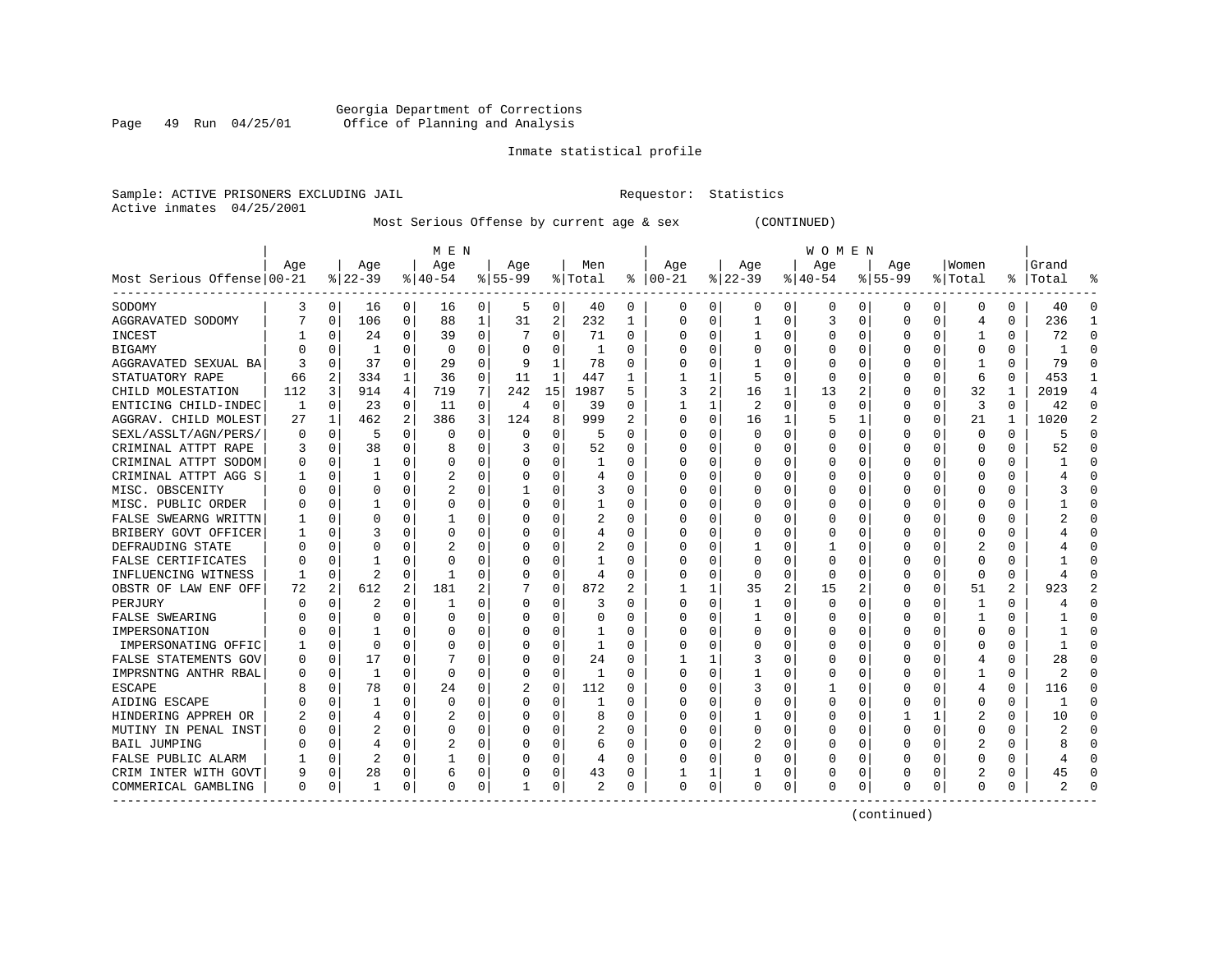#### Georgia Department of Corrections Page 50 Run 04/25/01 Office of Planning and Analysis

# Inmate statistical profile

| Sample: ACTIVE PRISONERS EXCLUDING JAIL | Requestor: Statistics |  |
|-----------------------------------------|-----------------------|--|
| Active inmates 04/25/2001               |                       |  |

Most Serious Offense by current age & sex (CONTINUED)

|                            |     |             |          |          | M E N        |    |                |             |                |    |             |                |              |              | W O M E N |             |             |              |              |          |           |              |
|----------------------------|-----|-------------|----------|----------|--------------|----|----------------|-------------|----------------|----|-------------|----------------|--------------|--------------|-----------|-------------|-------------|--------------|--------------|----------|-----------|--------------|
|                            | Aqe |             | Age      |          | Age          |    | Aqe            |             | Men            |    | Aqe         |                | Aqe          |              | Aqe       |             | Aqe         |              | Women        |          | Grand     |              |
| Most Serious Offense 00-21 |     |             | $ 22-39$ |          | $8 40-54$    |    | $8 55-99$      |             | % Total        | ႜ  | $ 00-21$    |                | $ 22-39$     |              | $ 40-54$  |             | $8155 - 99$ |              | % Total      |          | %   Total | °            |
| SOLICIT/ACCEPTING BR       | 0   | $\mathbf 0$ | 1        | 0        | $\Omega$     | 0  | 0              | 0           | 1              | 0  | 0           | 0              | 1            | 0            | 0         | 0           | 0           | 0            | 1            | 0        |           |              |
| DOGFIGHTING                |     | $\Omega$    | $\Omega$ | $\Omega$ | $\Omega$     | 0  | $\Omega$       | $\Omega$    | 1              | U  | 0           | 0              | $\Omega$     | $\mathbf 0$  | 0         | 0           | $\Omega$    | $\Omega$     | $\Omega$     | $\Omega$ |           | ∩            |
| BUS HIJACKING              | 0   | $\Omega$    | 1        | 0        | -1           | 0  | $\Omega$       | 0           | $\overline{2}$ | 0  | 0           | 0              | 0            | 0            | 0         | 0           | 0           | $\Omega$     | 0            | $\Omega$ | 2         |              |
| CRUELTY TO CHILDREN        | 10  | 0           | 177      |          | 43           | 0  |                | $\mathbf 0$ | 237            | 1  | 5           | 3              | 65           | 4            | 11        | 2           | 0           | $\Omega$     | 81           | 3        | 318       |              |
| SEX EXPLOITATION CHI       | 0   | 0           | 3        | $\Omega$ | 6            | 0  |                | 0           | 12             | 0  | $\Omega$    | 0              | $\Omega$     | 0            | $\Omega$  | 0           | 0           | $\Omega$     | $\mathbf 0$  | 0        | 12        |              |
| ABANDONMENT OF CHILD       | O   | $\mathbf 0$ | $\Omega$ | $\Omega$ | $\mathbf{1}$ | 0  | $\Omega$       | $\Omega$    | $\mathbf{1}$   | 0  | $\cap$      | 0              | $\Omega$     | 0            | U         | 0           | $\Omega$    | $\Omega$     | $\Omega$     | $\Omega$ |           | $\Omega$     |
| CNTRBTNG DELINOENCY        | O   | 0           | O        | $\Omega$ | O            | 0  | ∩              | $\Omega$    | 0              | 0  | $\Omega$    | 0              | -1           | 0            | 1         | 0           | 0           | $\Omega$     | 2            | 0        |           | $\Omega$     |
| MISC WEAPON/EXPLOSIV       | 0   | 0           |          | 0        |              | 0  | O              | 0           | 4              | 0  | 0           | 0              | 0            | 0            | 0         | 0           | 0           | 0            | 0            | 0        |           | ∩            |
| CARRY CONCEALED WEAP       |     | 0           |          | 0        | 2            | 0  | O              | 0           | 5              | 0  | 0           | 0              | 0            | $\Omega$     | 0         | 0           | 0           | 0            | 0            | 0        |           |              |
| ALTER PISTL LICENSE        | O   | $\Omega$    |          | U        | O            | 0  |                | $\Omega$    | 1              | U  | C           | 0              | $\Omega$     | 0            | 0         | 0           | O           | U            | $\cap$       | U        |           |              |
| POSS OF FIREARM DUR        | 3   | $\Omega$    | 7        | 0        |              | 0  |                | 0           | 15             | 0  | $\Omega$    | $\Omega$       | $\Omega$     | O            | $\Omega$  | 0           | O           | 0            | $\Omega$     | 0        | 15        |              |
| POSS OF CERTAIN WEAP       |     | $\mathbf 0$ | 18       | $\Omega$ | 8            | 0  | 3              | $\Omega$    | 30             | 0  | $\Omega$    | $\Omega$       | $\Omega$     | 0            | O         | $\Omega$    | O           | $\Omega$     | $\Omega$     | 0        | 30        |              |
| POSS FIREARM CONVCT        | 3   | 0           | 78       | $\Omega$ | 44           | 0  | 3              | $\mathbf 0$ | 128            | 0  | O           | $\mathbf 0$    | -1           | 0            | O         | 0           | 0           | $\Omega$     | 1            | 0        | 129       |              |
| CARRYING WEAPON AT S       | 0   | 0           | 4        | $\Omega$ | $\Omega$     | O  | $\Omega$       | 0           | 4              | O  | $\Omega$    | 0              | $\mathbf{1}$ | $\Omega$     |           | $\mathbf 0$ | $\Omega$    | $\Omega$     | 1            | $\Omega$ |           |              |
| DESTROY/INJUR POLICE       | 0   | 0           | 1        | $\Omega$ | $\Omega$     | 0  | $\Omega$       | 0           | 1              | U  | C           | 0              | $\Omega$     | $\Omega$     | $\Omega$  | 0           | O           | $\Omega$     | <sup>0</sup> | $\Omega$ |           | $\Omega$     |
| MISC INVASION OF PRI       | 0   | 0           | O        | 0        | 2            | 0  | O              | 0           | 2              | 0  | C           | 0              | 0            | 0            | 0         | 0           | 0           | 0            | 0            | 0        | 2         | $\cap$       |
| PEEPING TOM                |     | 0           |          | 0        | 8            | 0  |                | 0           | 18             | 0  | C           | 0              | 0            | 0            | 0         | 0           | 0           | 0            | O            | 0        | 18        | ∩            |
| RACKETEERING               | O   | 0           | 10       | 0        | 14           | 0  | $\Omega$       | 0           | 24             | 0  |             | 0              |              | 0            |           | 0           | 0           | 0            | 4            | N        | 28        |              |
| S/D NARCOTICS, OPIAT       |     | $\Omega$    | 76       | 0        | 50           | 0  |                | $\Omega$    | 135            | 0  | C           | $\Omega$       | 3            | 0            | 3         | 0           |             | 1            |              | 0        | 142       |              |
| S/D DEP, STIM, CNTRF D     | 6   | $\Omega$    | 54       | 0        | 20           | 0  | $\overline{2}$ | $\Omega$    | 82             | 0  | $\Omega$    | 0              | 6            | 0            | 3         | $\Omega$    | 0           | 0            | 9            | 0        | 91        |              |
| SALE-DIST OF LSD           | 1   | 0           | 2        | $\Omega$ | 0            | 0  | 0              | 0           | 3              | 0  | $\Omega$    | $\mathbf 0$    | $\Omega$     | 0            | $\Omega$  | 0           | 0           | $\Omega$     | $\Omega$     | 0        | 3         |              |
| SALE/DIST OF MARIJUA       | 28  | 1           | 197      |          | 80           | 1  | 10             | 1           | 315            | 1  | 1           | 1              | 11           | 1            | 4         | 1           | 3           | 4            | 19           | 1        | 334       |              |
| POSS NARCOTICS, OPIA       |     | $\mathbf 0$ | 142      | 1        | 78           | 1  | 5              | 0           | 232            | 1  | $\mathbf 0$ | $\mathbf 0$    | 23           | $\mathbf{1}$ | 13        | 2           | 0           | 0            | 36           | 1        | 268       | $\mathbf{1}$ |
| POSS DEP, STIM, CNTRF      | 5   | 0           | 76       | $\Omega$ | 48           | 0  |                | 0           | 133            | 0  | $\Omega$    | 0              | 11           | $\mathbf{1}$ | 1         | 0           | 1           | $\mathbf{1}$ | 13           | $\Omega$ | 146       | $\cap$       |
| POSS OF L.S.D.             | U   | 0           | 7        | 0        | 0            | 0  | 0              | 0           | 7              | U  | $\Omega$    | 0              | -1           | 0            | 1         | 0           | 0           | $\Omega$     | 2            | 0        | 9         | $\Omega$     |
| POSS OF MARIJUANA          | 41  | 1           | 179      |          | 51           | 0  | 6              | 0           | 277            |    | 0           | 0              | 16           | 1            | 1         | 0           | 1           | 1            | 18           | 1        | 295       | -1           |
| ILLEGAL ATTM TO OBT        |     | 0           |          | 0        | 3            | 0  |                | 0           | 9              | U  | C           | 0              | 9            | 1            |           | 0           | $\Omega$    | $\Omega$     | 11           | 0        | 20        | $\cap$       |
| VIOLATE GA CNTRL SBS       | 4   | $\Omega$    | 64       | 0        | 19           | 0  | $\Omega$       | 0           | 87             | 0  | C           | $\Omega$       | 3            | 0            |           | $\Omega$    | O           | U            |              | 0        | 92        | $\cap$       |
| VIOLATE DNGROUS DRGS       | O   | $\Omega$    | 2        | 0        | -1           | 0  | O              | 0           | 3              | 0  | $\Omega$    | 0              | 0            | 0            | 0         | 0           | O           | 0            | $\Omega$     | 0        | 3         | n            |
| UNLWFL MFG/DEL/DIST        | 2   | 0           | 24       | 0        | 9            | 0  | 0              | 0           | 35             | 0  | $\Omega$    | $\mathbf 0$    | 2            | 0            | O         | 0           | 0           | $\Omega$     | 2            | 0        | 37        | ∩            |
| POSS DRUG RELATED MA       | 0   | 0           | 3        | 0        | 2            | 0  |                | 0           | 5              | 0  | O           | $\mathbf 0$    | $\Omega$     | 0            | 0         | 0           | 0           | 0            | $\Omega$     | U        | 5         |              |
| SALE/DIST CONT SUB P       | 14  | 0           | 39       | 0        | 10           | 0  |                | 0           | 64             | 0  | $\Omega$    | 0              | 1            | 0            | 1         | 0           | 0           | $\Omega$     | 2            | 0        | 66        | $\cap$       |
| SALE/DIST CONT SUB S       | 7   | $\Omega$    | 19       | 0        | 5            | 0  | 1              | 0           | 32             | 0  | $\Omega$    | $\Omega$       | 2            | $\Omega$     | $\Omega$  | $\Omega$    | 0           | $\Omega$     | 2            | 0        | 34        | ∩            |
| SALE/DISTRIBUTION CO       | 142 | 4           | 1464     | 6        | 547          | 5  | 38             | 2           | 2191           | 5. | 4           | 2              | 111          | 6            | 43        | 6           | 3           | 4            | 161          | 6        | 2352      | 5            |
| POSSESSION OF COCAIN       | 203 | 5           | 1533     | 6        | 613          | б. | 52             | 3           | 2401           | 6  | 4           | $\overline{a}$ | 137          | 8            | 65        | 9           | 3           | 4            | 209          | 8        | 2610      |              |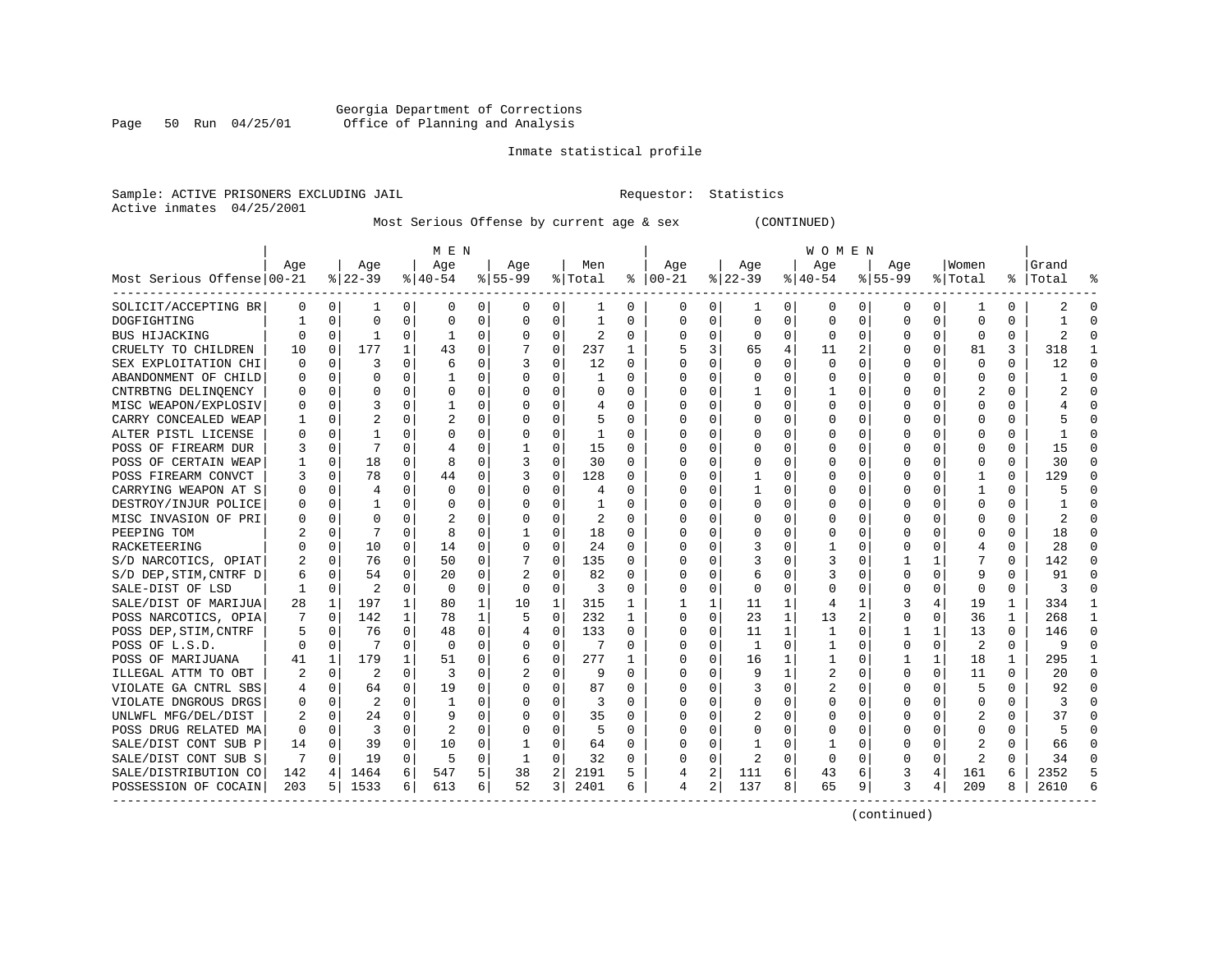#### Georgia Department of Corrections Page 51 Run 04/25/01 Office of Planning and Analysis

# Inmate statistical profile

| Sample: ACTIVE PRISONERS EXCLUDING JAIL | Requestor: Statistics |  |
|-----------------------------------------|-----------------------|--|
| Active inmates 04/25/2001               |                       |  |

Most Serious Offense by current age & sex (CONTINUED)

|                            | M E N    |              |                |              |           |          |          |             |         | W O M E N    |               |          |           |              |          |              |          |          |              |              |           |          |
|----------------------------|----------|--------------|----------------|--------------|-----------|----------|----------|-------------|---------|--------------|---------------|----------|-----------|--------------|----------|--------------|----------|----------|--------------|--------------|-----------|----------|
|                            | Age      |              | Age            |              | Age       |          | Age      |             | Men     |              | Age           |          | Age       |              | Age      |              | Age      |          | Women        |              | Grand     |          |
| Most Serious Offense 00-21 |          |              | $ 22-39 $      |              | $8 40-54$ |          | $ 55-99$ |             | % Total |              | $8   00 - 21$ |          | $ 22-39 $ |              | $ 40-54$ |              | $ 55-99$ |          | % Total      |              | %   Total |          |
| CRMNL ATPT VIOL SUBS       | 2        | $\mathbf{0}$ | 20             | $\Omega$     | 8         | 0        | 3        | 0           | 33      | 0            | 0             | 0        | 1         | 0            | 0        | 0            | 0        | 0        | 1            | $\Omega$     | 34        | $\Omega$ |
| MISC. DRUGS TRAFFICK       | 16       | 0            | 211            | 1            | 51        | 0        | 4        | 0           | 282     | 1            | 0             | 0        | 15        | 1            |          | 1            |          | 1        | 23           | 1            | 305       | -1       |
| COCAINE LESS 200 GRA       | 10       | 0            | 330            | $\mathbf{1}$ | 105       | 1        | 18       | 1           | 463     | 1            |               | $\Omega$ | 15        | $\mathbf{1}$ | 8        | $\mathbf 1$  | O        | $\Omega$ | 23           | $\mathbf{1}$ | 486       |          |
| COCAINE 201-400 GRAM       |          | $\Omega$     | 52             | $\Omega$     | 15        | $\Omega$ | 2        | $\Omega$    | 70      | $\Omega$     |               | $\Omega$ | 5         | $\Omega$     | 3        | 0            | $\Omega$ | $\Omega$ | 8            | $\Omega$     | 78        | $\Omega$ |
| COCAINE 401 OR MORE        |          | 0            | 87             | $\Omega$     | 23        | 0        |          | $\mathbf 0$ | 114     | 0            |               | 1        | 8         | 0            |          | $\mathbf 0$  | 2        | 3        | 11           | $\Omega$     | 125       |          |
| NARCOTICS LESS 14 GR       |          | $\mathbf 0$  | 2              | 0            | $\Omega$  | $\Omega$ |          | 0           | 2       | O            |               | $\Omega$ |           | 0            |          | 0            | $\Omega$ | $\Omega$ | $\mathbf 0$  | $\Omega$     | Z.        |          |
| NARCOTICS 15-28 GRAM       |          | 0            | 1              | 0            | $\Omega$  | 0        |          | 0           |         | 0            |               | $\Omega$ | 0         | 0            |          | 0            | 0        | 0        | $\Omega$     | 0            |           |          |
| NARCOTICS 29 MORE GR       |          | 0            | 3              | 0            | 2         | $\Omega$ |          | $\Omega$    | 5       | 0            |               | $\Omega$ | $\Omega$  | 0            |          | 0            | 0        | 0        | $\Omega$     | 0            |           |          |
| MARIJUANA 101-2000 P       | 3        | 0            | 13             | 0            |           | 0        |          | 0           | 20      | 0            |               | $\Omega$ | 3         | 0            |          | 0            | 0        | 0        | 3            | 0            | 23        |          |
| MARIJUANA 2001-10000       |          | 0            | $\mathbf{1}$   | 0            | $\Omega$  | $\Omega$ |          | 0           | 1       | 0            |               | $\Omega$ |           | 0            |          | 0            | 0        | 0        | 0            | 0            |           |          |
| TRFFKNG MTHAOUALONE>       |          | 0            | 1              | O            | 0         | 0        |          | 0           | 1       | O            |               | 0        | 0         | 0            |          | 0            | 0        | 0        | O            | 0            |           |          |
| AMPHETAMINE 28-199 G       |          | $\mathbf 0$  | 8              | O            | 11        | 0        |          | $\mathbf 0$ | 19      | O            |               | $\Omega$ | 0         | 0            |          | 0            | U        | 0        |              | $\Omega$     | 20        |          |
| AMPHETAMINE 200-399        |          | $\Omega$     |                | 0            | $\Omega$  | 0        |          | $\Omega$    | 3       | O            | 0             | $\Omega$ | 1         | 0            |          | 0            | 0        | 0        |              | 0            |           | ∩        |
| AMPHETAMINE 400+ GRA       |          | 0            |                | U            |           | 0        |          | 0           | 8       | O            |               | 0        | 1         | 0            |          | 0            | U        | 0        |              | $\Omega$     |           |          |
| USE COMM FACLTY VIO        |          | 0            | 1              | U            |           | 0        | O        | $\Omega$    | 3       | $\Omega$     |               | $\Omega$ | $\Omega$  | O            | $\Omega$ | 0            | U        | 0        | <sup>0</sup> | $\Omega$     |           | ∩        |
| ATT/CONSPRCY COMMT C       |          | $\mathbf 0$  | 19             | 0            |           | 0        | 0        | 0           | 26      | $\Omega$     |               | $\Omega$ | 0         | 0            |          | 0            | 0        | 0        |              | 0            | 27        | ∩        |
| ILLGL DIST CONTRLLD        |          | $\mathbf 0$  | 0              | U            | -1        | O        | O        | 0           | 1       | $\Omega$     |               | 0        | $\Omega$  | 0            |          | 0            | 0        | O        | <sup>0</sup> | $\Omega$     | -1        | ∩        |
| VIOL MOTOR VEHICLE L       | 6        | 0            | 61             | $\Omega$     | 31        | $\Omega$ | 8        | $\mathbf 0$ | 106     | O            |               | $\Omega$ | 5         | O            |          | 1            | U        | $\Omega$ | q            | $\Omega$     | 115       | $\Omega$ |
| DRVNG HABTL VIOLATOR       |          | 0            | 205            | 1            | 201       | 2        | 31       | 2           | 438     | 1            | <sup>0</sup>  | $\Omega$ | 10        | 1            |          | 1            | U        | $\Omega$ | 19           | 1            | 457       | -1       |
| HABIT TRAF VOIL/IMPA       |          | 0            | $\Omega$       | 0            |           | 0        |          | 0           | 9       | $\Omega$     | ∩             | 0        | $\Omega$  | O            | U        | 0            | O        | 0        | $\Omega$     | $\Omega$     |           | $\Omega$ |
| HABIT TRAF VIOL/OTHE       |          | $\Omega$     | $\overline{c}$ | $\Omega$     | $\Omega$  | 0        | O        | $\Omega$    | 2       | 0            | <sup>0</sup>  | $\Omega$ | $\Omega$  | U            | U        | $\Omega$     | U        | 0        | $\Omega$     | $\Omega$     |           | ∩        |
| MISC. MRALS/PBLIC H/       |          | $\mathbf 0$  | 2              | 0            |           | $\Omega$ | 0        | $\Omega$    | 3       | $\Omega$     |               | $\Omega$ |           | 0            |          | $\Omega$     | 0        | 0        | 0            | $\Omega$     |           |          |
| VIOLATN GAME AND FIS       |          | 0            | O              | 0            | $\Omega$  | 0        |          | 0           |         | O            | ∩             | 0        |           | 0            |          | 0            | U        | 0        | <sup>0</sup> | $\Omega$     |           |          |
| MISC CORRECTIONL INS       |          | 0            | 6              | 0            | $\Omega$  | $\Omega$ | O        | $\Omega$    | 7       | $\Omega$     | ∩             | $\Omega$ | 1         | U            |          | 0            | U        | 0        |              | $\Omega$     |           | $\cap$   |
| VIOLATION OTHR STATE       | $\Omega$ | $\Omega$     | $\Omega$       | $\Omega$     | 2         | $\Omega$ | O        | $\Omega$    | 2       | $\Omega$     | ∩             | $\Omega$ | -1        | 0            |          | $\Omega$     | 0        | $\Omega$ | -1           | $\Omega$     |           | $\cap$   |
| CONSPIRACY                 | 17       | 0            | 62             | $\Omega$     | 10        | 0        |          | 0           | 90      | 0            | ∩             | $\Omega$ | 14        | 1            | 3        | 0            | O        | $\Omega$ | 17           | 1            | 107       | n        |
| CRIMINAL ATTEMPT           |          | $\Omega$     | 17             | $\Omega$     | 12        | 0        |          | $\Omega$    | 37      | <sup>0</sup> | ∩             | $\Omega$ | 7         | 0            | 2        | 0            | O        | $\Omega$ | 9            | $\Omega$     | 46        | $\cap$   |
| AIRCRAFT HIJACKING         |          | $\Omega$     | $\mathbf{1}$   | O            | $\Omega$  | $\Omega$ | O        | $\Omega$    | 1       | 0            | <sup>0</sup>  | 0        | $\Omega$  | 0            | 0        | 0            | 0        | 0        | 0            | $\Omega$     |           | $\Omega$ |
| UNAUTH DIST RECRD DE       |          | 0            | 1              | $\Omega$     | 0         | 0        | O        | 0           | 1       | $\Omega$     | <sup>0</sup>  | 0        | $\Omega$  | 0            | U        | 0            | U        | 0        | <sup>0</sup> | $\Omega$     |           | ∩        |
| CRIMINAL SOLICITATIO       |          | 0            | 8              | $\Omega$     | -1        | 0        | 0        | $\Omega$    | 9       | $\Omega$     | $\Omega$      | 0        | 0         | 0            | O        | 0            | O        | $\Omega$ | O            | 0            |           | $\Omega$ |
| PARTY TO A CRIME           |          | $\Omega$     |                | $\Omega$     | 2         | 0        | O        | 0           | 6       | $\Omega$     |               | 1        |           | 0            |          | 0            | 0        | $\Omega$ |              | 0            |           | $\cap$   |
| CRIMINAL TRESPASSING       | 0        | 0            | 0              | 0            |           | 0        | O        | 0           |         | 0            | ∩             | 0        | 0         | 0            | O        | 0            | O        | 0        | 0            | 0            |           | ∩        |
| GANG PARTICIPATION         | 1        | 0            | $\Omega$       | 0            | $\Omega$  | 0        | $\Omega$ | 0           | 1       | 0            | $\cap$        | 0        | O         | 0            | ∩        | $\mathbf{0}$ | O        | 0        | $\Omega$     | 0            |           |          |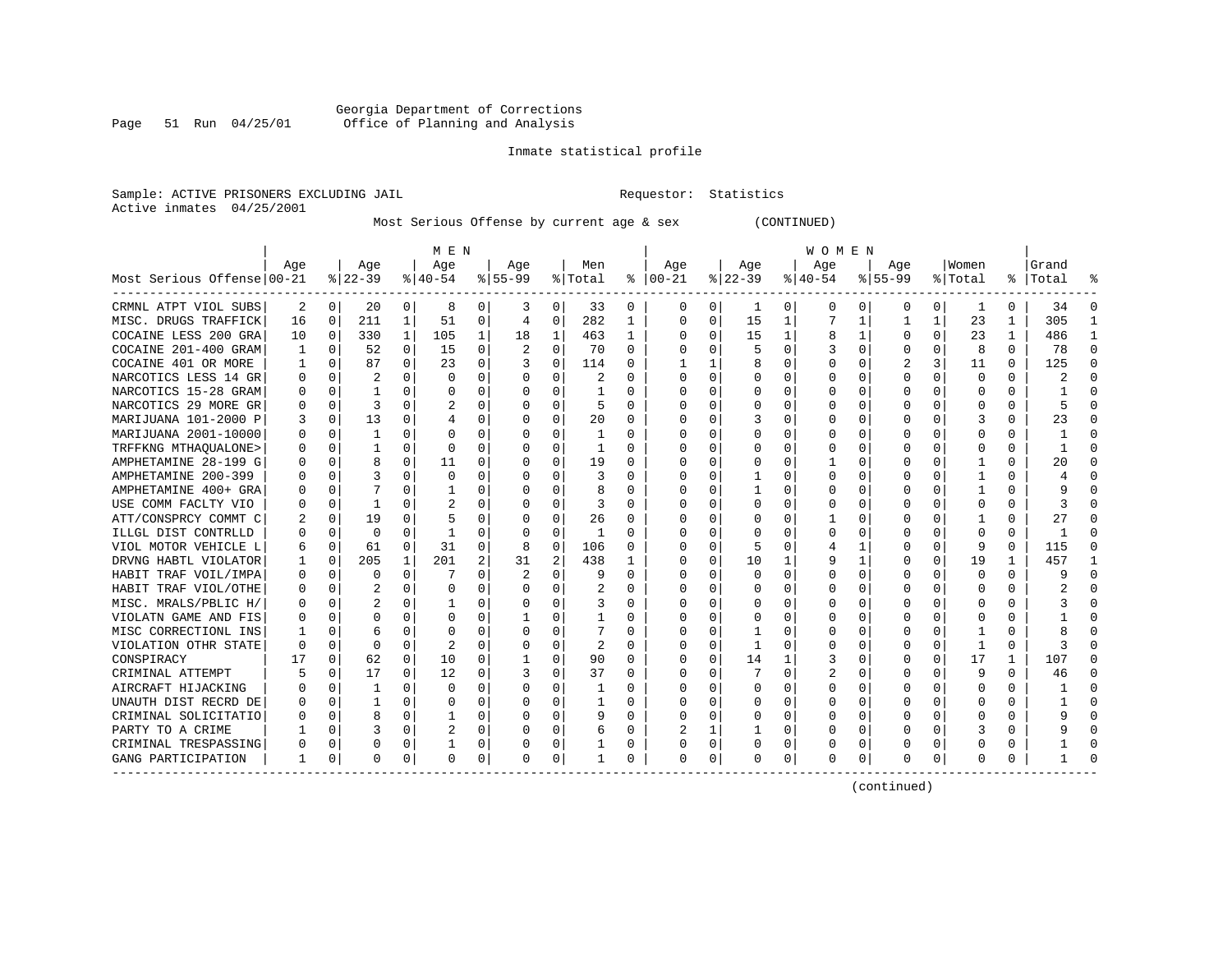|      |  |                 |  | Georgia Department of Corrections |  |  |
|------|--|-----------------|--|-----------------------------------|--|--|
| Page |  | 52 Run 04/25/01 |  | Office of Planning and Analysis   |  |  |

| Sample: ACTIVE PRISONERS EXCLUDING JAIL<br>Active inmates | 04/25/2001 |           |                              |             | Statistics<br>Requestor:                  |         |                 |                     |             |          |             |  |  |  |
|-----------------------------------------------------------|------------|-----------|------------------------------|-------------|-------------------------------------------|---------|-----------------|---------------------|-------------|----------|-------------|--|--|--|
|                                                           |            |           |                              |             | Most Serious Offense by current age & sex |         | (CONTINUED)     |                     |             |          |             |  |  |  |
|                                                           | Age        | Age       | M E N<br>Age                 | Age         | Men                                       | Age     | Age             | <b>WOMEN</b><br>Age | Age         | Women    | Grand       |  |  |  |
| Most Serious Offense 00-21                                |            | $8 22-39$ | $8140 - 54$                  | $8155 - 99$ | $\frac{8}{6}$<br>% Total                  | 00-21   | $ 22-39 $       | $8 40-54$           | $8155 - 99$ | % Total  | %   Total % |  |  |  |
| Total reported                                            |            |           | 3766 100 26069 100 11055 100 |             | 1610 100 42500 100                        | 164 100 | 1797 100        | 727 100             | 67 100      | 2755 100 | 45255 100   |  |  |  |
| Percent reported                                          | 99.2       | 99.7      | 99.5                         | 99.6        | 99.6                                      | 99.4    | 99.6            | 99.9                | 100.0       | 99.7     | 99.6        |  |  |  |
| NOT REPORTED                                              | 32         | 88        | 60                           | 6           | 186                                       |         | $7\overline{ }$ |                     | $\Omega$    | 9        | 195         |  |  |  |
| Total                                                     | 3798       | 26157     | 11115                        | 1616        | 42686                                     | 165     | 1804            | 728                 | 67          | 2764     | 45450       |  |  |  |